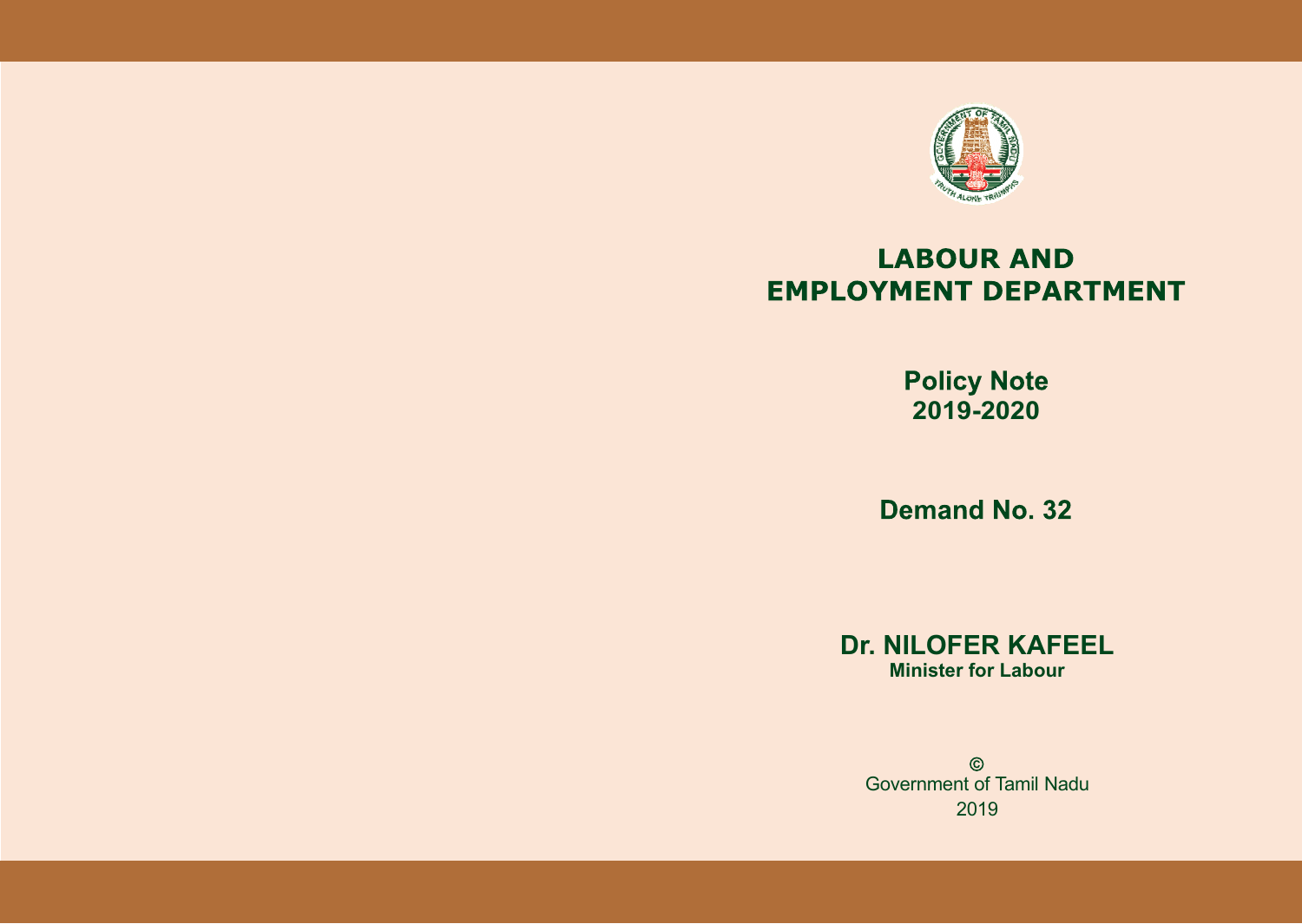#### **INDEX**

| S <sub>1</sub><br>No. |                   | <b>CONTENTS</b>                                                                                     | <b>PAGE</b><br>No. |
|-----------------------|-------------------|-----------------------------------------------------------------------------------------------------|--------------------|
|                       |                   | <b>1. LABOUR DEPARTMENT</b>                                                                         |                    |
| 1.1                   | <b>FUNCTIONS</b>  |                                                                                                     | 2                  |
| 1.2.                  |                   | <b>ADMINISTRATIVE SET-UP</b>                                                                        | 4                  |
| 1.3.                  | <b>DEPARTMENT</b> | <b>THE</b><br>LAWS ENFORCED<br>BY                                                                   | 5                  |
|                       | 1.3.1.            | relating<br>Laws<br>to<br><b>Industrial Relations</b>                                               | 5                  |
|                       | 1.3.2.            | Laws relating to wages                                                                              | 12                 |
|                       | 1.3.3.            | Laws relating to Social<br>Security                                                                 | 15                 |
|                       | 1.3.4.            | relating<br>to<br>Laws<br>regulation<br><b>of</b><br>Employment<br>and<br><b>Working Conditions</b> | 20                 |
|                       | 1.3.5.            | Laws<br>relating<br>to<br><b>Consumer Protection</b>                                                | 38                 |
| 1.4.                  |                   | WELFARE BOARDS AND SOCIAL<br><b>SECURITY SCHEMES</b>                                                | 40                 |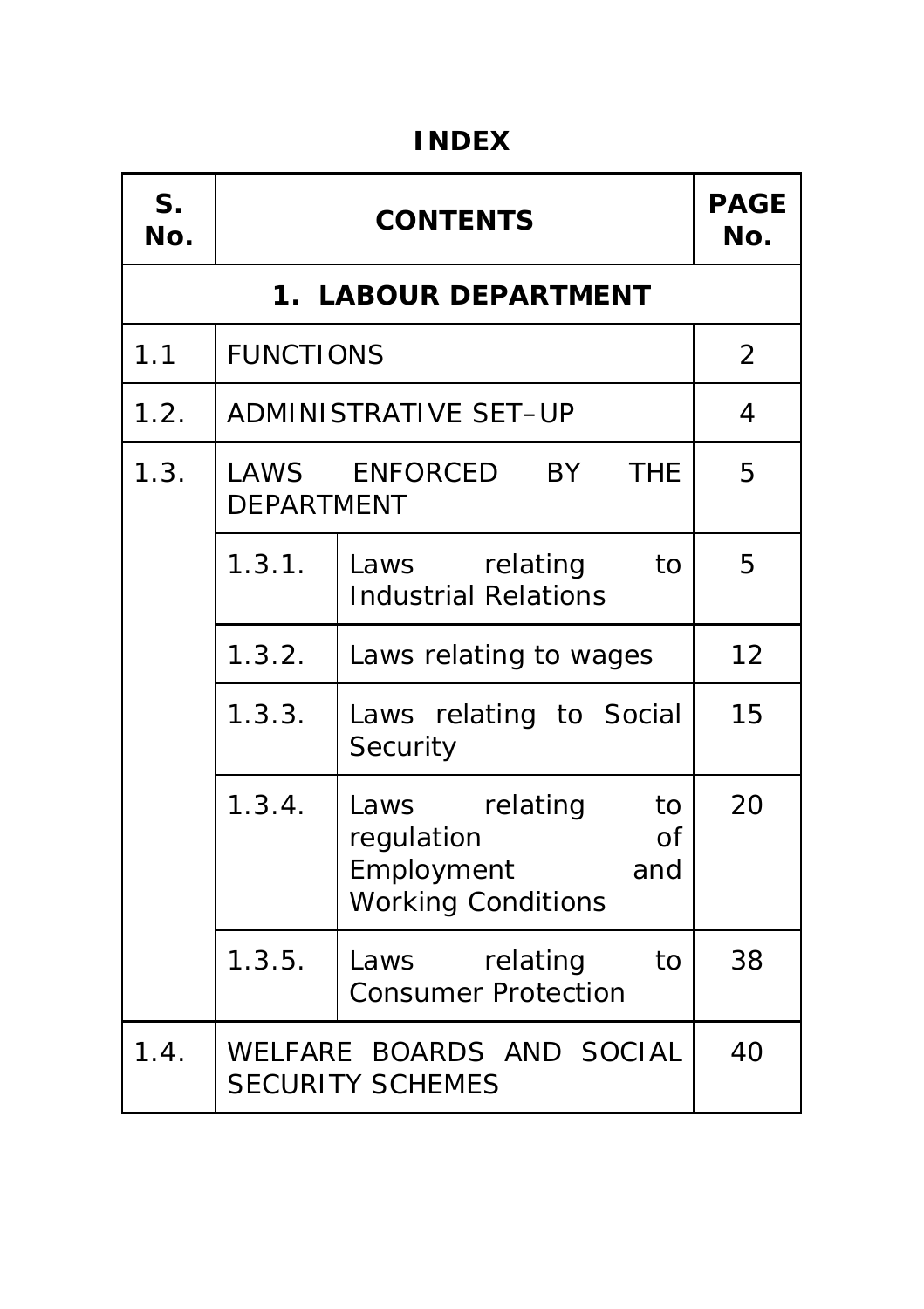| S <sub>1</sub><br>No.                                    | <b>CONTENTS</b>     |                                                     | <b>PAGE</b><br>No. |
|----------------------------------------------------------|---------------------|-----------------------------------------------------|--------------------|
|                                                          | 1.4.1.              | Tamil Nadu<br>Labour<br><b>Welfare Board</b>        | 40                 |
|                                                          | 1.4.2.              | Unorganised Workers<br><b>Welfare Boards</b>        | 42                 |
| 1.5.                                                     | <b>SCHEMES</b>      | ADMINISTRATION OF WELFARE                           | 47                 |
| 1.6.                                                     |                     | TAMIL NADU INSTITUTE<br>OF<br><b>LABOUR STUDIES</b> | 50                 |
| 1.7.                                                     | <b>CONSTRUCTION</b> | TAMIL NADU ACADEMY<br><b>OF</b>                     | 52                 |
| 1.8.                                                     |                     | <b>SPECIAL ACHIEVEMENTS</b>                         | 54                 |
| 1.9.                                                     |                     | <b>EASE OF DOING BUSINESS</b>                       | 57                 |
| 1.10.                                                    | AWARDS              |                                                     | 58                 |
| 2. DIRECTORATE OF INDUSTRIAL SAFETY<br><b>AND HEALTH</b> |                     |                                                     |                    |
| 2.1.                                                     |                     | ORGANIZATIONAL SETUP                                | 61                 |
| 2.2.                                                     |                     | THE FACTORIES ACT, 1948                             | 62                 |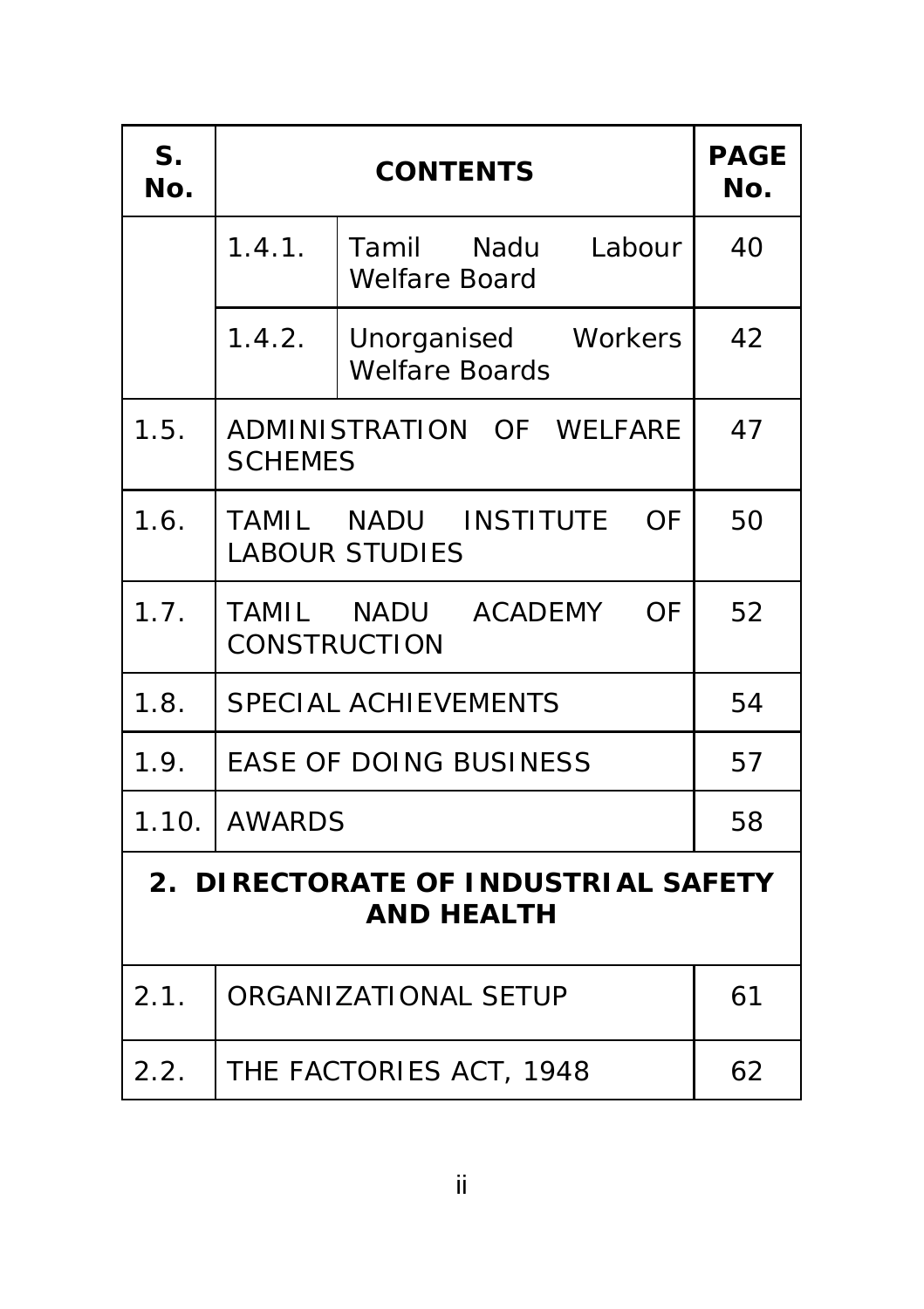| S <sub>1</sub><br>No. |           | <b>CONTENTS</b>                                                                                           | <b>PAGE</b><br>No. |
|-----------------------|-----------|-----------------------------------------------------------------------------------------------------------|--------------------|
| 2.3.                  | ACT, 1996 | THE BUILDING AND OTHER<br>CONSTRUCTION WORKERS<br>(REGULATION OF EMPLOYMENT<br>AND CONDITIONS OF SERVICE) | 63                 |
| 2.4.                  |           | <b>SPECIAL INITIATIVES</b>                                                                                | 63                 |
|                       | 2.4.1.    | Simplified Inspection<br>Scheme with provision for<br>Self-certification                                  | 63                 |
|                       |           | 2.4.2. Online Portal                                                                                      | 68                 |
|                       | 2.4.3.    | Simplified Combined<br><b>Annual Returns</b>                                                              | 70                 |
|                       | 2.4.4.    | Simplified Combined<br>Registers to<br>be<br>maintained under various<br>Labour Laws                      | 71                 |
|                       | 2.4.5.    | Online monitoring centre<br>for toxic and poisonous<br>fumes                                              | 71                 |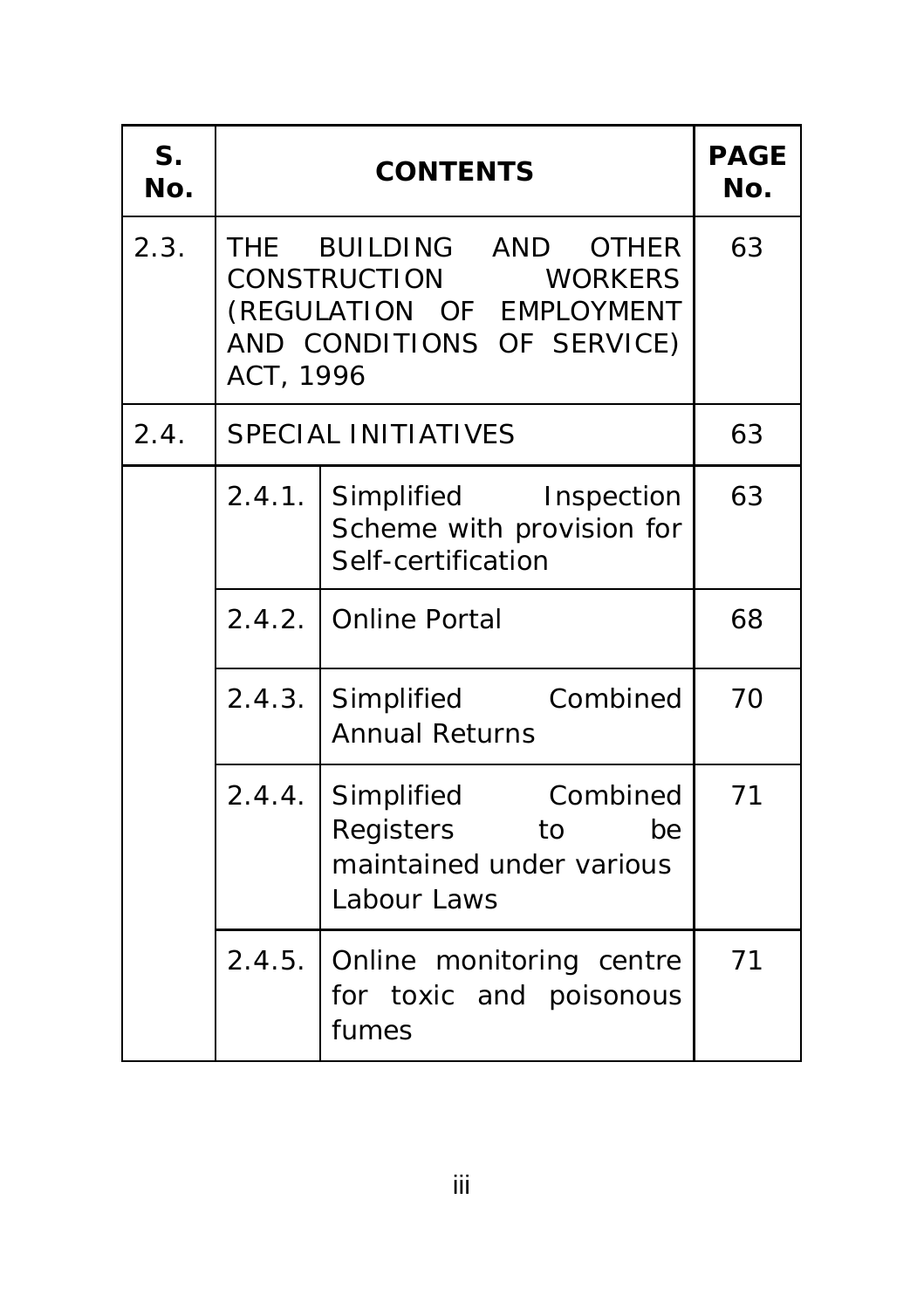| S <sub>1</sub><br>No. |        | <b>CONTENTS</b>                                             | <b>PAGE</b><br>No. |
|-----------------------|--------|-------------------------------------------------------------|--------------------|
|                       | 2.4.6. | Multi<br>Hand-held<br>gas<br><b>Detectors</b>               | 72                 |
| 2.5.                  |        | <b>OTHER ACTIVITIES</b>                                     | 73                 |
|                       | 2.5.1. | Mock drills in<br>Major<br><b>Accident Hazard factories</b> | 73                 |
|                       | 2.5.2. | Site Appraisal Committee                                    | 74                 |
|                       | 2.5.3. | Fireworks<br>Factory<br>Inspections                         | 75                 |
|                       | 2.5.4. | Training Centre<br>for<br><b>Fireworks Workers</b>          | 77                 |
|                       | 2.5.5. | Group Personal Accident<br><b>Insurance Scheme</b>          | 78                 |
|                       | 2.5.6. | Health<br>Promotional<br><b>Activities</b>                  | 79                 |
|                       | 2.5.7. | Safety<br>Awareness<br>Promotion                            | 80                 |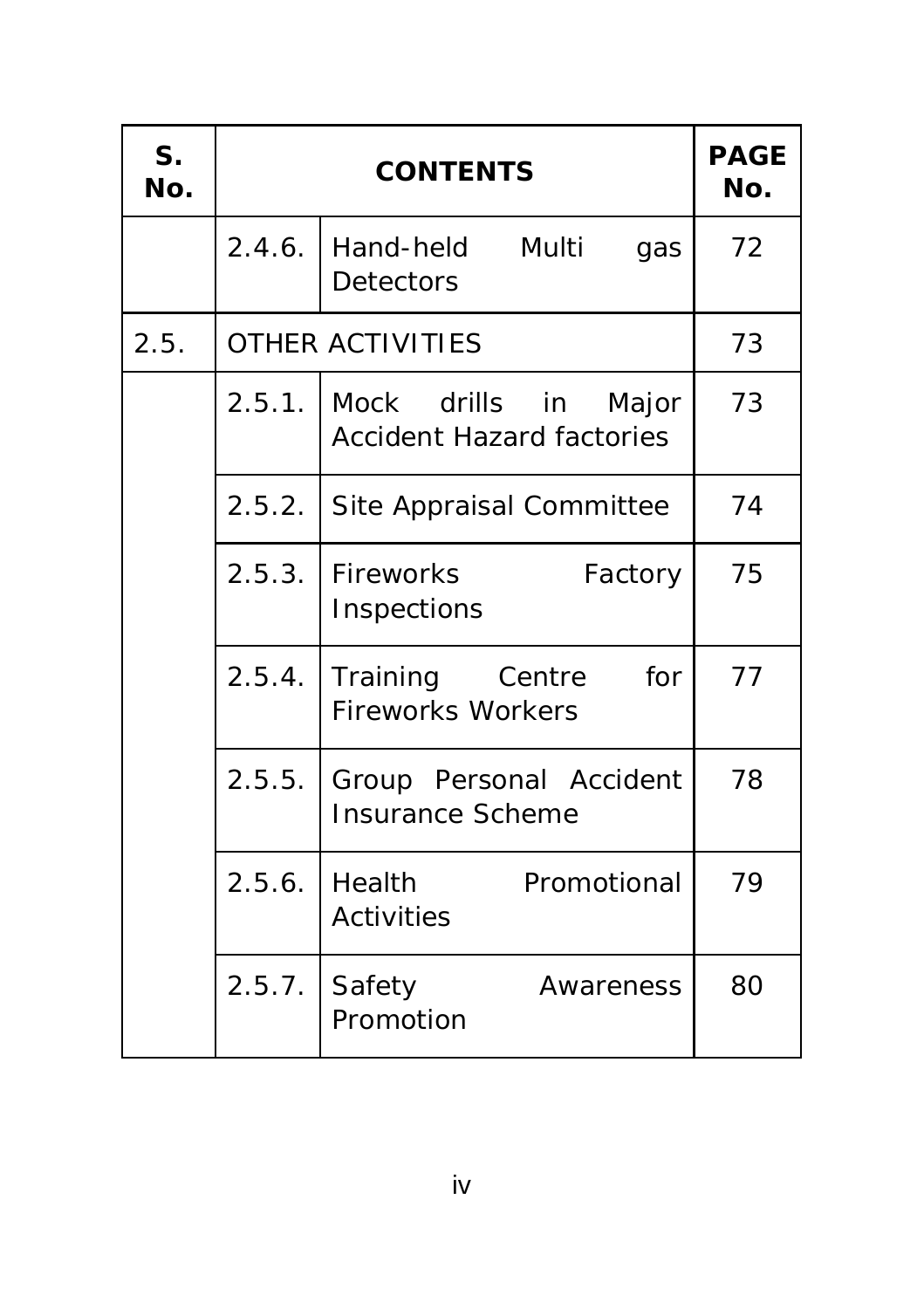| S <sub>1</sub><br>No.                                                 | <b>CONTENTS</b>                                           |                                                             | <b>PAGE</b><br>No. |
|-----------------------------------------------------------------------|-----------------------------------------------------------|-------------------------------------------------------------|--------------------|
|                                                                       | 2.5.8.                                                    | Ensuring Pressure Vessel<br>Safety                          | 82                 |
|                                                                       | 2.5.9.                                                    | State Safety Awards                                         | 83                 |
|                                                                       |                                                           | 2.5.10. Uyarntha<br>Uzhaipalar<br>Virudhugal                | 84                 |
|                                                                       | <b>3. DEPARTMENT OF EMPLOYMENT AND</b><br><b>TRAINING</b> |                                                             |                    |
|                                                                       |                                                           | <b>EMPLOYMENT WING</b>                                      |                    |
| 3.1.                                                                  |                                                           | ORGANISATIONAL SET-UP OF<br><b>EMPLOYMENT WING</b>          | 85                 |
| 3.2.                                                                  |                                                           | ONLINE REGISTRATION USING<br>THE DEPARTMENT PORTAL          | 89                 |
| 3.3.<br>CAREER GUIDANCE<br><b>AND</b><br><b>COUNSELING ACTIVITIES</b> |                                                           | 90                                                          |                    |
|                                                                       | 3.3.1.                                                    | Guidance given to the<br>registrants and the job<br>seekers | 90                 |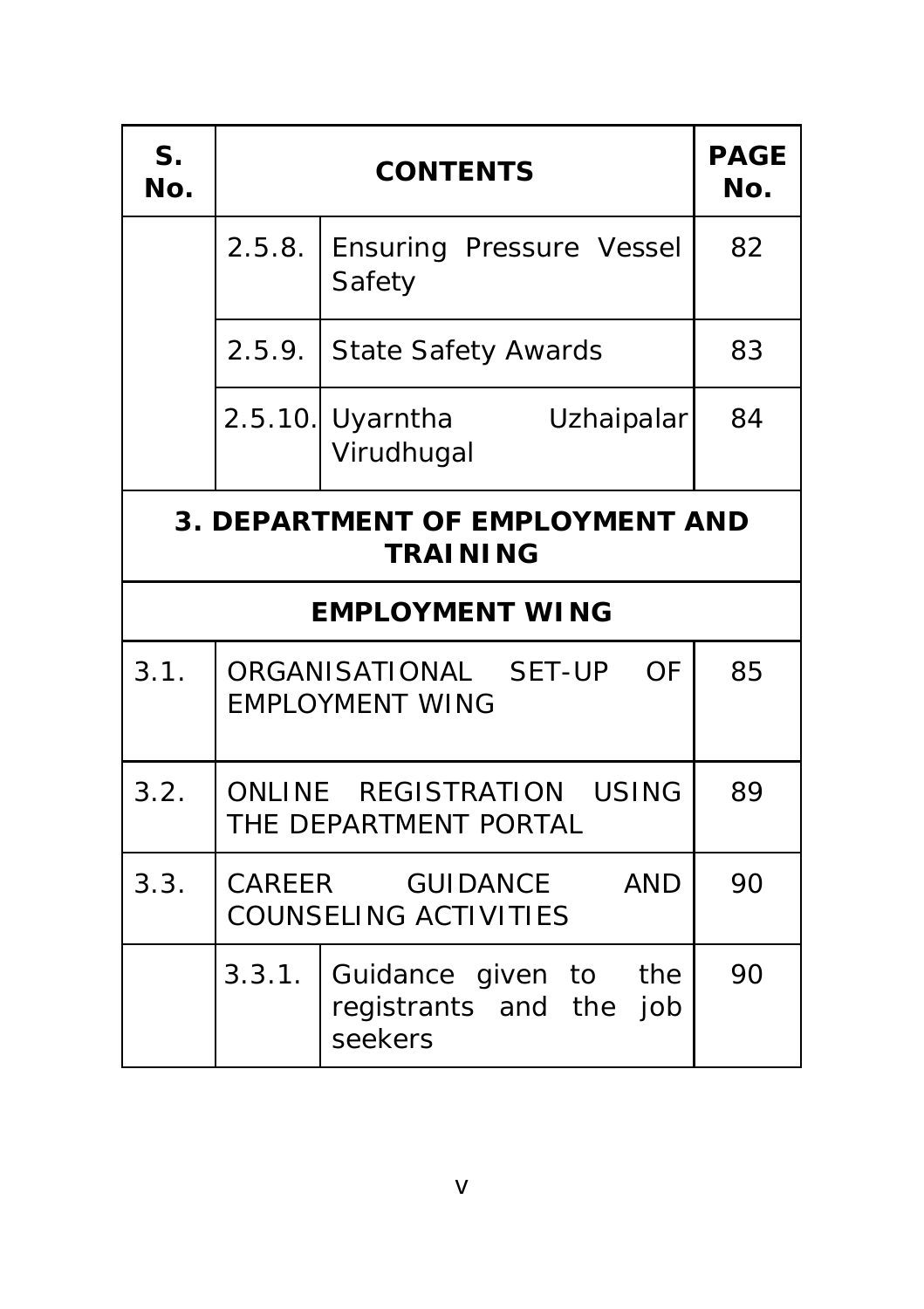| $S_{\cdot}$<br>No. |                | <b>PAGE</b><br>No.                                                                                      |    |
|--------------------|----------------|---------------------------------------------------------------------------------------------------------|----|
|                    |                | 3.3.2. Career Exhibitions and<br><b>Seminars</b>                                                        | 91 |
| 3.4.               | <b>OFFICES</b> | STUDY CIRCLES IN EMPLOYMENT                                                                             | 92 |
| 3.5.               |                | FREE COACHING CLASSES FOR<br>COMPETITIVE EXAMINATIONS TO<br>ECONOMICALLY WEAKER<br>STUDENTS IN COLLEGES | 94 |
| 3.6.               | <b>WEEK</b>    | CAREER AND SKILL AWARENESS                                                                              | 95 |
| 3.7.               | <b>HOSTELS</b> | CAREER GUIDANCE FOR<br>STUDENTS OF BC / MBC / DNC<br>AND MINORITIES WELFARE                             | 96 |
| 3.8.               | LITERATURE     | PUBLICATION OF CAREER                                                                                   | 96 |
| 3.9.               |                | SPECIAL CELLS FOR<br>DIFFERENTLY ABLED PERSONS                                                          | 97 |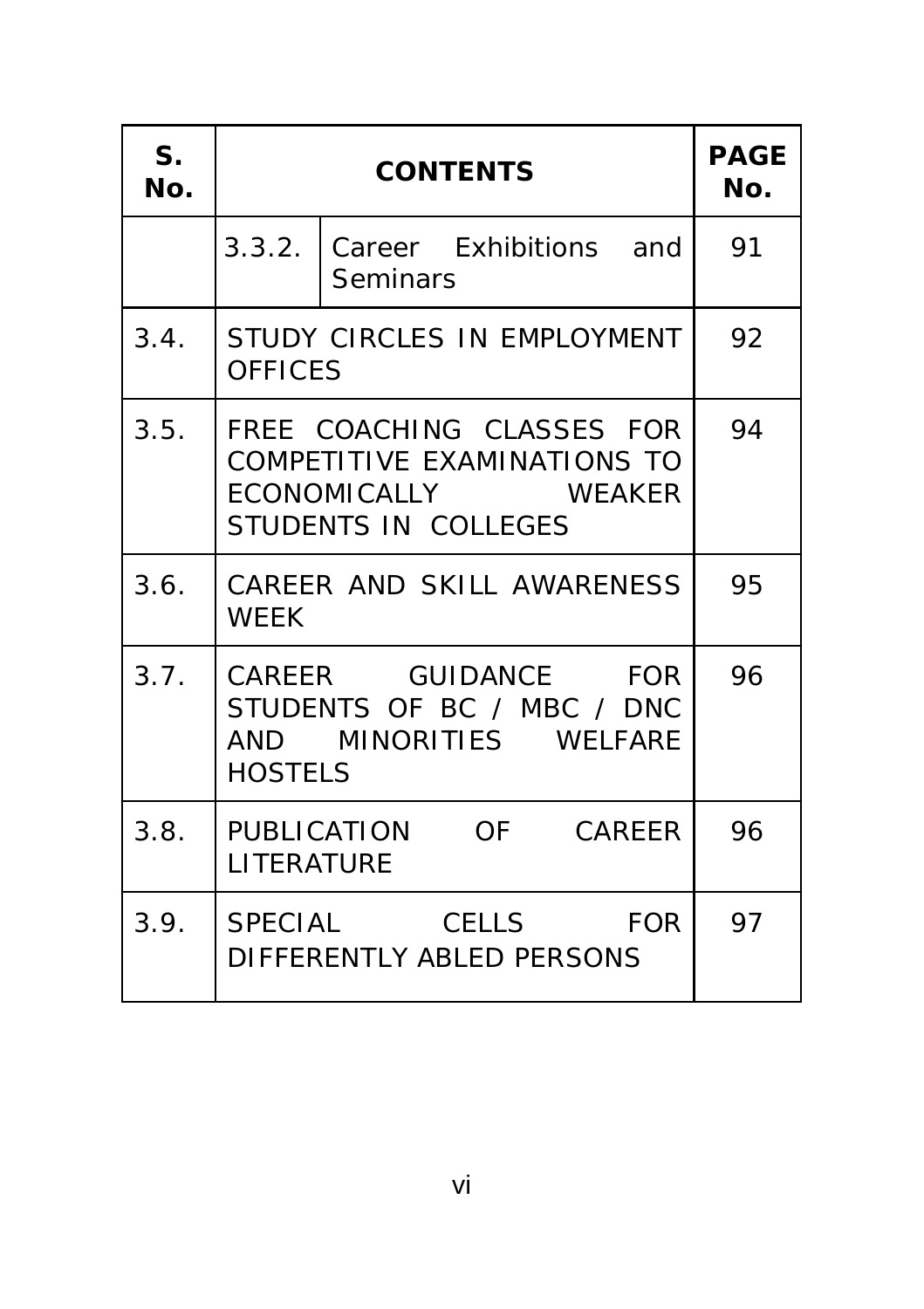| S.<br>No. | <b>CONTENTS</b>                                                                             | <b>PAGE</b><br>No. |
|-----------|---------------------------------------------------------------------------------------------|--------------------|
| 3.10.     | COACHING - CUM - GUIDANCE<br>CENTRES FOR SCHEDULED<br><b>CASTES / SCHEDULED TRIBES</b>      | 99                 |
|           | 3.11. SPECIAL VOCATIONAL GUIDANCE<br>CENTRE FOR<br><b>TRIBAL</b><br><b>POPULATION</b>       | 100                |
| 3.12.     | UNEMPLOYMENT ASSISTANCE<br><b>SCHEMES</b>                                                   | 100                |
| 3.13.     | <b>MODEL CAREER CENTRES</b>                                                                 | 103                |
| 3.14.     | PUBLIC SECTOR PLACEMENTS                                                                    | 104                |
| 3.15.     | PRIVATE SECTOR PLACEMENTS                                                                   | 104                |
| 3.16.     | <b>SPECIAL INITIATIVES</b>                                                                  | 106                |
|           | 3.16.1. Virtual Learning System:<br>Online free coaching<br>classes, e-content,<br>e-books. | 106                |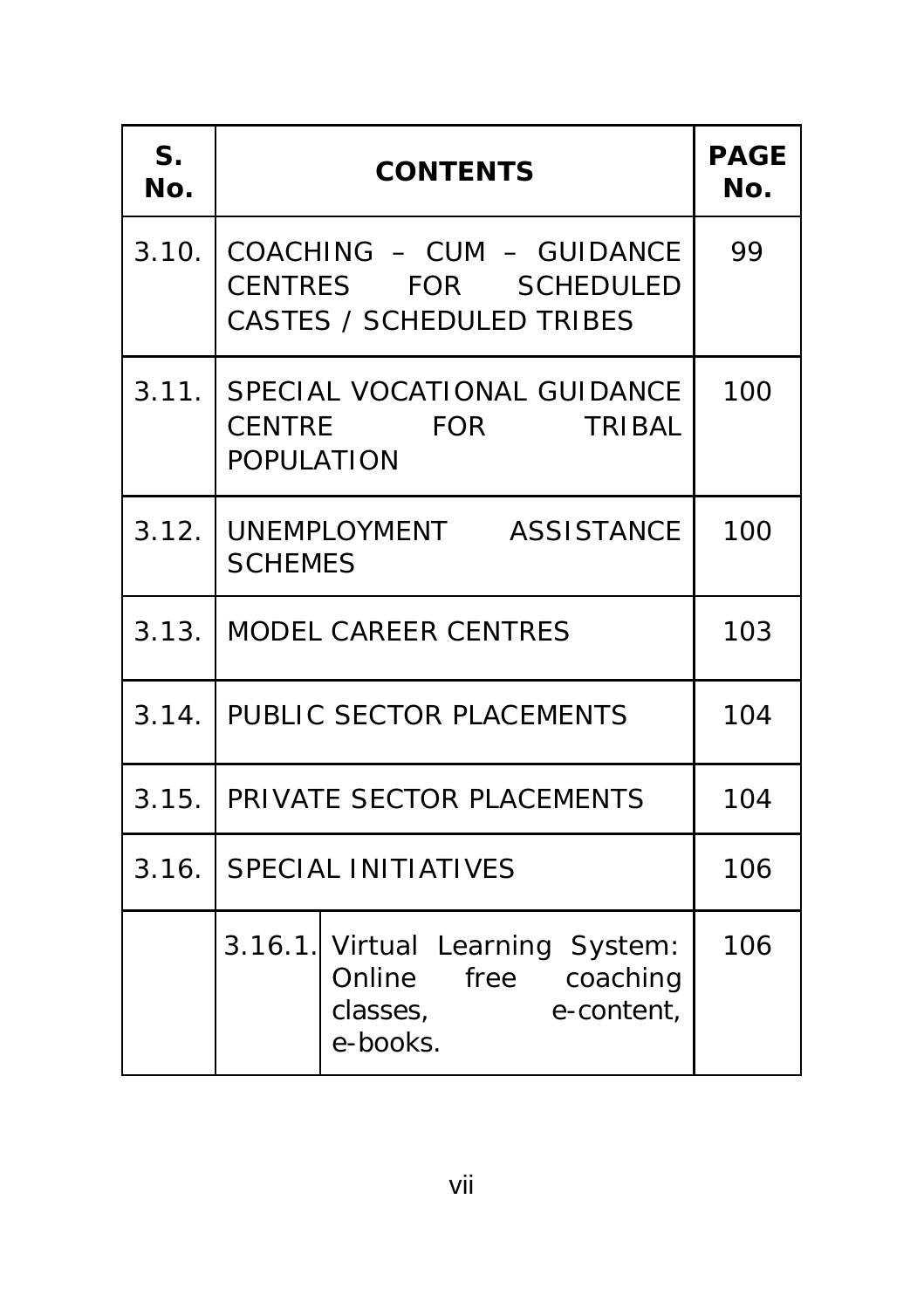| S <sub>1</sub><br>No. | <b>CONTENTS</b>                                                                                                                | <b>PAGE</b><br>No. |  |
|-----------------------|--------------------------------------------------------------------------------------------------------------------------------|--------------------|--|
|                       | 3.16.2. Special Cells in<br>Employment Offices for<br><b>Registration and Guidance</b><br>on Overseas Employment<br>and Skills | 107                |  |
|                       | 3.16.3. State Career Guidance<br>Centre (SCGC)                                                                                 | 108                |  |
| 3.17.                 | NEW BUILDINGS FOR DISTRICT<br>EMPLOYMENT OFFICES<br>AT<br><b>KRISHNAGIRI</b><br><b>AND</b><br>THOOTHUKUDI                      | 109                |  |
| 3.18.                 | SPECIAL RENEWAL CONCESSION                                                                                                     | 110                |  |
|                       | 3.19. UNIQUE INITIATIVE OF THE<br>DEPARTMENT: 'AN ACTIVITY - A<br>DAY' FOR EACH DAY OF THE<br><b>WEEK</b>                      | 110                |  |
|                       | 3.20. SUSTAINABLE DEVELOPMENT<br><b>GOALS</b>                                                                                  | 112                |  |
| <b>TRAINING WING</b>  |                                                                                                                                |                    |  |
| 3.21.                 | ORGANISATION STRUCTURE                                                                                                         | 115                |  |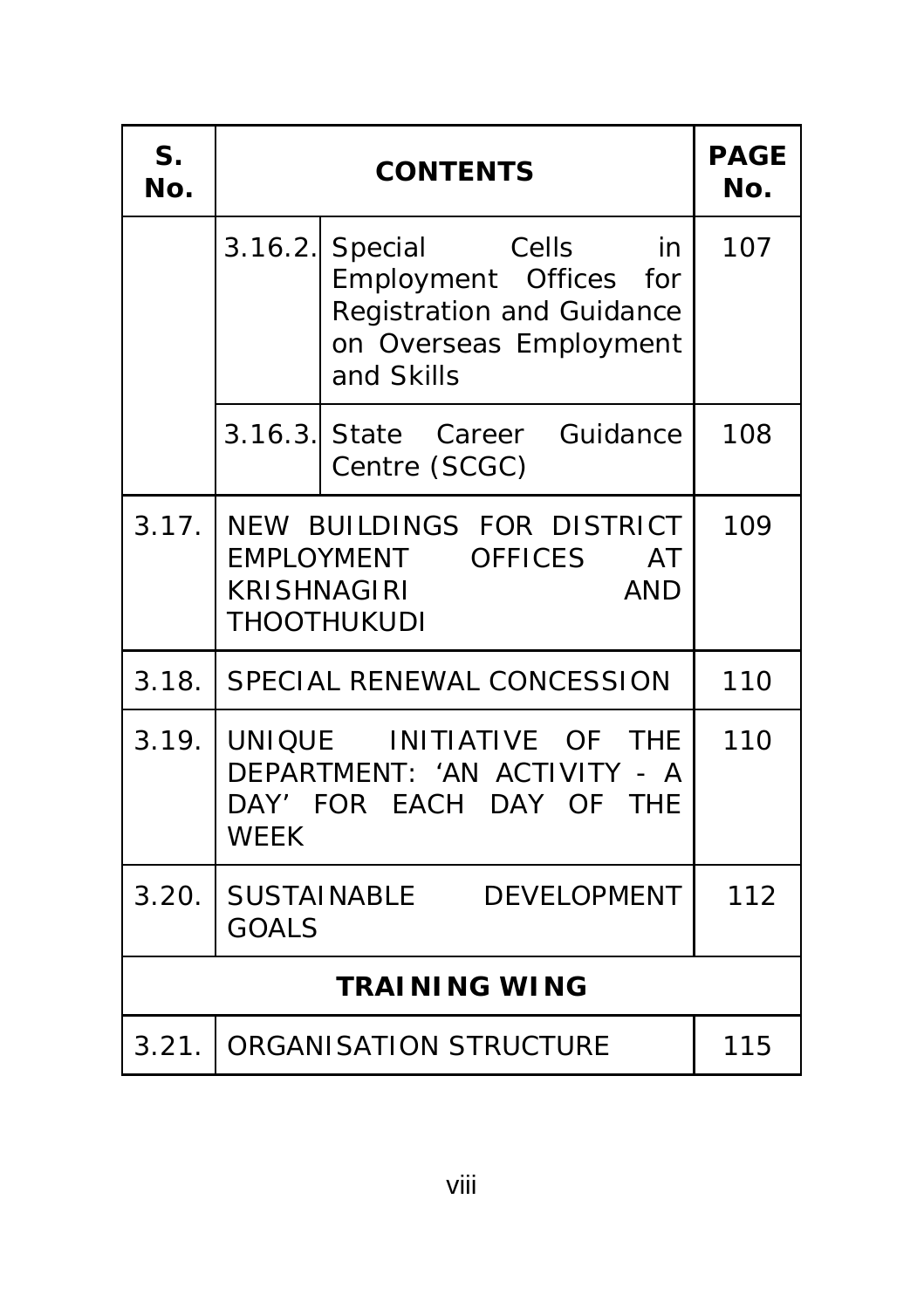| S <sub>1</sub><br>No. | <b>CONTENTS</b>                                                                                    |                                                             | <b>PAGE</b><br>No. |
|-----------------------|----------------------------------------------------------------------------------------------------|-------------------------------------------------------------|--------------------|
| 3.22.                 |                                                                                                    | <b>CRAFTSMEN TRAINING SCHEME</b>                            | 116                |
|                       |                                                                                                    | 3.22.1. Government Industrial<br><b>Training Institutes</b> | 117                |
|                       |                                                                                                    | 3.22.2. Private Industrial Training<br>Institutes           | 120                |
| 3.23.                 | <b>GRADING OF ITIS</b>                                                                             |                                                             | 120                |
| 3.24.                 | <b>COMMON ADMISSION PROCESS</b>                                                                    |                                                             | 121                |
| 3.25.                 | <b>TRAINING COST TO PRIVATE ITIS</b>                                                               |                                                             | 121                |
| 3.26.                 | <b>INDUSTRIAL SCHOOLS</b>                                                                          |                                                             | 122                |
| 3.27.                 | <b>GRANT-IN-AID TO GOVERNMENT</b><br>AIDED PRIVATE ITIS<br><b>AND</b><br><b>INDUSTRIAL SCHOOLS</b> |                                                             | 123                |
| 3.28.                 | <b>MOTIVATION TO TRAINEES</b>                                                                      |                                                             | 123                |
| 3.29.                 | PUBLIC-PRIVATE PARTNERSHIP                                                                         |                                                             | 124                |
| 3.30.                 | <b>SCHEME</b>                                                                                      | APPRENTICESHIP<br><b>TRAINING</b>                           | 124                |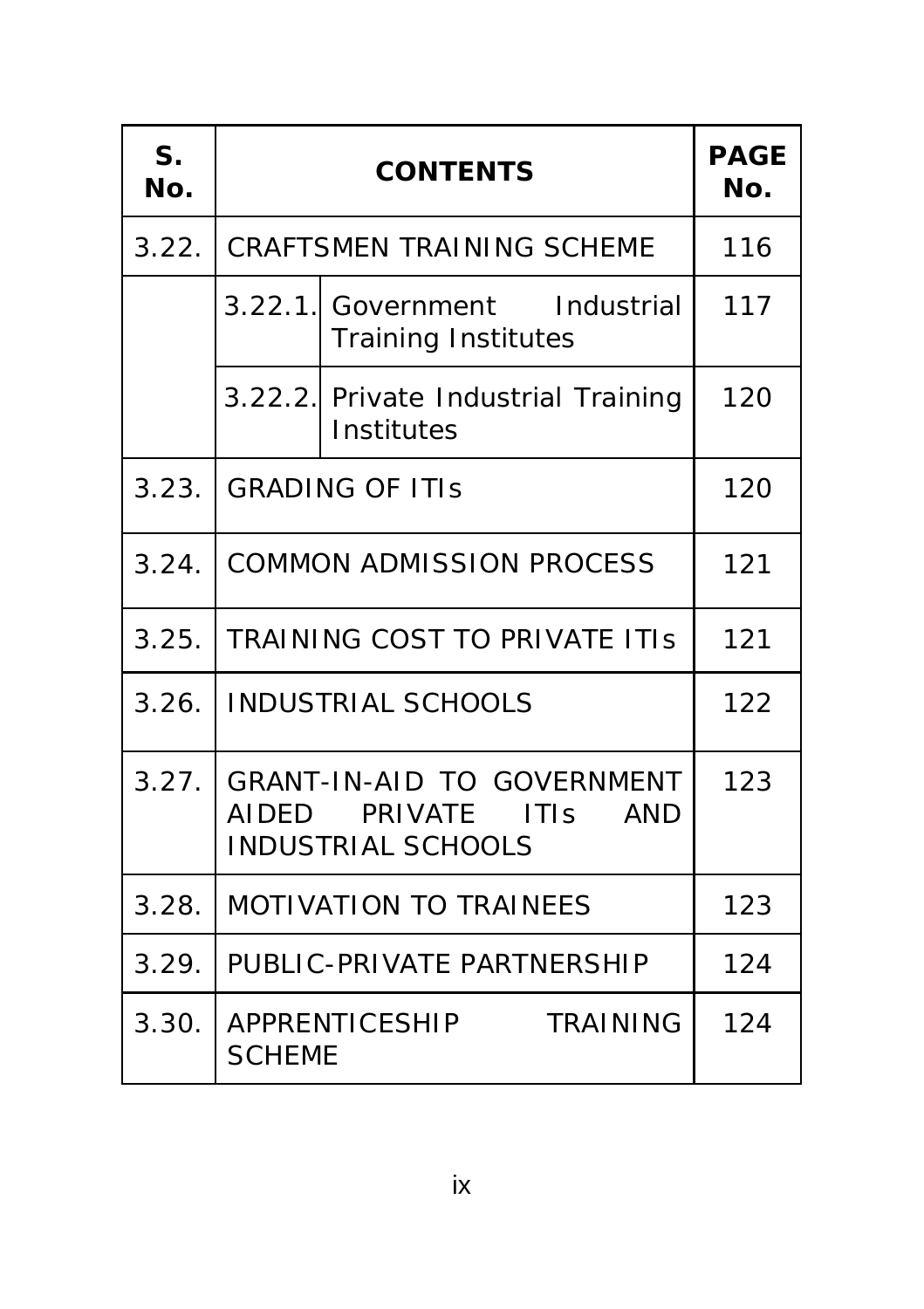| S.<br>No. | <b>CONTENTS</b>                                                                     | <b>PAGE</b><br>No. |
|-----------|-------------------------------------------------------------------------------------|--------------------|
| 3.31.     | NATIONAL APPRENTICESHIP<br>PROMOTION SCHEME (NAPS)                                  | 126                |
| 3.32.     | FRESHERS AS APPRENTICES IN<br><b>ESTABLISHMENTS</b>                                 | 127                |
|           | 3.33. SKILL STRENGTHENING FOR<br><b>INDUSTRIAL</b><br>VALUE<br>ENHANCEMENT (STRIVE) | 128                |
|           | 3.34. STATE APPRENTICESHIP<br>MONITORING CELL (SAMC)                                | 129                |
| 3.35.     | <b>TALENT SEARCH COMPETITION</b>                                                    | 130                |
| 3.36.     | <b>NEW INITIATIVES</b>                                                              | 130                |
| 3.37.     | <b>INNOVATIVE SCHEMES</b>                                                           | 134                |
| 3.38.     | <b>BEST INSTRUCTOR AWARD</b>                                                        | 135                |
| 3.39.     | ONLINE CITS CERTIFICATES<br>THROUGH RPL MODE                                        | 136                |
| 3.40.     | SPECIAL INDUSTRY EXPOSURE<br>VISIT FOR GOVERNMENT ITI<br><b>TRAINEES</b>            | 137                |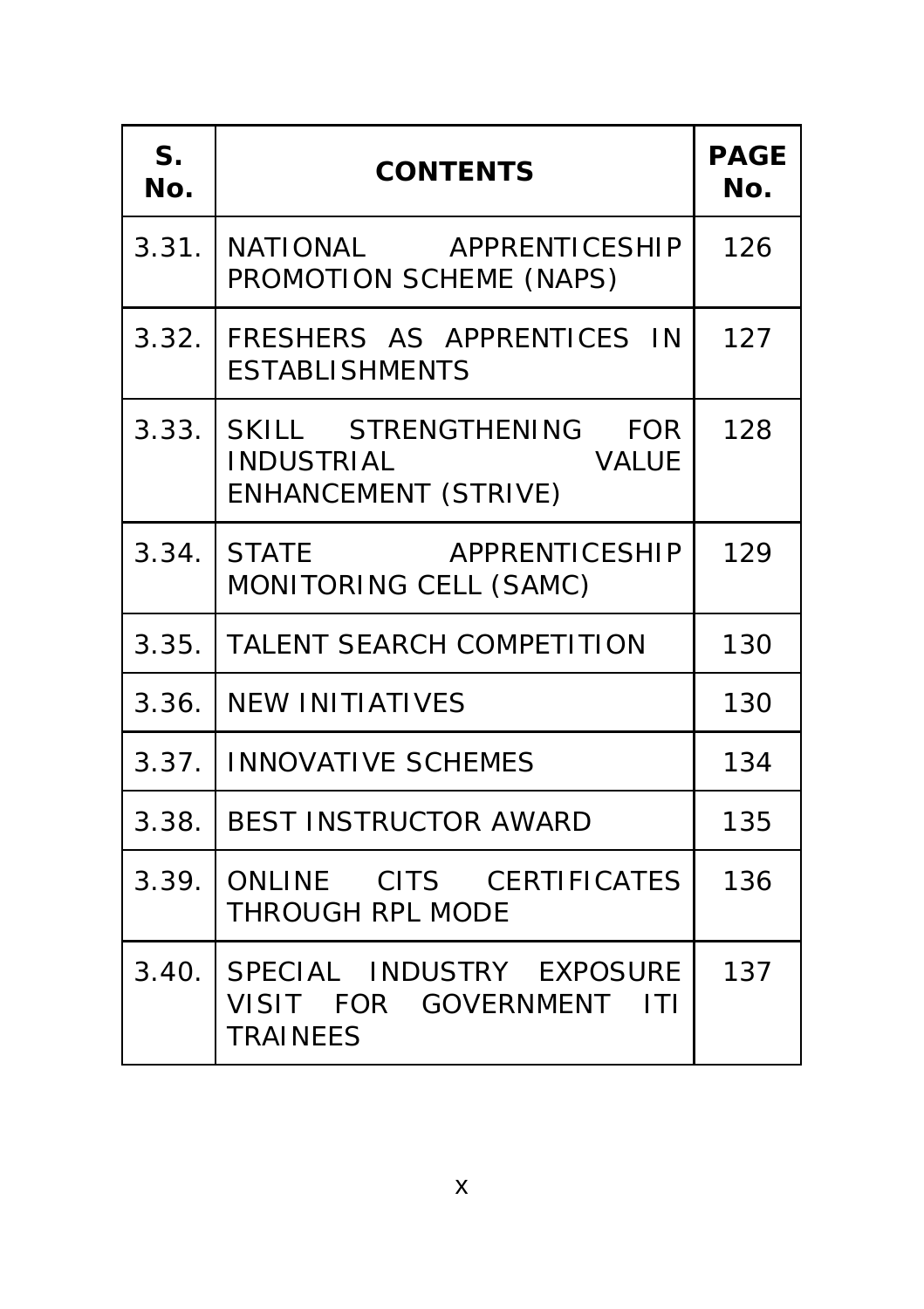| S <sub>1</sub><br>No. | <b>CONTENTS</b>                                                                       | <b>PAGE</b><br>No. |
|-----------------------|---------------------------------------------------------------------------------------|--------------------|
|                       | 3.41. INDUSTRY CONTRIBUTION<br><b>UNDER CSR</b>                                       | 137                |
|                       | <b>4. TAMIL NADU SKILL DEVELOPMENT</b><br><b>CORPORATION</b>                          |                    |
| 4.1.                  | IMPLEMENTATION OF NATIONAL<br>SKILL QUALIFICATION<br><b>FRAMEWORK (NSQF)</b>          | 140                |
| 4.2.                  | INDEPENDENT ASSESSMENT AND<br>CERTIFICATION OF TRAINING<br><b>PROGRAMMES</b>          | 141                |
| 4.3.                  | EMPANELMENT OF TRAINING<br><b>PROVIDERS</b>                                           | 141                |
| 4.4.                  | DISTRICT WISE AND SECTOR<br>WISE SKILL TRAINING<br>PROGRAMMES CONDUCTED IN<br>2018-19 | 142                |
| 4.5.                  | SKILL CAMPAIGN AND<br><b>AWARENESS IN ALL DISTRICTS</b>                               | 146                |
| 4.6.                  | STATE LEVEL SKILL SUMMIT AND<br><b>DISTRICT SKILL COMPETITIONS</b>                    | 147                |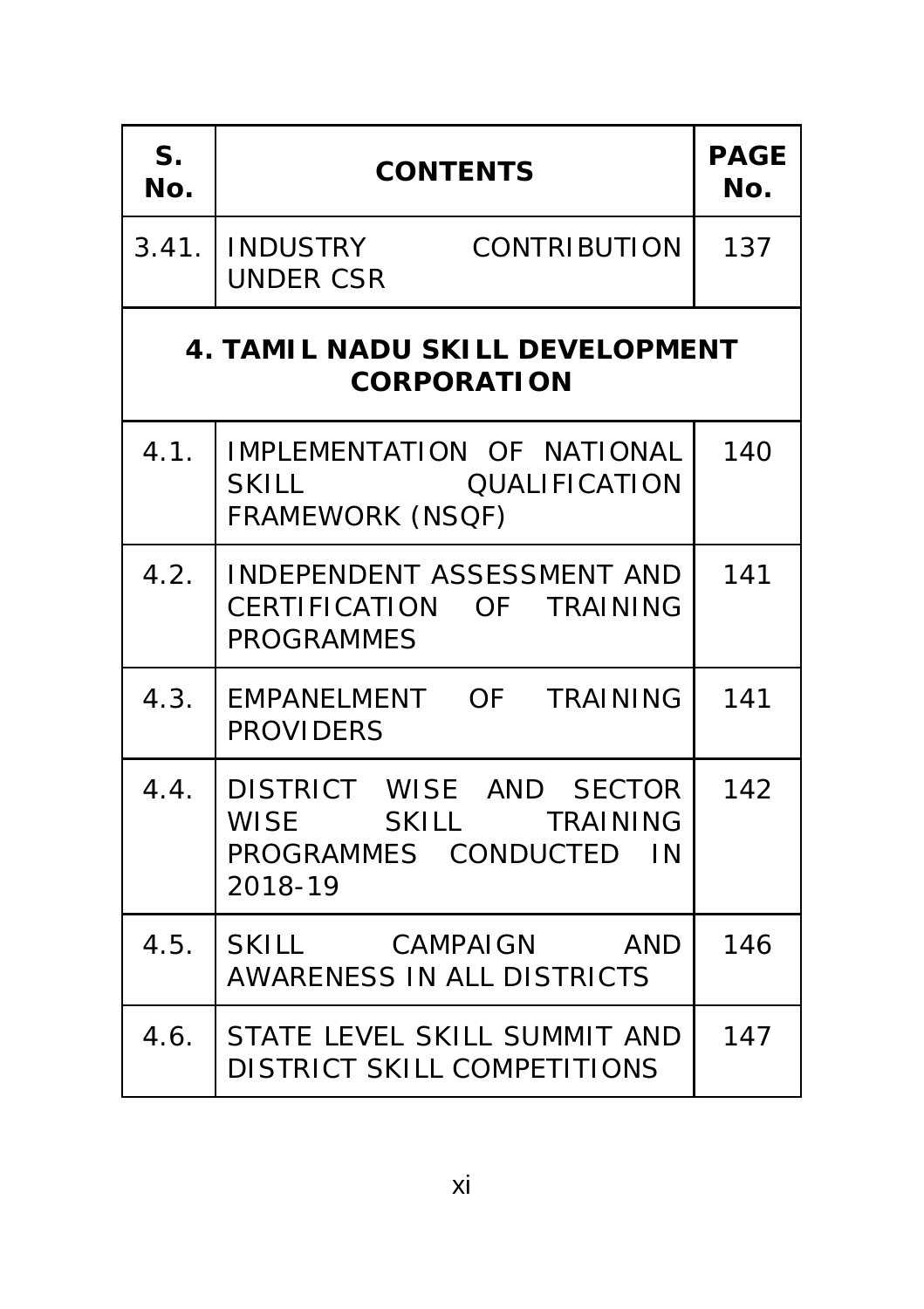| S <sub>1</sub><br>No. | <b>CONTENTS</b>                                                                                                 | <b>PAGE</b><br>No. |
|-----------------------|-----------------------------------------------------------------------------------------------------------------|--------------------|
| 4.7.                  | INTERACTIVE TNSDC PORTAL<br>AND MOBILE APP                                                                      | 148                |
| 4.8.                  | HIGH END SKILL TRAINING FOR<br><b>ENGINEERING</b><br><b>AND</b><br>POLYTECHNIC GRADUATES                        | 149                |
| 4.9.                  | <b>SPECIAL PROGRAMMES</b>                                                                                       | 151                |
|                       | 4.10. RECOGNITION OF PRIOR<br>LEARNING (RPL) - SKILL<br><b>ASSESSMENT</b><br><b>AND</b><br><b>CERTIFICATION</b> | 152                |
|                       | 4.11. PRADHAN MANTRI KAUSHAL<br>VIKAS YOJANA (PMKVY-2.0)                                                        | 153                |
|                       | 4.12. SANKALP - WORLD BANK<br><b>FUNDED PROJECT</b>                                                             | 155                |
|                       | 4.13. AWARDS TO TRAINING<br>PROVIDERS AND INDUSTRIES                                                            | 157                |
|                       | 4.14. SKILL GAP STUDY AND DISTRICT<br>SKILL DEVELOPMENT PLANS<br>(DSDP)                                         | 158                |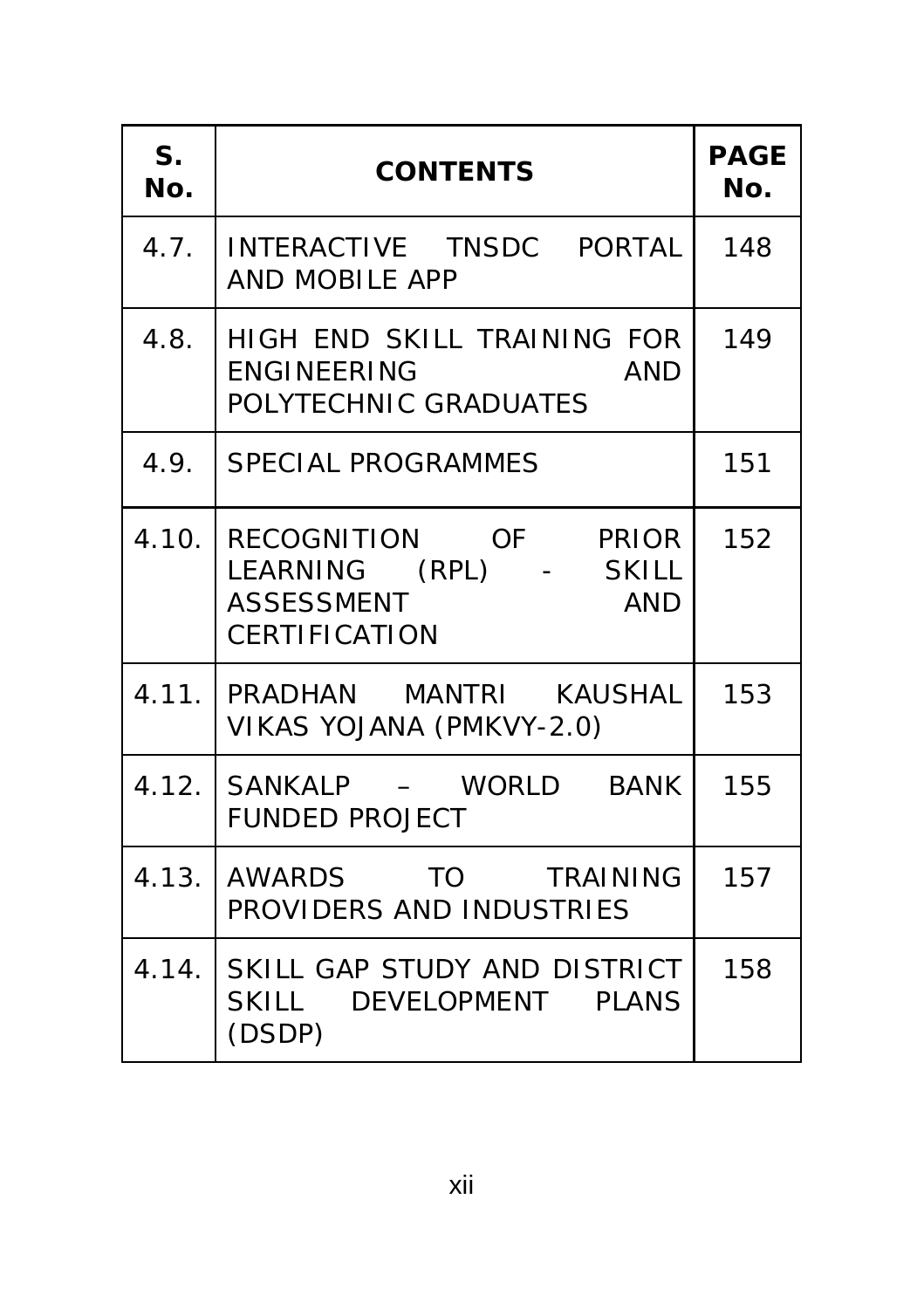| S.<br>No.                                                            |                        | <b>PAGE</b><br>No.                                         |     |  |  |
|----------------------------------------------------------------------|------------------------|------------------------------------------------------------|-----|--|--|
| 4.15.                                                                | <b>CENTRES</b>         | APEX SKILL DEVELOPMENT                                     | 159 |  |  |
| 5. OVERSEAS MANPOWER CORPORATION<br><b>LIMITED</b>                   |                        |                                                            |     |  |  |
| 5.1.                                                                 | <b>REGISTRATION</b>    |                                                            | 162 |  |  |
| 5.2.                                                                 | <b>FUNCTIONS</b>       | 163                                                        |     |  |  |
| 5.3.                                                                 | <b>DEPLOYMENT</b>      | 163                                                        |     |  |  |
|                                                                      | 5.3.1.                 | Overseas                                                   | 163 |  |  |
|                                                                      | 5.3.2.                 | Domestic                                                   | 164 |  |  |
| 5.4.                                                                 | <b>REVENUE</b>         |                                                            | 164 |  |  |
| 5.5.                                                                 | <b>DIVIDEND</b>        |                                                            | 165 |  |  |
| 5.6.                                                                 | <b>NEW INITIATIVES</b> |                                                            | 165 |  |  |
| 6. DIRECTORATE OF MEDICAL AND RURAL<br><b>HEALTH SERVICES (ESIS)</b> |                        |                                                            |     |  |  |
| 6.1.                                                                 |                        | ADMINISTRATIVE SETUP OF ESI<br><b>SCHEME IN TAMIL NADU</b> | 168 |  |  |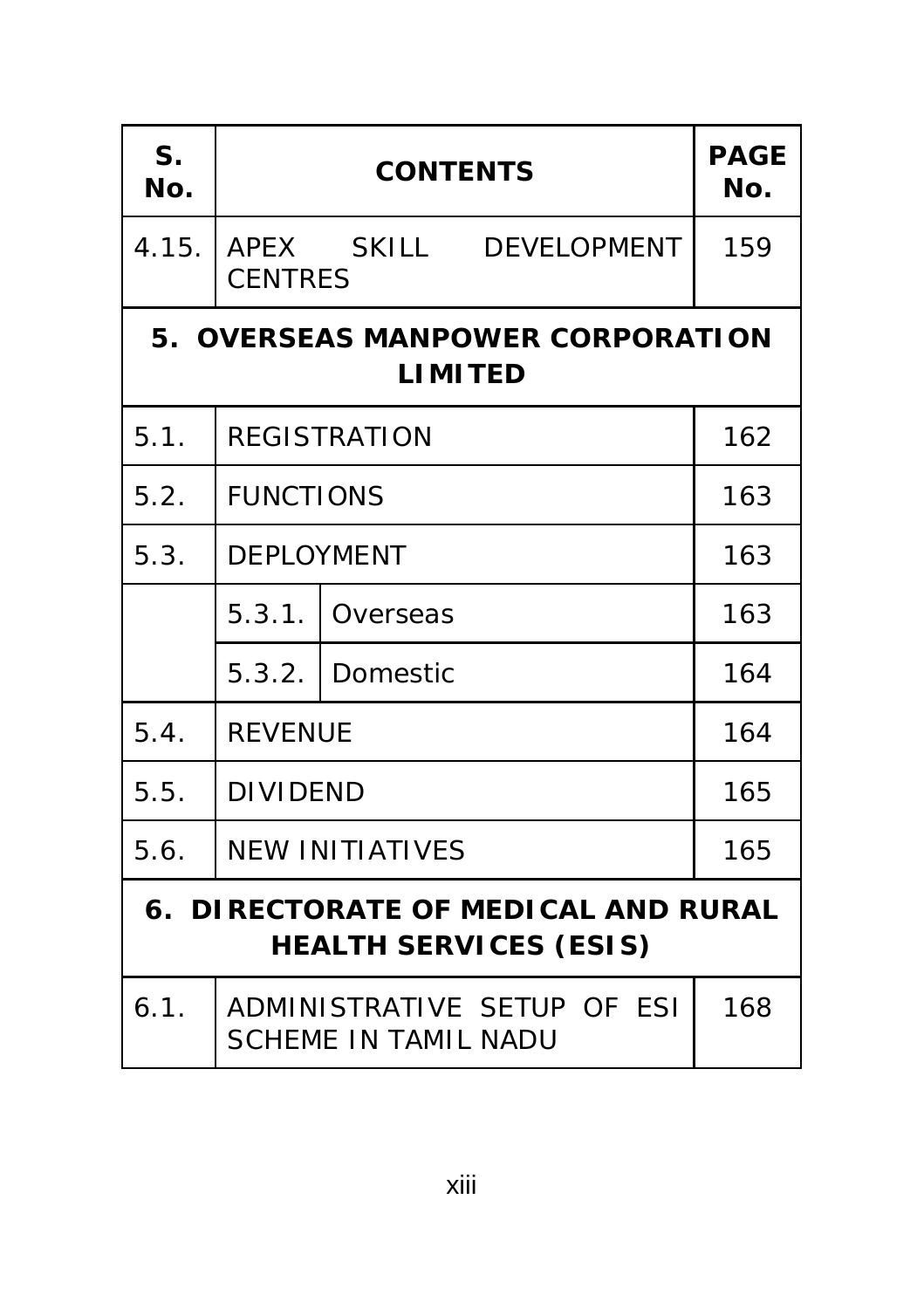| S.<br>No. | <b>CONTENTS</b>                                                      | <b>PAGE</b><br>No. |
|-----------|----------------------------------------------------------------------|--------------------|
| 6.2.      | NETWORK OF ESI HOSPITALS<br><b>AND DISPENSARIES</b>                  | 168                |
| 6.3.      | ELIGIBILITY<br><b>FOR</b><br>NORMS<br><b>ENROLMENT IN ESI SCHEME</b> | 171                |
| 6.4.      | <b>BENEFITS</b>                                                      | 172                |
| 6.5.      | <b>OTHER BENEFITS</b>                                                | 178                |
| 6.6.      | <b>NEW FACILITIES</b>                                                | 178                |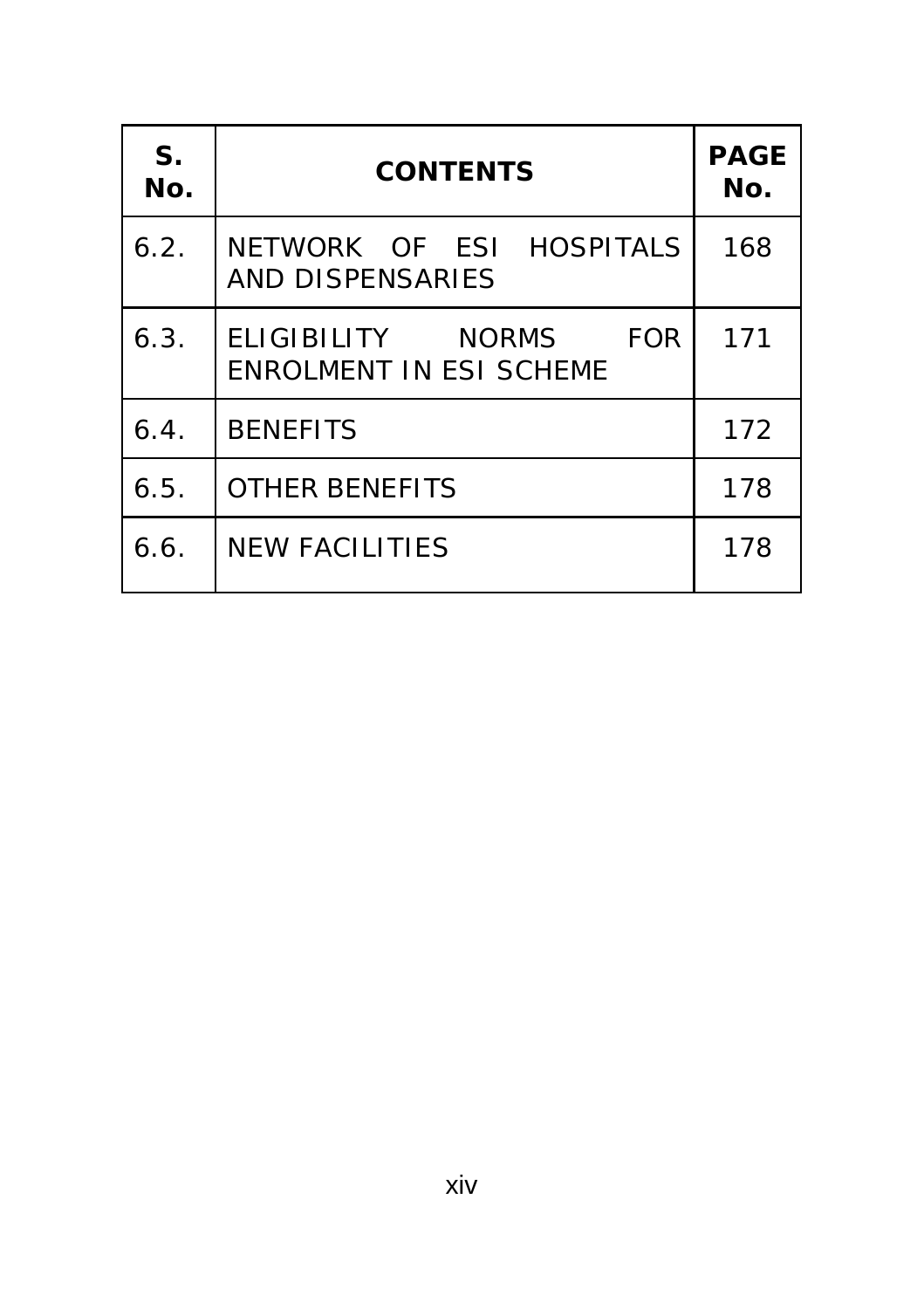#### **LABOUR AND EMPLOYMENT DEPARTMENT**

#### **1. LABOUR DEPARTMENT**

Tamil Nadu is the second largest economy in the country with its Gross Domestic Product next only to Maharashtra. It has a very vibrant manufacturing and services sector employing a large number of people. Tamil Nadu has been able to attract large investments due to its investor friendly policies and excellent working culture. The Labour Department also plays a key role by ensuring that the interests of the workers are protected and cordial relations are maintained between the managements and workers.

Most of the aspects relating to Labour are listed in the Concurrent list, with both Central Government and the State Governments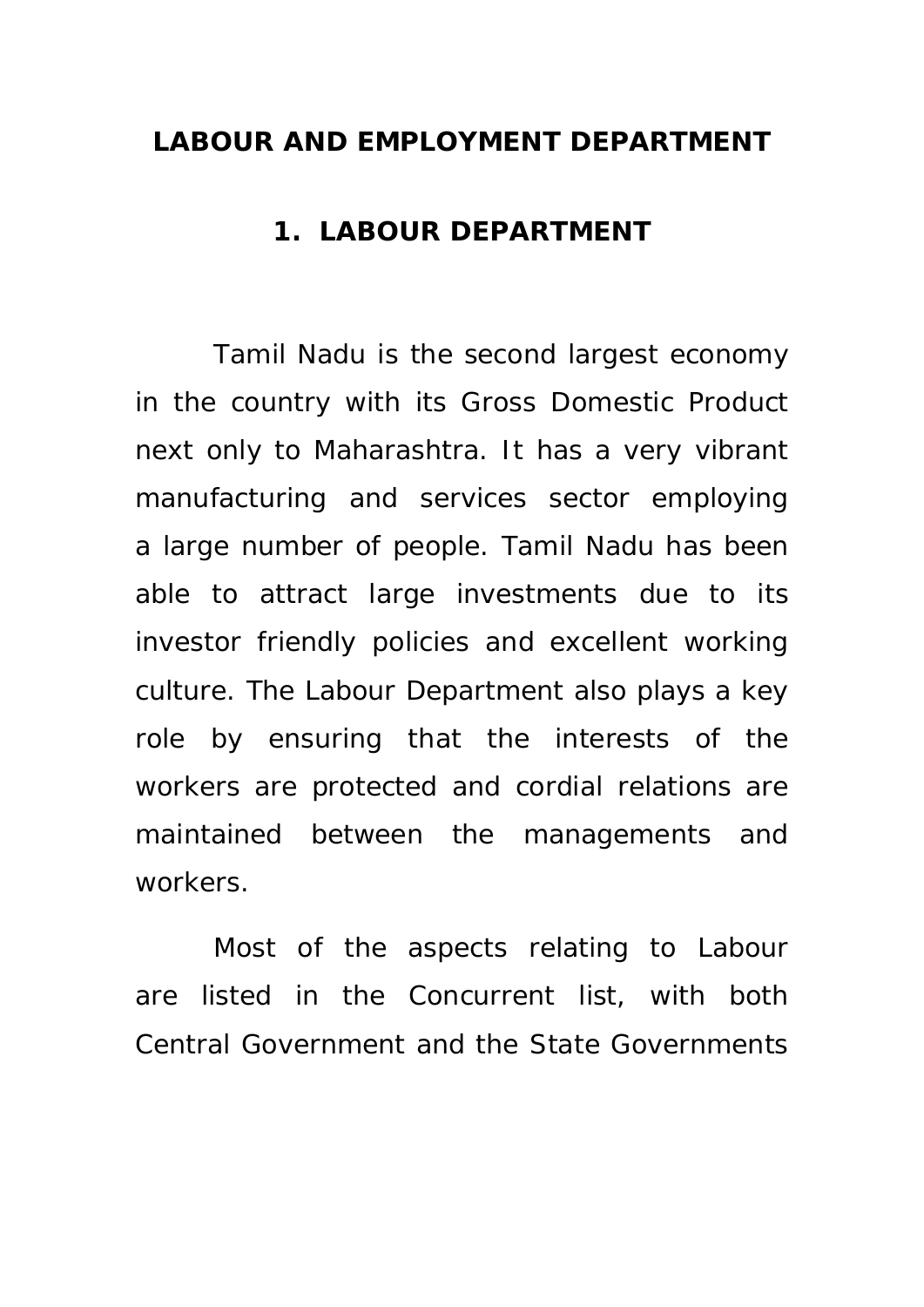having jurisdictions on them. The relevant entries of the Concurrent list are as follows:

- 22. Trade Unions; Industrial and Labour disputes.
- 23. Social Security and Social Insurance; Employment and Unemployment.
- 24. Welfare of labour including conditions of work, Provident Funds, Employers Liability, Workmens Compensation, Invalidity and Old Age Pension and Maternity Benefits.
- 33-A. Weights and Measures except establishment of standards.

 As the subject matter of Labour falls in the Concurrent list most of the applicable laws are Central Laws.

### **1.1. FUNCTIONS**

 Labour Department has both regulatory functions and welfare functions.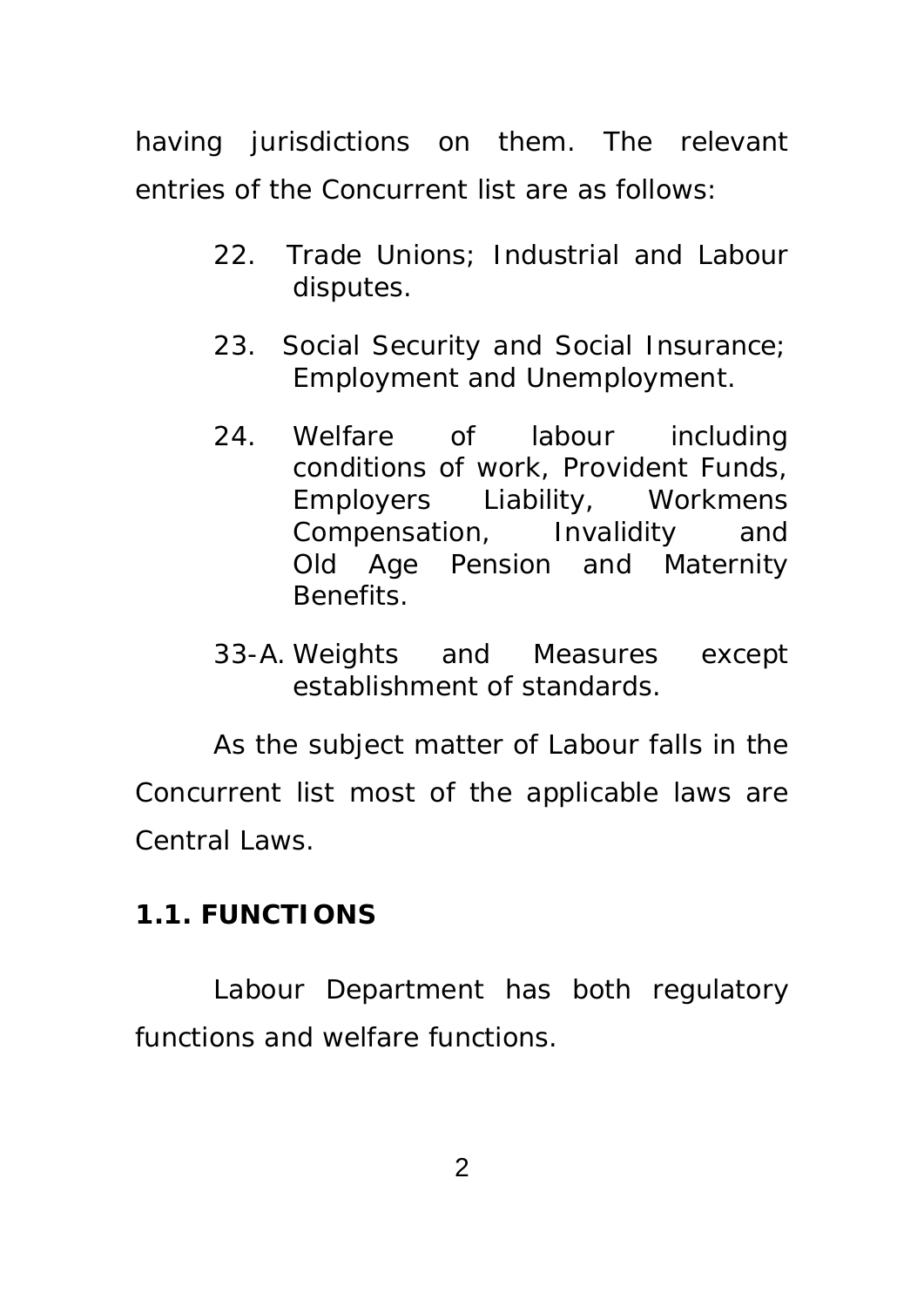Its regulatory functions are as follows:

- 1. Enforcement of various labour legislations enacted by the Central and State Governments.
- 2. Quasi-judicial functions to protect the interest of the workmen.
- 3. Taking care of consumers' interest by enforcing the Legal Metrology Act, 2009 and Legal Metrology (Packaged Commodities) Rules, 2011.
- 4. Settlement of industrial disputes by means of conciliation.
- 5. Fixation and enforcement of Minimum Wages.
- 6. Rescue and Rehabilitation of Bonded Labour.
- 7. Eradication of Child Labour in all occupations and Adolescent Labour in hazardous occupations and processes.
- 8. Regulation of Inter-state migrant workers and contract workers.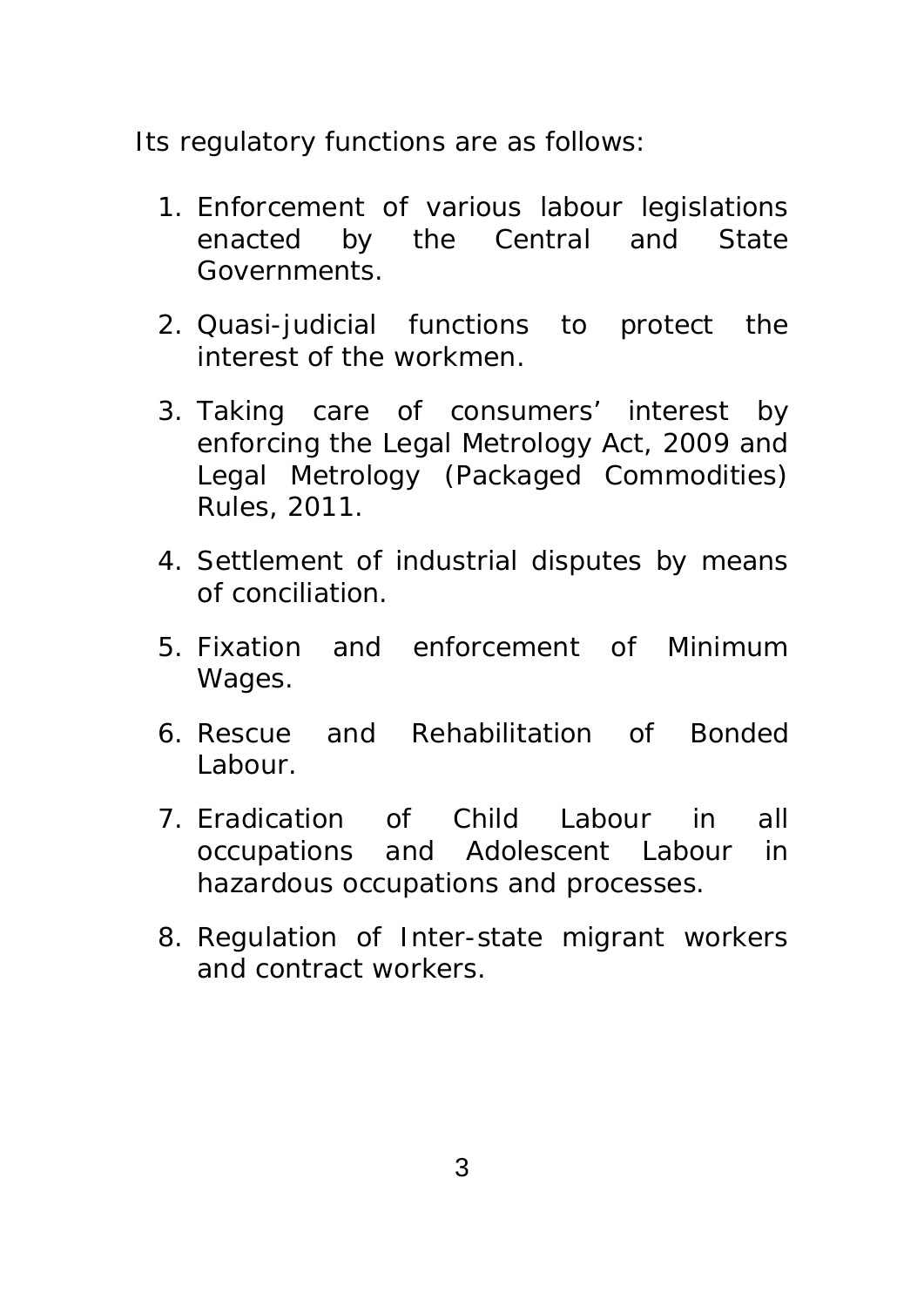The Welfare functions of the Department are as follows:

- 1. Extending various benefits to Organised and Unorganised sector workers through Welfare Boards.
- 2. Awarding compensation to the workers for death / disablement due to accidents during the course of employment.
- 3. Extending services through Mobile Health Clinics, Anganwadis, Dormitories, etc.
- 4. Spreading awareness on Safety and Health.

### **1.2. ADMINISTRATIVE SET–UP**

 The Labour Department in Tamil Nadu was formed in the year 1920. Its headquarters is located at DMS Campus, Teynampet, Chennai. The department is headed by the Commissioner of Labour who is assisted by 4 Zonal Additional Commissioners at Chennai, Tiruchirappalli, Madurai and Coimbatore and 10 Regional Joint Commissioners at Chennai (2 Nos.), Vellore,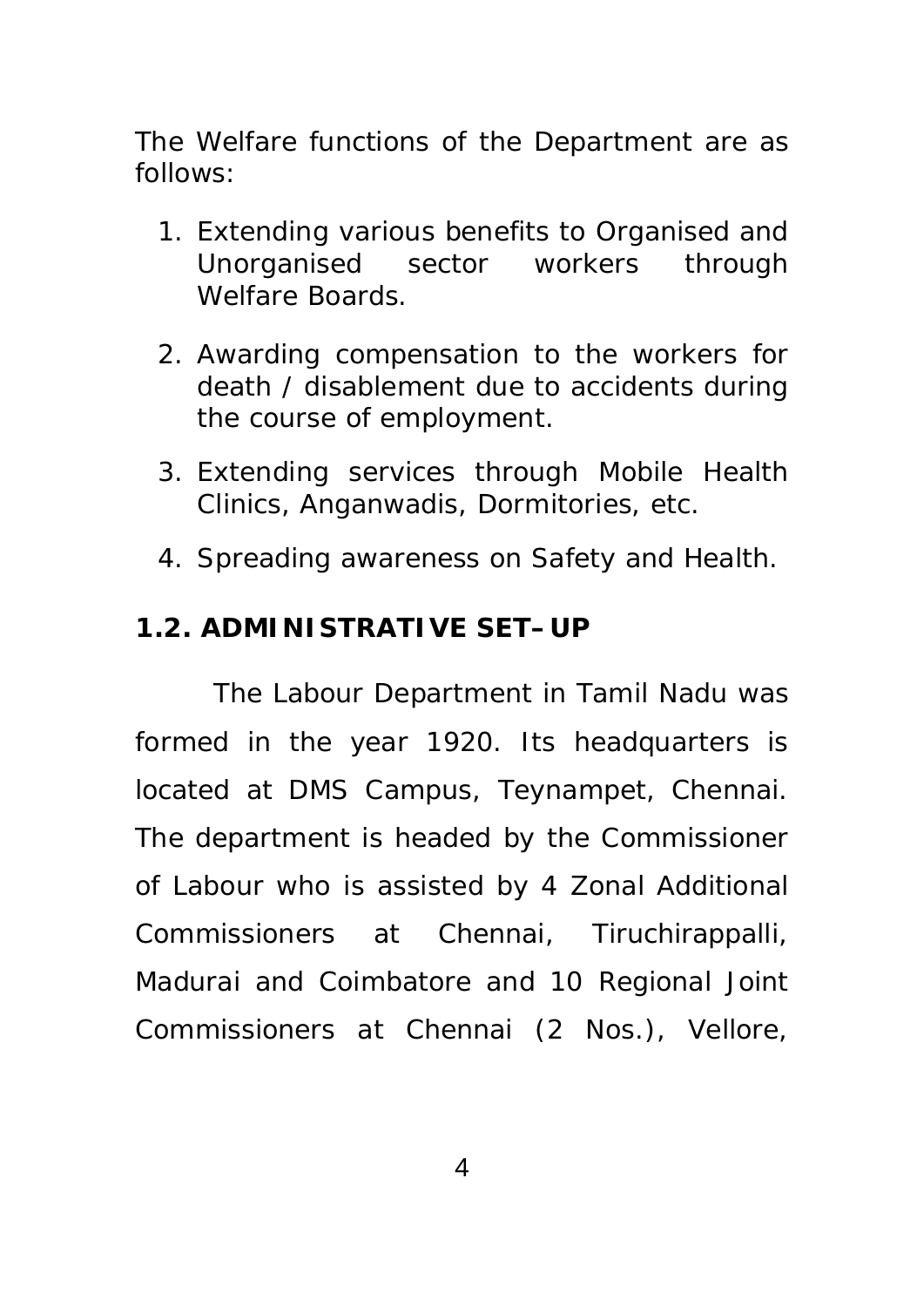Salem, Tiruchirappalli, Dindigul, Coimbatore, Coonoor, Madurai and Tirunelveli.

Overall sanctioned strength of the department is 1,823 which includes 12 Additional Commissioners, 16 Joint Commissioners, 24 Deputy Commissioners, 103 Assistant Commissioners, 2 Assistant Surgeons (Plantations), 1 Accounts Officer and 1 Public Relations Officer, 70 Deputy Inspectors, 220 Assistant Inspectors, 101 Stamping Inspectors and 1,271 supporting staff.

#### **1.3. LAWS ENFORCED BY THE DEPARTMENT**

The details of various labour laws enforced by the Labour Department are given below:

#### **1.3.1. Laws relating to Industrial Relations**

 These laws outline the relationship between the management, workers and workers representatives and provide framework for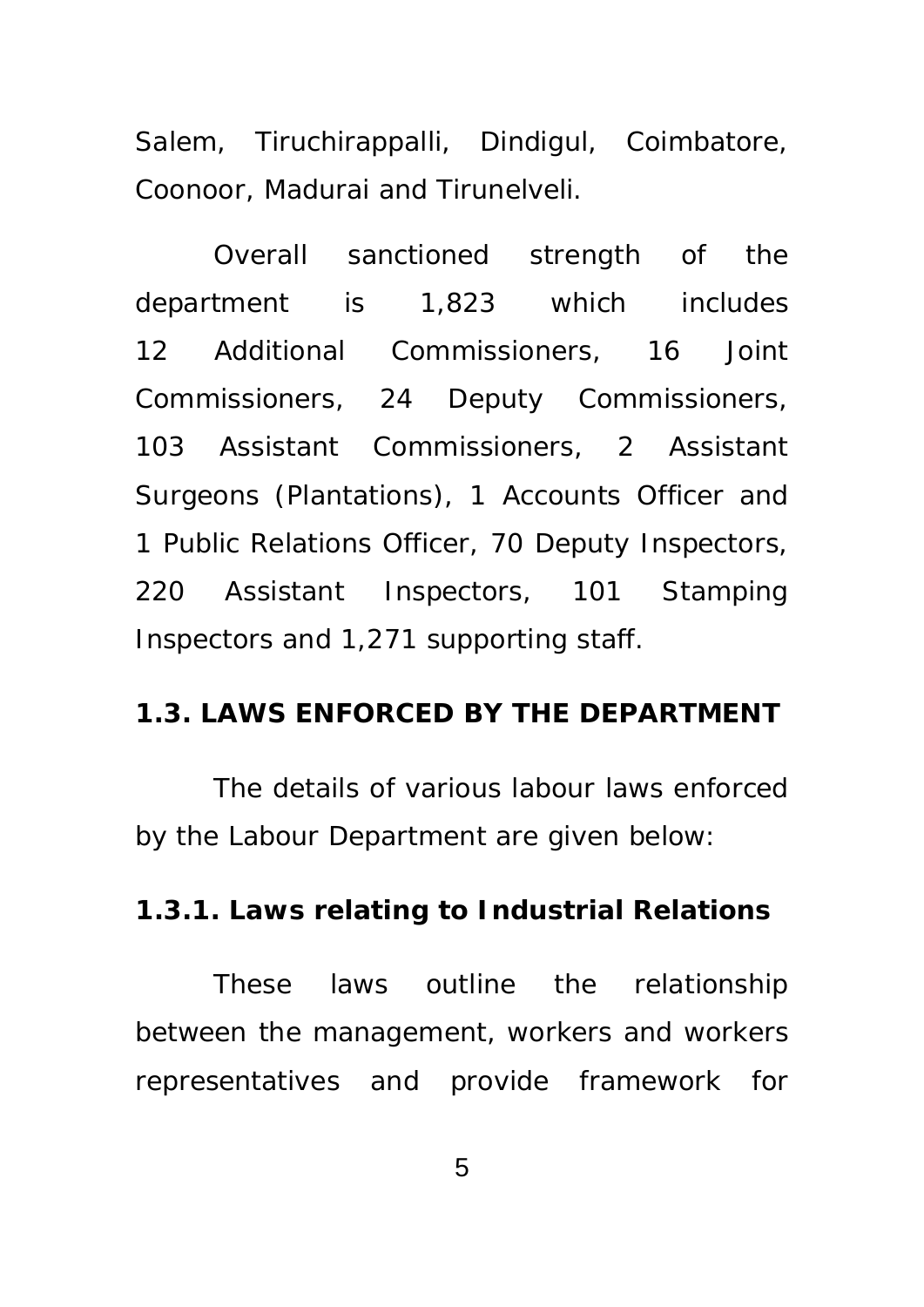conditions of employment, dispute resolution and collective bargaining.

#### **1.3.1.1. The Industrial Disputes Act, 1947**

The Act prescribes procedures for settlement of industrial disputes, provides penal actions for breach of settlement or award and prevents unfair labour practices, illegal strikes and lockouts.

 Under this Act, Officers of Labour Department are empowered to undertake conciliation process. During the year 2018-19, the conciliation officers have effectively intervened and resolved 1,547 industrial disputes amicably. 23 strikes and 2 lockouts were also resolved during this period.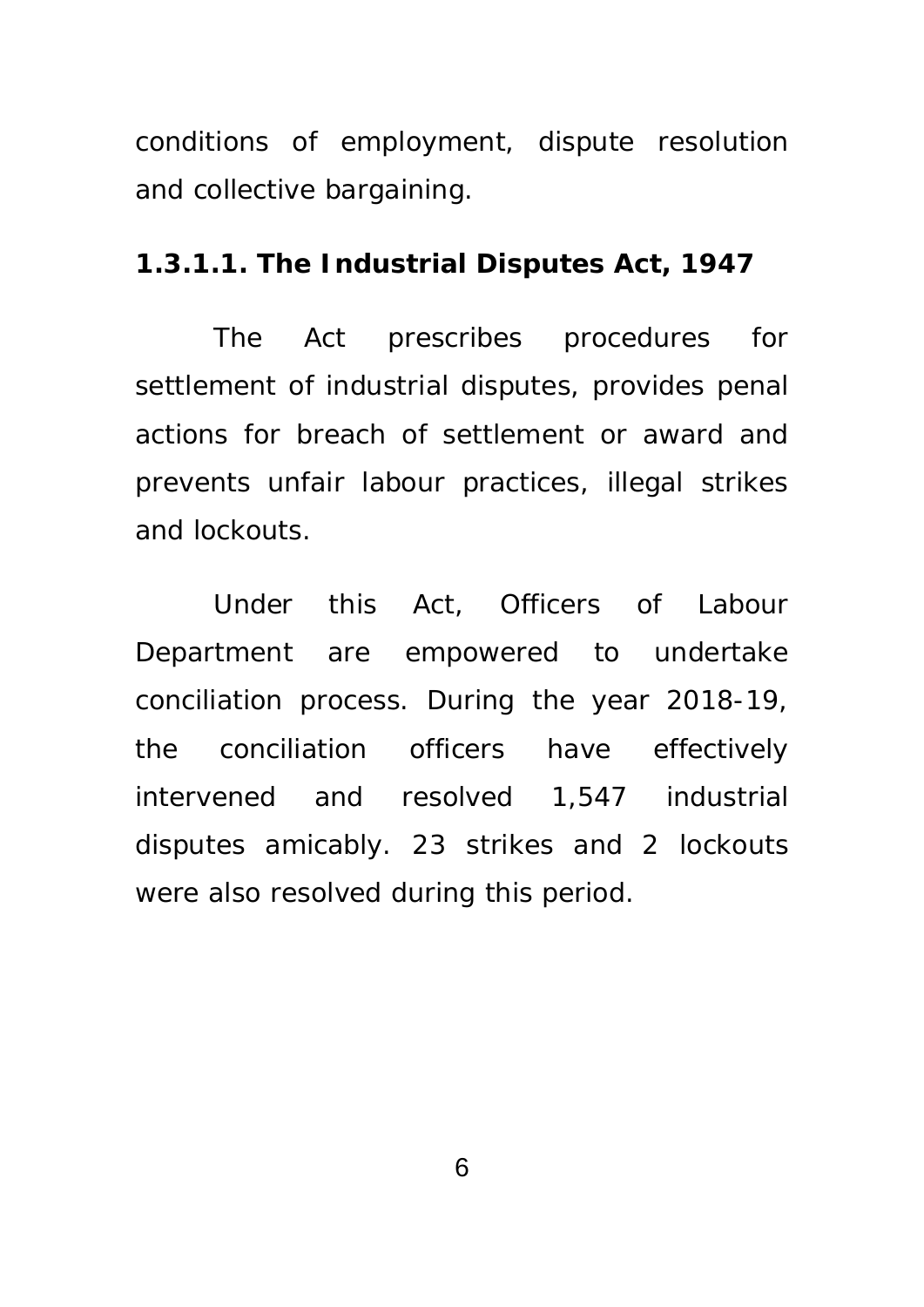### **(a) Major industrial disputes resolved during 2018-19**

- \* A settlement under Section 12(3) of Industrial Disputes Act, 1947 was arrived on 22.02.2018 between the Management of Tamil Nadu Generation and Distribution Corporation Limited and the Unions. About 79,100 workers are benefitted by this settlement. The settlement will remain in force for four years from 01.12.2015 to 30.11.2019.
- ◆ A settlement under Section 12(3) of Industrial Disputes Act, 1947 was arrived on 06.03.2019 between the Management of Poompuhar Shipping Corporation Limited, Chennai, Kanniyakumari and Thoothukudi units and the Unions, benefitting 62 workers. The settlement will remain in force for four years from 01.04.2015 to 31.03.2019.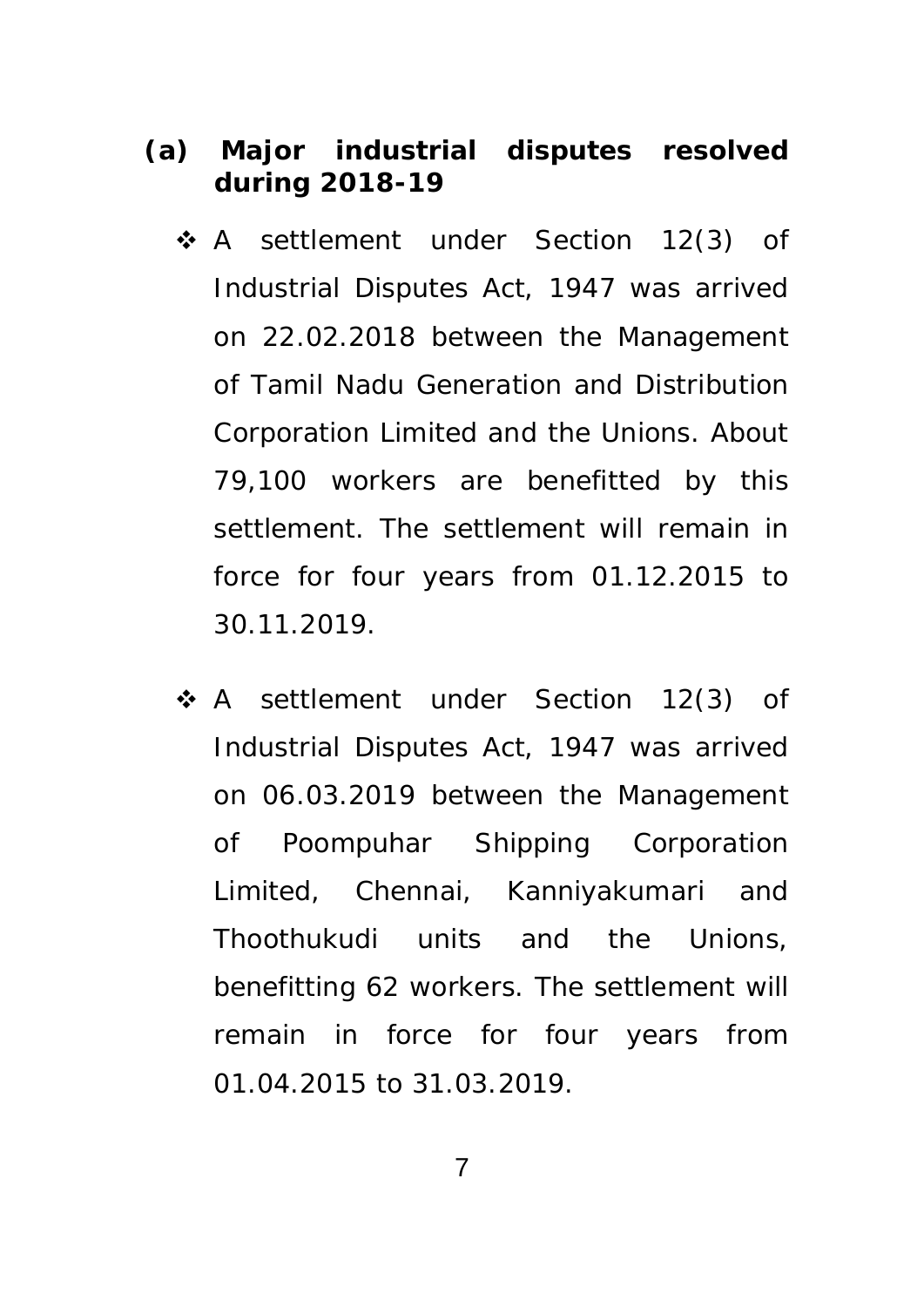- $\triangle$  Two settlements have been arrived on bonus, increments and privilege leave benefits on 07.06.2018 and 02.11.2018 under Section 12(3) of Industrial Disputes Act 1947, benefitting 4,000 workers of '108 Ambulance Service'.
- A settlement under section 12(3) of Industrial Disputes Act of 1947 was arrived on 04.06.2019 between the Management of Royal Enfield Limited, Sriperumbudur Taluk, Kancheepuram District and workers representatives. The period of settlement is for 3 years from 01.04.2019 to 31.03.2022. 1,180 workers have been benefitted by this settlement.
	- $\div$  In an agreement arrived between the Management of India Yamaha Motor Pvt. Ltd. and India Yamaha Motor Thozhilalar Sangam, the stay in strike resorted to by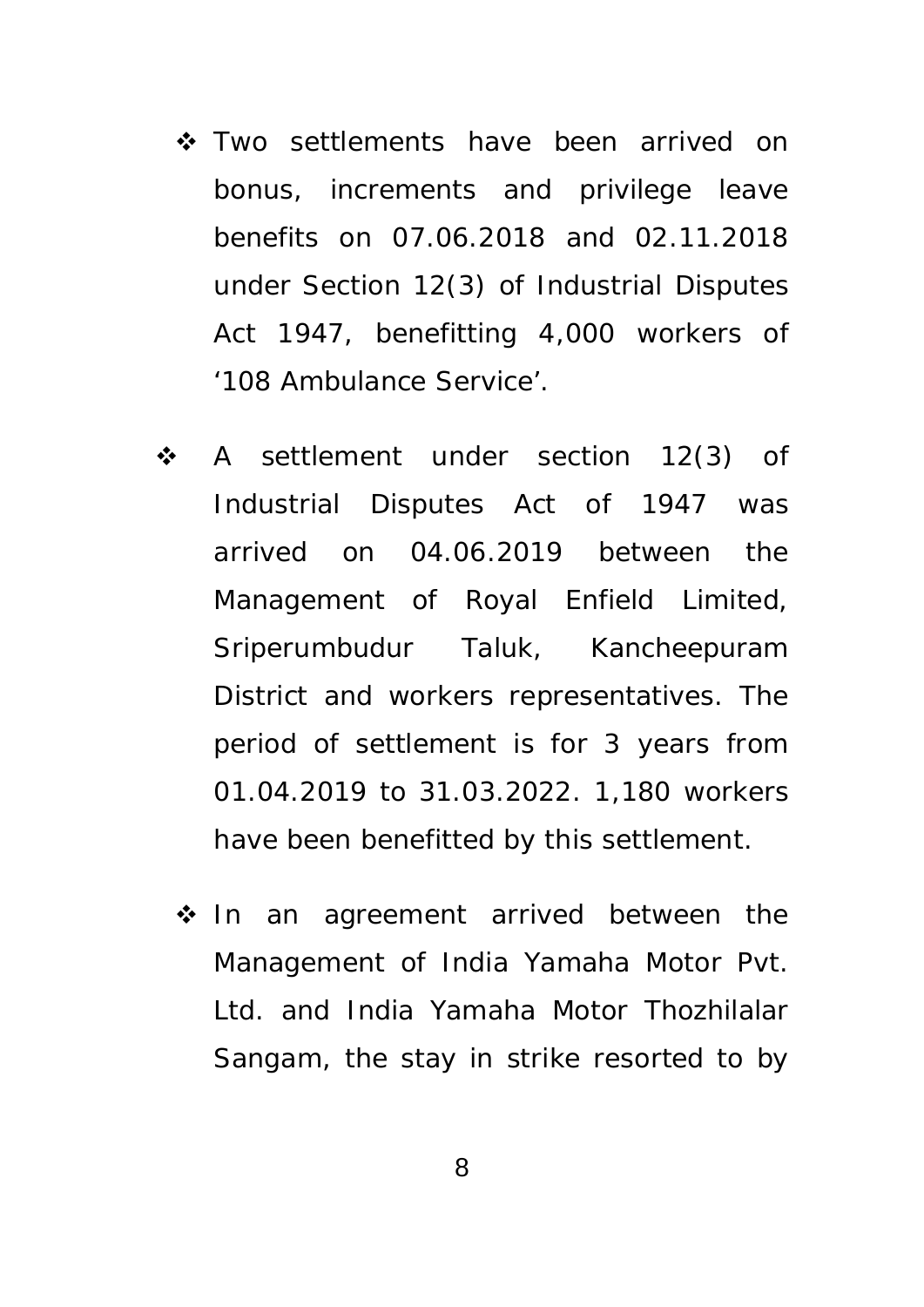700 workers was withdrawn after the peace talks held on 14.11.2018 before the District Collector, Kancheepuram and by the officials of Labour Department and normalcy was restored.

#### **(b) Labour Courts and Industrial Tribunals**

Section 10 of the Industrial Disputes Act provides for disposal of all unresolved industrial disputes by referring them for adjudication to Labour Courts or Industrial Tribunals based on the nature and scope of the issues connected with the disputes so as to prevent industrial unrest and promote peace and harmony in industries.

 Labour Courts are adjudicating bodies which issue award and order on labour related matters specified in the second schedule appended to the Industrial Disputes Act 1947. In Tamil Nadu, there are 16 Labour Courts to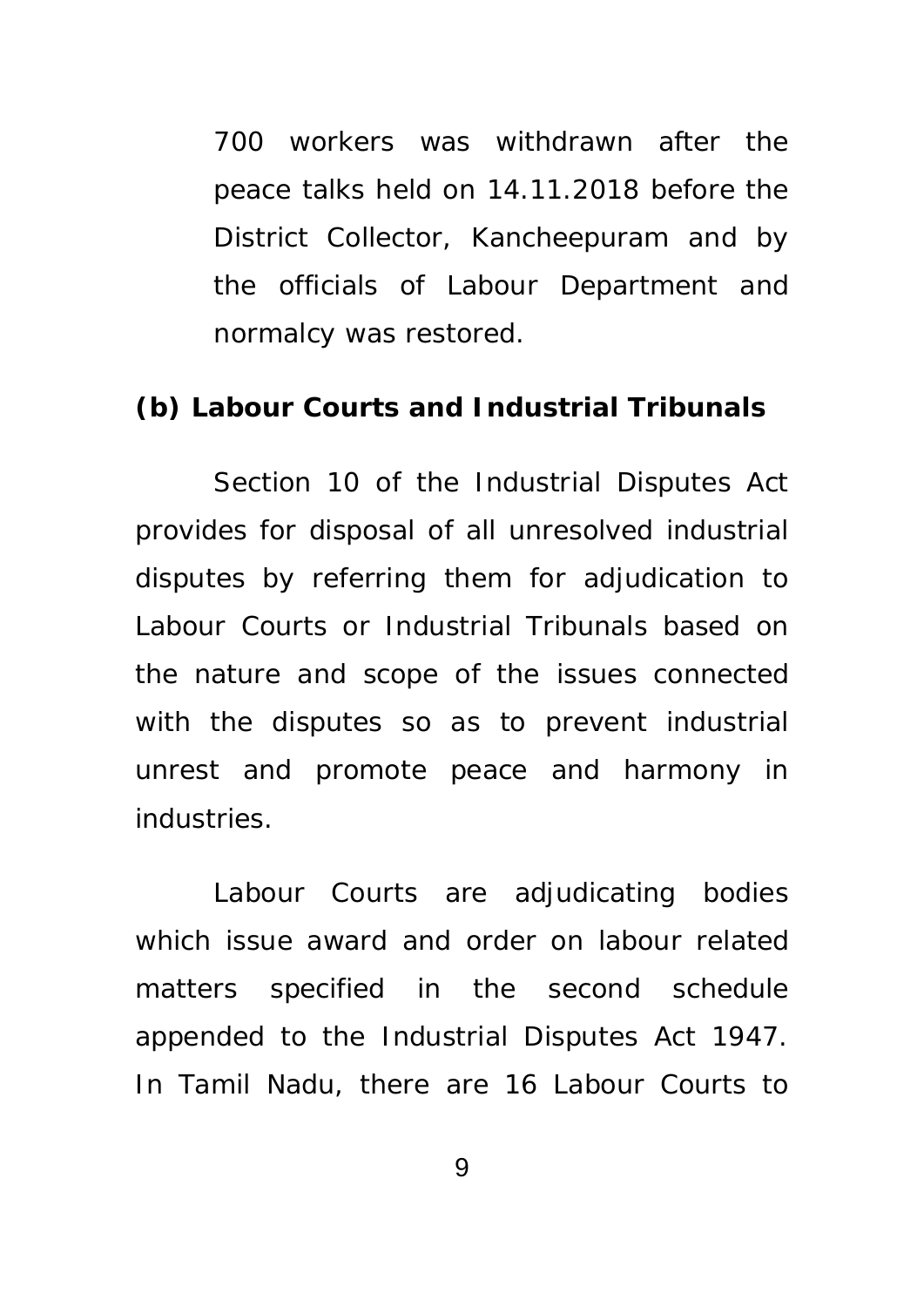adjudicate upon industrial dispute cases that are not settled amicably through conciliation process. Chennai has four Labour Courts, Vellore, Coimbatore and Madurai have two each and Salem, Cuddalore, Tiruchirappalli, Tirunelveli, Kancheepuram and Kumbakonam have one each. Government orders have been issued for establishing 2 Labour Courts at Hosur and Udhagamandalam. These 2 Courts will start functioning soon. The Labour Courts have disposed 2,649 cases in 2018.

Industrial Tribunals are adjudicating bodies which deal with the matters specified in the third schedule annexed to the Industrial Disputes Act, 1947. One Industrial Tribunal is functioning at Chennai, which has disposed 40 cases in 2018.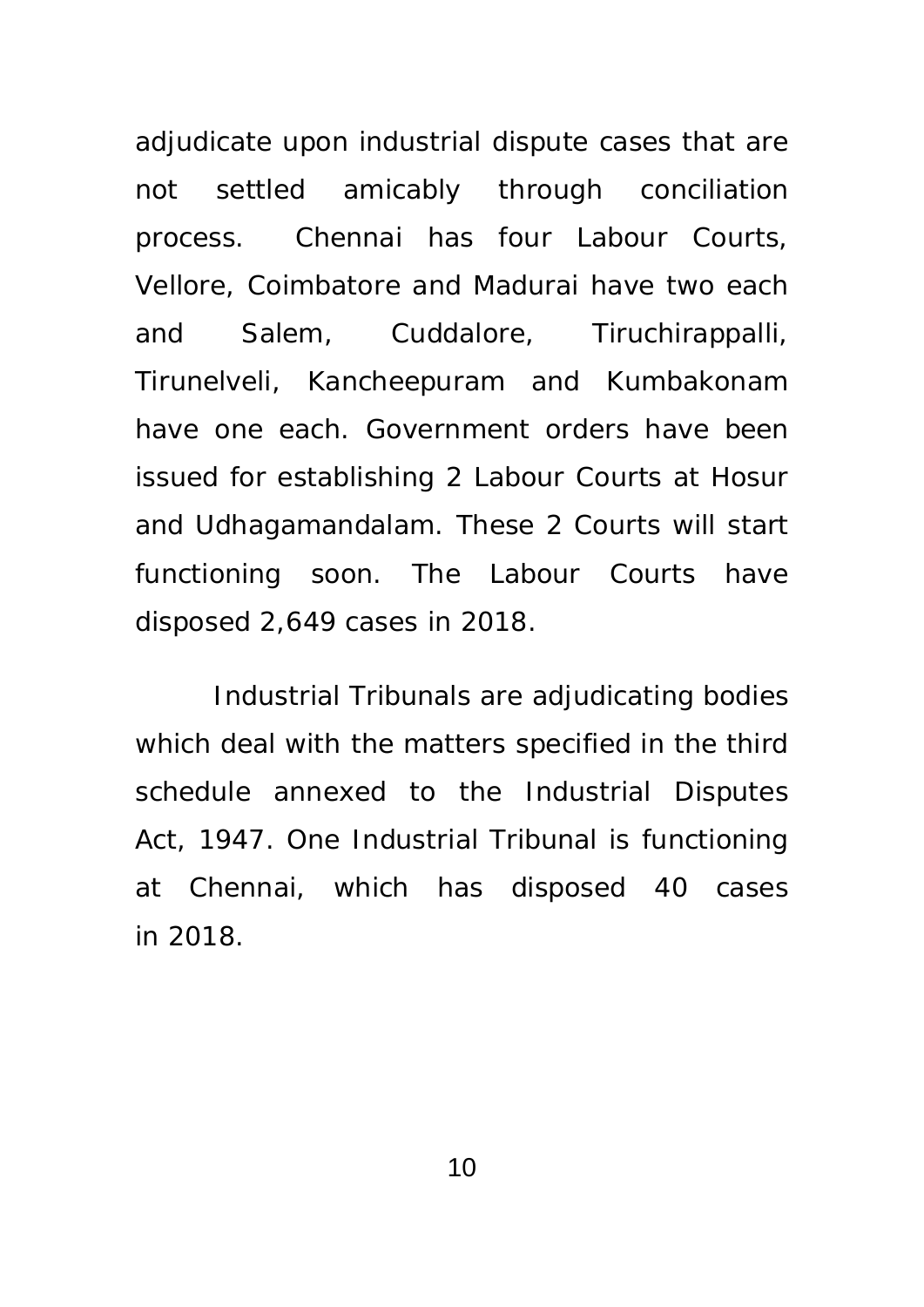### **1.3.1.2. The Industrial Employment (Standing Orders) Act, 1946**

 The Act requires employers of industrial establishments to define conditions of employment of workers under certified Standing Orders. The Zonal Additional Commissioners of Labour, who are Certifying Officers under the Act, have so far certified 10,432 Standing Orders. During 2018-19, 329 standing orders of industrial establishments were certified.

#### **1.3.1.3. The Trade Unions Act, 1926**

 The Act provides for the registration of trade unions and lays down the procedures relating to registration of trade unions. The Additional Registrars of Trade Unions (Regional Joint Commissioners of Labour) have so far registered 12,171 trade unions. During 2018-19, 140 trade unions were registered.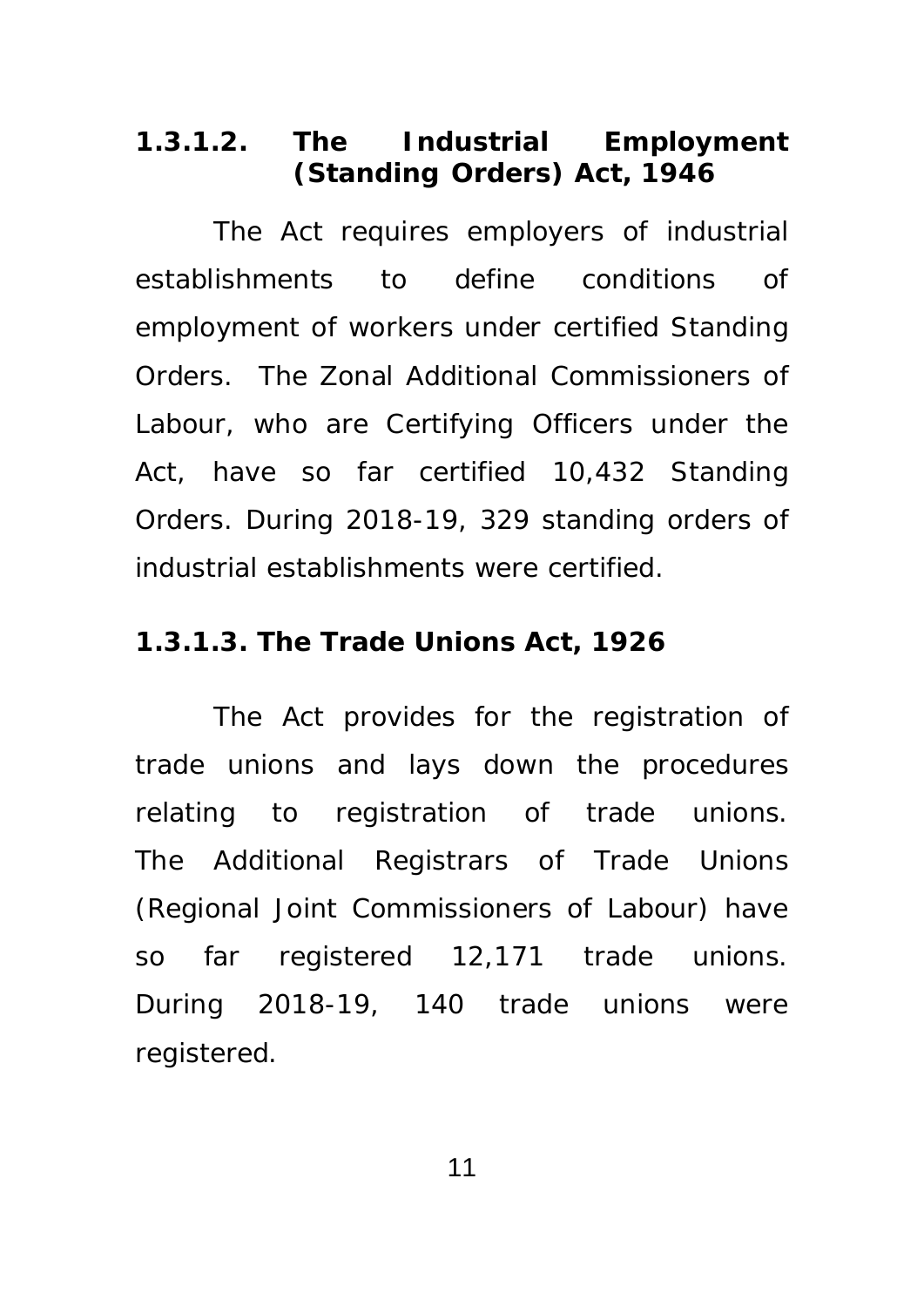#### **1.3.2. Laws relating to wages**

These laws provide for the fixation and revision of minimum rates of wages and ensure prompt payment of wages, bonus and equal remuneration to male and female employees.

#### **1.3.2.1. The Payment of Wages Act, 1936**

The Act provides for prompt and timely payment of wages to the employees, expeditious disposal of claims and avoid unauthorised deductions from wages.

 During the period from 01.04.2018 to 31.03.2019, enforcement officers have conducted 45,543 inspections under the Payment of Wages Act, 1936 and 17 cases were disposed in the courts with a fine amount of Rs.12,750/- against employers for various contraventions.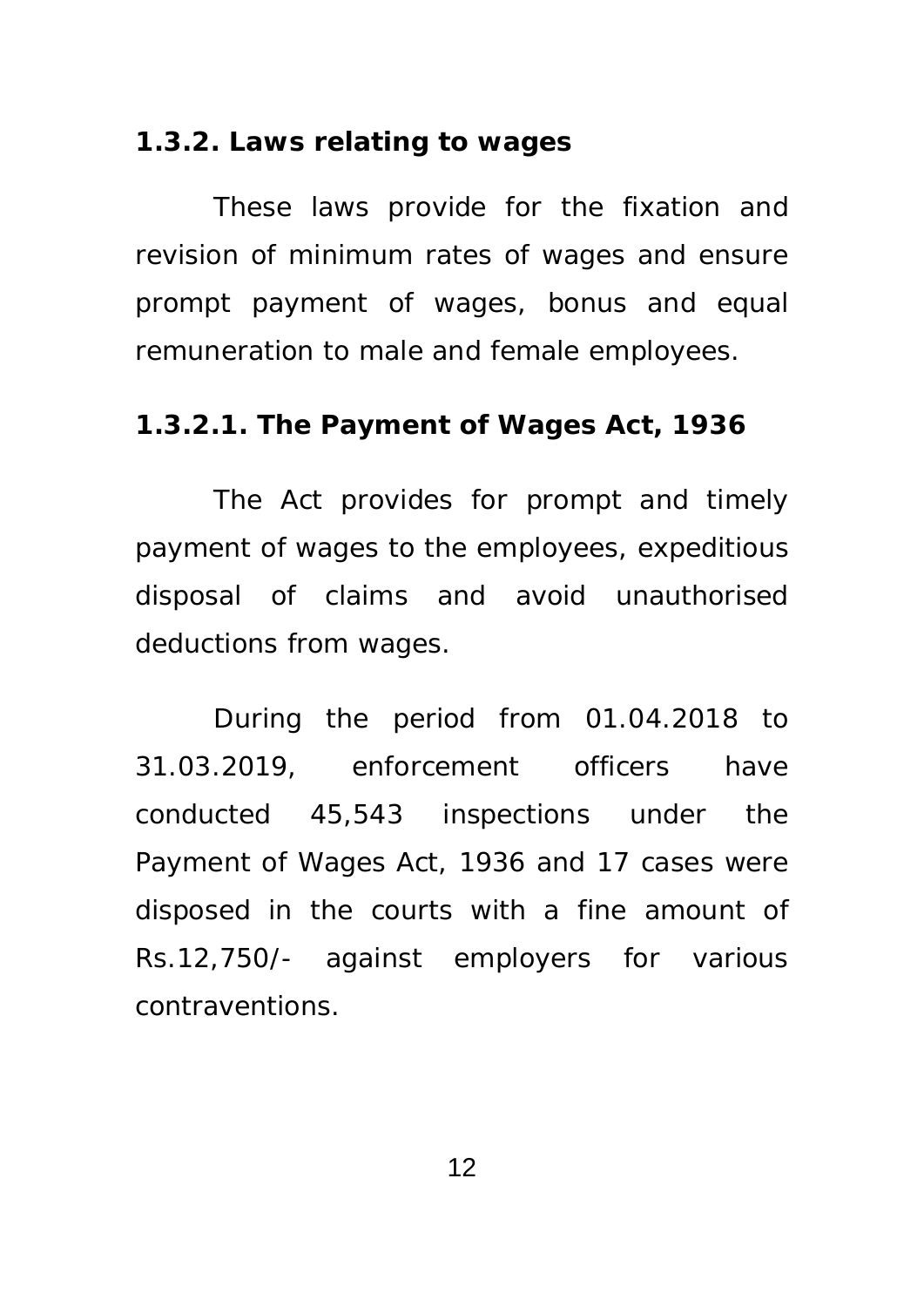#### **1.3.2.2. The Minimum Wages Act, 1948**

 The Minimum Wages Act, 1948 aims at fixing of minimum rates of wages in certain employments appended to the schedule of the Act. This Act seeks to ensure not only the sustenance of life but also preservation of efficiency of the employees. In Tamil Nadu, 94 employments have been added to the Schedule of the Minimum Wages Act, 1948. Out of this, minimum wages have been fixed for 77 employments. Generally, in Tamil Nadu, minimum wage is revised once in every 4 years. Further, minimum rates of wages have been revised in respect of 25 employments and preliminary notifications for revision have been issued for 19 employments during 2018-2019.

 During the period from 01.04.2018 to 31.03.2019, enforcement officers have conducted 1,33,224 inspections under the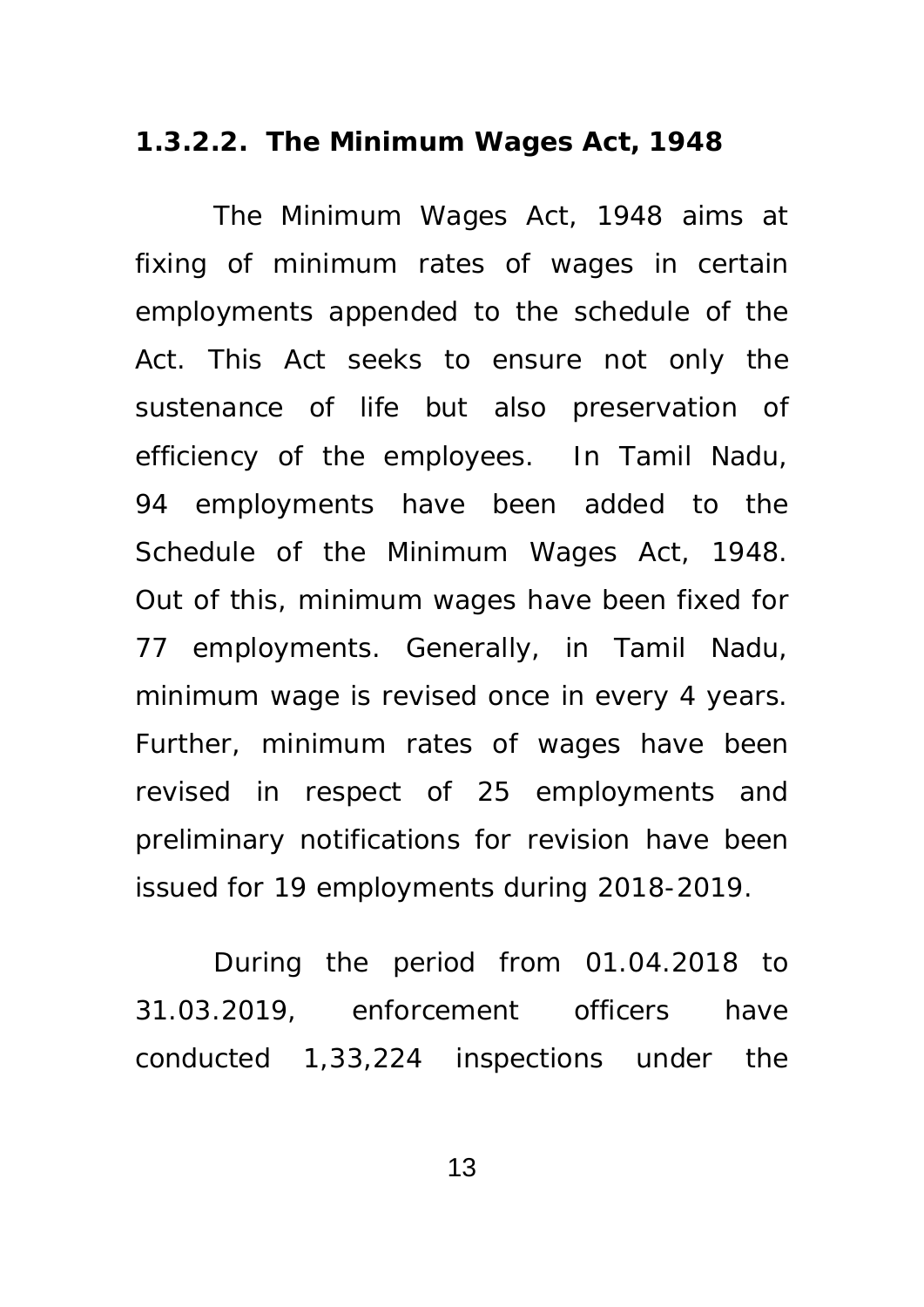Minimum Wages Act, 1948 and 131 cases were disposed in the courts with a fine amount of Rs.36,200/- against employers for various contraventions; 746 claims were disposed off and Rs.8.44 Crore have been disbursed to the workmen.

#### **1.3.2.3. The Payment of Bonus Act, 1965**

The Act provides for the payment of bonus to persons employed, on the basis of profit or production or productivity. The Act provides for the payment of bonus to persons employed by factories and establishments, where 10 or more persons are employed. This Act applies to establishments even if the number of employees subsequently falls below 10.

#### **1.3.2.4. The Equal Remuneration Act, 1976**

 The Act provides for the payment of equal remuneration to men and women workers and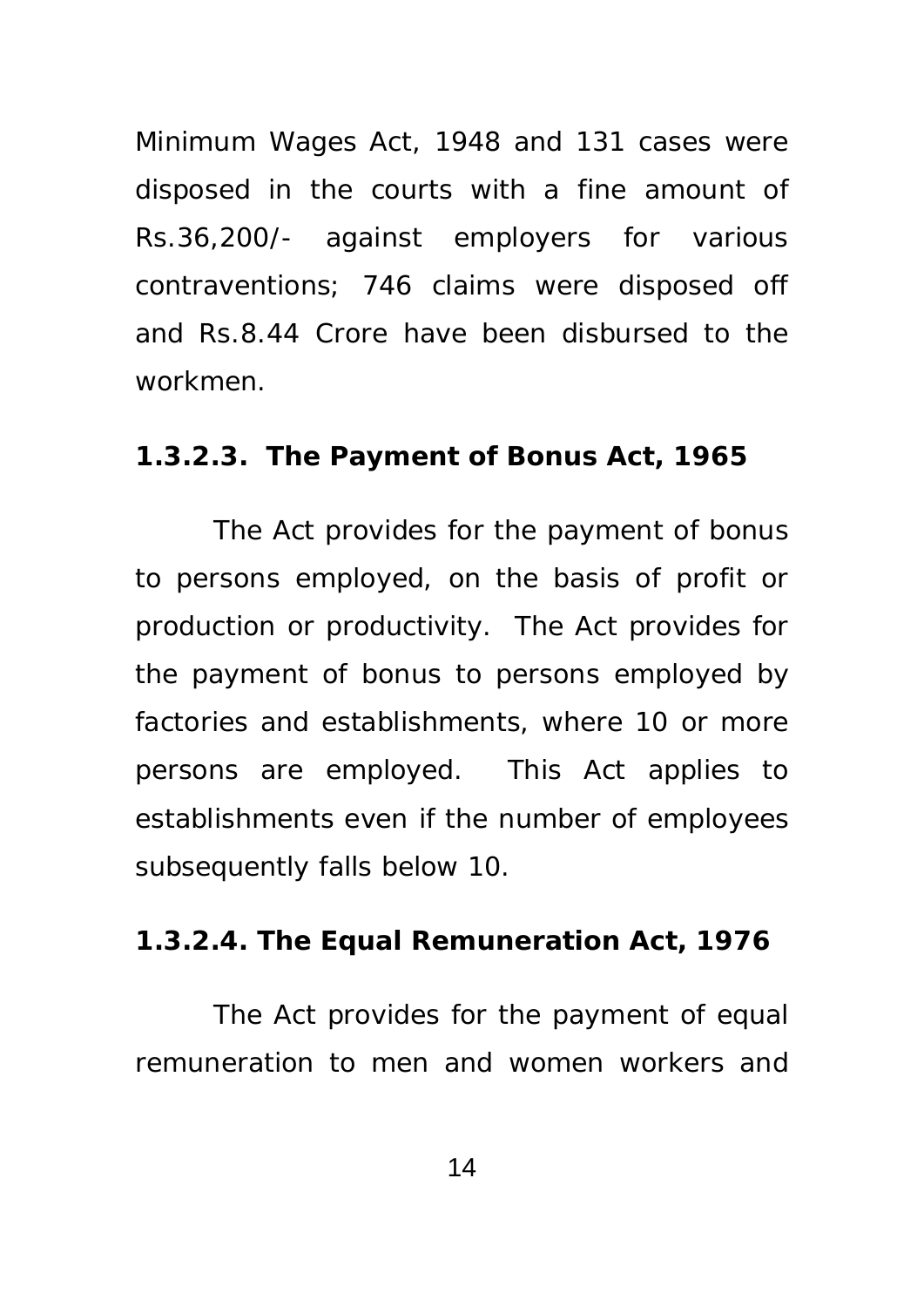for the prevention of discrimination on the ground of gender against women in the matter of employment. The employer shall pay equal remuneration to men and women workers for the same work or work of a similar nature. During the period from 01.04.2018 to 31.03.2019, enforcement officers have conducted 19,866 inspections under the Equal Remuneration Act, 1976.

#### **1.3.3. Laws relating to Social Security**

These laws provide for payment of gratuity, payment of subsistence allowance, conferment of permanent status to workmen, maternity benefit to female workers besides providing for the payment of compensation to workers in case of accidents. The provision of social security and formulation of welfare schemes are also governed by these laws.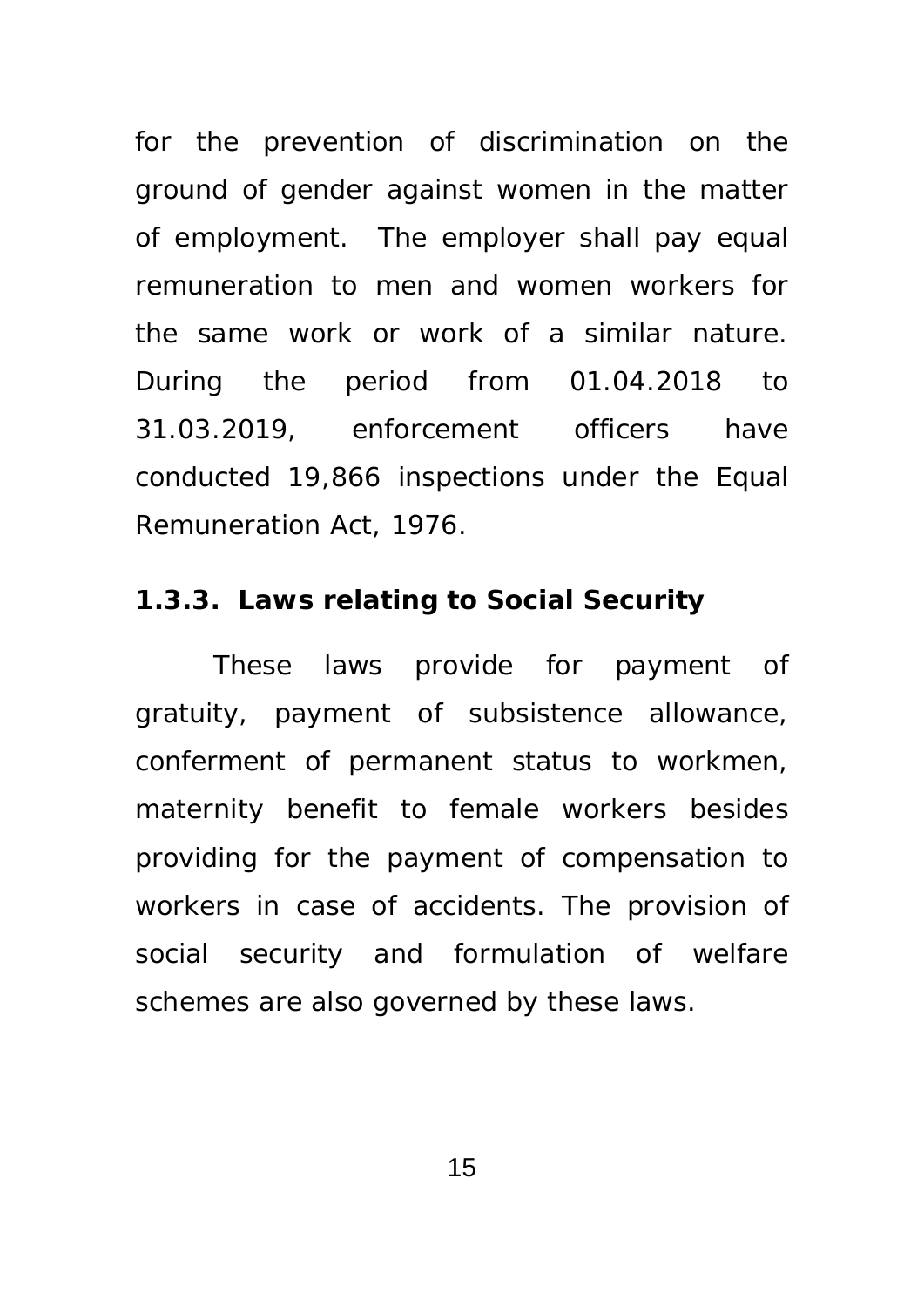#### **1.3.3.1. The Employees' Compensation Act, 1923**

 The Act provides for compensation to workers in the event of death or disablement for loss of earning capacity due to accidents arising out of and in the course of the employment. The Regional Joint Commissioners of Labour have been notified as Commissioners to hear and decide the claims under the Act. The compensation amount awarded is to be deposited by the Employers / Insurance Companies with the Commissioner. In case of default in depositing the amount awarded, recovery action is taken through District Collectors under the Revenue Recovery Act. During 2018-19, under the Act 2,573 cases were disposed off and a sum of Rs.51.84 Crore was ordered as compensation.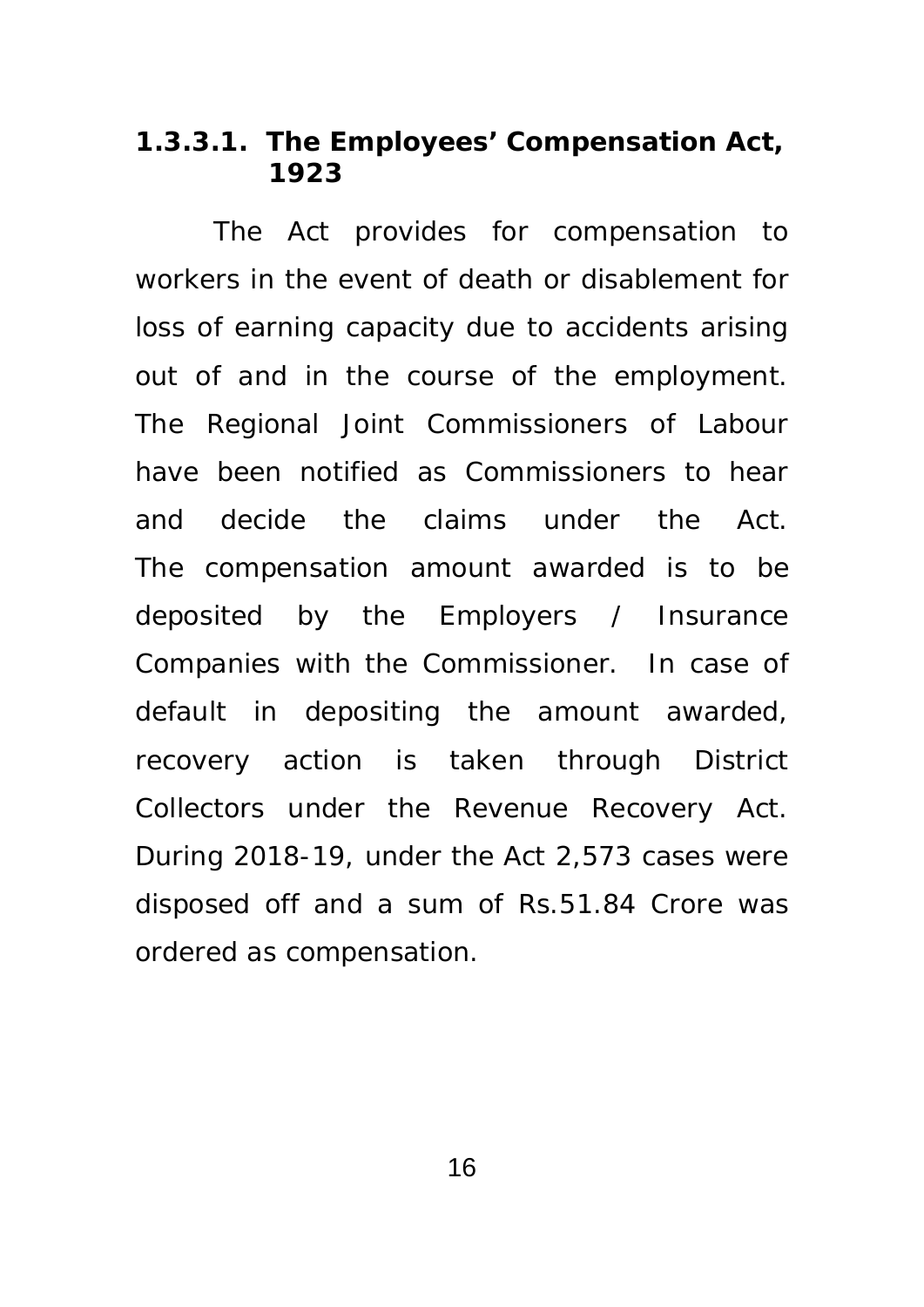#### **1.3.3.2. The Payment of Gratuity Act, 1972**

 The Act provides for the payment of gratuity to the employees. Gratuity is paid to an employee on superannuation / retirement or resignation if he/she has put in a continuous service for a period of not less than five years. Gratuity is also paid on death or disablement due to accident or disease.

 The Deputy Commissioners of Labour in the office of the Regional Joint Commissioners of Labour have been notified as Controlling Authorities and the Zonal Additional Commissioners of Labour as Appellate Authorities under this Act.

 In 2018-19, under the Act 2,521 claims were disposed off and a sum of Rs.18.64 Crore was ordered to be paid to the claimants and 426 appeal petitions were heard and disposed off.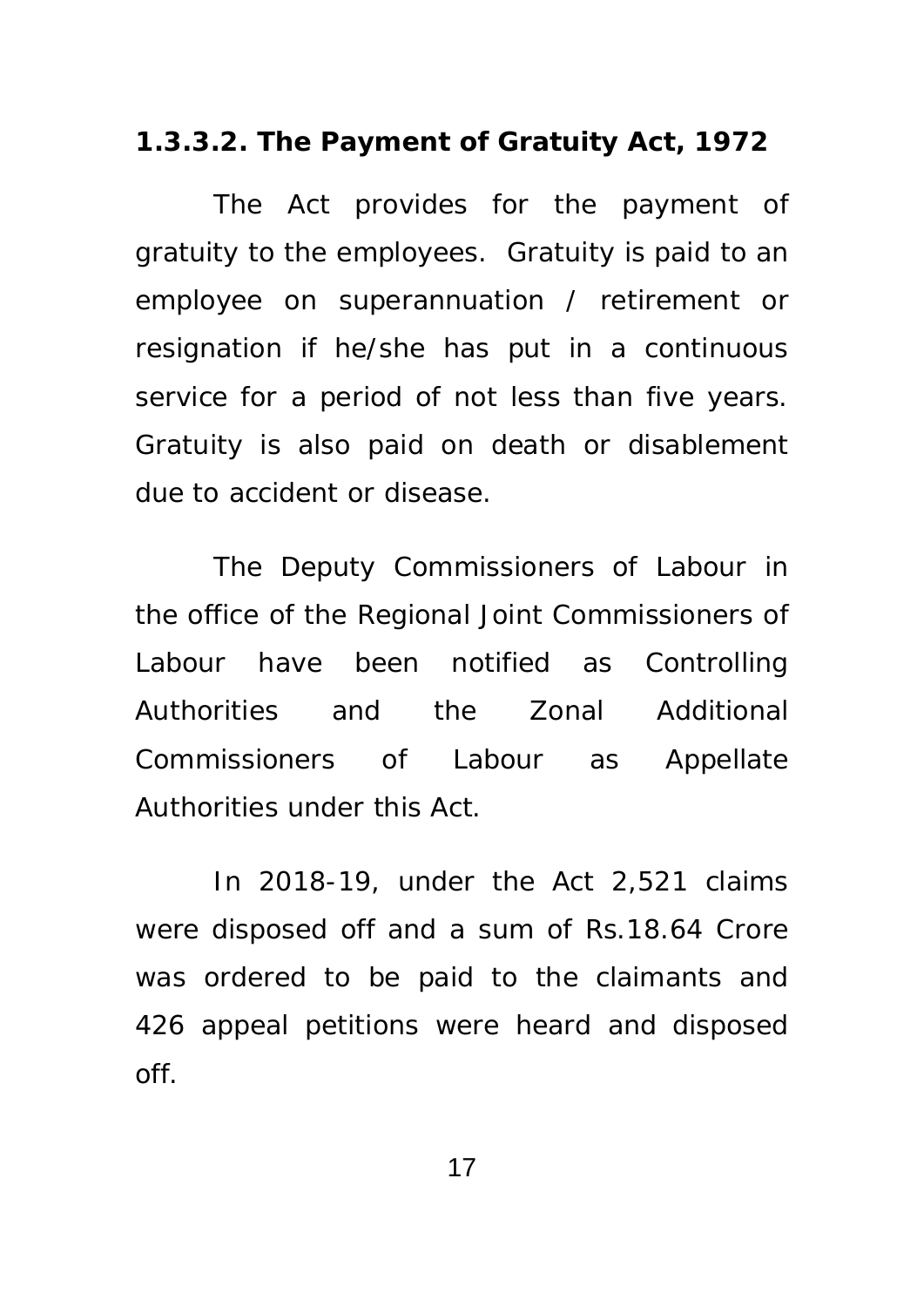### **1.3.3.3. The Tamil Nadu Payment of Subsistence Allowance Act, 1981**

 The Act provides for the payment of subsistence allowance during the period of suspension pending enquiry to workmen. The Deputy Commissioners of Labour in the office of the Regional Joint Commissioners of Labour have been notified as Authorities and the Regional Joint Commissioners of Labour as Appellate Authorities under this Act.

 During 2018-19, under the Act 111 claims were disposed off and a sum of Rs.52.91 Lakh was ordered as subsistence allowance to the claimants and 24 appeal petitions were heard and disposed off.

#### **1.3.3.4. The Maternity Benefit Act, 1961**

 The Act regulates the employment of women for certain periods before and after childbirth and provides for the payment of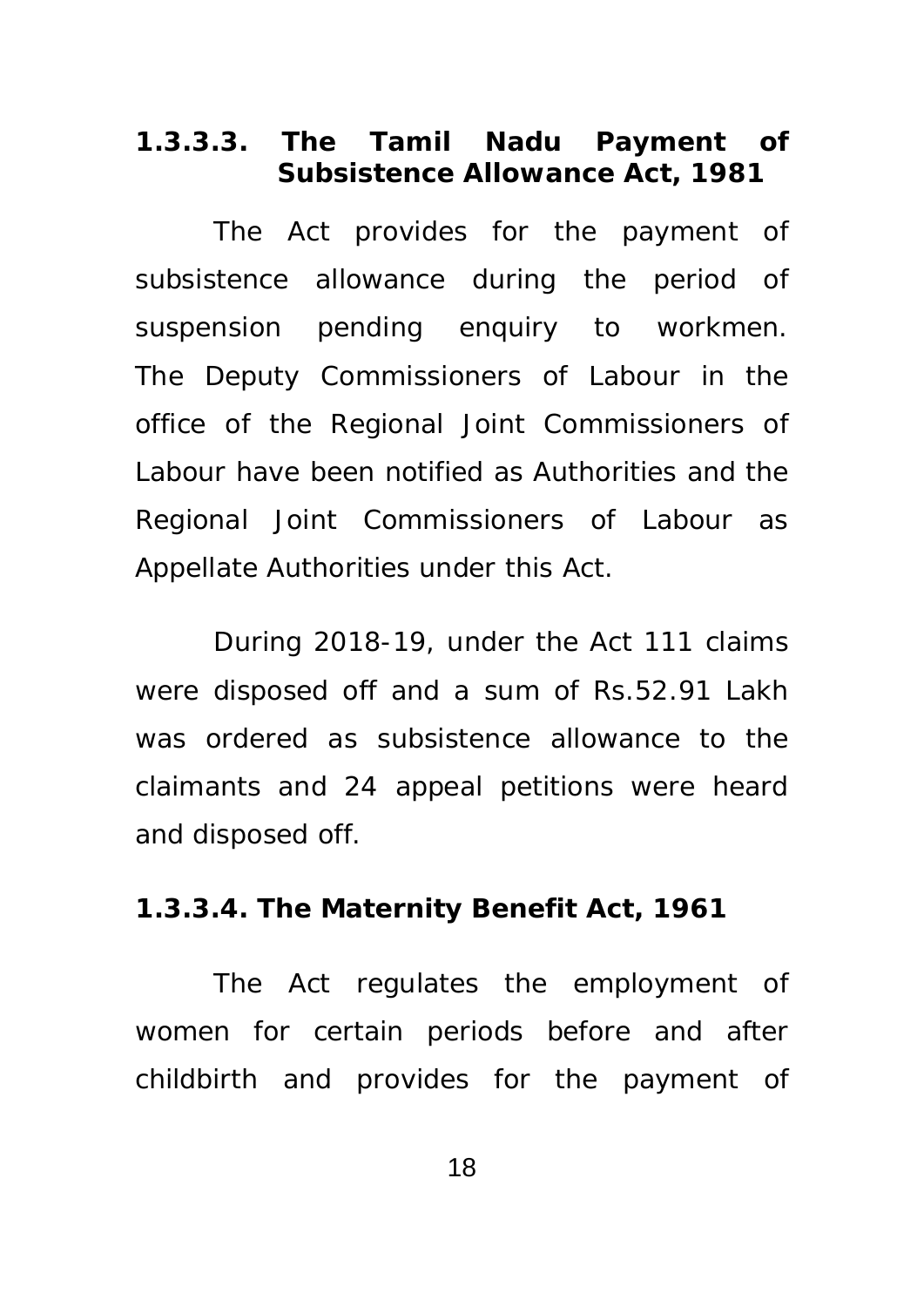certain maternity benefits. This Act provides for 26 weeks leave with wages for childbirth (8 weeks before delivery and 18 weeks after delivery).

 During the period from 01.04.2018 to 31.03.2019 enforcement officers have conducted 18,046 inspections under the Maternity Benefit Act, 1961.

## **1.3.3.5. The Tamil Nadu Industrial Establishments (Conferment of Permanent Status to workmen) Act, 1981**

 The Act provides for conferment of permanent status to workmen in an industrial establishment who have been in continuous service of 480 days within a period of 24 calendar months. During 2018-19, in 546 cases orders were issued directing the employer to confer permanent status to workmen.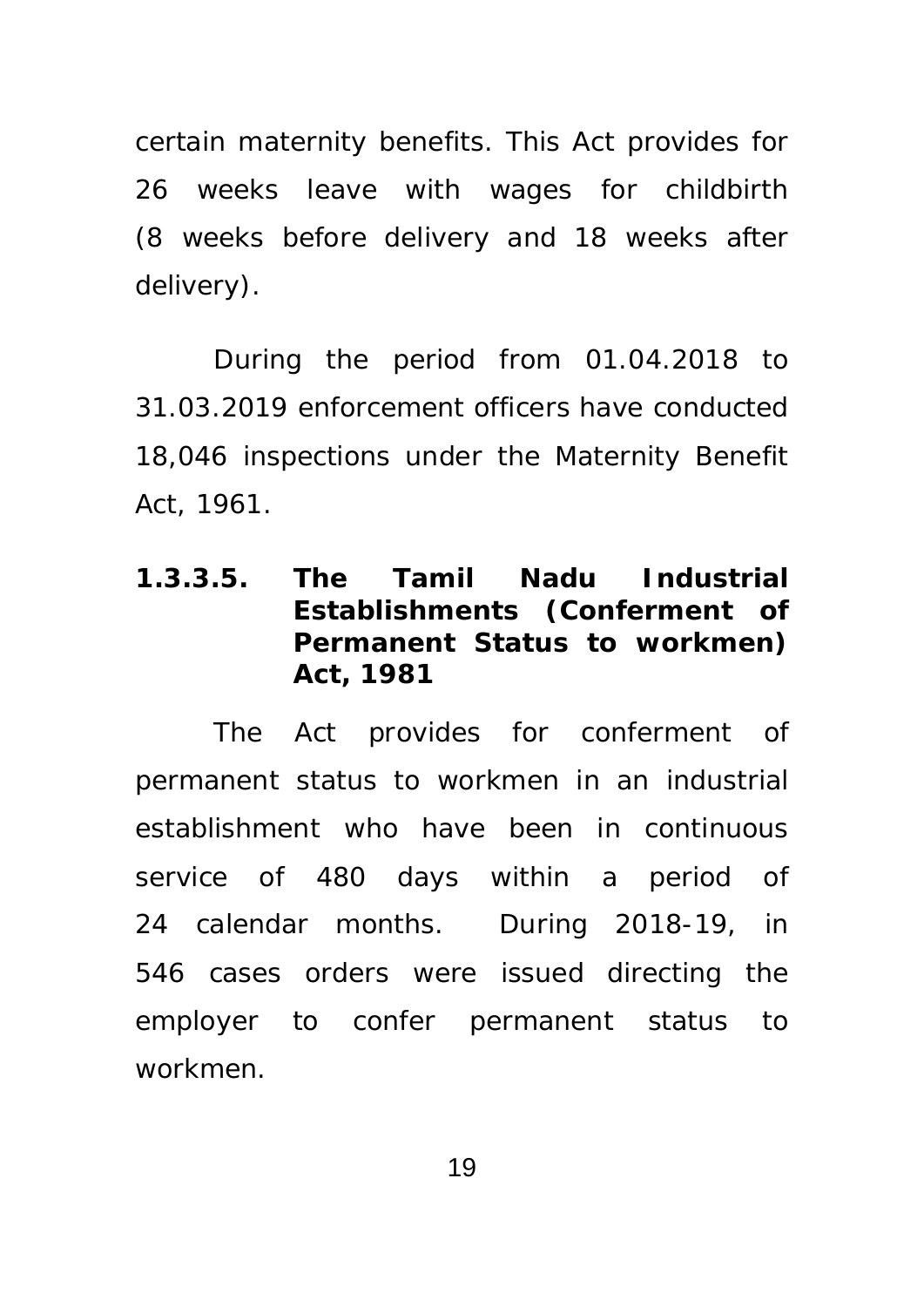## **1.3.3.6. The Tamil Nadu Manual Workers [Regulation of Employment & Conditions of Work] Act, 1982**

 The Act regulates the employment of manual workers employed in certain employments in the State of Tamil Nadu and the conditions of their work and security of their employments.

## **1.3.3.7. The Tamil Nadu Labour Welfare Fund Act, 1972**

 The Act provides for the constitution of a Fund for promoting the welfare of organised labour and for certain other matters connected therewith in the State of Tamil Nadu.

# **1.3.4. Laws relating to regulation of Employment and Working Conditions**

These laws regulate the conditions of employment of workers working in the shops, commercial establishments, catering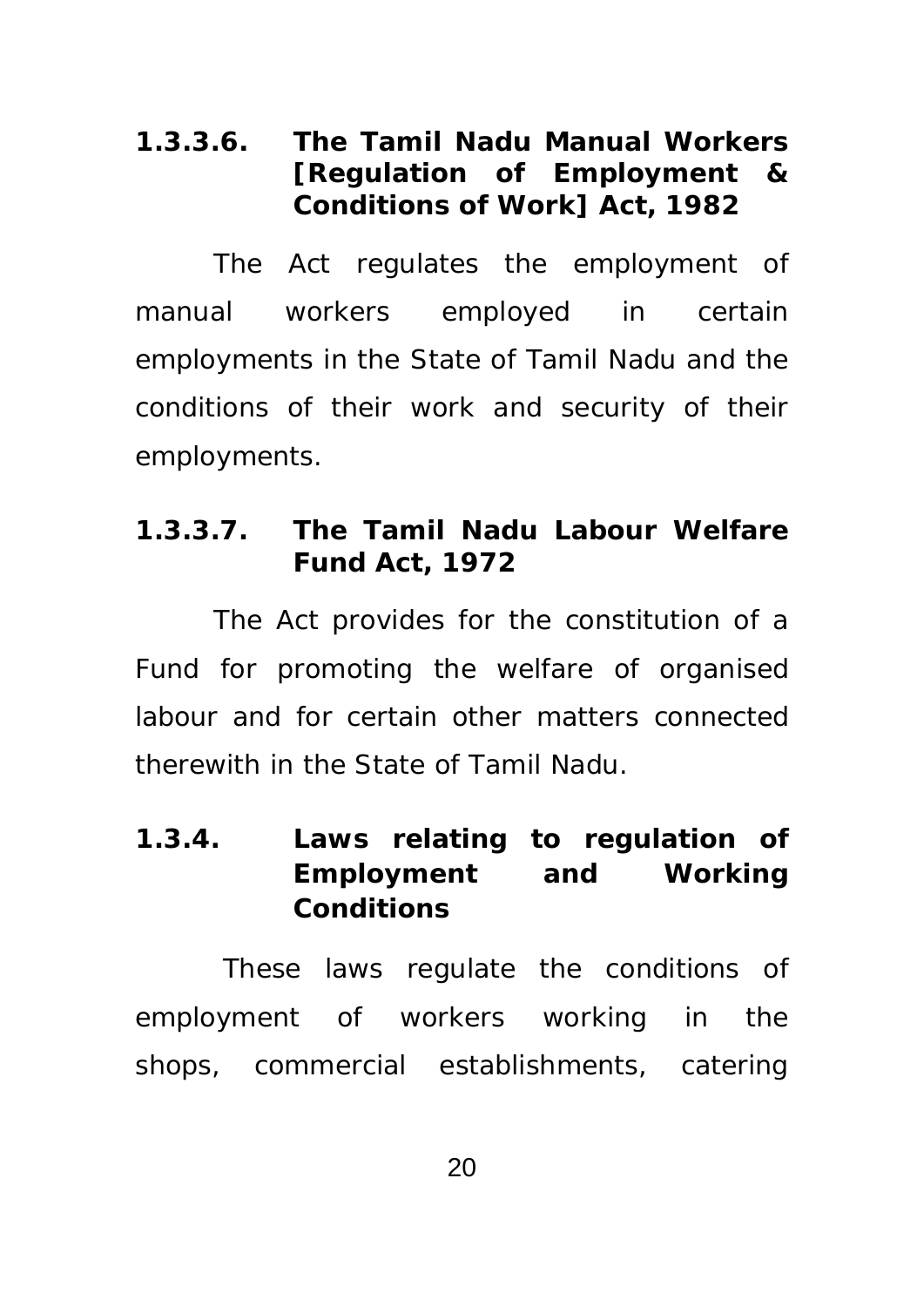establishments, motor transport undertakings, plantations, beedi and cigar establishments and newspaper establishments. They also regulate the employment of contract labour and abolition of child labour and bonded labour.

### **1.3.4.1. The Tamil Nadu Shops and Establishments Act, 1947**

The Act regulates the conditions of employment of workers employed in shops and commercial establishments. There are 3,29,426 shops and establishments in the State. During 2018-19, 3,18,223 inspections were made by the enforcement officers of which, 17,725 cases were compounded for various offences and a sum of Rs.44.40 Lakh was collected as compounding fee.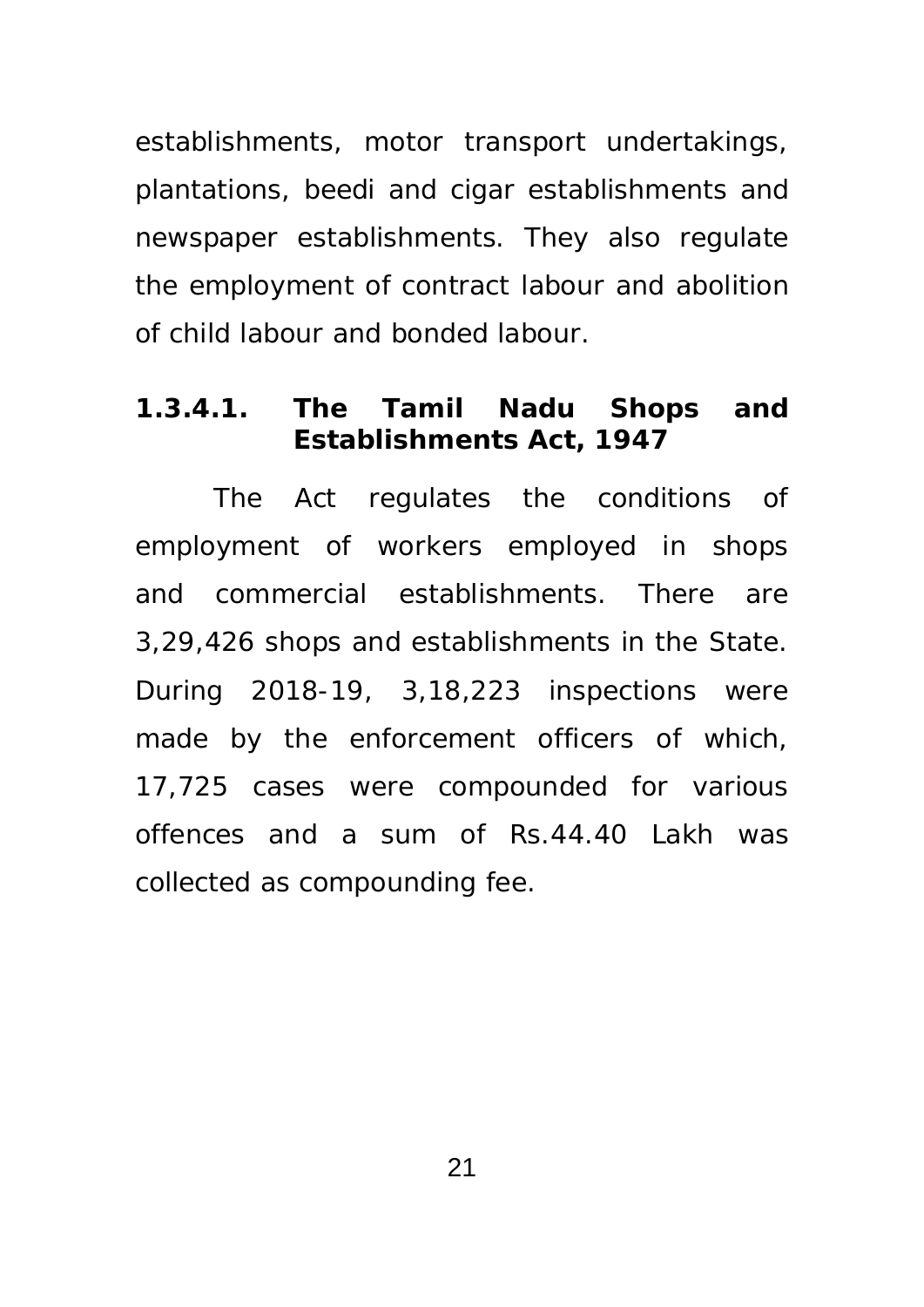#### **1.3.4.2. The Tamil Nadu Catering Establishments Act, 1958**

The Act provides for regulating the conditions of persons working in various catering establishments, including hotels and restaurants. There are 32,938 catering establishments in the State. During 2018-19 a sum of Rs.118 Lakh was collected as registration, renewal and amendment fee from the employers of catering establishments. During this period, 45,394 inspections were made and contraventions were noticed in 7,914 cases and a sum of Rs.14.02 Lakh was collected as compounding fee.

#### **1.3.4.3. The Motor Transport Workers Act, 1961**

The welfare of motor transport workers and their conditions of work are protected by this Act. There are 3,464 registered motor transport undertakings in the State and 1,48,717 workers are employed.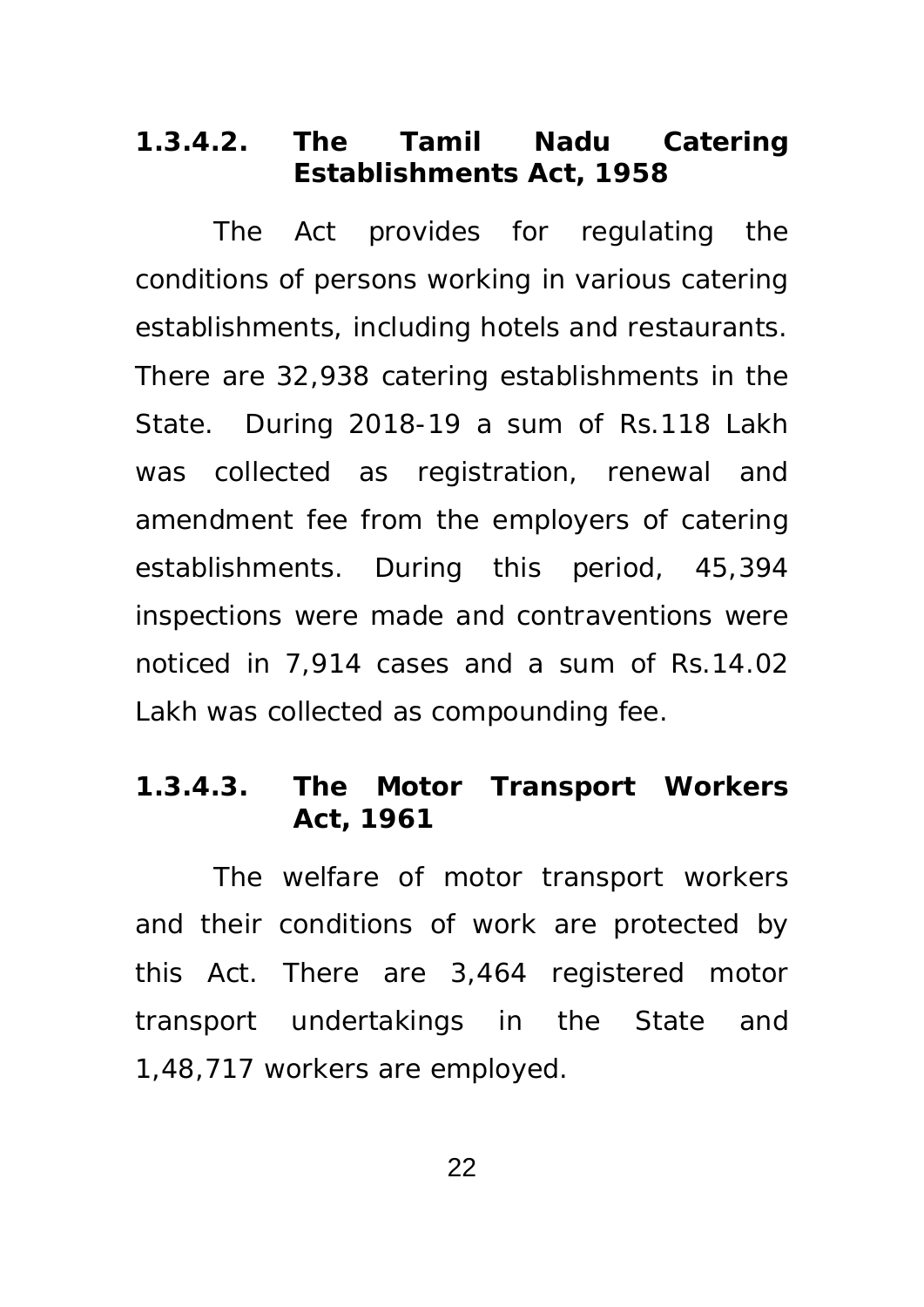During 2018-19, 189 motor transport establishments were registered and a sum of Rs.1,79,300/- was collected as registration fee. During this period 6,307 inspections were made, 1,477 cases were compounded and a sum of Rs.5.24 Lakh was collected as compounding fee.

#### **1.3.4.4. The Plantations Labour Act, 1951**

The Plantations Labour Act, 1951 and its rules provide health, safety and welfare to the plantation labours and regulate the conditions of work in plantations. It is applicable to any land used or intended to be used for growing tea, coffee, rubber, cardamom and cinchona in an extent of 5 hectares or more and in which 15 or more workers are employed.

The Employers / Planters are obliged to provide housing facilities, medical facilities, crèches, educational facilities, protective clothing, drinking water etc., to the workers.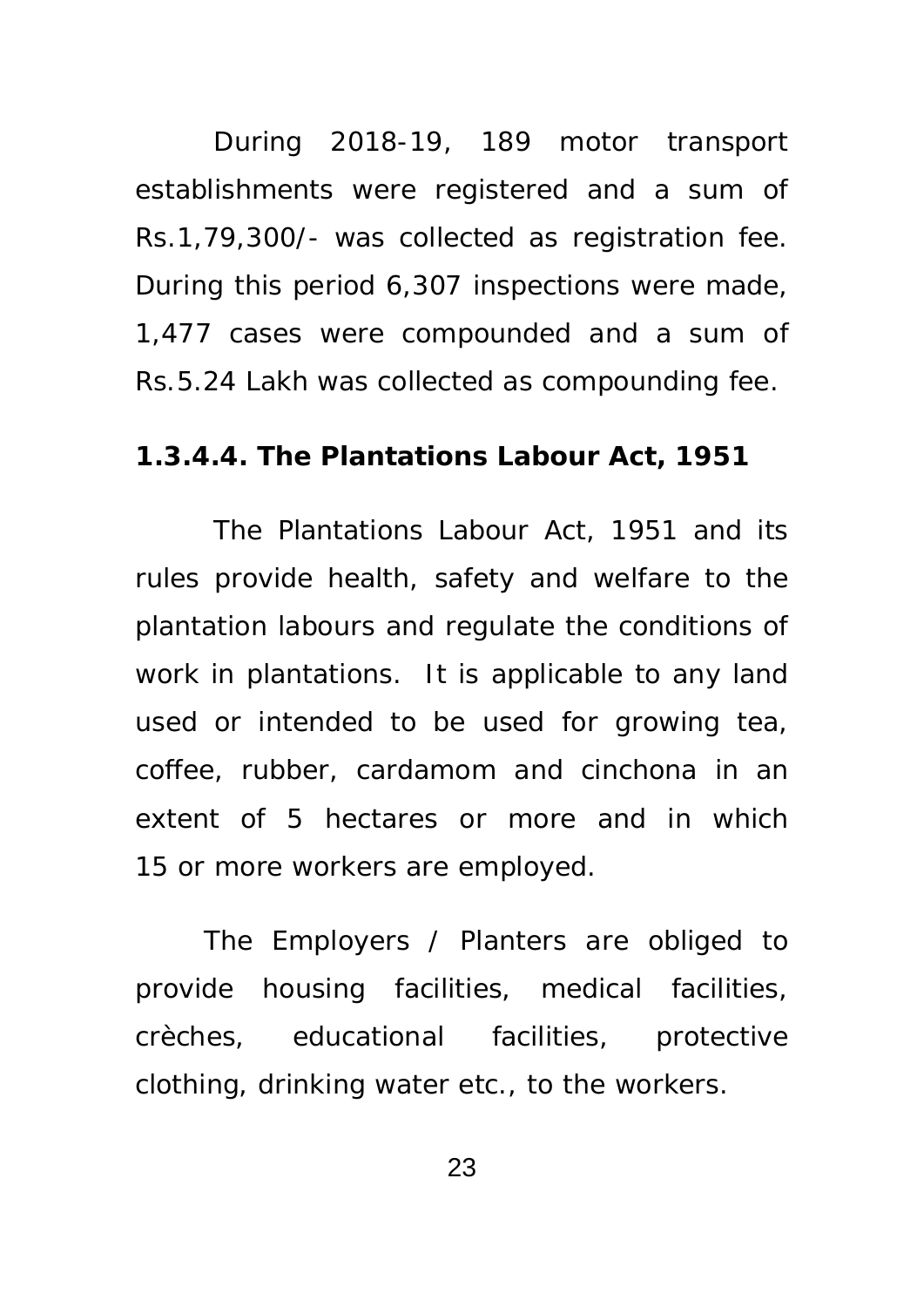This Act and allied Acts, rules are enforced by the Chief Inspector of Plantations, 10 Assistant Commissioners of Labour (Plantations) and 2 Assistant Surgeons (Plantations) all over Tamil Nadu.

The office of the Chief Inspector of Plantations is situated at Chennai. The offices of the 10 Assistant Commissioners of Labour (Plantations) are situated at Udhagamandalam, Coonoor, Kothagiri, Gudalur, Panthalur, Valparai, Yercaud, Batlagundu, Theni and Nagercoil. The offices of the Assistant Surgeons (Plantations) are situated at Udhagamandalam and Nagercoil.

The total number of plantations in Tamil Nadu is 2,229 covering an area of 62,134 hectares of which 687 are registered plantations covering an area of 54,483 hectares and 1,542 are unregistered plantations covering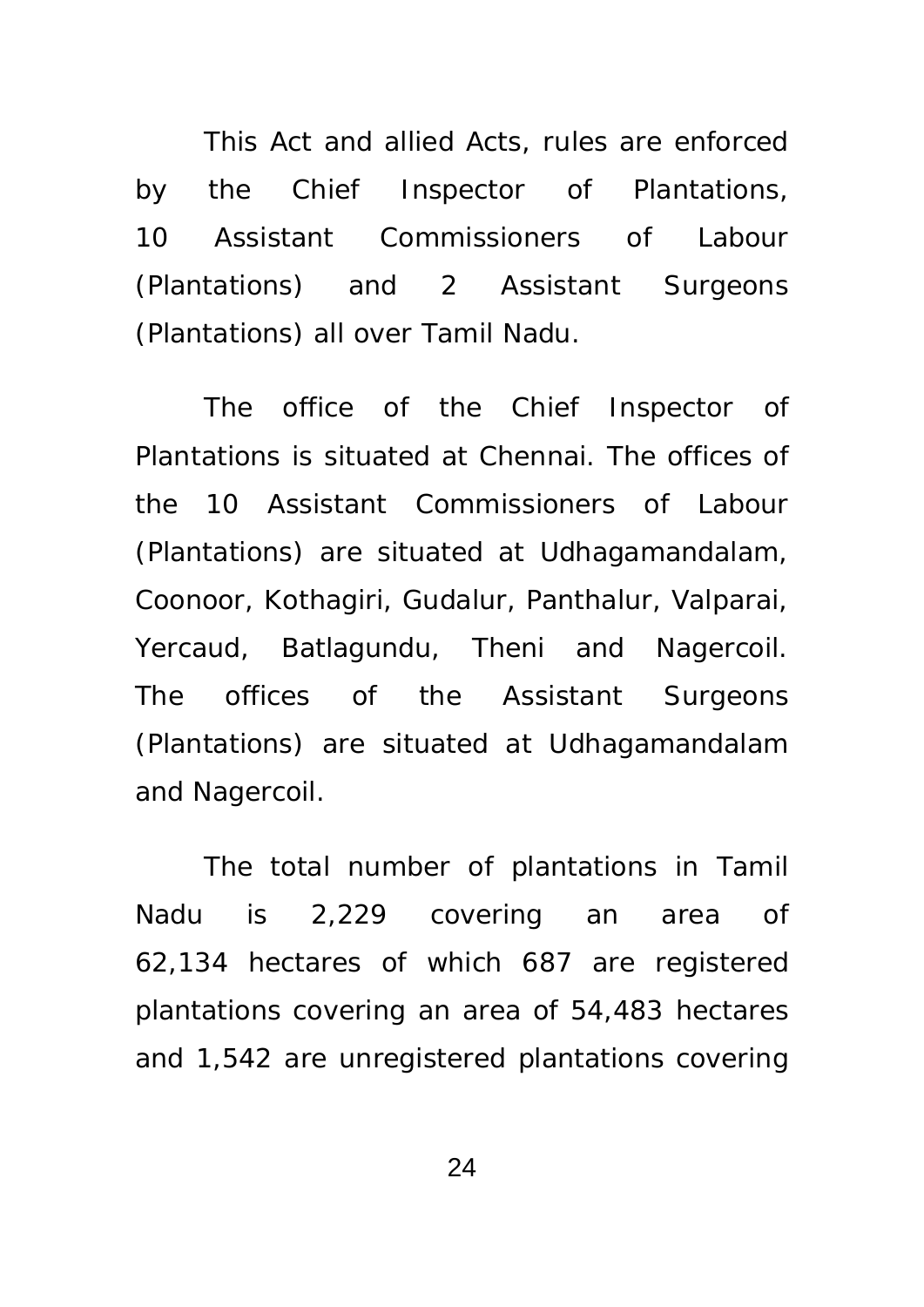an area of 7,651 hectares. The total number of workers in plantations is 56,794 of which 22,406 are men and 34,388 are women.

 During the period from 01.04.2018 to 31.03.2019 enforcement officers have conducted 24,411 inspections including 2,115 inspections under Plantations Labour Act, 1951 and 57 cases were disposed in the court with a fine amount of Rs.3,92,500/- against employers.

# **1.3.4.5. The Beedi and Cigar Workers (Conditions of Employment) Act, 1966**

The Act provides for the welfare of the workers in beedi and cigar establishments and regulates the conditions of their work. 3,235 inspections were made during the period from 01.04.2018 to 31.03.2019 and 96 cases were disposed off by the court.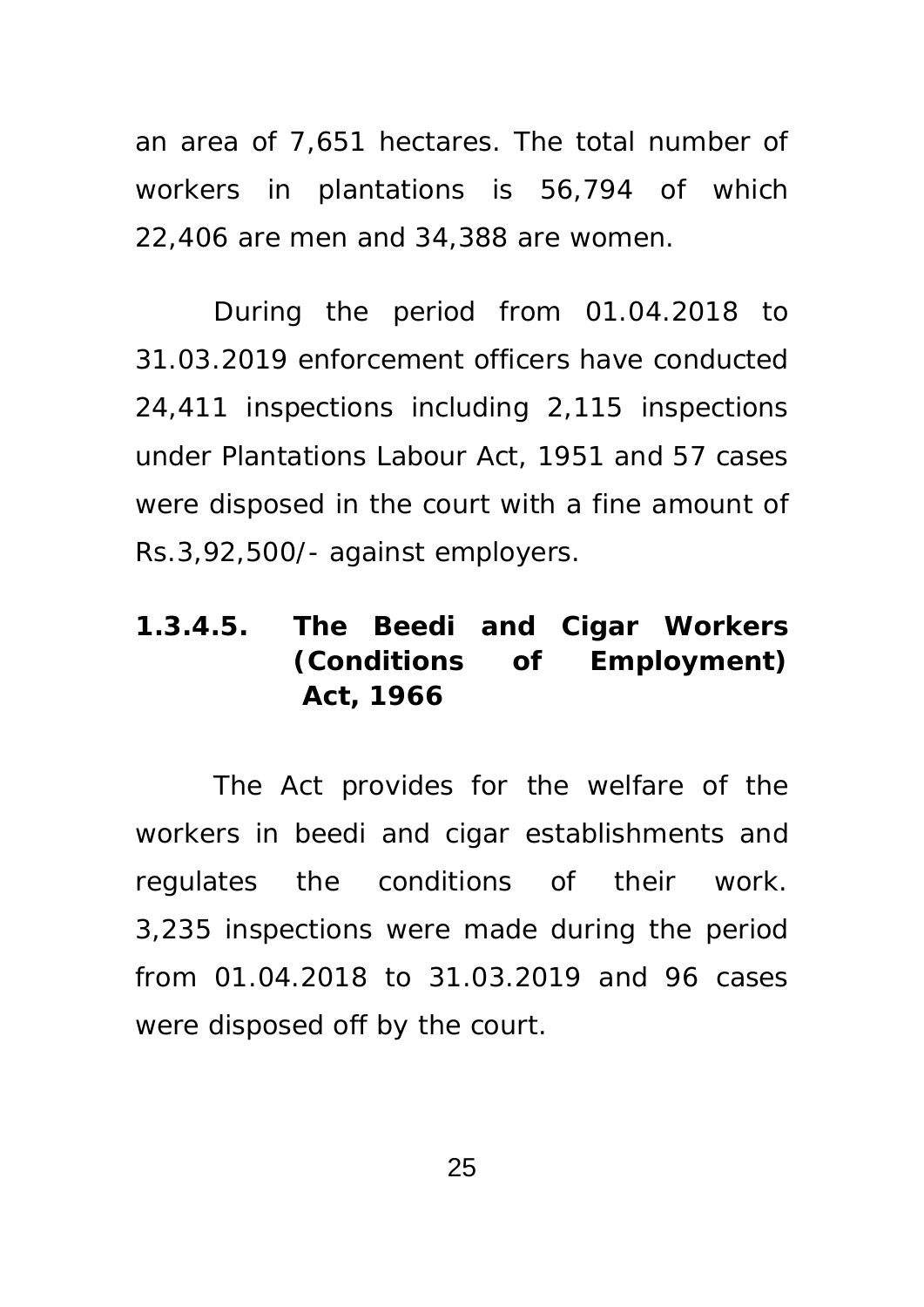**1.3.4.6. The Working Journalists and Other Newspaper Employees (Conditions of Service and Miscellaneous Provisions) Act, 1955** 

The Act regulates certain conditions of service of working journalists and other persons employed in newspaper establishments. The Act also provides for setting up of wage boards for fixation and revision of rates of wages in respect of working journalists and non-journalists newspaper / news agency employees respectively. The recommendations of the 'Majithia Wage Board' are currently in force from 11.11.2011.

**1.3.4.7. The Tamil Nadu Industrial Establishments (National, Festival and Special Holidays) Act, 1958** 

The Act provides for grant of national and festival holidays with wages to persons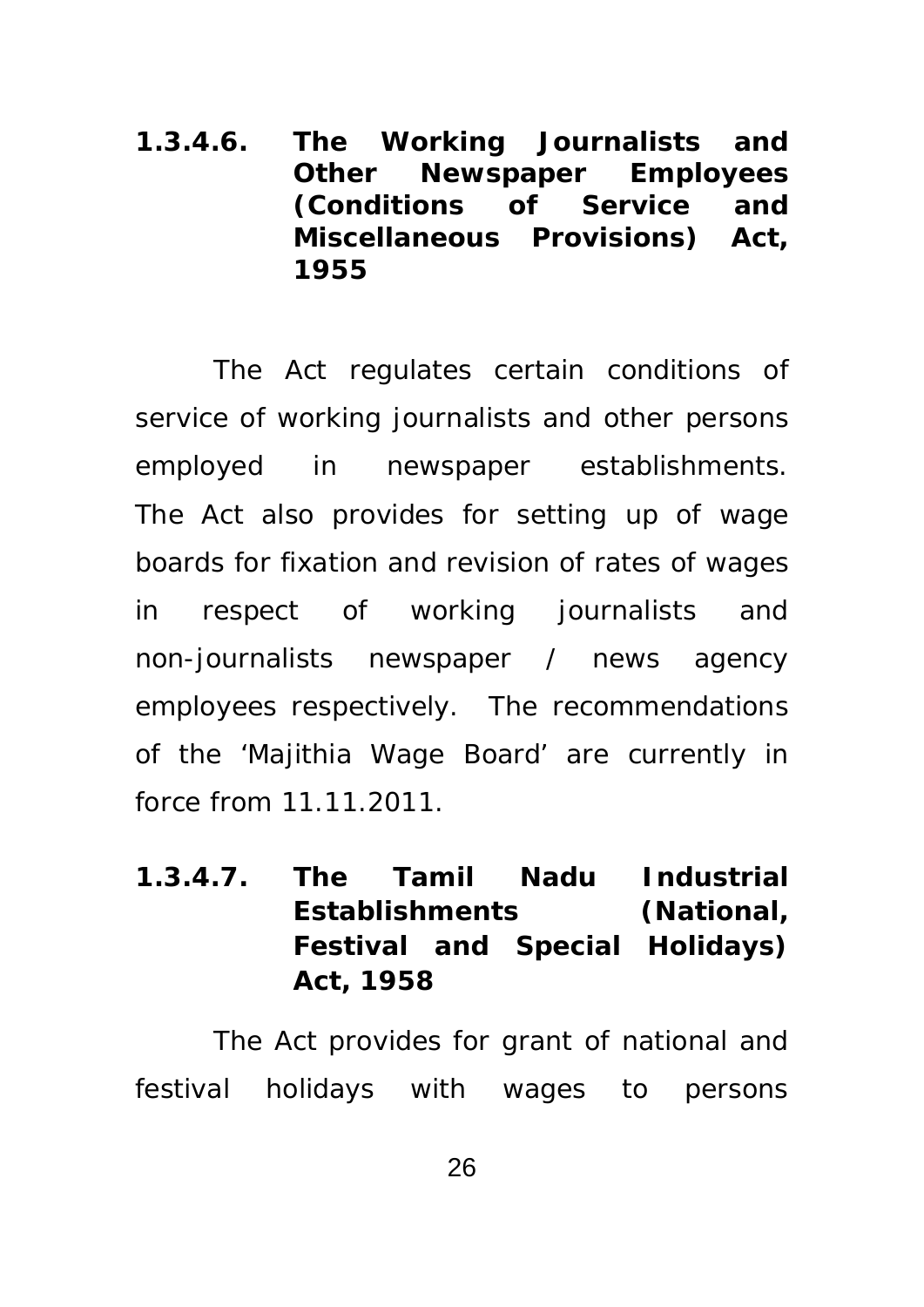employed in industrial establishments. During 2018-2019, 1,09,276 inspections were made. Contraventions were noticed in 10,431 establishments and a sum of Rs.30.67 Lakh was collected as compounding fee.

## **1.3.4.8. The Contract Labour (Regulation and Abolition) Act, 1970**

The Act regulates the employment of contract labour in certain establishments and abolishes this system in certain circumstances. During the period from 01.4.2018 to 31.03.2019, 274 Registration Certificates and 449 Licenses were issued to the principal employers and contractors respectively.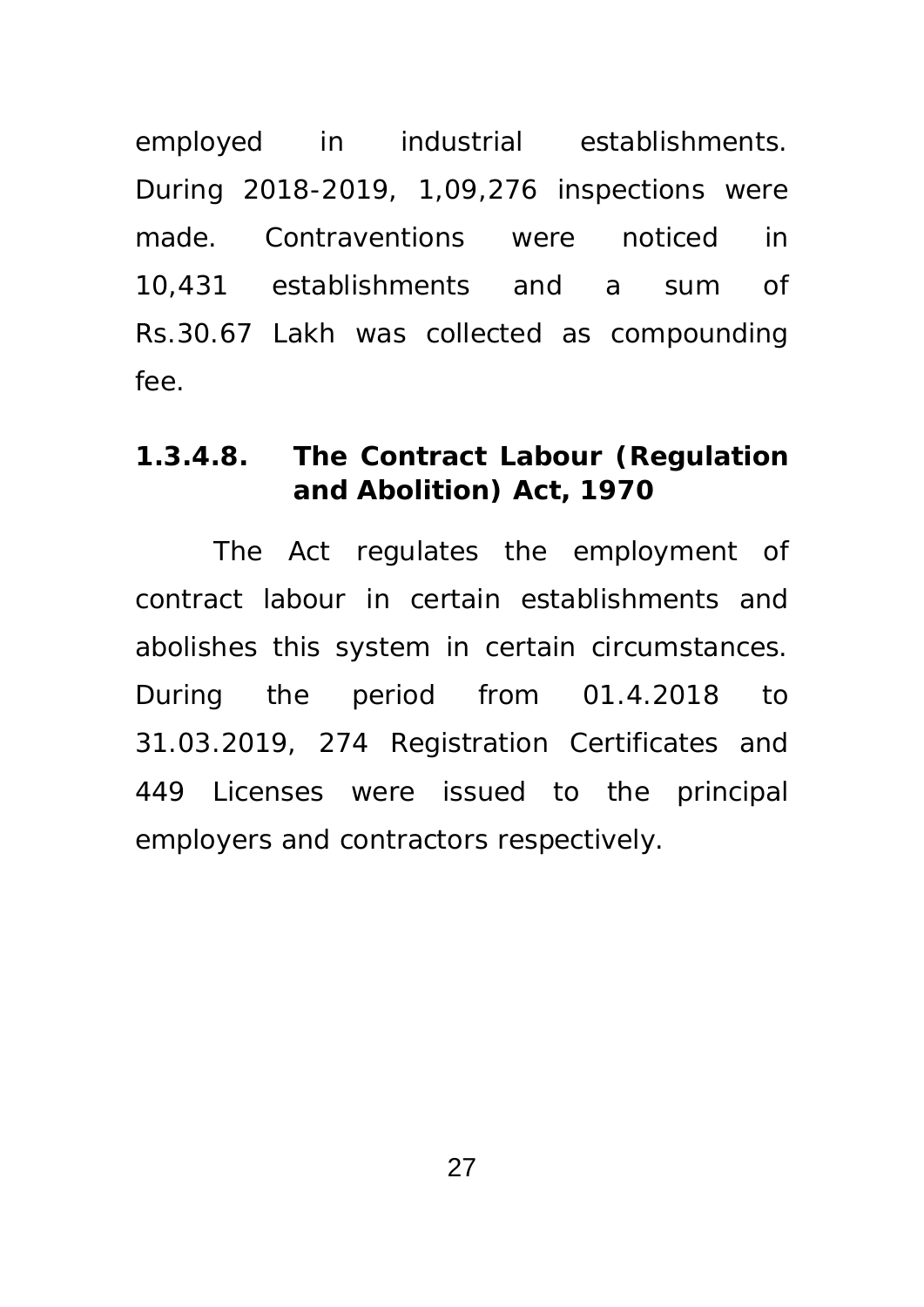# **1.3.4.9. The Inter-State Migrant Workmen (Regulation of Employment and Conditions of Service) Act, 1979**

It is an Act enacted to regulate the conditions of service of inter-state migrant workmen to protect workers whose services are utilized outside their native states. During the period from 01.04.2018 to 31.03.2019, 6 Registration Certificates and 10 Licenses were issued to the principal employers and contractors respectively.

# **1.3.4.10. The Child and Adolescent Labour (Prohibition & Regulation) Act, 1986**

The Act prohibits the engagement of children in all occupations and prohibits the engagement of adolescents in hazardous occupations and processes and the matters connected therewith or incidental thereto.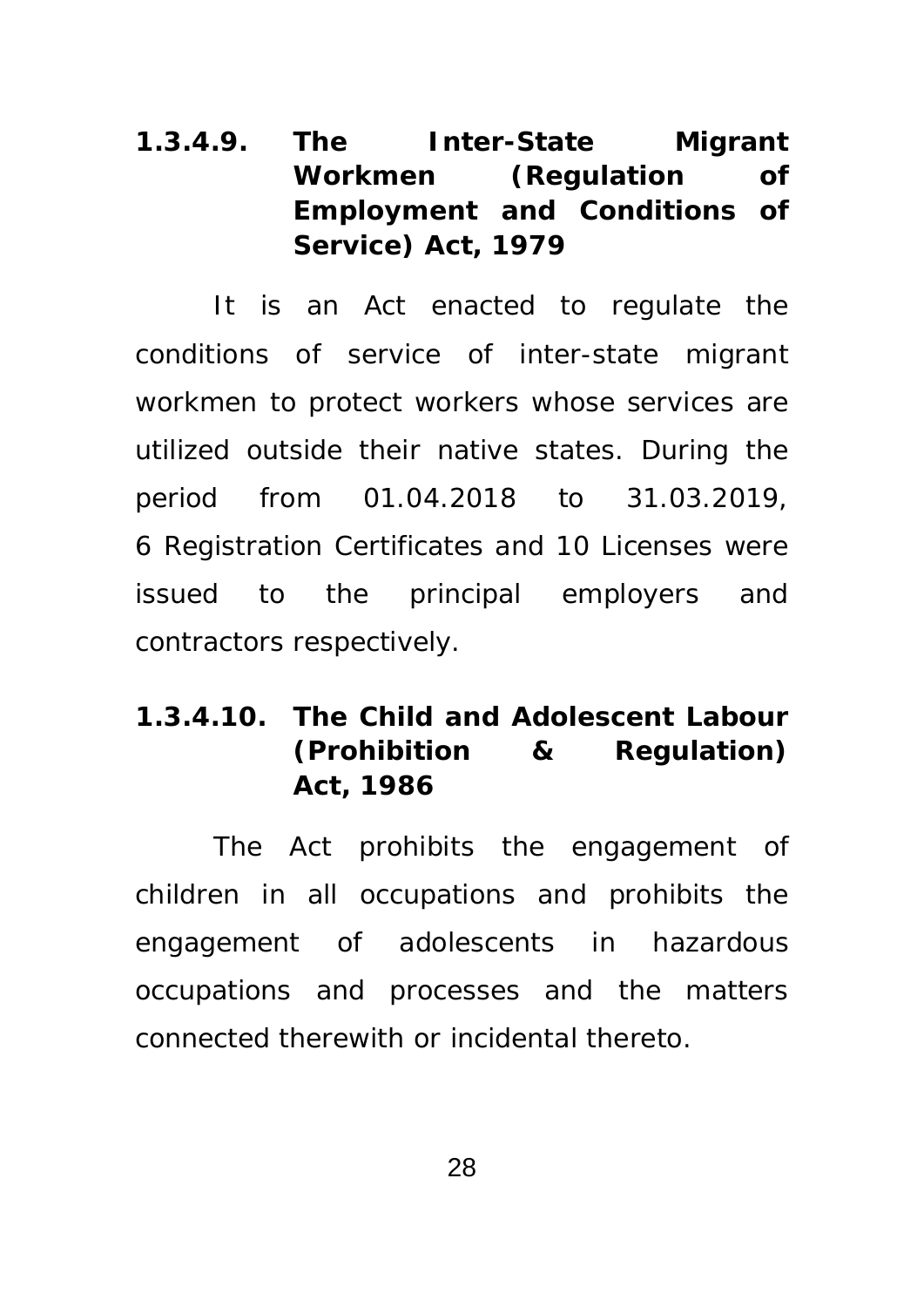## **(a) Eradication of Child Labour**

 Tamil Nadu Government is continuously striving to achieve the target 8.7 (Sustainable Development Goal No.8) by taking immediate and effective measures to eradicate forced labour, secure the prohibition and elimination of the worst forms of child labour and by the year 2025, end child labour in all its forms.

 As a strong step to address the existing legislative gaps, the Government of India enacted the Child Labour (Prohibition and Regulation) Amendment Act, 2016 prohibiting employment of children below 14 years in all forms of work and regulating the work for adolescents (14 – 18 years) including prohibiting their employment in hazardous occupations and processes. The amended Act furthers the constitutional mandate by linking the age of child labour prohibition to the age of compulsory education under the Right of Children to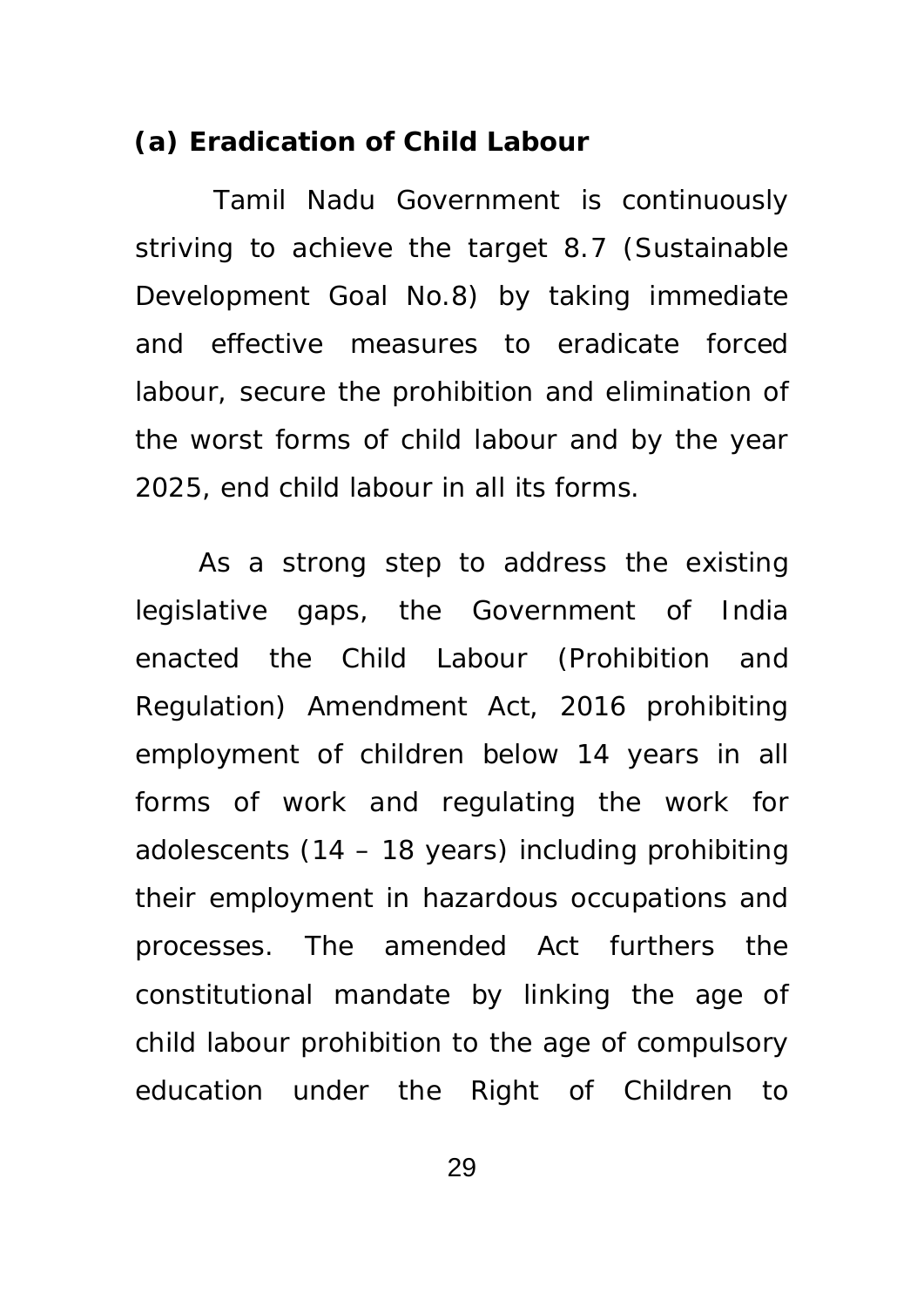Free and Compulsory Education Act, 2009. The amendment also reflects strong commitment to achieve international goals such as Sustainable Development Goals to achieve elimination of all forms of child labour by 2025.

## **(b) Enforcement**

 Enforcement is one of the important strategies of the State Action Plan for eradication of child labour. In order to strengthen the enforcement, a District Level Task Force is functioning in the districts under the chairmanship of the District Collector. Following statutes relating to prohibition and regulation of employment of children are implemented in the State by the Assistant Commissioners of Labour (Enforcement) and Deputy Directors of Industrial Safety and Health:

1. The Child and Adolescent Labour (Prohibition and Regulation) Act, 1986.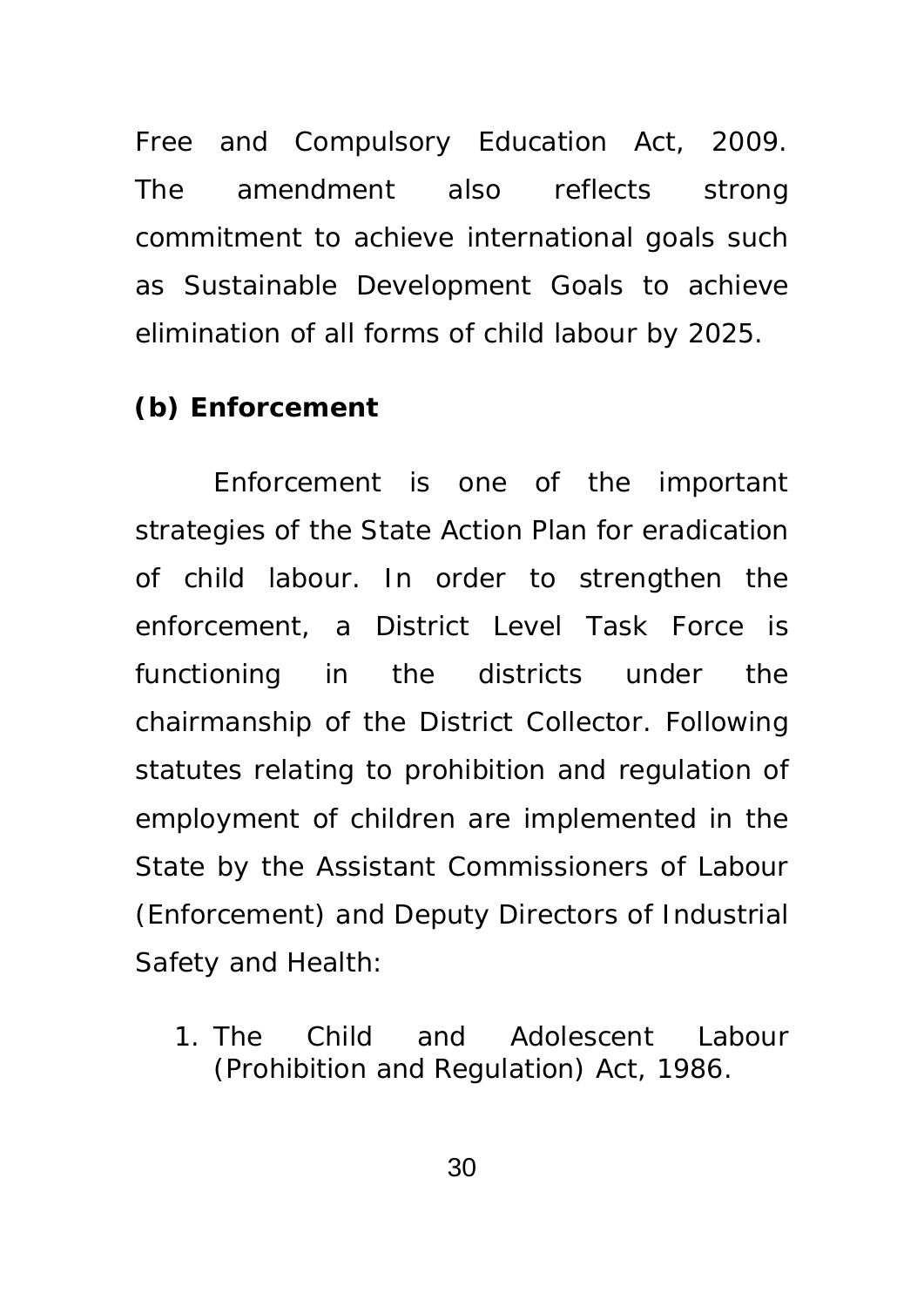- 2. The Factories Act, 1948.
- 3. The Motor Transport Workers Act, 1961.
- 4. The Beedi and Cigar Workers (Conditions of Employment) Act, 1966.
- 5. The Tamil Nadu Shops and Establishments Act, 1947.
- 6. The Tamil Nadu Catering Establishments Act, 1958.
- 7. The Plantations Labour Act, 1951.

The Child and Adolescent Labour (Prohibition and Regulation) Act, 1986 and the allied Acts prohibiting employment of children are implemented in the State by the officials of the Commissionerate of Labour and the Directorate of Industrial Safety and Health.

 During the year 2018-19, 2,91,844 establishments were inspected through regular, special and surprise inspections, including the raids conducted by the teams formed under the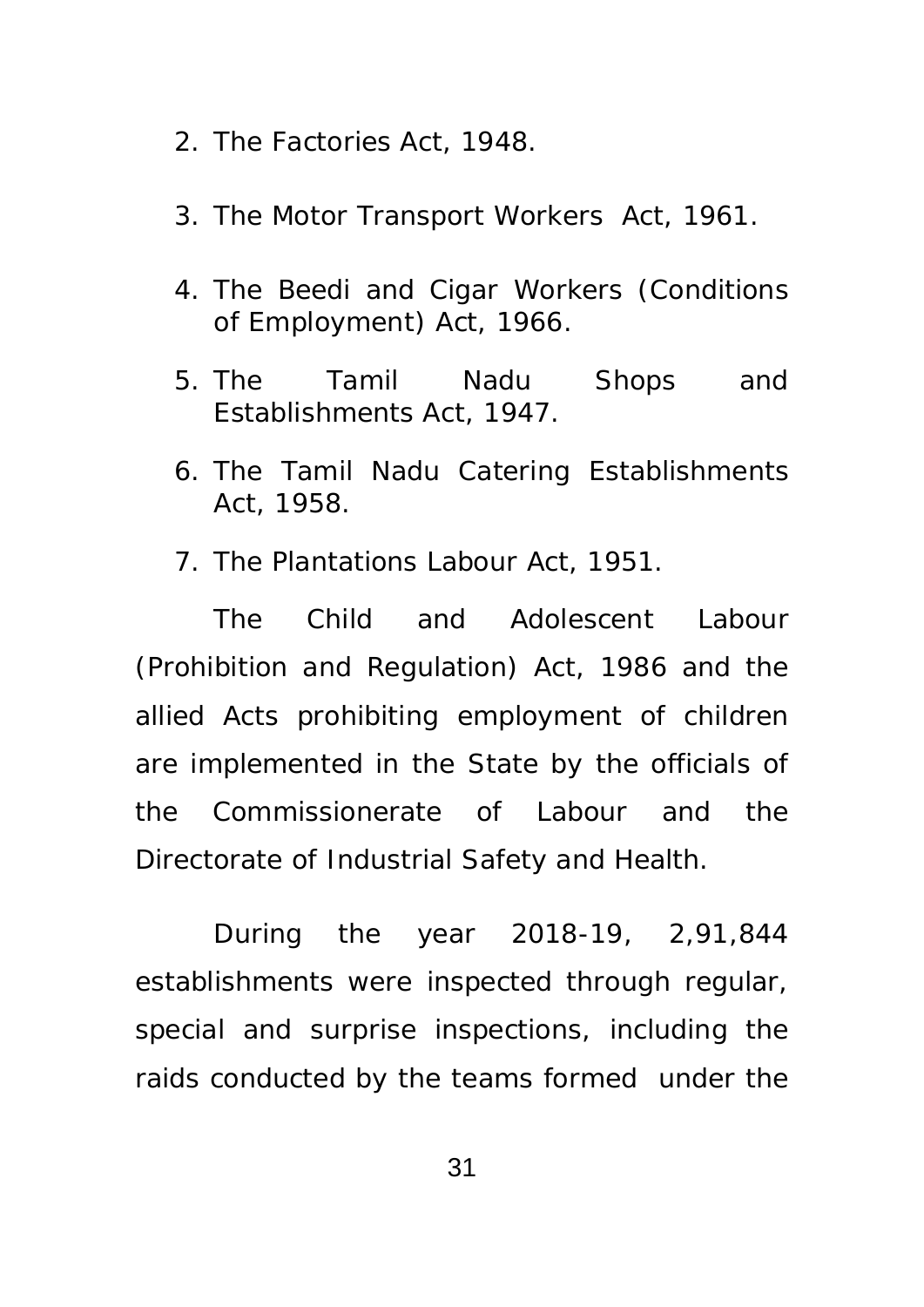District Level Task Force. There are 55 violations noticed and 70 child workers were rescued and rehabilitated. 11 cases (including previous pending) ended in conviction and a fine of Rs.2,70,000/- has been imposed.

The Government of Tamil Nadu have also initiated action for amendments to the Tamil Nadu Child Labour (Prohibition and Regulation) Rules, 1994 for which a preliminary notification was issued.

State Action Plan (SAP) for eradication of child and adolescent labour has been approved by the Government during 2018-19. State Action Plan is aimed at providing broad guidelines to the enforcement officials and redefines the role and responsibility of the other line departments and suggests implementation measures which will result in the eradication of child / adolescent labour in the State and achieve the targets of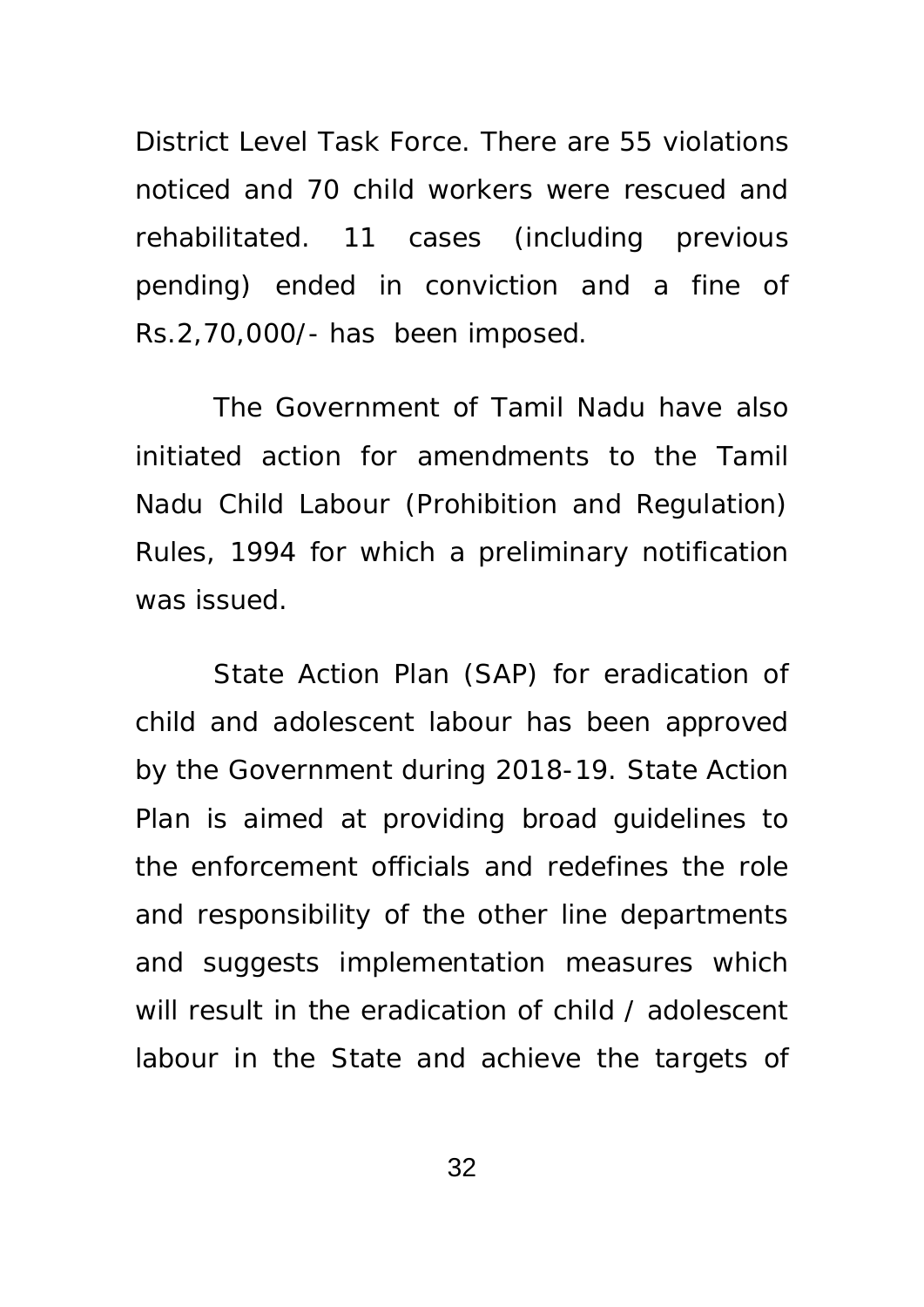elimination of child / adolescent labour in non-hazardous / hazardous employments by the year 2025.

Standard Operating Procedure for effective enforcement of Child and Adolescent Labour (Prohibition and Regulation) Act, 1986 was also approved by the Government. Standard operating procedure is developed for creating awareness, conducting survey, rescue and rehabilitation of child and adolescent labour in Tamil Nadu.

#### **(c) Awareness Generation**

To create awareness among the public regarding the Child and Adolescent (Prohibition and Regulation) Act, 1986, various awareness generation activities were undertaken during the 45<sup>th</sup> All India Tourist and Industrial Fair.

 June 12 of every year is observed as 'Anti Child Labour Day' to create awareness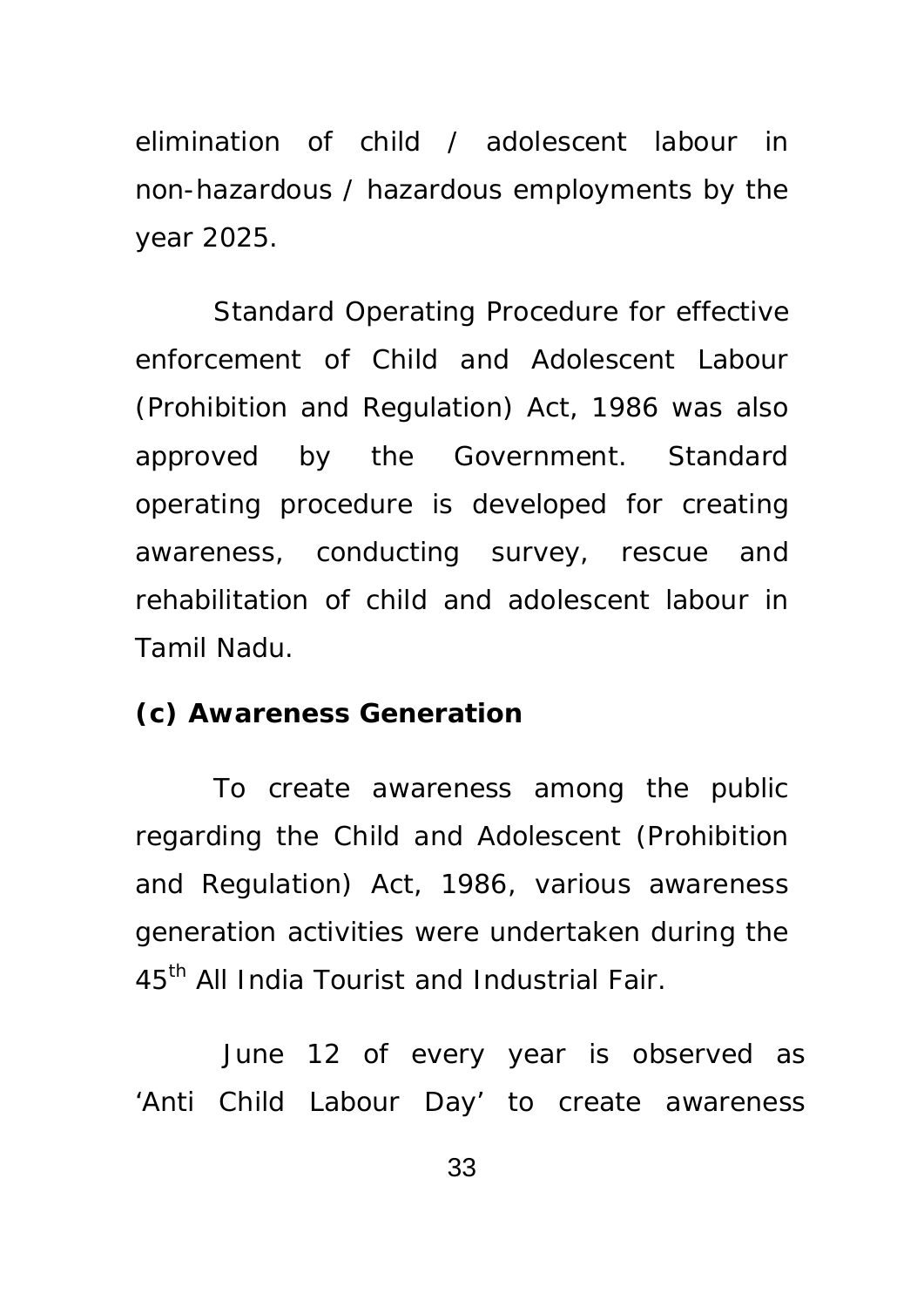among the public. All districts have taken up various activities for awareness creation like oath taking in schools and government offices, rallies, human chains and awareness campaigns. A message from the Hon'ble Chief Minister was published in various Tamil and English dailies on this day. Mainstreamed students from National Child Labour Project Special Training Centres who scored high marks in 10<sup>th</sup> and 12<sup>th</sup> Standard Public Examinations were given cash awards and the best Special Training Teachers were felicitated for their work.

#### **(d) National Child Labour Project**

In Tamil Nadu the National Child Labour Project (NCLP) funded by the Government of India is implemented in 15 Districts. The NCLP society is headed by District Collector, who is the chairperson of the District Child Labour Monitoring Committee. Currently,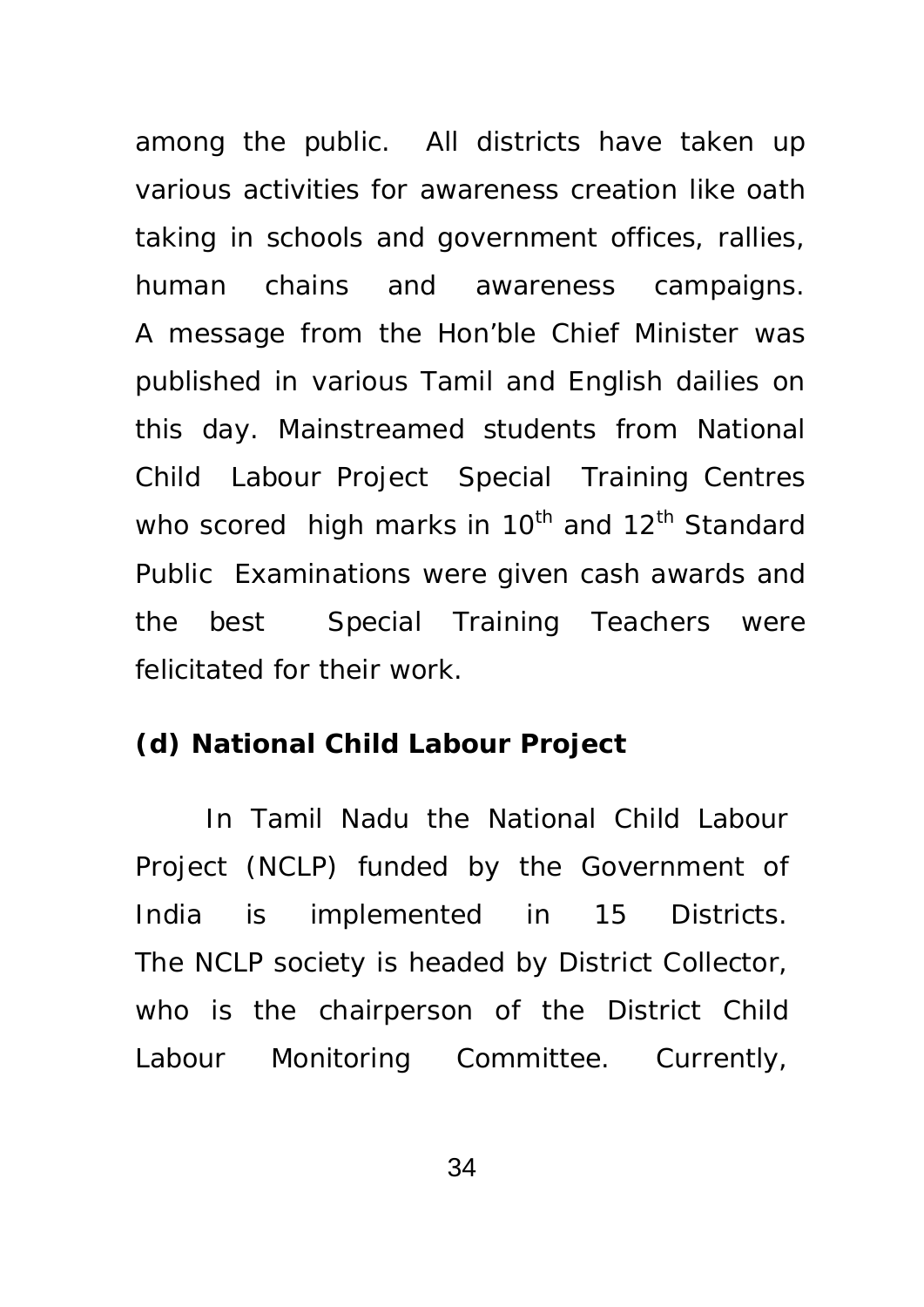295 Special Training Centres are functioning in the 15 National Child Labour Project districts in which 6,162 rescued child labourers are studying. During 2018-19, the number of mainstreamed children into regular schools was 2,463.

A stipend of Rs.400/- per month, educational materials, free uniform, free medical check-up etc., are provided to children supported by NCLP. The State Government is providing a monthly cash assistance of Rs.500/ to the erstwhile child labour from NCLP schools to pursue higher education. During this academic year, 713 students have benefitted to the tune of Rs.42.78 Lakh under this scheme.

# **1.3.4.11. The Bonded Labour System (Abolition) Act, 1976**

The Bonded Labour System (Abolition) Act, 1976 and the Bonded Labour Rehabilitation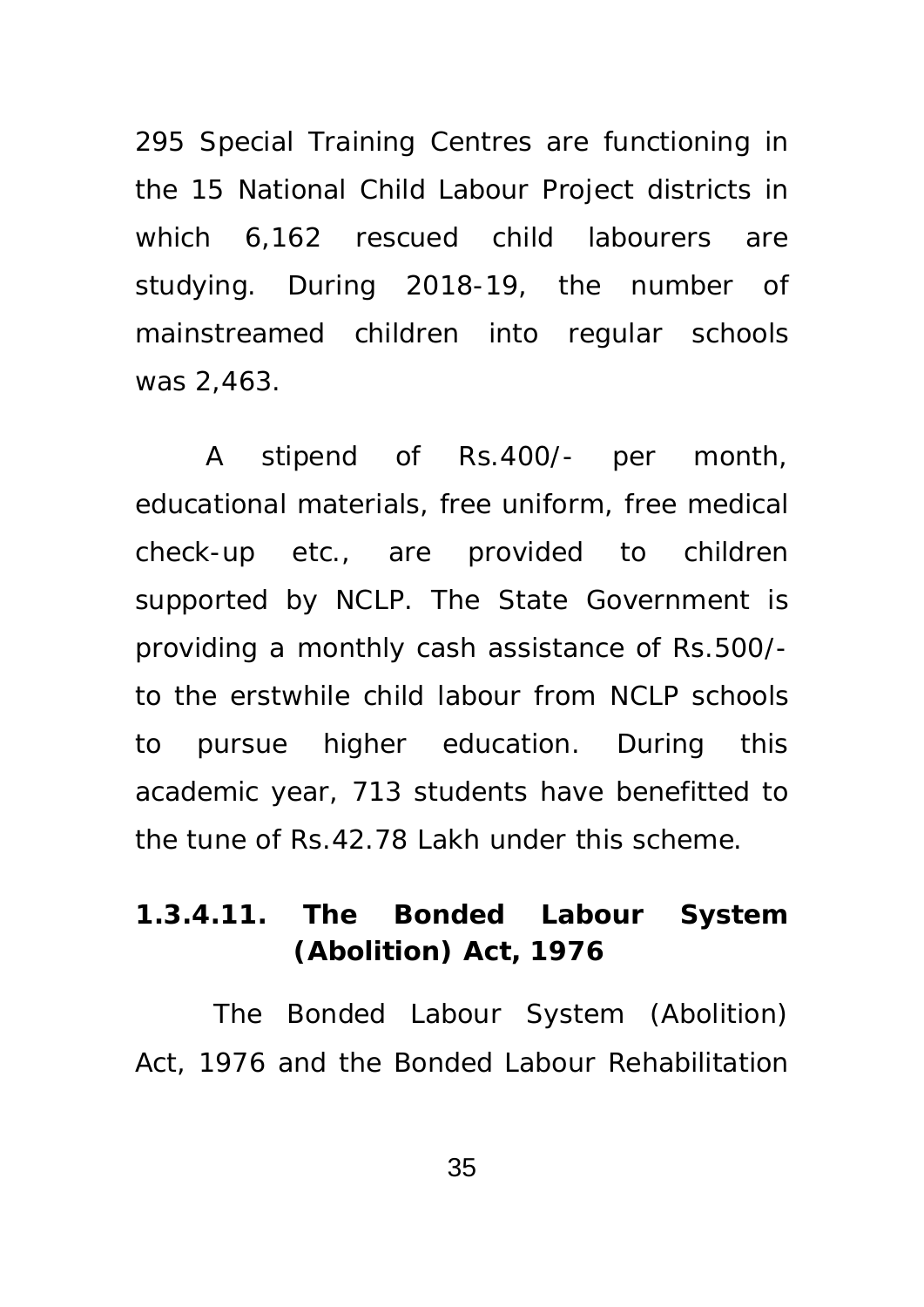Scheme provide for economic and social rehabilitation of the rescued bonded labourers including enhancement of skill and capacity building.

 A standard operating procedure for identification, release, rescue and rehabilitation of bonded labour has been issued in order to provide guidelines to various stake holders for robust implementation of the Act and the Central Sector Scheme.

 The rescued bonded labourers are rehabilitated with immediate assistance amount of Rs.20,000/-, public distribution system ration card, community certificate, employment, education, skill training, enrollment in SHG and medical care. Further, the rescued bonded labourers are being enrolled in the relevant Unorganized Workers Welfare Boards so as to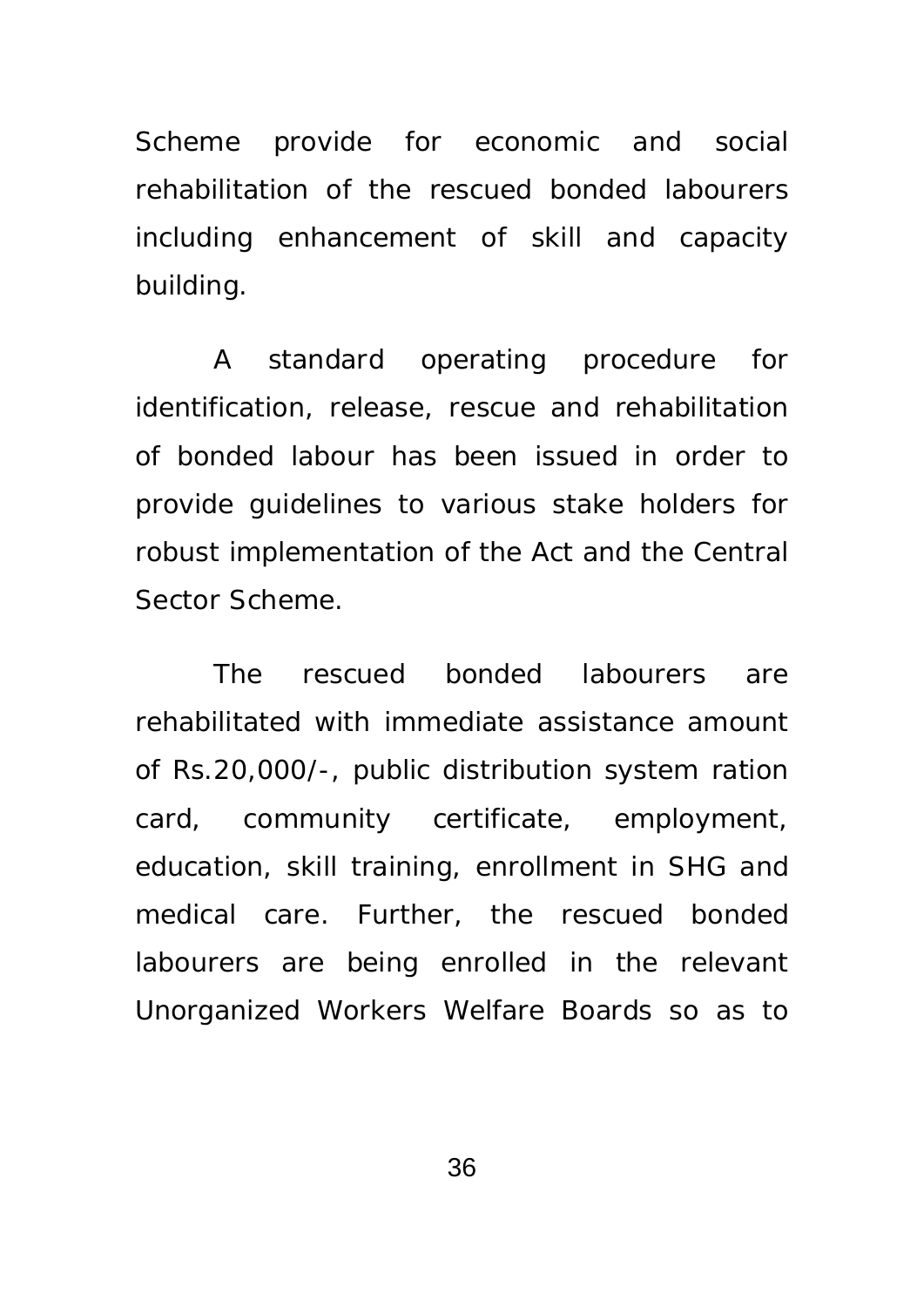enable them to avail the benefits eligible to them under the respective schemes.

 The State Government have allotted a sum of Rs.125 Lakh for the rehabilitation of the rescued bonded labour during the financial year 2018-19 and 352 bonded labourers were rescued from bondage. During 2018-19, Rs.62.53 Lakh was paid as immediate assistance to them.

Training programs on rescue and rehabilitation of bonded labour were conducted at Chennai, Coimbatore, Madurai and Trichy for enforcement officials of Labour Department, Revenue Divisional Officers and officials of Directorate of Industrial Safety and Health.

The Labour Department has developed a comprehensive data base Bonded Labour Management System (BLMS) web portal which includes all details from the initial stage of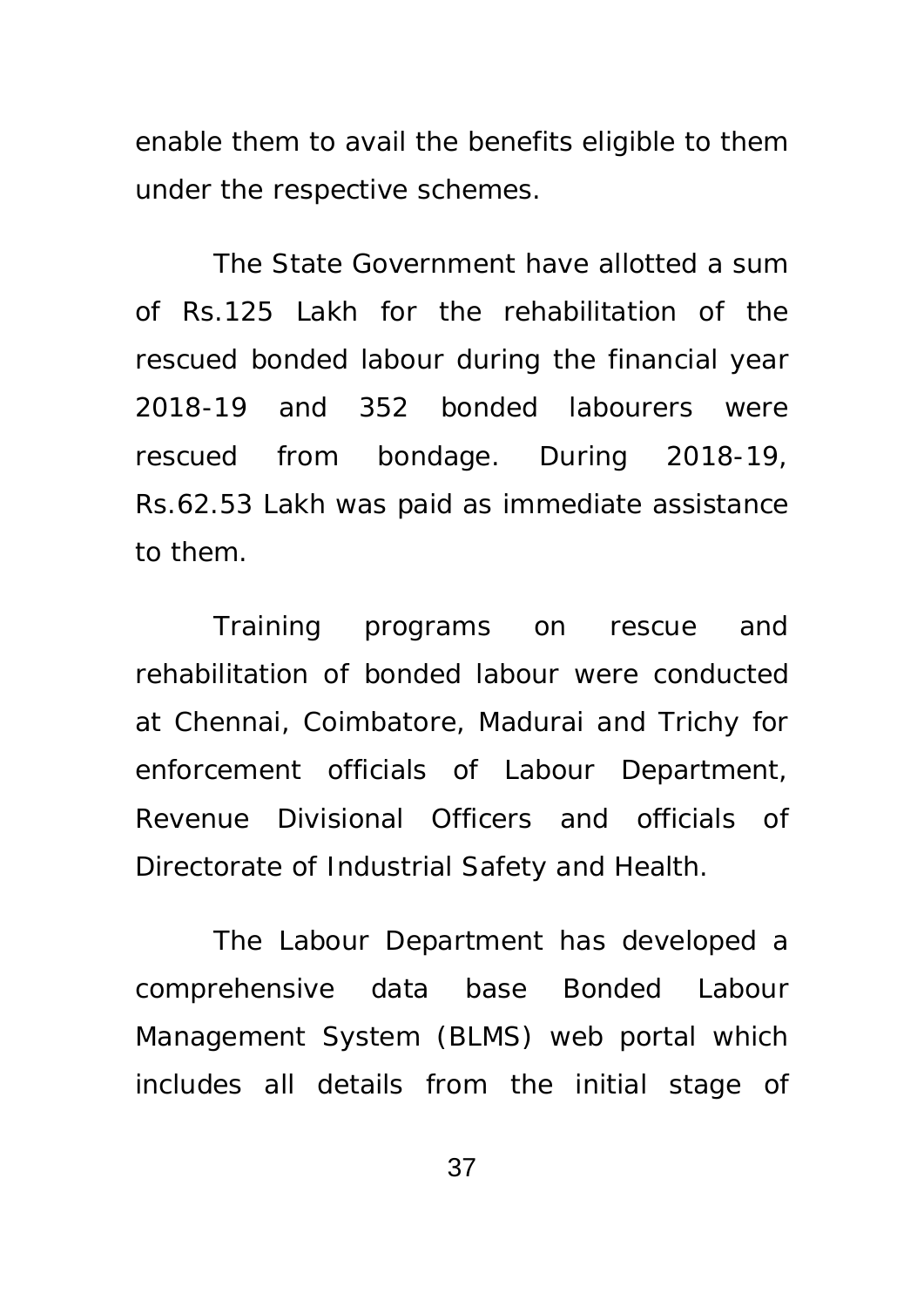survey to the end of prosecution of the case including rescue and rehabilitation of bonded labour.

### **1.3.5. Laws relating to Consumer Protection**

The Legal Metrology Act provides for the better protection of the interest of consumers by enforcing the Legal Metrology Act and the Legal Metrology (Packaged Commodities) Rules. Legal Metrology Act ensures accuracy in Standards of Weights and Measures used in Trade and Commerce, and correct quantity for the price paid. The Legal Metrology (Packaged Commodities) Rules stipulate mandatory declarations in the prepackaged commodities and curtail charging over and above MRP.

#### **1.3.5.1. The Legal Metrology Act, 2009**

 The Legal Metrology Act, 2009 enforces standards of weights and measures and protects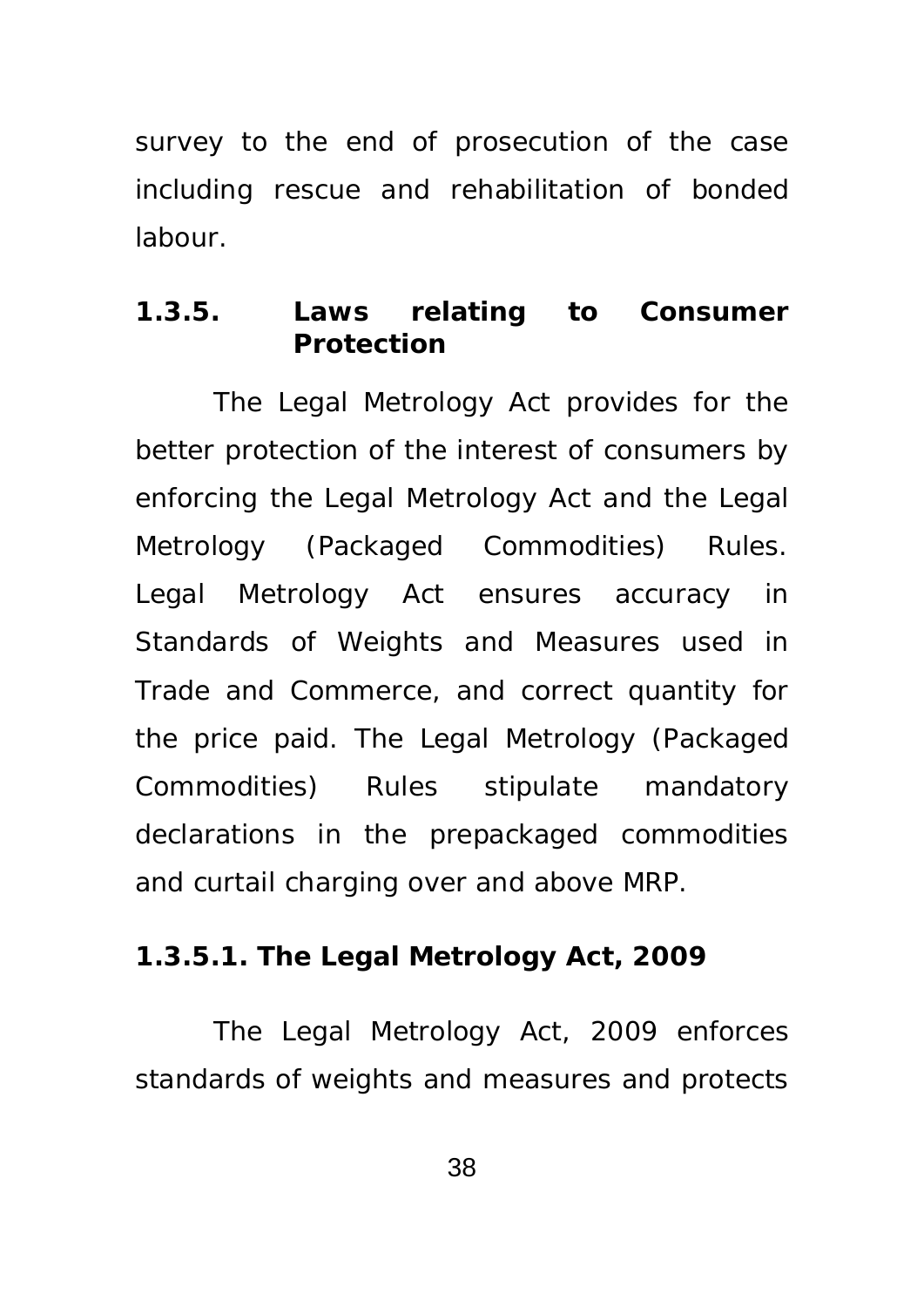the interest of consumers. It regulates trade and business where goods are sold or distributed by weight, measure or number.

 During the year 2018-19, a sum of Rs.2.73 Lakh has been collected as license fee and Rs.32.86 Crore has been collected as stamping fee. During this period 3,51,050 inspections were made and 14,061 cases were compounded for various offences and Rs.1.31 Crore has been collected as compounding fee.

## **1.3.5.2. The Legal Metrology (Packaged Commodities) Rules, 2011**

 The Legal Metrology (Packaged Commodities) Rules, 2011 regulate pre-packaged commodities and mandate certain declarations prior to sale of such commodities.

 During the year 2018-19, a sum of Rs.2.27 Lakh has been collected as registration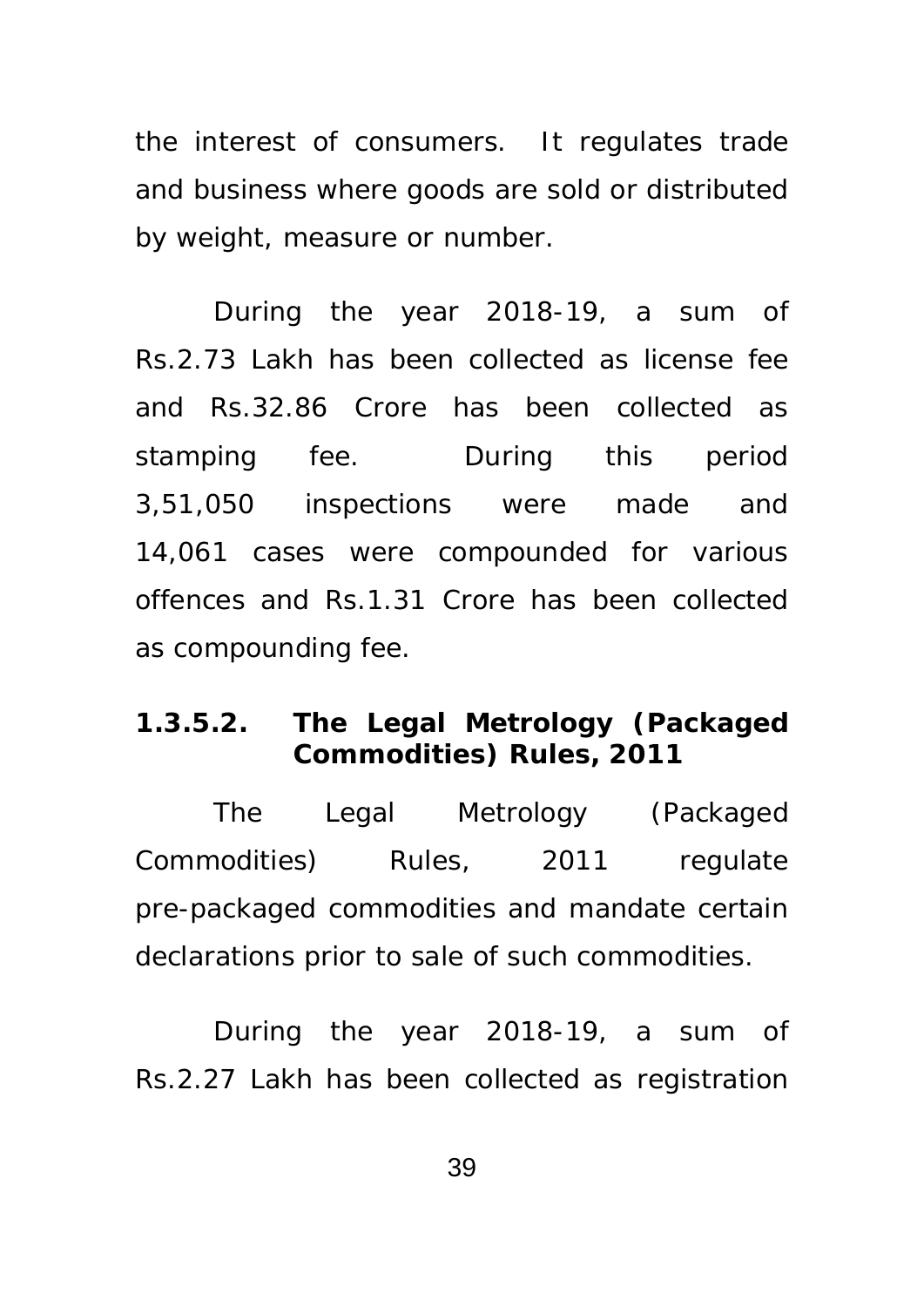fee for issue of registration certificate under Packaged Commodities Rules, 2011. In this year, 1,30,389 inspections were made and 3,182 contraventions were found and a sum of Rs.93.81 Lakh was imposed as compounding fee.

### **1.4. WELFARE BOARDS AND SOCIAL SECURITY SCHEMES**

### **1.4.1. Tamil Nadu Labour Welfare Board**

 Tamil Nadu Labour Welfare Fund Act, 1972 was enacted to ensure certain basic and necessary services, amenities and facilities to the workers of organized sector. With this objective, Tamil Nadu Labour Welfare Board was constituted in 1975. The benefits are offered to the workers by the means of contribution from the employees and employers of Factories, Plantations, Motor Transport undertakings, Catering establishments and Shops and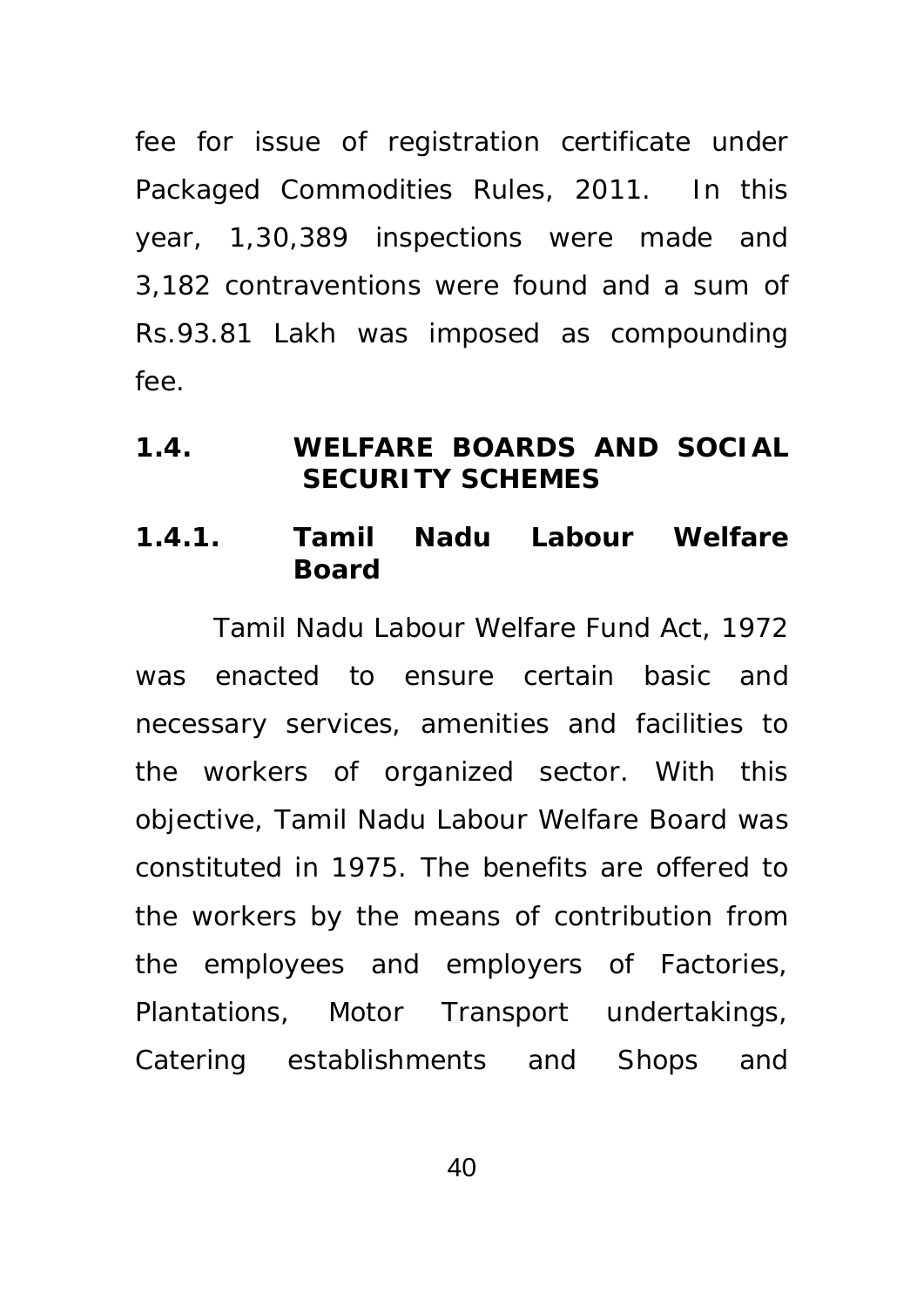Establishments. The employees contribute Rs.10/-, employers contribute Rs.20/- and Government contributes Rs.10/- per worker every year. The fine amount imposed by the courts and compounding fees collected by the enforcement officers are also paid into Labour Welfare Fund.

 The labour welfare fund collected is utilized to defray the following schemes:

- ❖ Tailoring classes for dependants
- ❖ Creches for Workers Children
- **❖** Education Scholarships, Educational Incentive and Book Allowance
- ❖ Assistance for Basic Computer **Training**
- **❖** Marriage Assistance Scheme
- ❖ Assistance for Spectacles, Hearing Aids, Artificial limbs and Three **Wheelers**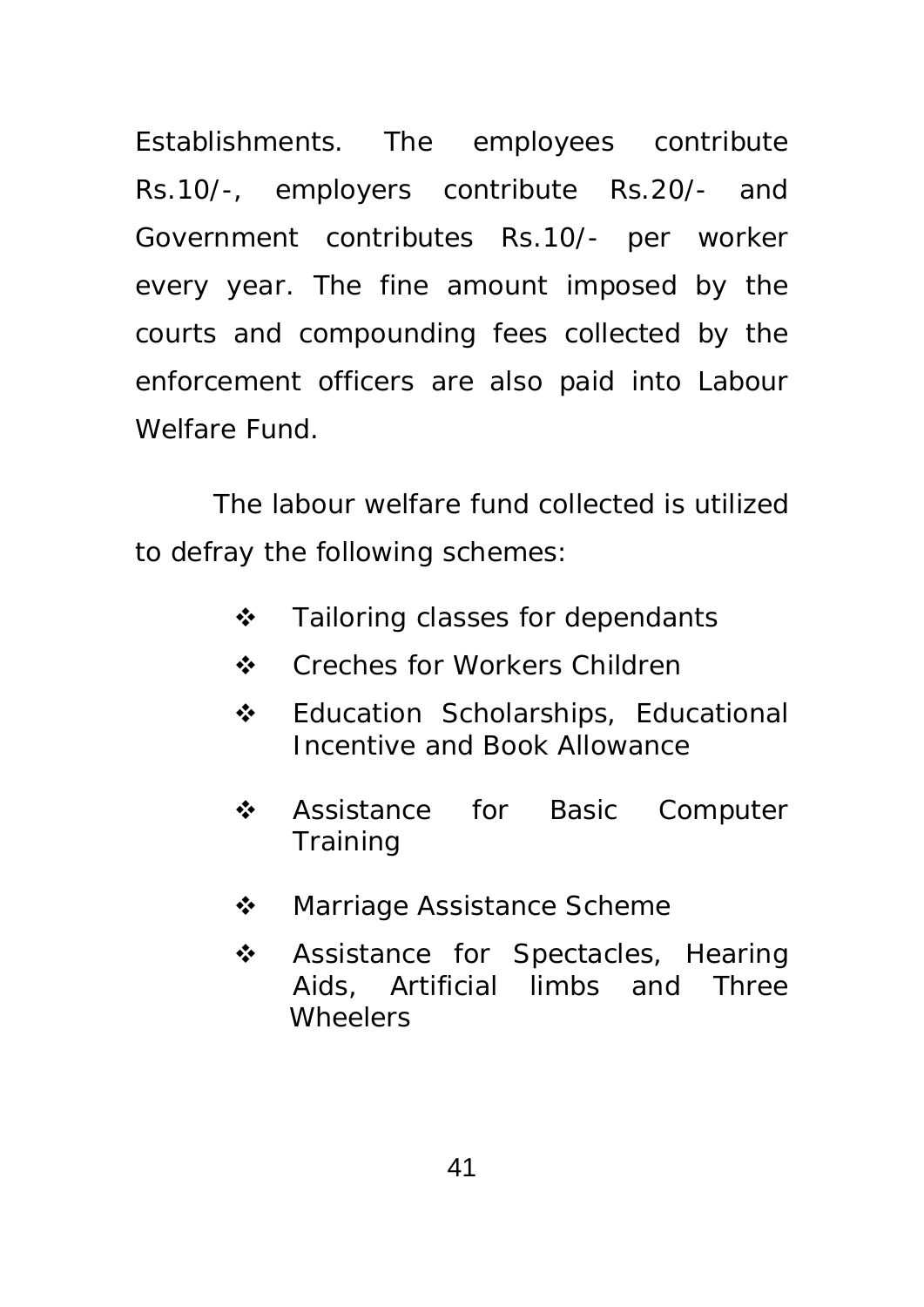- ❖ Assistance for Natural Death and Funeral Expenses
- ❖ Assistance for Accidental Death and Funeral Expenses

 Holiday homes were constructed at Mamallapuram, Valparai and Courtallam to provide accommodation at a subscribed tariff to workers and their families.

 'Jeeva Illam' was constructed to provide accommodation to representatives of workers. It is located near the office of the Commissioner of Labour.

 A monthly Tamil Magazine 'Uzhaippavar Ulagam' which contains important court judgments and articles is published for the benefit of employers and employees.

#### **1.4.2. Unorganised Workers Welfare Boards**

 Tamil Nadu is a forerunner among the states in enacting a law for providing social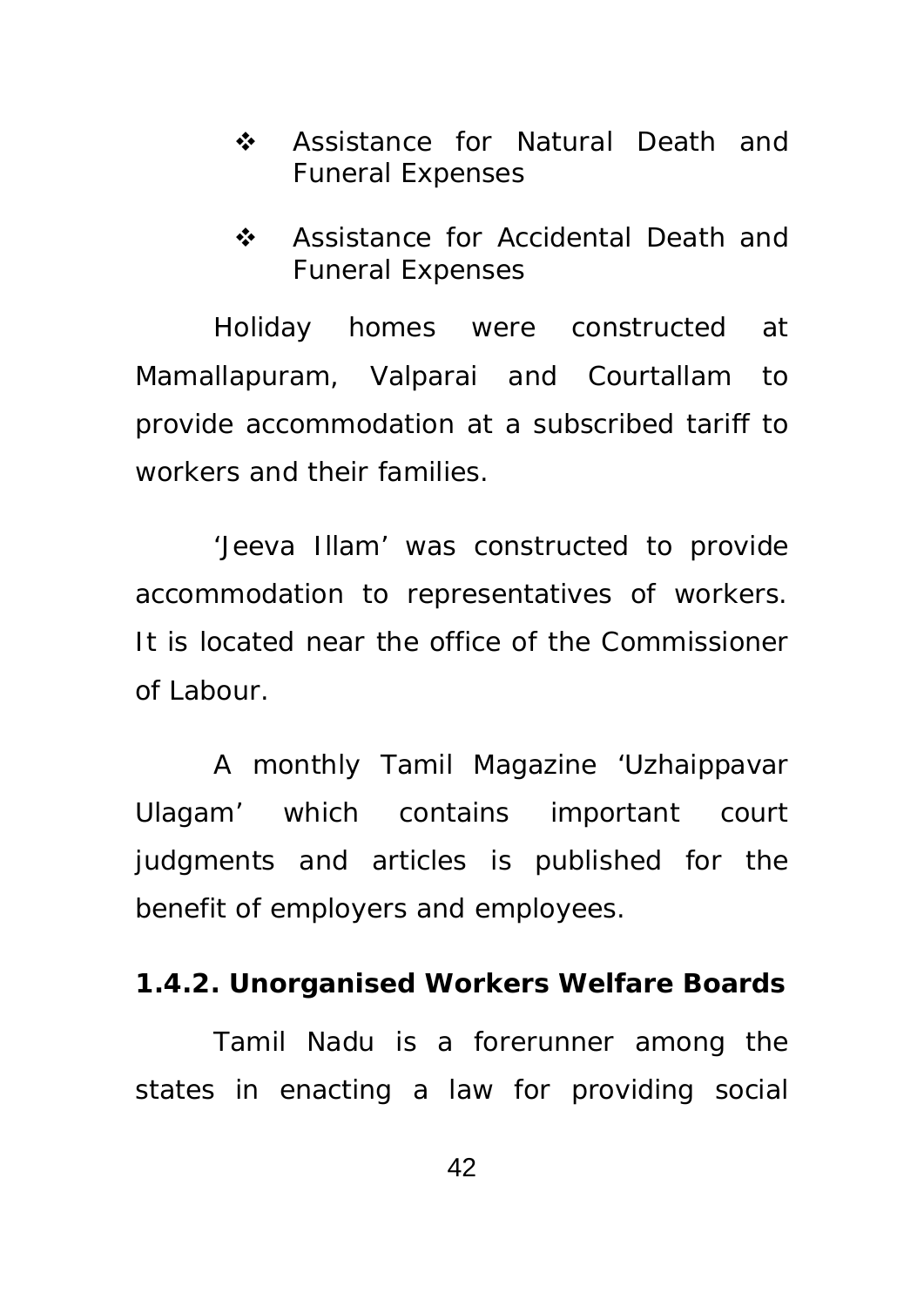security cover to the unorganised workers. The Tamil Nadu Manual Workers (Regulation of Employment and Conditions of Work) Act, 1982 was enacted and accordingly various welfare schemes have been formulated. These schemes provide various social security and welfare benefits to the unorganised workers, engaged in the specified categories of employments specified in the schedule appended to the Act.

 The Government has constituted 17 Unorganised Workers Welfare Boards as shown below.

## **Unorganised Workers' Welfare Boards**

| S.  | Name of the Boards                                                |  |                                      |  |  |  |
|-----|-------------------------------------------------------------------|--|--------------------------------------|--|--|--|
| No. |                                                                   |  |                                      |  |  |  |
|     |                                                                   |  | 1.   Tamil Nadu Construction Workers |  |  |  |
|     | Welfare Board                                                     |  |                                      |  |  |  |
|     |                                                                   |  |                                      |  |  |  |
|     | 2. Tamil Nadu Manual Workers Social<br>Security and Welfare Board |  |                                      |  |  |  |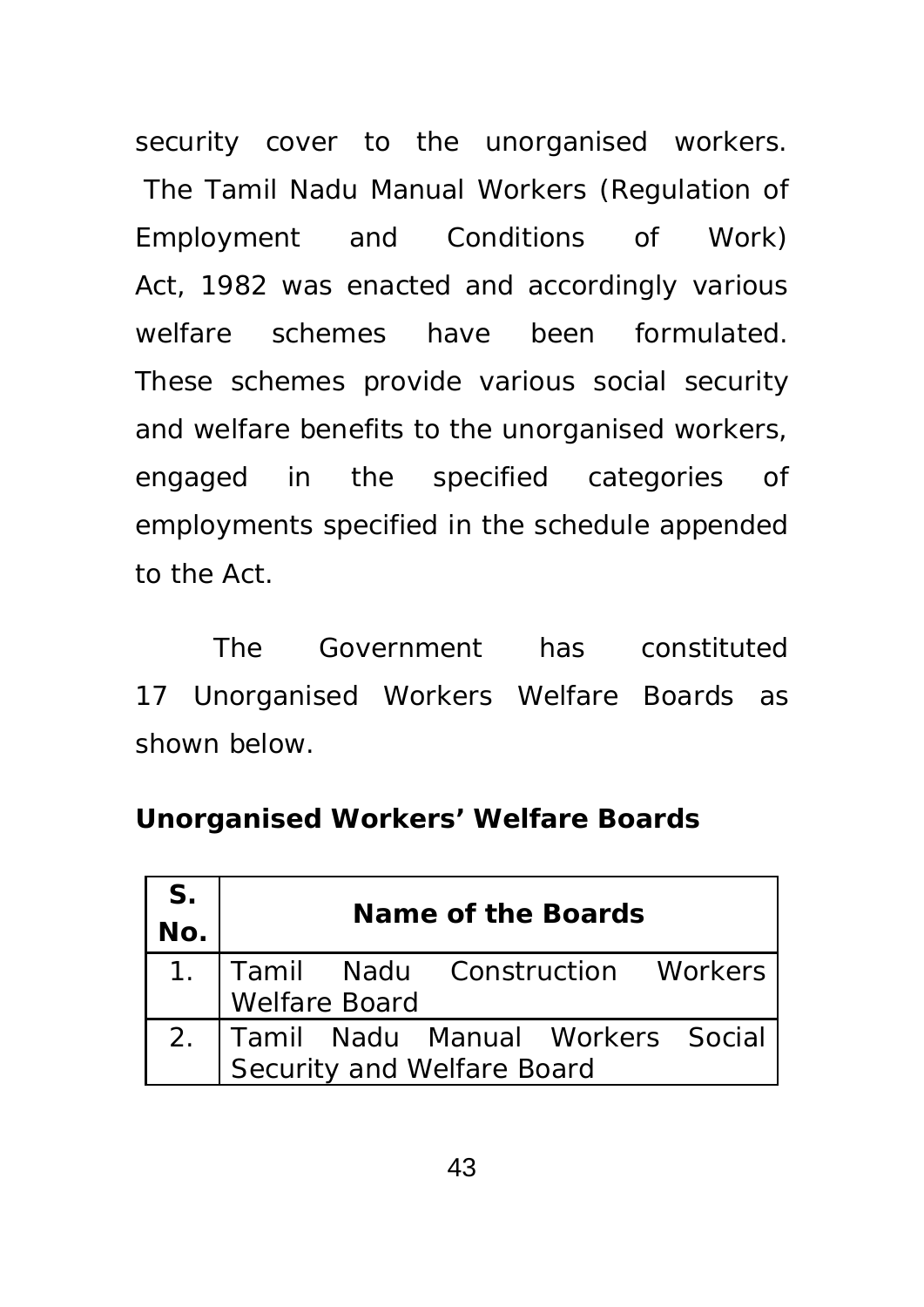| 3.  | Tamil Nadu Unorganised Drivers<br><b>Welfare Board</b>                                           |
|-----|--------------------------------------------------------------------------------------------------|
| 4.  | Tamil Nadu Tailoring Workers Welfare<br>Board                                                    |
| 5.  | Tamil Nadu Hair Dressers Welfare<br>Board                                                        |
| 6.  | Tamil Nadu Washermen Welfare Board                                                               |
| 7.  | Tamil Nadu Palm Tree Workers Welfare<br>Board                                                    |
| 8.  | Tamil Nadu Handicraft Workers Welfare<br>Board                                                   |
| 9.  | Tamil Nadu Handloom and Handloom<br>Silk Weaving Workers Welfare Board                           |
| 10. | Tamil Nadu Footwear and Leather<br>Goods Manufactory and Tannery<br><b>Workers Welfare Board</b> |
| 11. | <b>Tamil Nadu Artists Welfare Board</b>                                                          |
| 12. | <b>Tamil Nadu Goldsmiths Welfare Board</b>                                                       |
| 13. | Tamil Nadu Pottery Workers Welfare<br>Board                                                      |
| 14. | Tamil Nadu Domestic Workers Welfare<br>Board                                                     |
| 15. | Tamil Nadu Power Loom Weaving<br><b>Workers Welfare Board</b>                                    |
| 16. | Tamil Nadu Street Vending and Shops<br>and Establishments Workers Welfare<br>Board               |
| 17. | Tamil Nadu Cooking Food Workers<br>Welfare Board                                                 |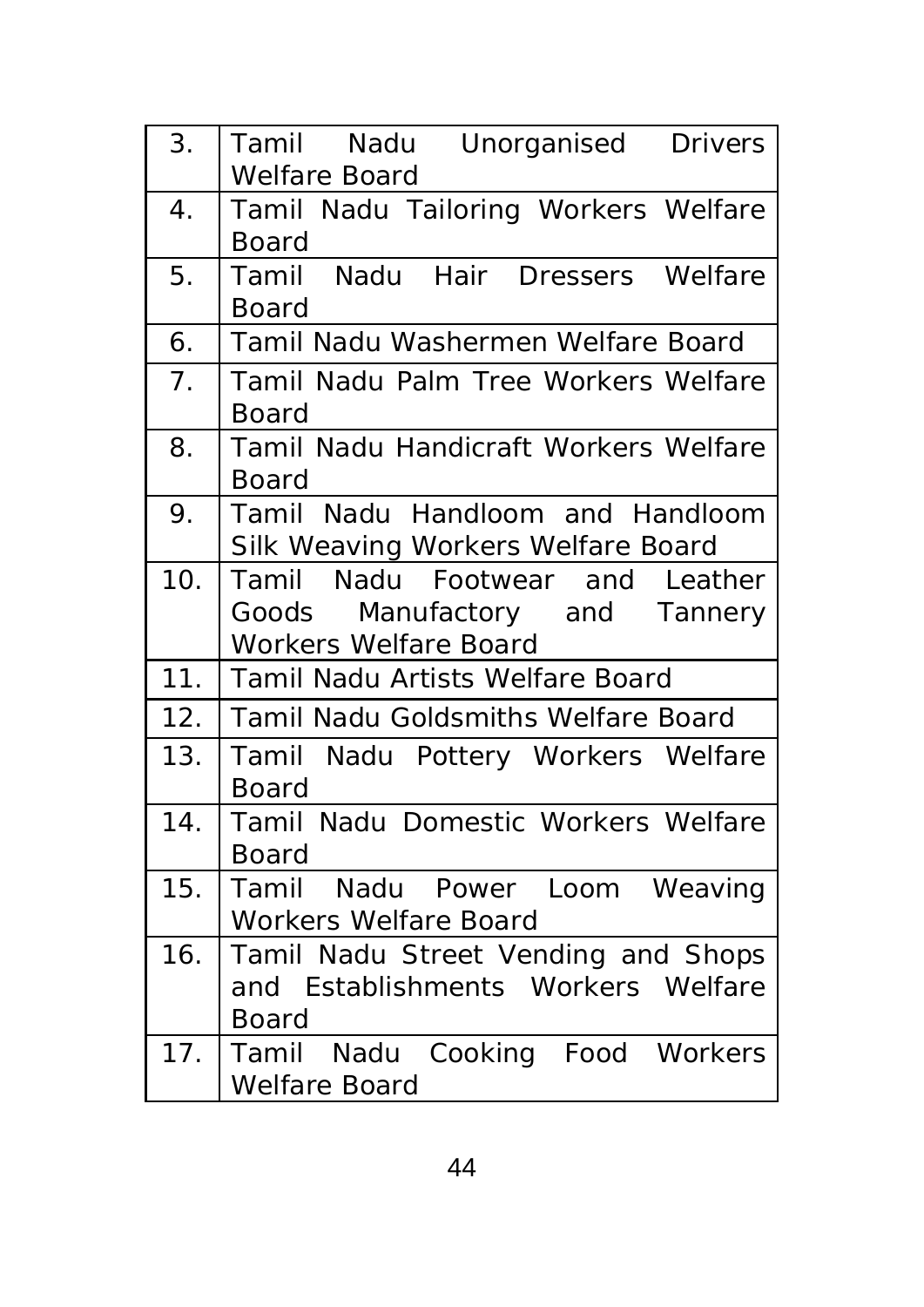The welfare benefits provided to the unorganised workers are shown below.

| S.<br>No. | <b>Types of benefit</b>                                               | Amount<br>(in Rs.)                                      |  |
|-----------|-----------------------------------------------------------------------|---------------------------------------------------------|--|
| 1.        | <b>Accident Relief Scheme</b>                                         |                                                         |  |
|           | Accident death<br>a.                                                  | $1,00,000/-$                                            |  |
|           | Accidental disability (based<br>b.<br>on extent of disability)        | Upto<br>$1,00,000/-$                                    |  |
|           | <b>limbs</b><br>Artificial<br>wheel<br>and<br>$\mathsf{C}$ .<br>chair | the<br>At<br>rate<br>fixed<br>by<br><b>TNDAPW Board</b> |  |
| 2.        | Natural death assistance                                              | 20,000/-                                                |  |
| 3.        | <b>Funeral assistance</b>                                             | $5,000/-$                                               |  |
| 4.        | <b>Educational assistance</b>                                         |                                                         |  |
|           | a) Girl children studying 10 <sup>th</sup> Std.                       | $1,000/-$                                               |  |
|           | $\overline{b}$ ) $10^{th}$ Std. passed                                | $1,000/-$                                               |  |
|           | c) Girl children<br>studying 11 <sup>th</sup> Std.                    | $1,000/-$                                               |  |
|           | d) Girl children<br>studying 12 <sup>th</sup> Std.                    | $1,500/-$                                               |  |
|           | $\overline{e}$ ) 12 <sup>th</sup> Std. passed                         | $1,500/-$                                               |  |
|           | f) Regular degree course<br>with hostel facility                      | $1,500/-$<br>$1,750/-$                                  |  |
|           | g) Regular P.G. Course<br>with hostel facility                        | $4,000/-$<br>$5,000/-$                                  |  |

# **Types of Welfare benefits**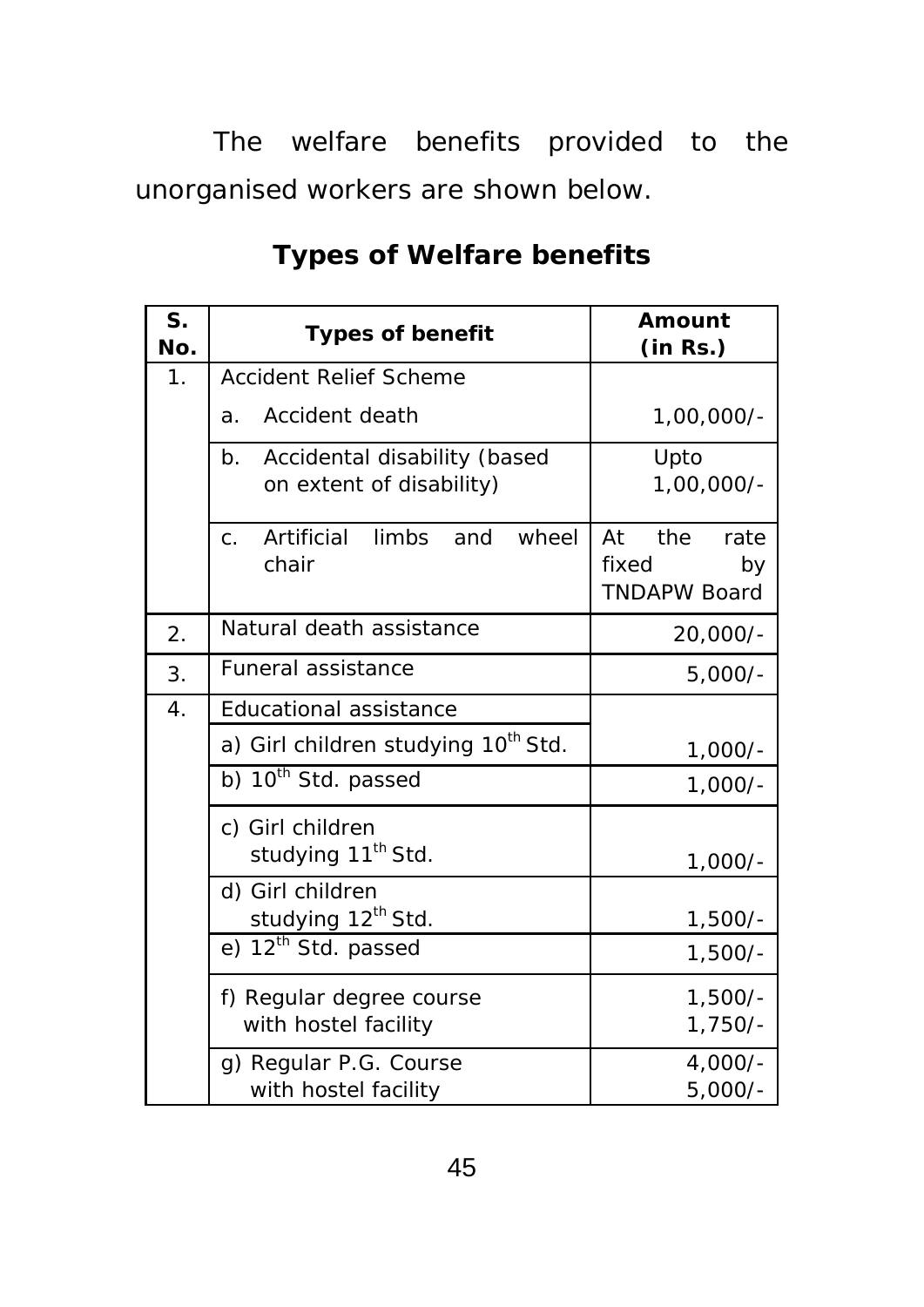|    | h) Professional Degree Course<br>with hostel facility                     | $4,000/-$<br>$6,000/-$ |
|----|---------------------------------------------------------------------------|------------------------|
|    | i) Professional P.G. Course<br>with hostel facility                       | $6,000/-$<br>$8,000/-$ |
|    | j) ITI or Polytechnic<br>with hostel facility                             | $1,000/-$<br>$1,200/-$ |
| 5. | Marriage Assistance<br>(a) for men<br>(b) for women                       | $3,000/-$<br>$5,000/-$ |
| 6. | Maternity assistance<br>Miscarriage / Medical termination<br>of pregnancy | $6,000/-$<br>$3,000/-$ |
| 7. | Reimbursement of cost of<br>Spectacles                                    | Upto 500/-             |
| 8. | Pension                                                                   | $1000/-$<br>per month  |

# **Additional benefits extended to Construction Workers**

| S.<br>No. | <b>Types of benefit</b>                                                        | Amount<br>(in Rs.)   |
|-----------|--------------------------------------------------------------------------------|----------------------|
|           | Death due to accident at<br>worksite (both for registered<br>and unregistered) | $5,00,000/-$         |
| 2.        | <b>Family Pension</b>                                                          | $500/-$<br>per month |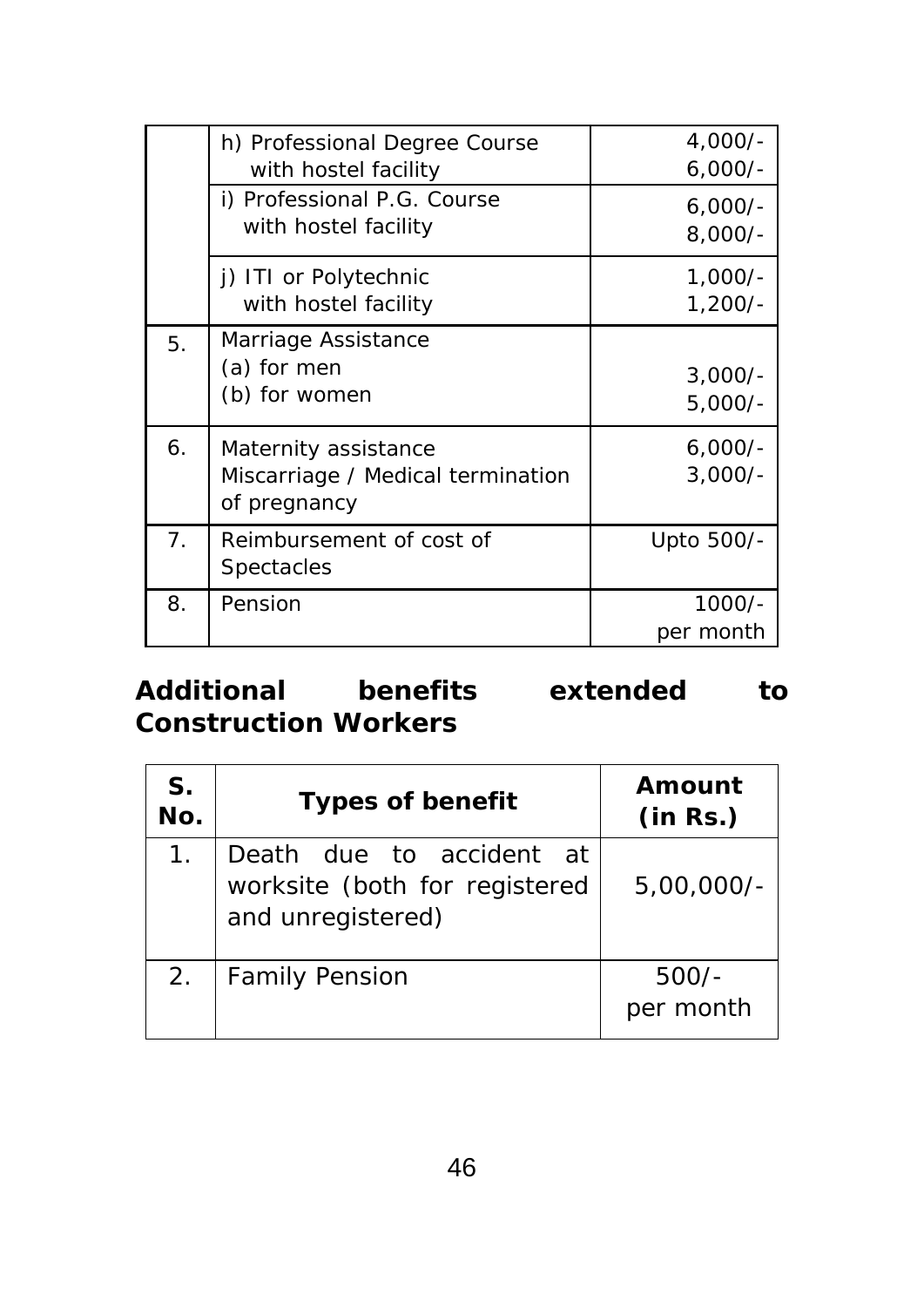### **1.5. ADMINISTRATION OF WELFARE SCHEMES**

 The functions of the Unorganised Workers Welfare Boards such as registration, renewal and processing of claim applications and disbursement of welfare scheme assistances to the beneficiaries are being administered at the district level by 35 Assistant Commissioners of Labour (Social Security Scheme) in all 32 districts.

 To strengthen the activities of Assistant Commissioners of Labour (Social Security Scheme) at the district level, a district monitoring committee headed by the District Collector with Government representatives of various line departments, employees and employers representatives is functioning to address specific issues relating to each district in implementing various Social Security Schemes.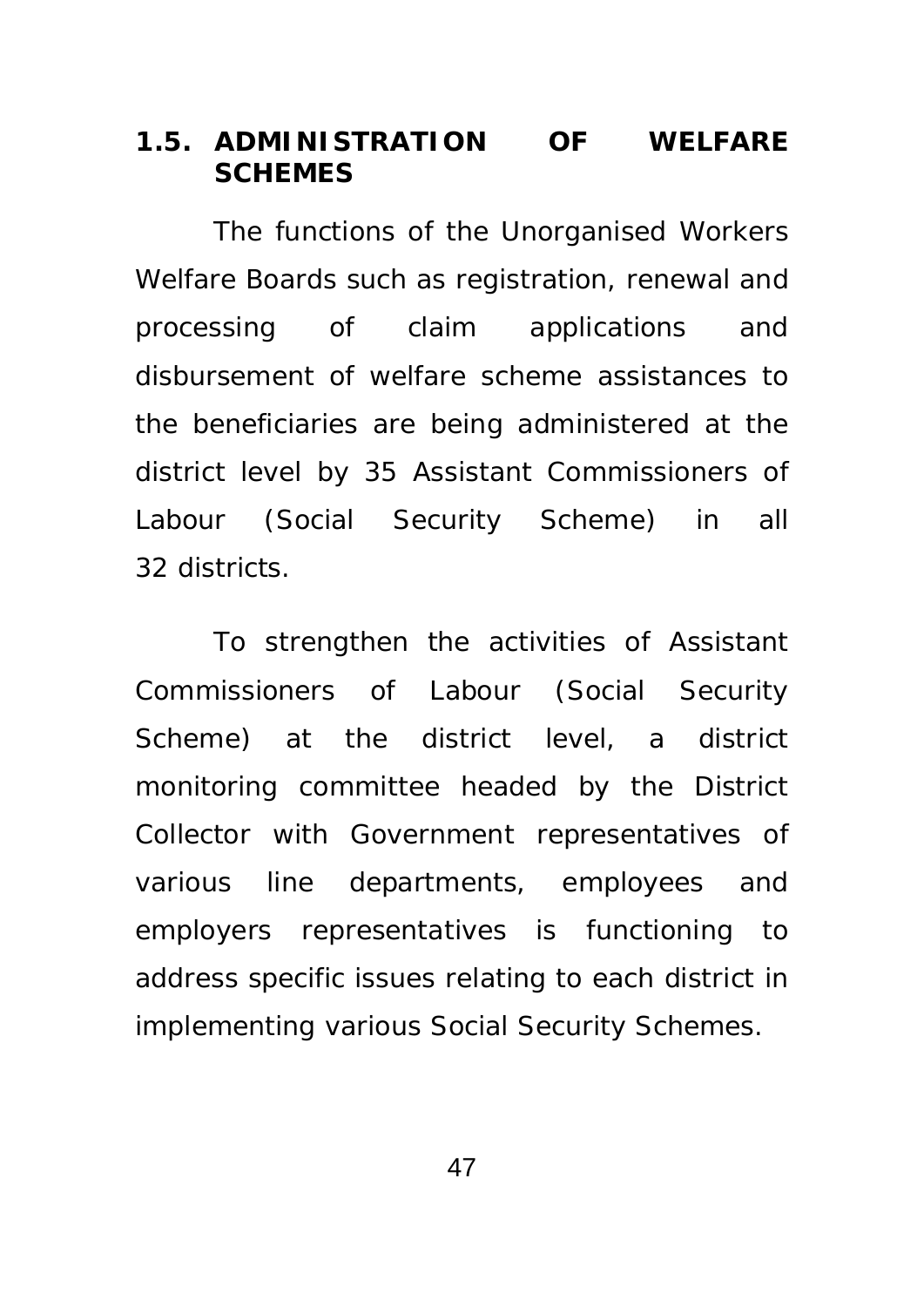The head office and district offices of the unorganised workers welfare boards have been computerized. The data entry for registration, renewal and claim applications and data management is done through web based software. Identity cards are issued in the form of a passbook with personal details and computer generated image of the worker is captured through the web camera installed in the district offices.

 With a view to achieve greater transparency in delivery of service, all the welfare benefits are directly transferred to the bank accounts of the beneficiaries / registered manual workers through Reserve Bank of India Electronic Clearance System (RECS) mode. The details of Registration and disbursement of welfare benefits from 01.04.2018 to 31.03.2019 are given below: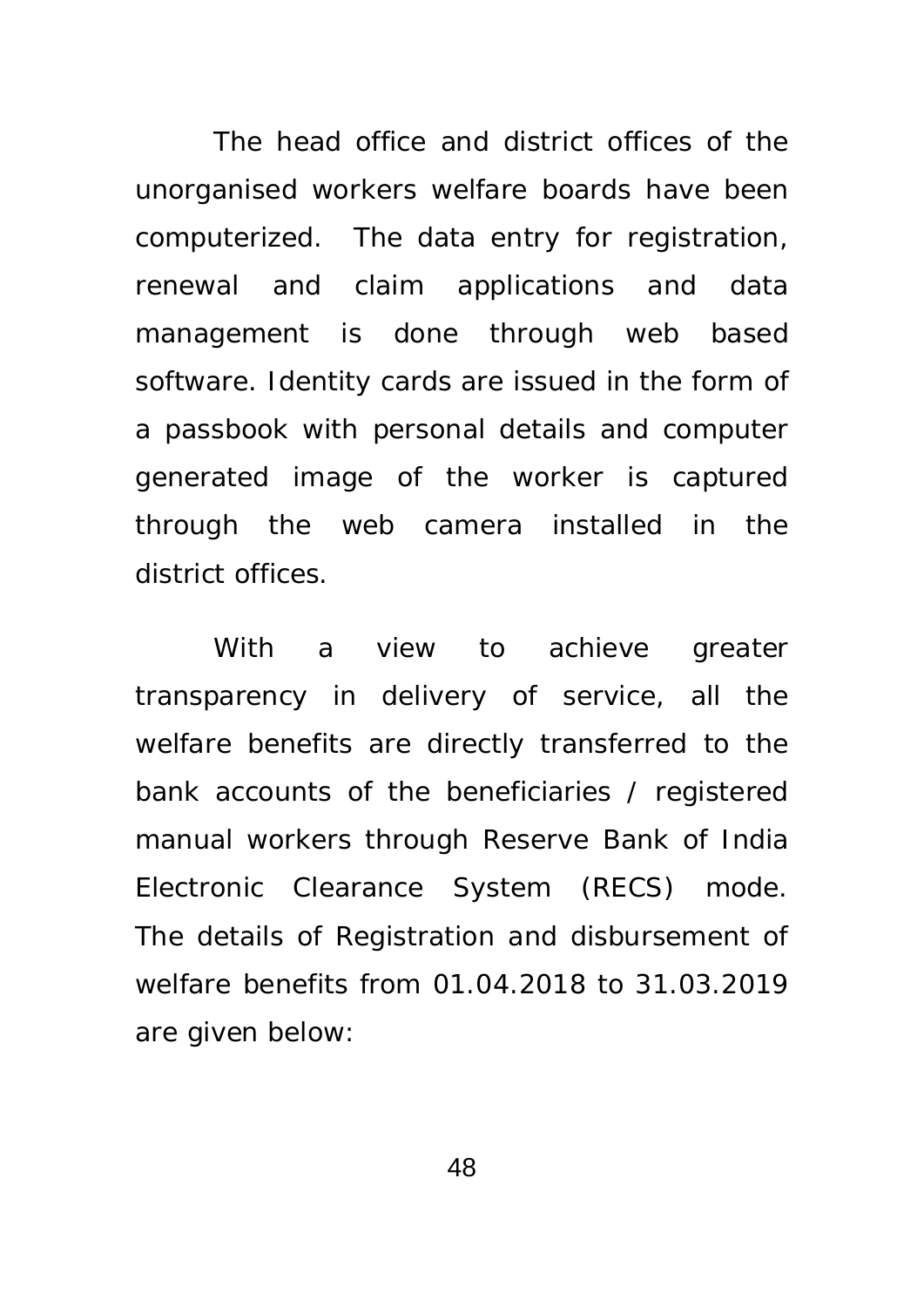# **Registration and disbursement details**

| S <sub>1</sub><br>No. | Name of the<br><b>Board</b>                                                                                               |          | <b>Registrations Beneficiaries</b> | Amount<br>(Rs. in<br>Crore) |
|-----------------------|---------------------------------------------------------------------------------------------------------------------------|----------|------------------------------------|-----------------------------|
| 1                     | Nadu<br>Tamil<br>Construction<br><b>Workers</b><br><b>Welfare Board</b>                                                   | 1,54,900 | 1,94,281                           | 111.63                      |
| $\overline{2}$        | Tamil<br>Nadu<br>Unorganised<br>Drivers Welfare<br><b>Board</b>                                                           | 7,344    | 13,838                             | 6.20                        |
| 3                     | Tamil<br>Nadu<br><b>Manual Workers</b><br>Security<br>Social<br>Welfare<br>and<br>Board and 14<br>other welfare<br>boards | 71,621   | 2,32,478                           | 77.96                       |
| Total                 |                                                                                                                           | 2,33,865 | 4,40,597                           | 195.79                      |

## **Source of Funds**

 The Tamil Nadu Construction Workers Welfare Board receives Cess at the rate of 1% of the total estimated cost of the building or the construction work. A contribution of Rs.566.95 Crore has been received during the year 2018-19.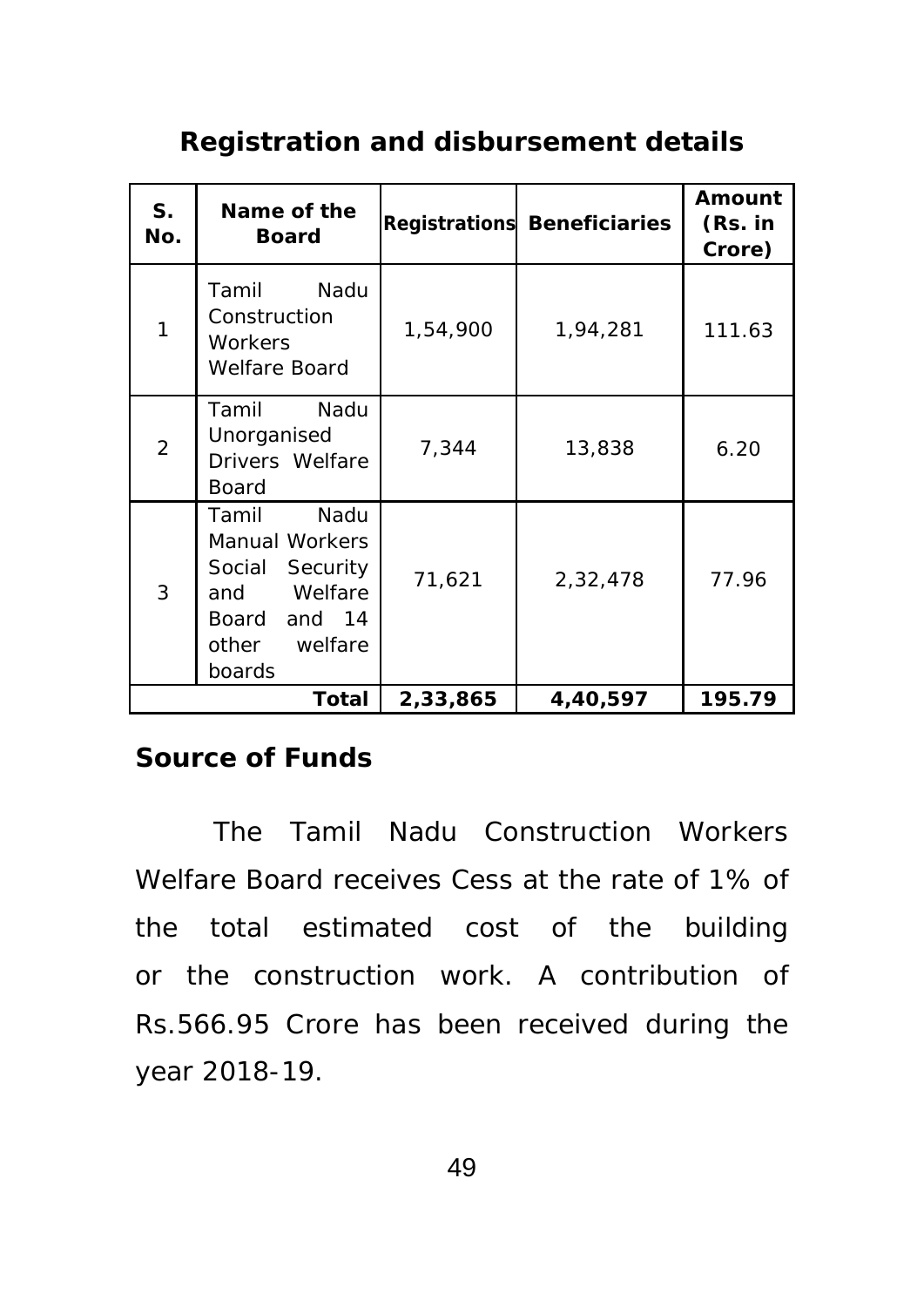The Tamil Nadu Unorganised Drivers Welfare Board receives additional tax of 1% on Motor Vehicle Tax collected under the Tamil Nadu Motor Vehicle Taxation Act, 1974. An amount of Rs.10.21 Crore has been received in the year 2018-2019.

Tamil Nadu Manual Workers Social Security and Welfare Board and 14 other Welfare Boards receive Government Grants for implementing welfare schemes. The Government of Tamil Nadu had allotted Rs.79.92 Crore during the year 2018-2019 and this year the Government has allotted Rs.149.81 Crore.

## **1.6. TAMIL NADU INSTITUTE OF LABOUR STUDIES**

The Tamil Nadu Institute of Labour Studies was established by the Government of Tamil Nadu in 1973. It was registered under the Tamil Nadu Societies Registration Act and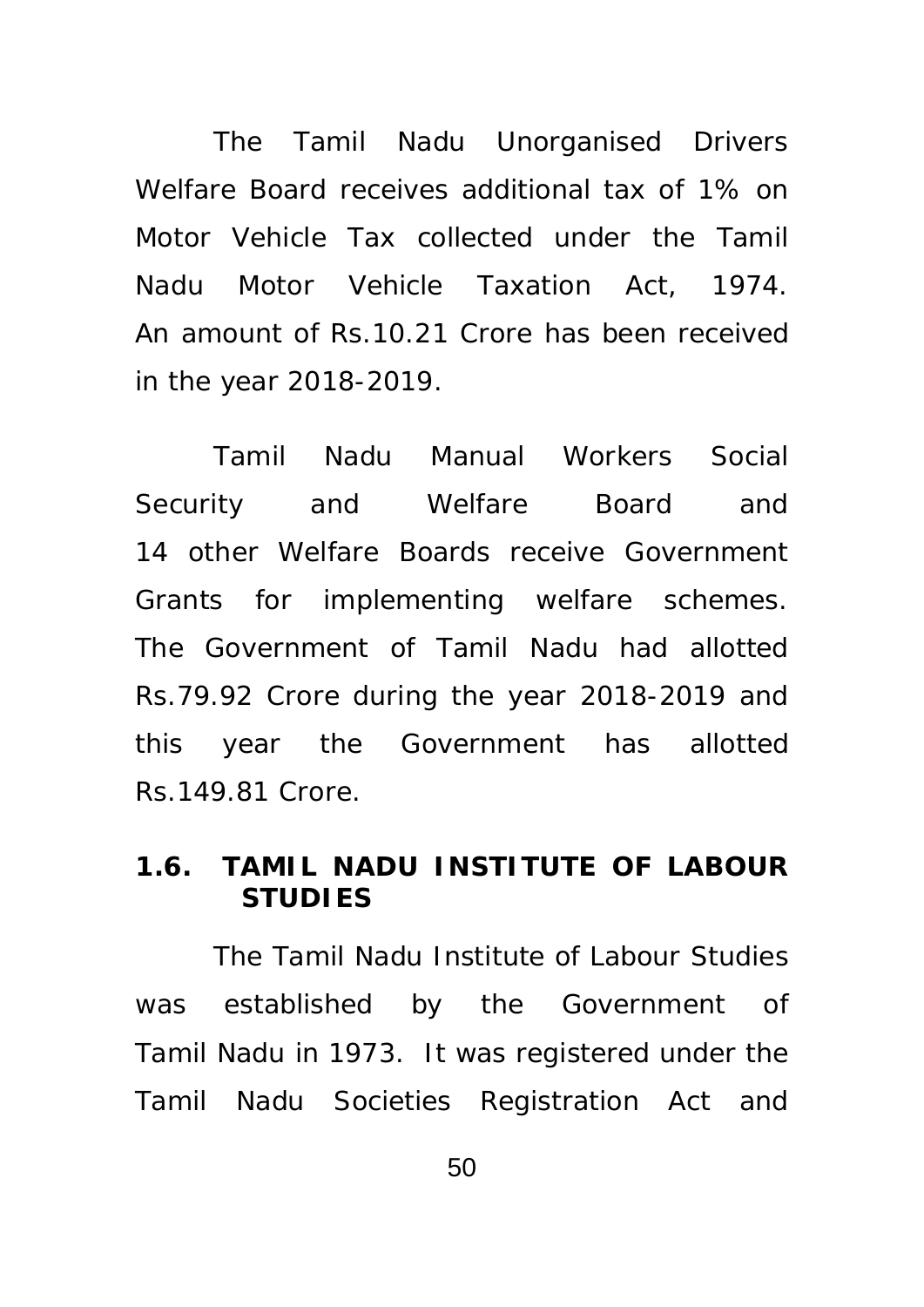functions as Society from 1988. Hon'ble Minister for Labour is the Chairman of the Governing Committee of this Institute. This Institute is an Educational cum Training Institution under the control of the Labour and Employment Department of the Government of Tamil Nadu. The Government of Tamil Nadu gives annual grants-in-aid of Rs.2.17 Crore for administration of the institute.

 The institute conducts regular academic courses of B.A. (Labour Management), M.A. (Labour Management) and Ph.D. Programme, part time Post Graduate Diploma in Labour Administration and weekend Diploma in Labour Laws with Administrative Law courses to cater to the increasing needs of experts in Labour Management and Human Resource Management. During 2018-19, the institute has conducted 13 seminars / training Programmes benefiting 925 persons.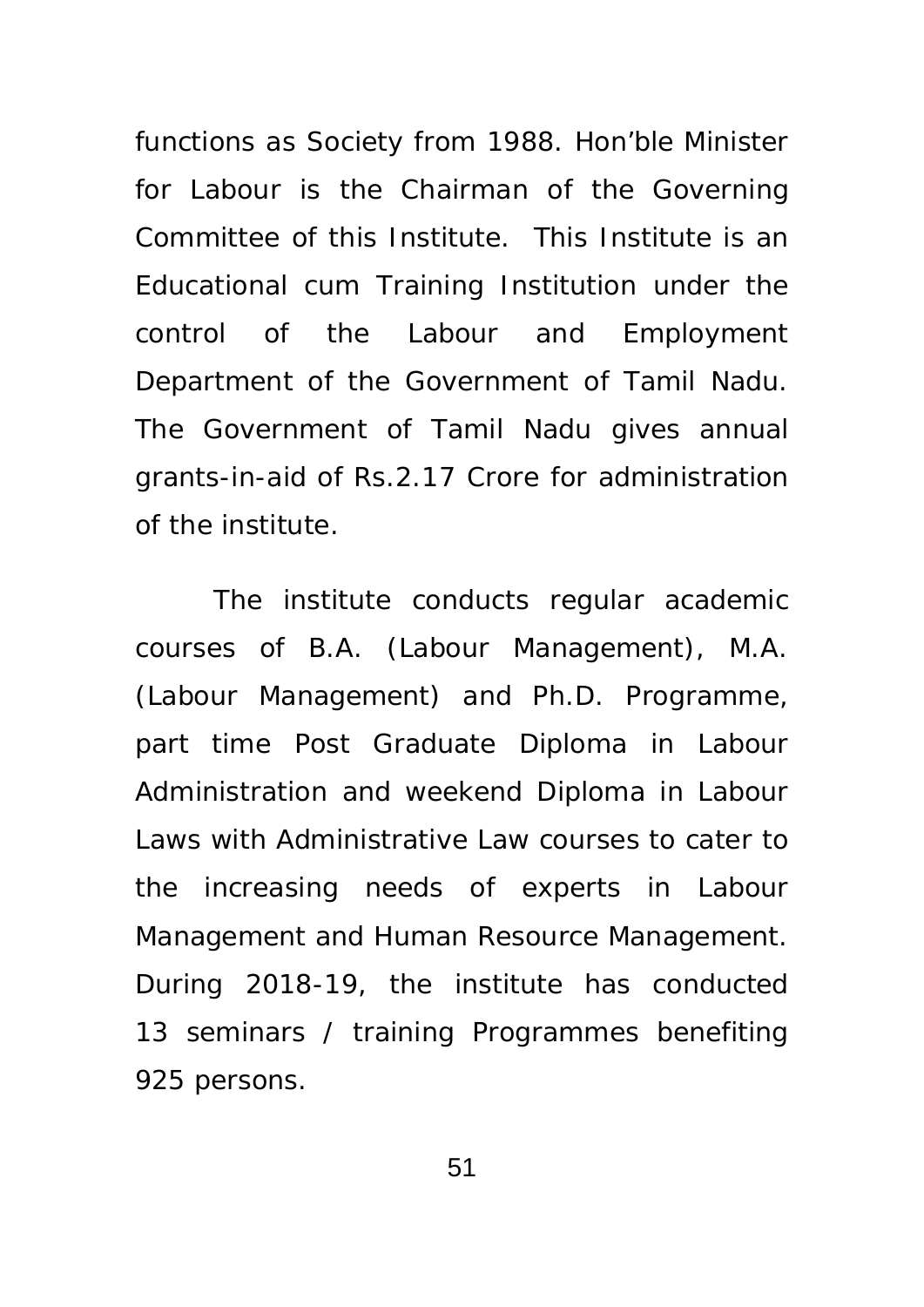At present the institute is functioning in a rental building. 3 acres of land has been allotted by the Government to construct its own building at Ambattur I.T.I. Campus, at the cost of Rs.18.74 Crore. The construction work is in progress.

#### **1.7. TAMIL NADU ACADEMY OF CONSTRUCTION**

 To enhance the skill, ability and knowledge of the workers employed in the construction work, a training institute named 'Tamil Nadu Academy of Construction (TAC)' has been established in pursuance to the announcement made on the floor of Assembly.

The Tamil Nadu Academy of Construction (TAC) is functioning at Tamil Nadu Labour Welfare Board Building, DMS Campus from 04.01.2013.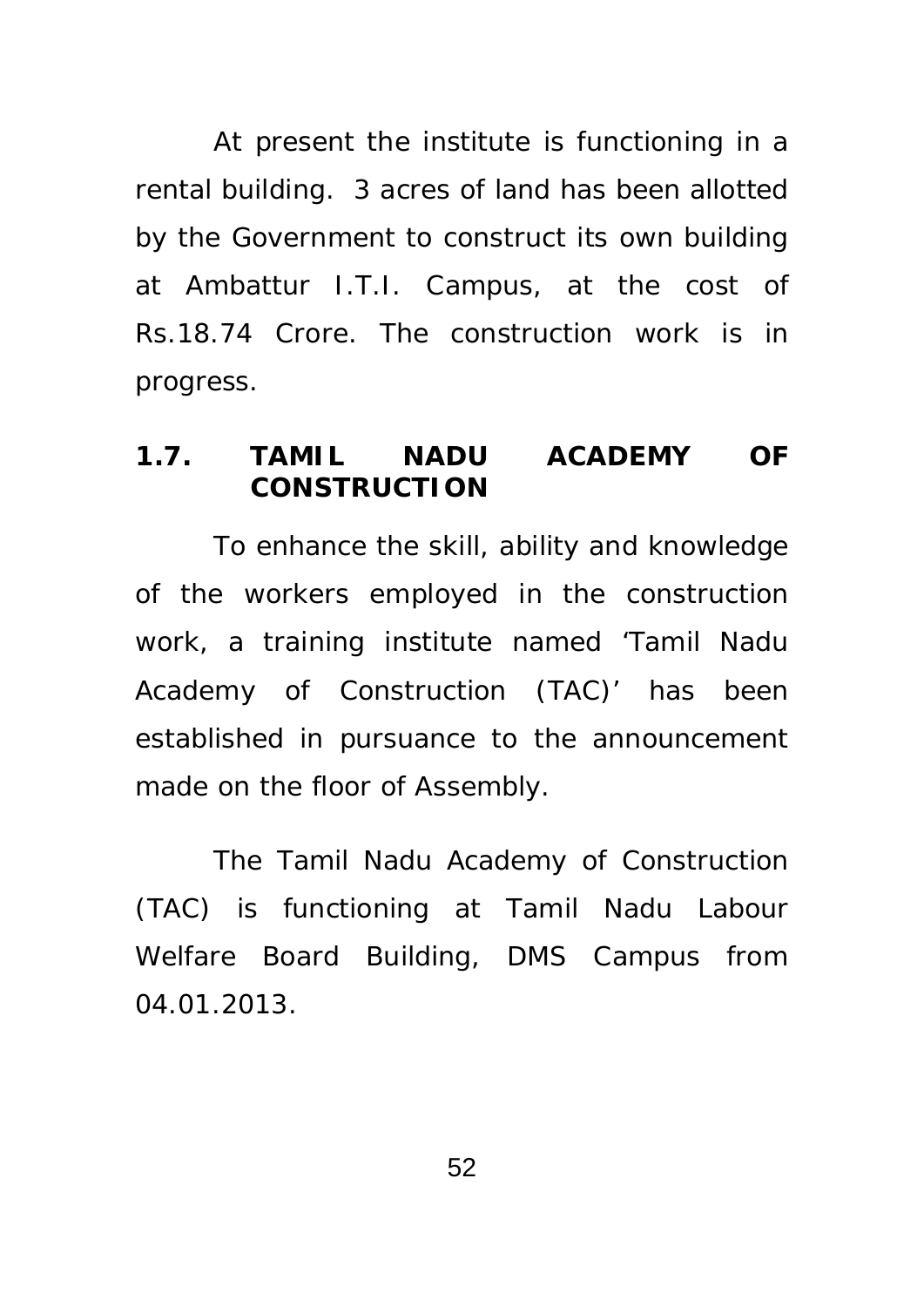Training has been imparted to 785 construction workers through the Technical Training Centres recognized by Government Industrial Training Institutes and Private Industrial Training Institutes approved by the Directorate of Employment and Training (DET) under Modular Employable skill training programme.

 The Training is provided free of cost. On successful completion of training, National Council for Vocational Training (NCVT) certificates are issued to the trainees.

 Tamil Nadu Construction Workers Welfare Board has allotted Rs.6 Crore to the Tamil Nadu Skill Development Corporation for conducting training programme to the construction workers in collaboration with TAC. So far 23,000 workers have been imparted training under this programme.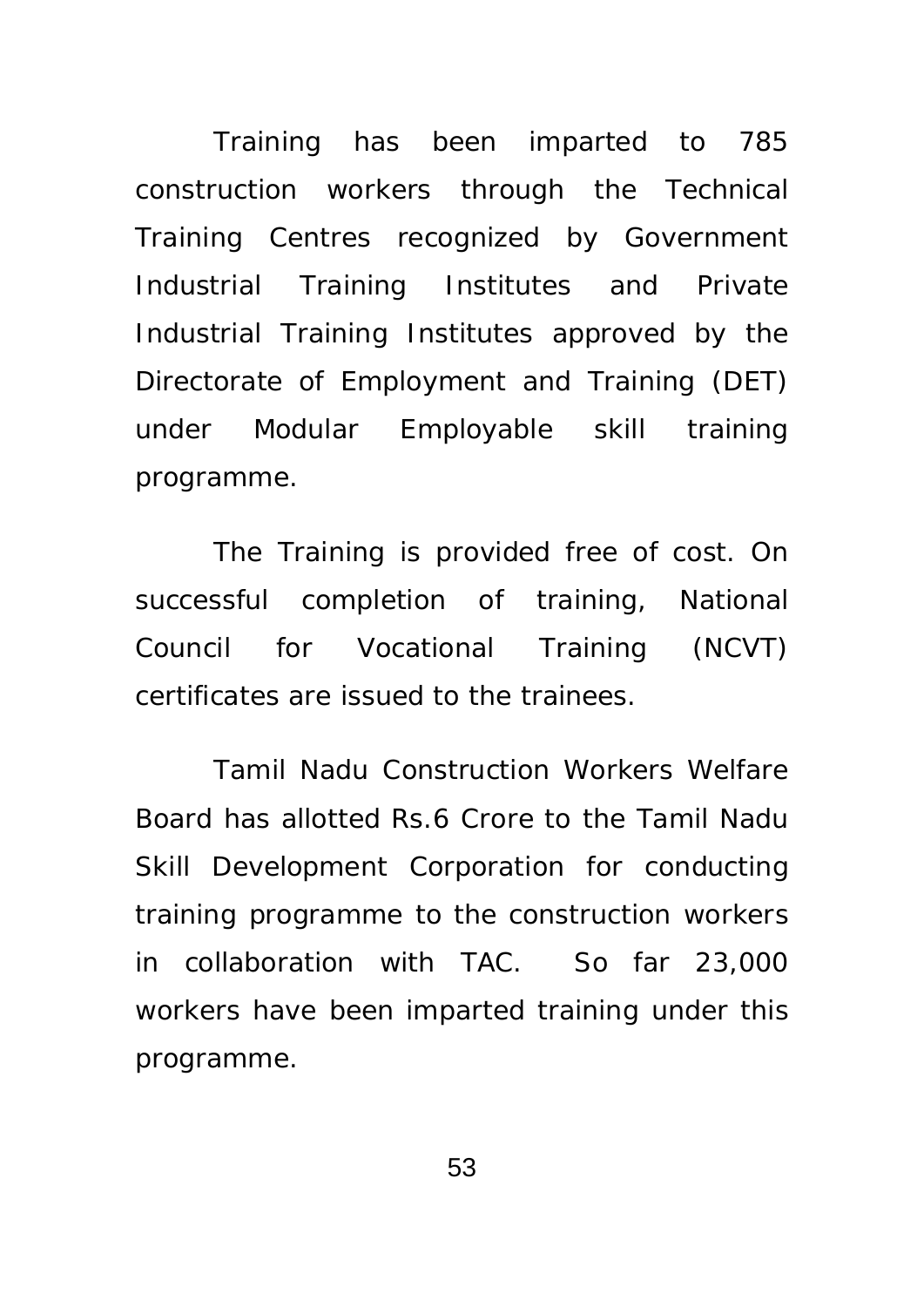#### **1.8. SPECIAL ACHIEVEMENTS**

- Health facility is provided for the benefit of construction workers at their work sites through 3 mobile health clinics in Chennai, Kancheepuram and Tiruvallur districts. As on 31.05.2019, 80,934 construction workers were given medical treatment. In order to further increase the reach of the scheme, the Government have released a sum of Rs.18.28 Crore for establishing additional 47 mobile health clinics.
- Tamil Nadu has become forerunner in registering the inter-state migrant workers engaged in construction work in Tamil Nadu Construction Workers Welfare Board. 21,538 inter-state migrant workers have been registered as on 31.03.2019.
- The personal accident relief in case of death at worksite for registered / unregistered construction worker has been enhanced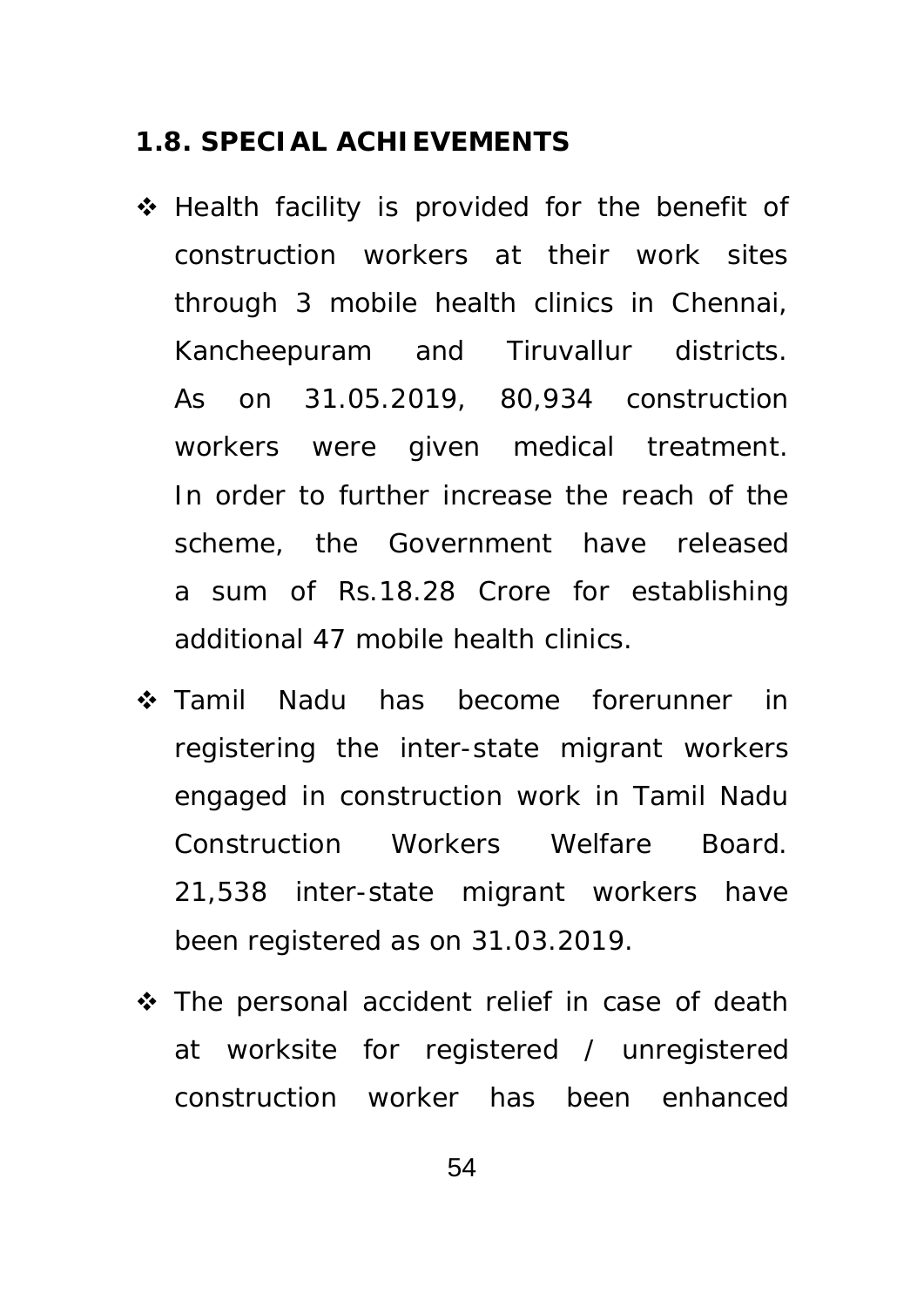from Rs.1 Lakh to Rs.5 Lakh. Further, this scheme has been extended to the construction workers who meet with an accident at the work site and subsequently die in the hospital.

- ❖ Anganwadi facility has been extended to the children of construction workers to address their nutritional and developmental needs. 1,036 Children have benefited till date.
- ◆ Online facility is being developed at a cost of Rs.1.05 Crore to enable the unorganised workers to register and get the welfare benefits easily. This facility will also enable the local bodies and plan approval authorities to remit the cess amount payable to the Tamil Nadu Construction Workers Welfare Board through online.
- \* The Government have ordered to increase Family Pension payable to the spouse of the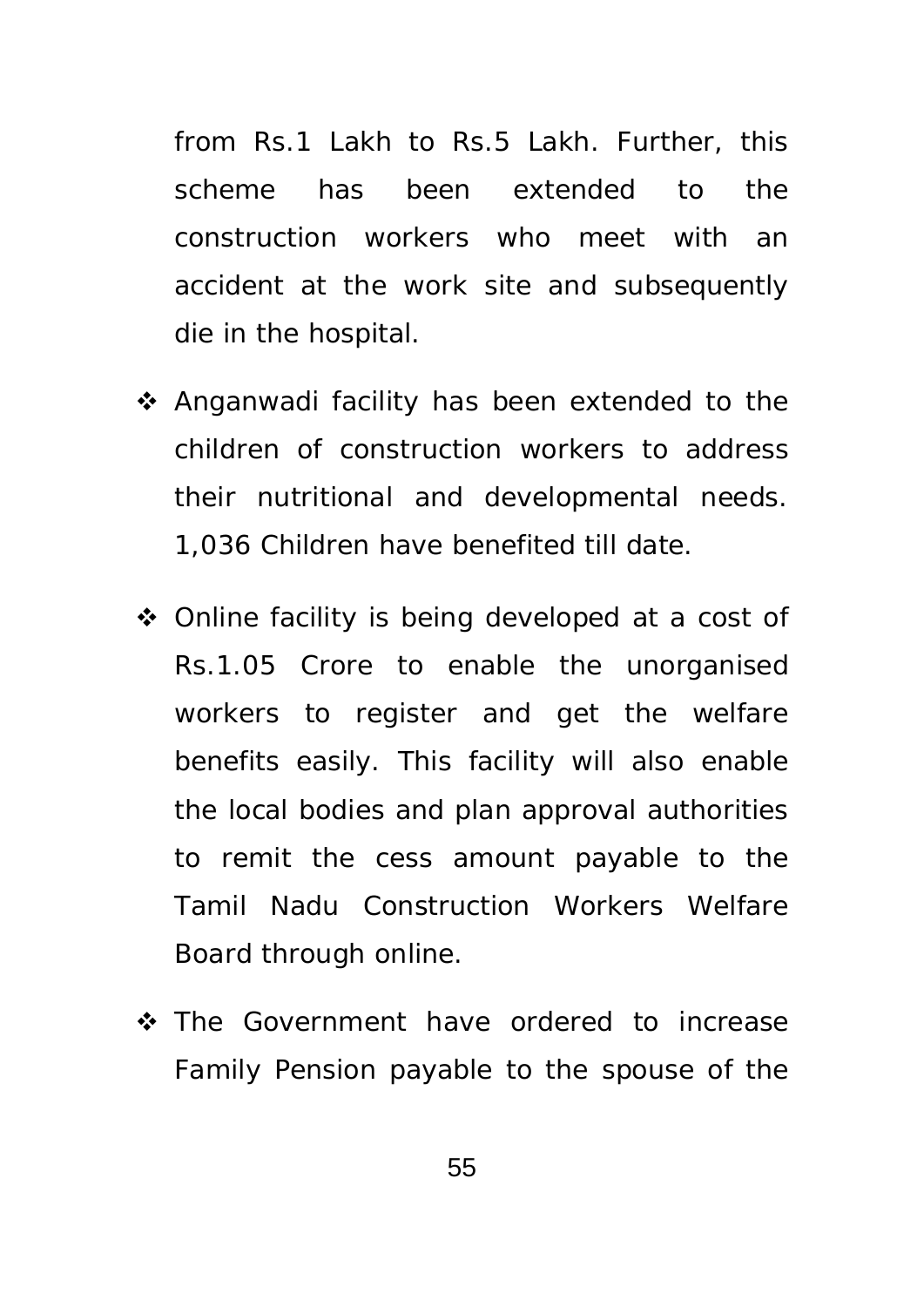deceased registered construction worker from Rs.400/- to Rs.500/-.

- Hon'ble Chief Minister of Tamil Nadu has inaugurated the scheme on 04.03.2019 to provide free food to the registered construction workers in 400 'Amma Canteens' functioning under the jurisdiction of Greater Chennai Corporation.
- The Hon'ble Prime Minister of India launched and dedicated Pradhan Mantri Shram-Yogi Maandhan (PM-SYM) on 05.03.2019, a pension scheme for unorganized sector workers in Ahmedabad, Gujarat. On the same day, the scheme was launched in Chennai by the then Hon'ble Defence Minister Tmt. Nirmala Sitharaman, in the presence of Hon'ble Labour Minister Dr.Nilofer Kafeel and other Ministers of Tamil Nadu. 47,828 workers have registered under this scheme as on 03.07.2019.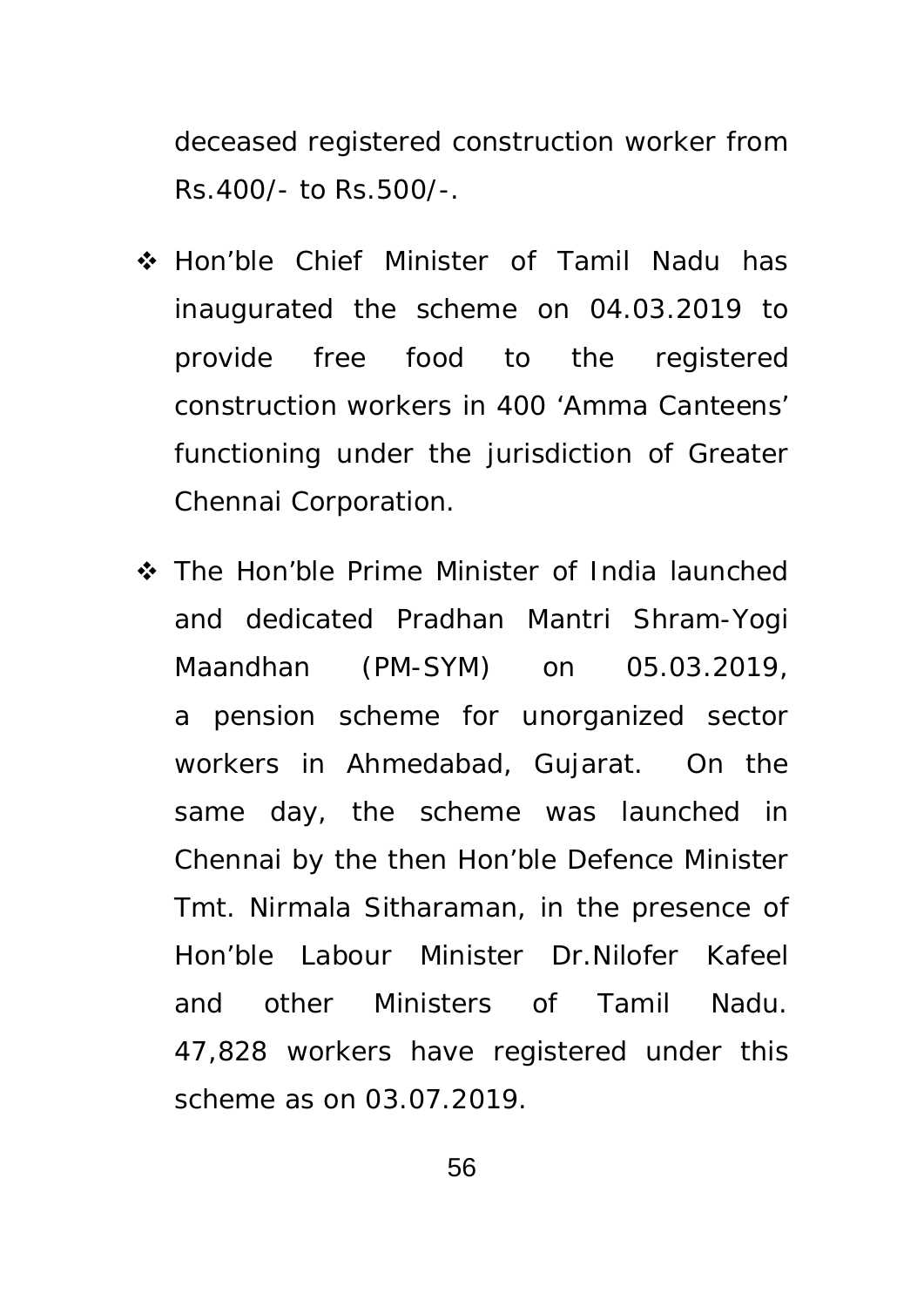❖ Integrated Labour Department Office complexes at Sivagangai and Perambalur were inaugurated by Hon'ble Chief Minister of Tamil Nadu during 2018-19.

#### **1.9. EASE OF DOING BUSINESS**

 The Labour Department has undertaken massive re-engineering of the statutory procedures, simplification of operating procedures and services rendered under various Labour Laws.

 The department had developed an online web portal to facilitate 'Ease of Doing Business' with e-payment facilities for Registration, License, Renewal and Inspection scheme under various Labour Legislations.

 Registration, License and Renewal process under various Labour Laws will be done through online system. Once the application is submitted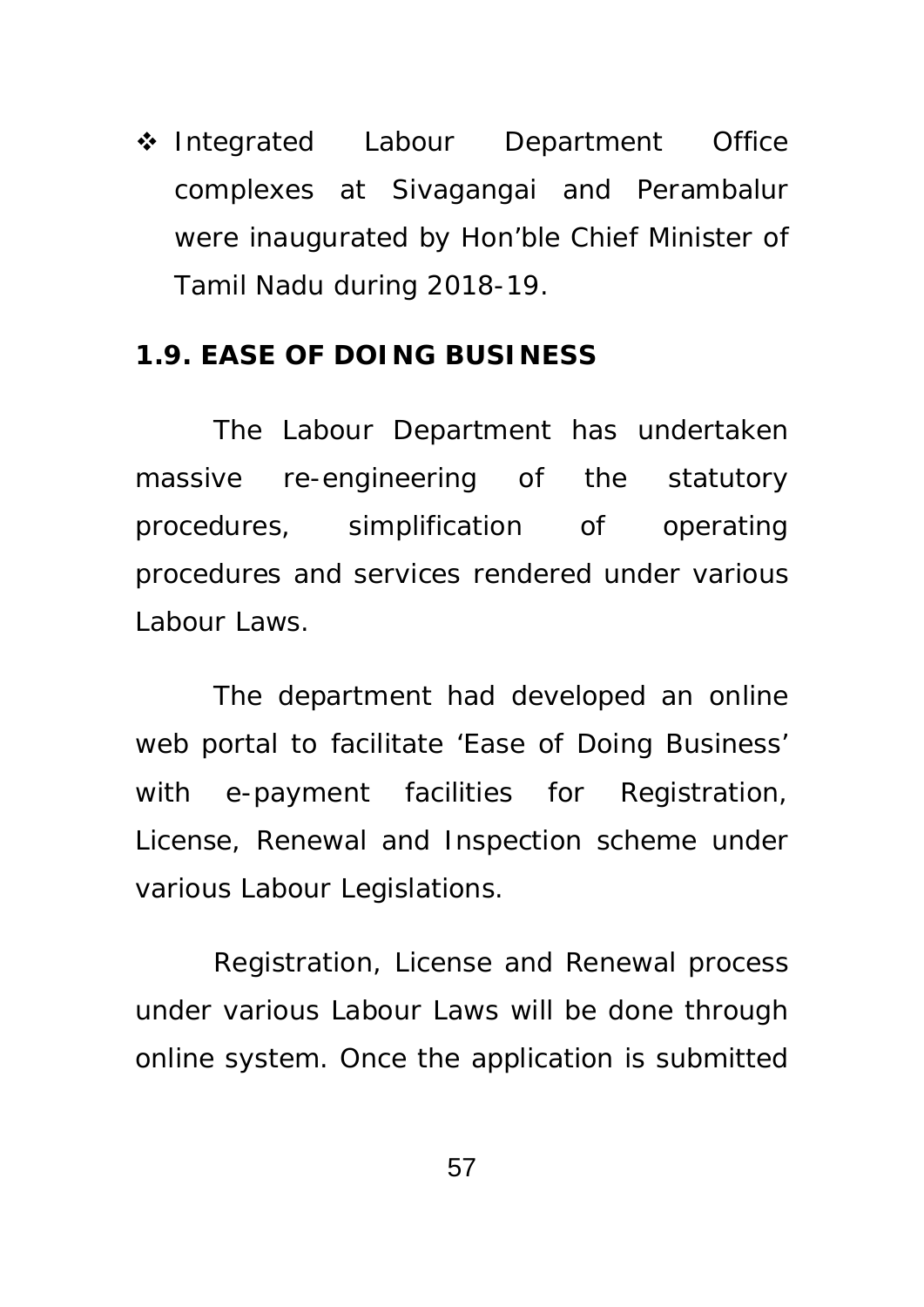successfully, it will be verified and given approval by the authority through online. Then the system allows the user to download the final e-signed approval Certificate from the online portal.

In order to avoid multiplicity of filing Annual Returns under various Labour Laws, Combined Annual Return has been introduced. This has eased the compliance burden of the employers in submission of returns.

Risk Based Computerized Inspection System with random allocation of Inspecting Officers for better compliance and transparency has been introduced.

#### **1.10. AWARDS**

 The Government of Tamil Nadu have formulated the 'Good Industrial Relations Awards Scheme' with a view to promote healthy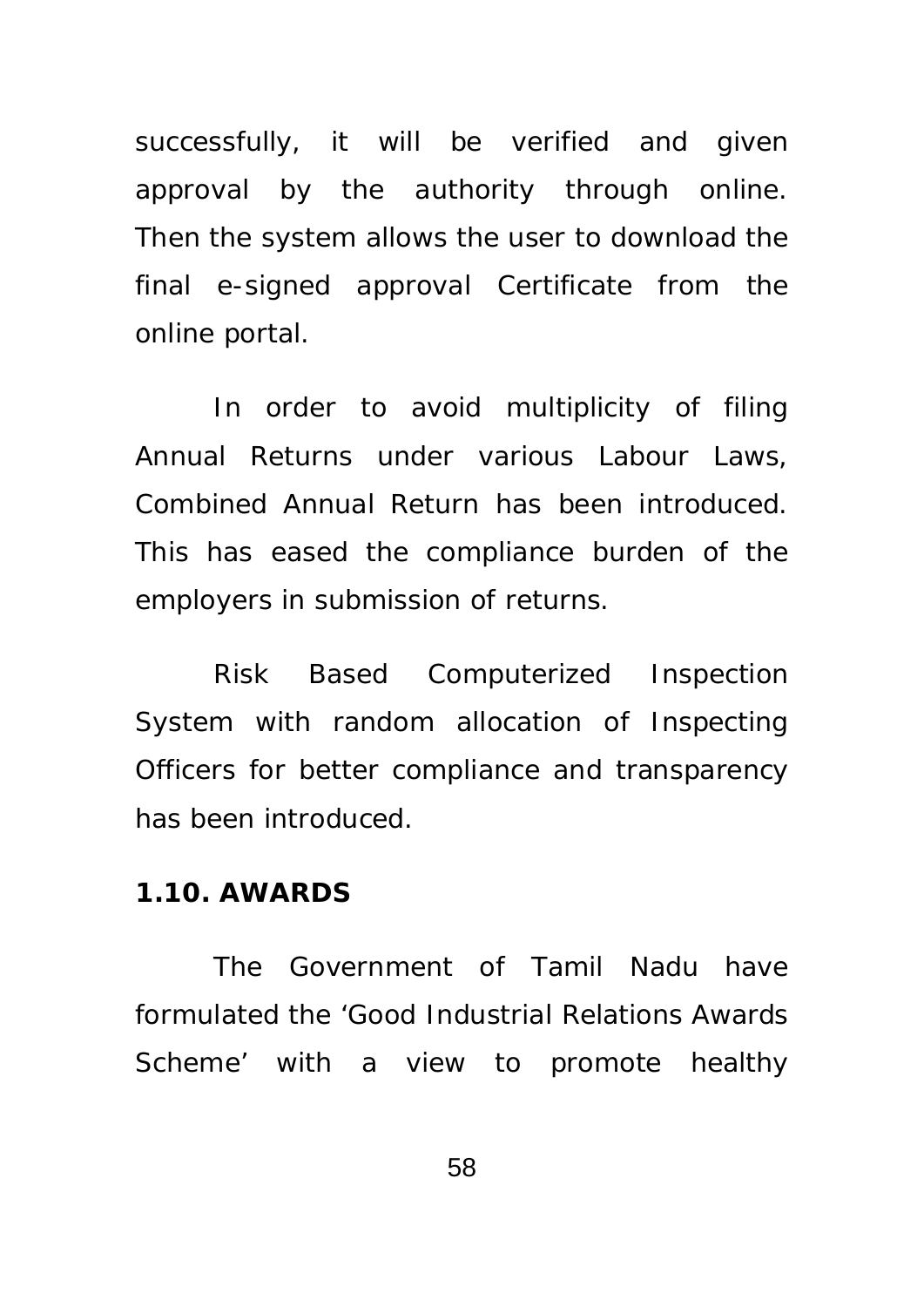industrial relations between the employers, workers and the trade unions. The committee for selection of awardees comprises of a retired High Court Judge as Chairman, Special Joint Commissioner of Labour as Secretary and representatives from employers and employees associations as members. The awards distribution function was held on 11.02.2019 and the Hon'ble Minister for Labour distributed 32 awards to the outstanding employers and trade unions.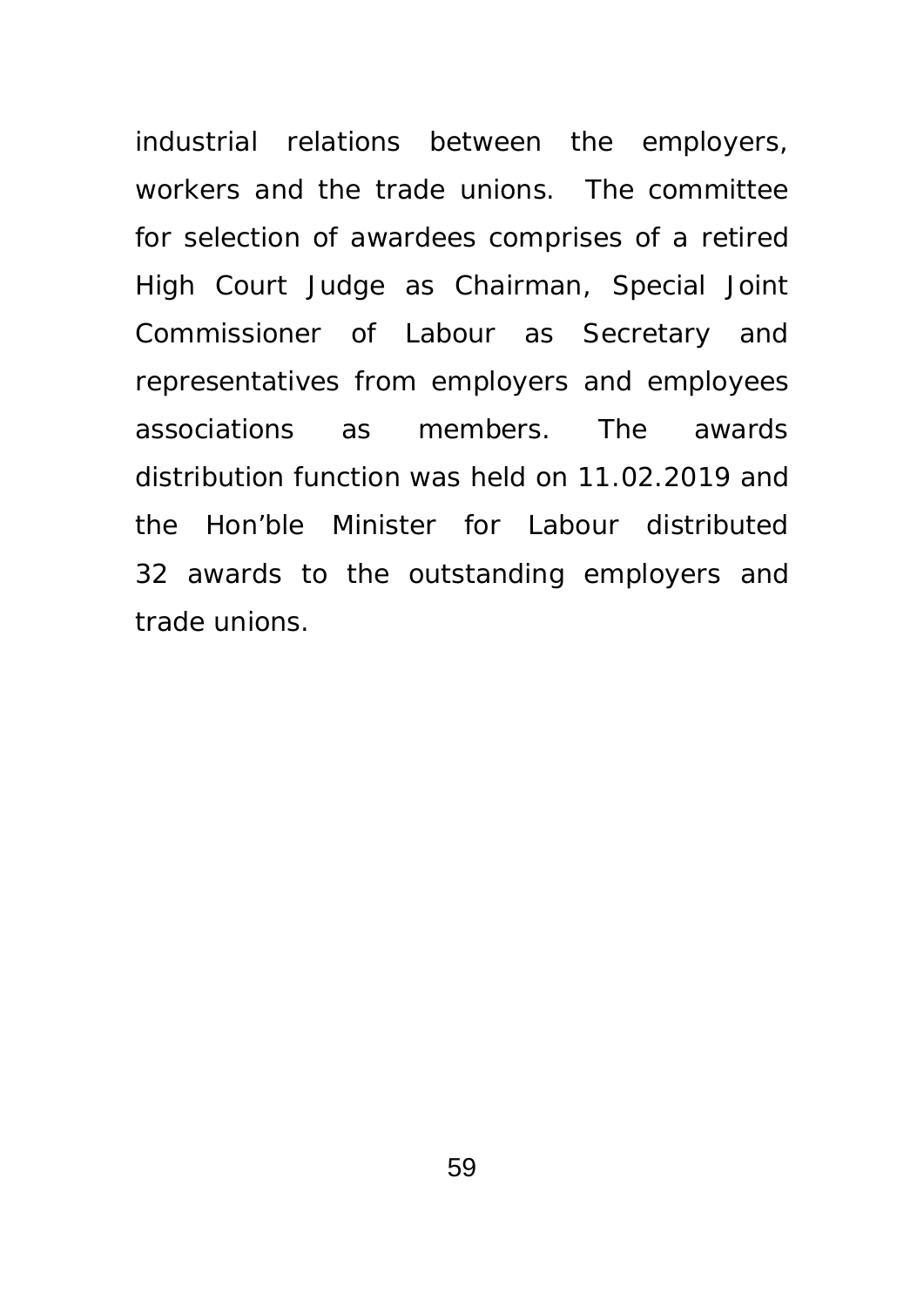## **2. DIRECTORATE OF INDUSTRIAL SAFETY AND HEALTH**

 Tamil Nadu has a large manufacturing sector with 44,129 factories which are employing 21,34,463 workers. The State accounts for 22 percent of India's automobile exports, 50 percent of India's spinning mill capacity, 50 percent of India's Garment exports and 50 percent of India's domestic Garments production. This has been made possible by a combination of factors such as investor friendly business environment, proactive State Government, large pool of qualified and skilled man power, excellent infrastructure, etc.

Workers play a key role in the success story of the State. Directorate of Industrial Safety and Health plays an important role in ensuring the Safety, health and welfare of the workers engaged in factories and at construction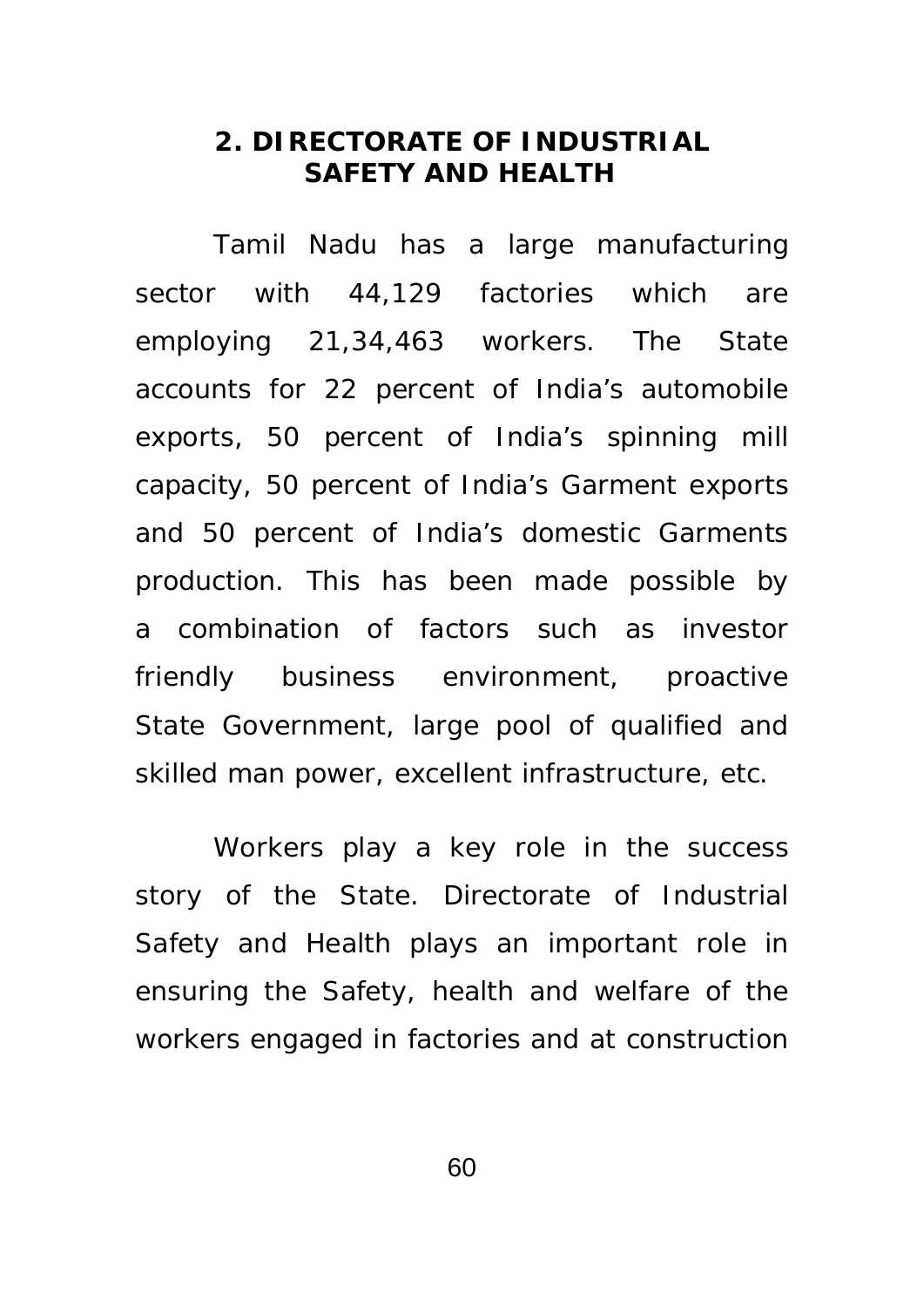sites by proper enforcement of concerned legal provisions.

#### **2.1. ORGANIZATIONAL SETUP**

 The Directorate of Industrial Safety and Health is headquartered at Chennai. It was separated from the Labour Department in 1987 and looks after the establishments falling under the Factories Act and Building and Other Construction Workers Act. In respect of these establishments, all the relevant Acts like Payment of Wages Act, Minimum wages Act, Contract Labour Act, Interstate Migrant Workmen Act, Child and Adolescent Labour Act, Equal Remuneration Act, etc., are enforced by the Directorate. The Director is assisted by one Senior Additional Director on the factories side and another Senior Additional Director on the Construction establishments side.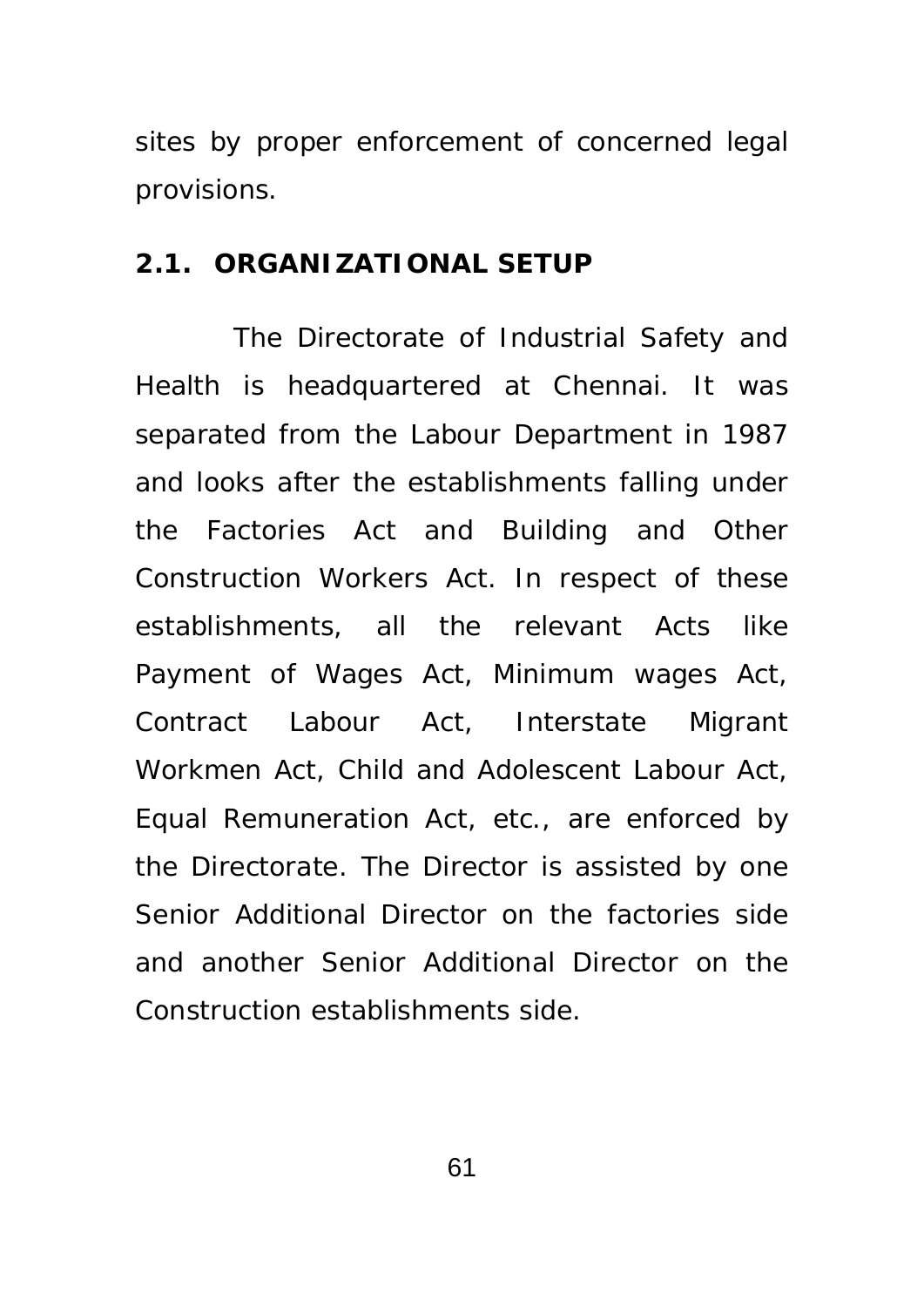On factories side, there are five regional offices at Chennai, Coimbatore, Tiruchirappalli, Madurai and Salem headed by Additional Directors. There are 25 Joint Directors across the State whose jurisdiction are demarcated according to the density of factories.

On Construction establishments side, there are two regional offices at Chennai and Madurai headed by Joint Directors. There are eight Deputy Directors, with jurisdiction of each Deputy Director spread over a few districts.

## **2.2. THE FACTORIES ACT, 1948**

The main objective of this Act is to ensure adequate safety measures and to promote the health and welfare of the workers employed in factories. It provides safety at the workplace when dealing with machinery, improvement of physical conditions of the workplace and provision of welfare amenities.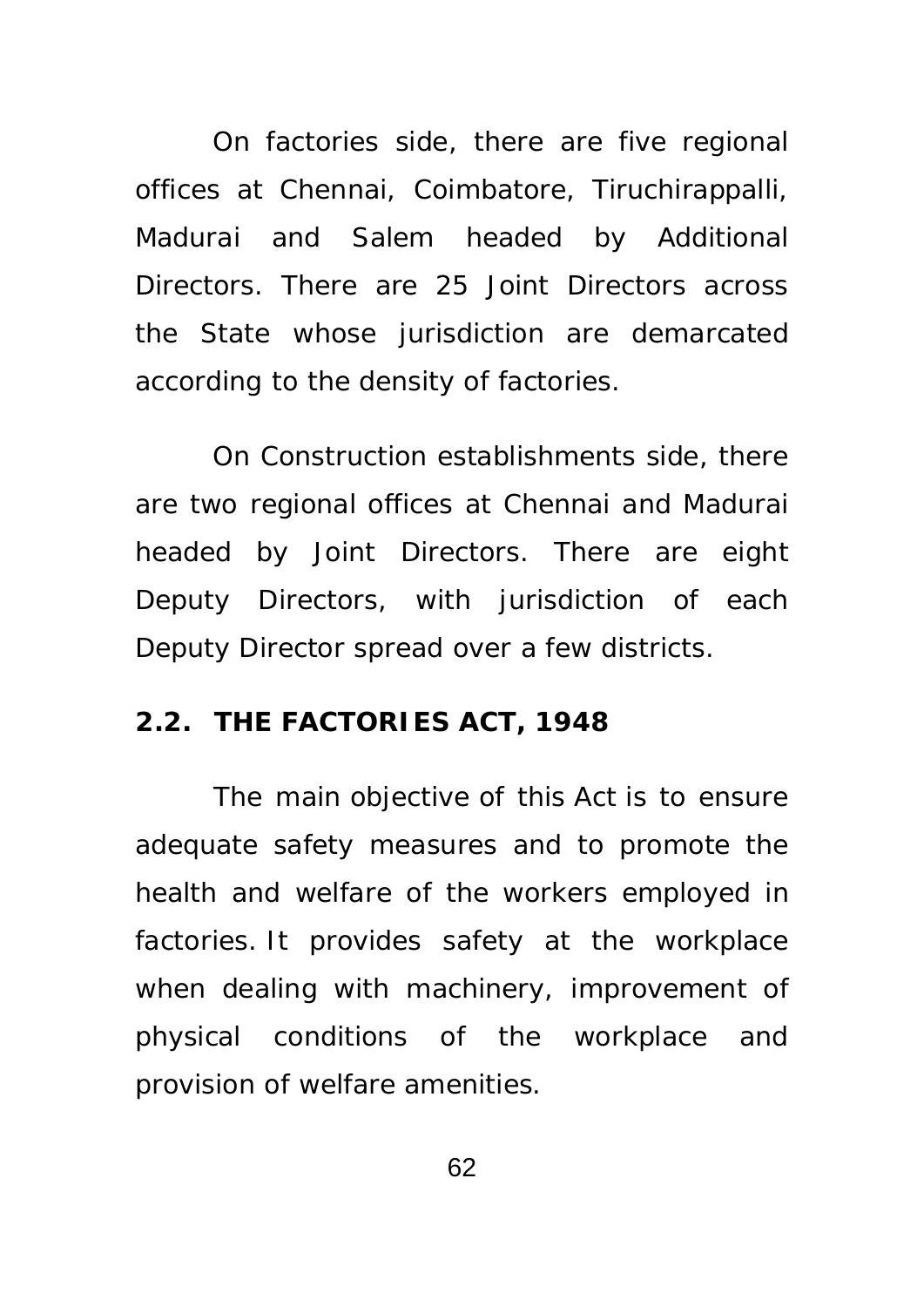## **2.3. THE BUILDING AND OTHER CONSTRUCTION WORKERS (REGULATION OF EMPLOYMENT AND CONDITIONS OF SERVICE) ACT, 1996**

BOCW Act regulates the employment and conditions of service of building and other construction workers and ensures their safety, health and welfare. Building and other construction works employing ten or more construction workers and construction cost of Rs.10 lakh and above are covered under the ambit of this Act.

## **2.4. SPECIAL INITIATIVES**

## **2.4.1. Simplified Inspection Scheme with provision for Self-certification**

 The factories have been classified into three categories viz. high, medium and low risk factories on the basis of manufacturing process and number of workers employed therein.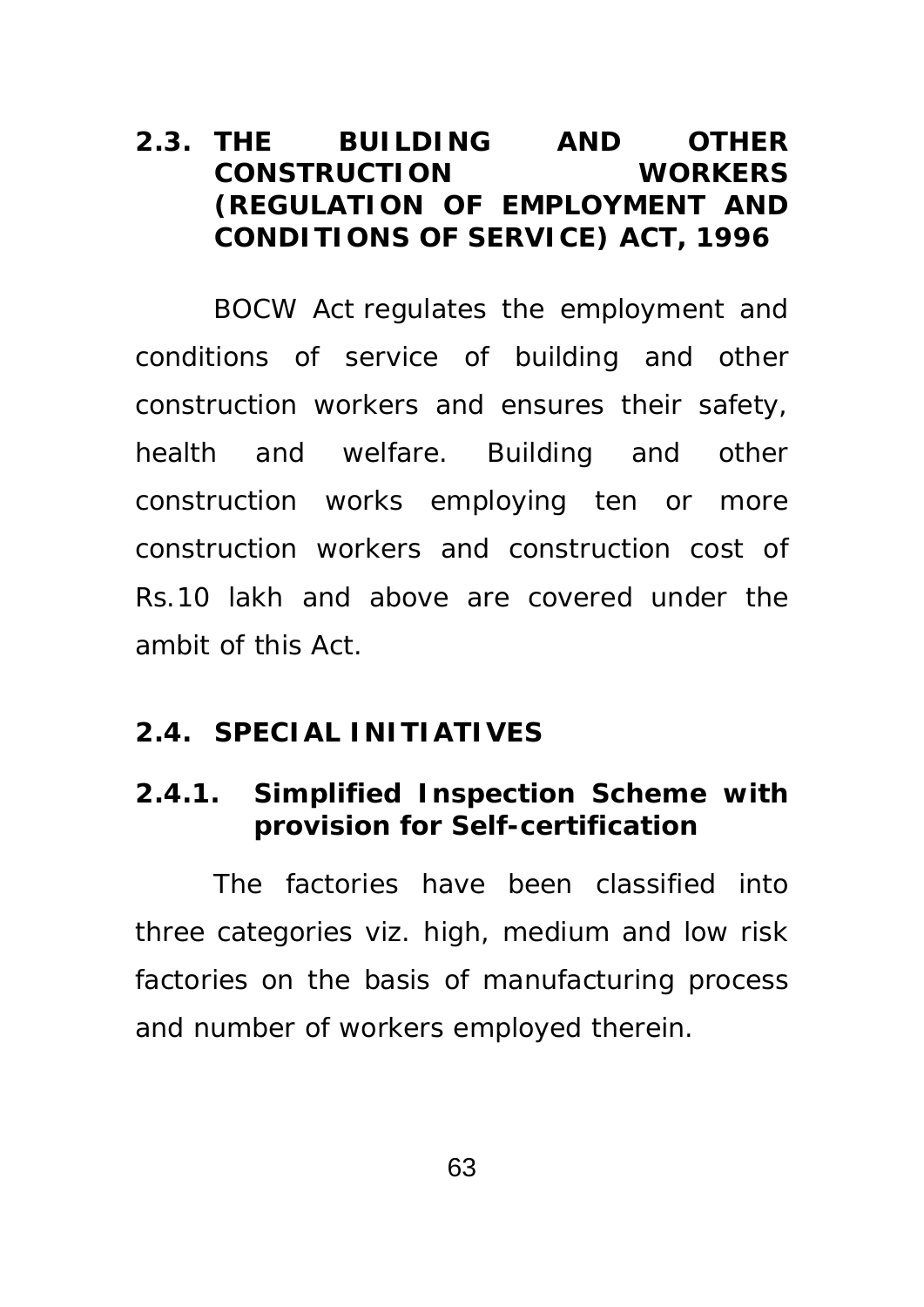The building and other construction establishments are categorized as high, medium and low risk categories on the basis of the nature of construction and number of workers employed therein.

## **2.4.1.1. High Risk factories**

Major Accident hazardous factories irrespective of the number of workers, Factories involving dangerous operations (under section 87 and Rule 95) and hazardous process industries (listed under the schedule of section 2(cb)) employing more than 100 workers are classified as high risk factories.

## **2.4.1.2. Medium Risk factories**

Factories involving dangerous operations (under section 87 and Rule 95) and hazardous process industries (listed under the schedule of section 2(cb)) employing upto 100 workers and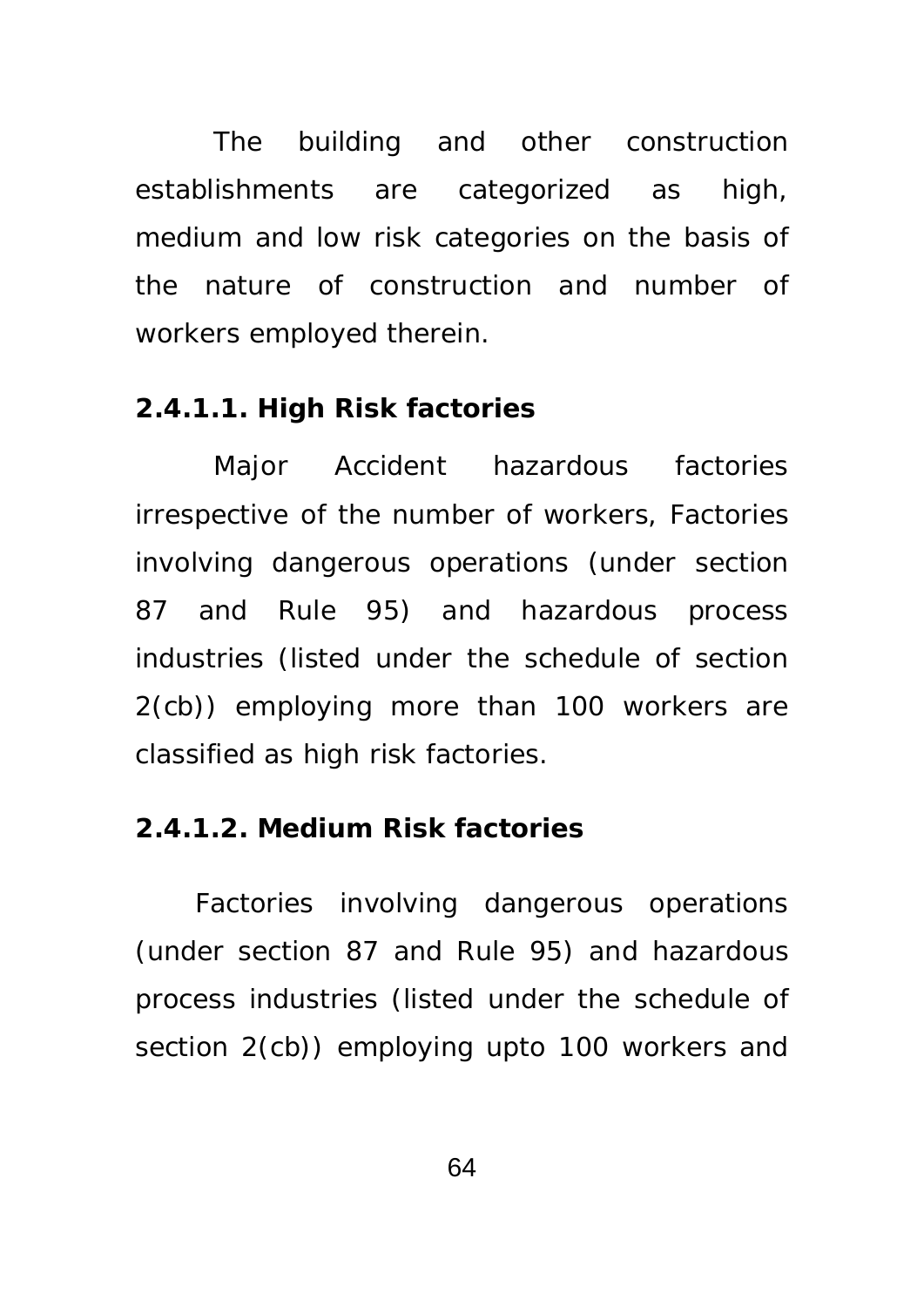non-hazardous factories employing more than 250 workers fall under medium risk category.

## **2.4.1.3. Low Risk factories**

All the remaining factories are categorized as low risk factories.

# **2.4.1.4. High Risk Construction Establishments**

 All construction works employing more than 500 workmen and other works involving risk in construction activity such as multi-storied building of five floors and above, railways construction, power generation and distribution works, dams etc., irrespective of the number of workmen are categorized as high risk.

# **2.4.1.5. Medium Risk Construction Establishments**

 Construction works employing 50 to 500 workmen and construction of buildings with more than two floors but less than five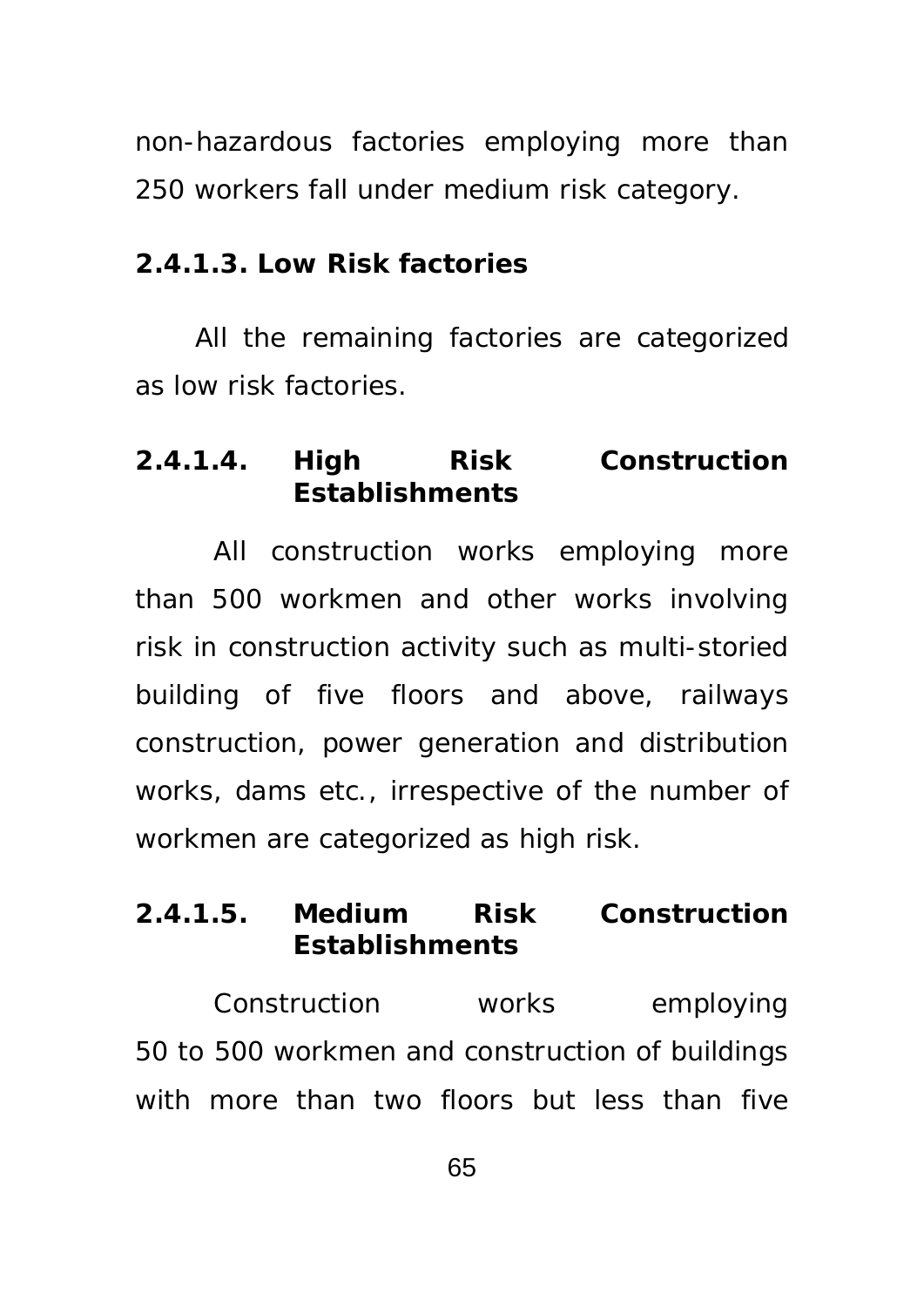floors irrespective of the number of workmen fall under this category.

# **2.4.1.6. Low Risk Construction Establishments**

All other construction works not classified under High and Medium risk category are classified as Low Risk.

For increased transparency, computerised risk assessment based inspection scheme has been introduced. As per the scheme High risk factories / construction establishments are to be randomly inspected once in a year, Medium risk factories / construction establishments are to be randomly inspected once in two years and Low risk factories / construction establishments are to be randomly inspected once in five years / three years respectively.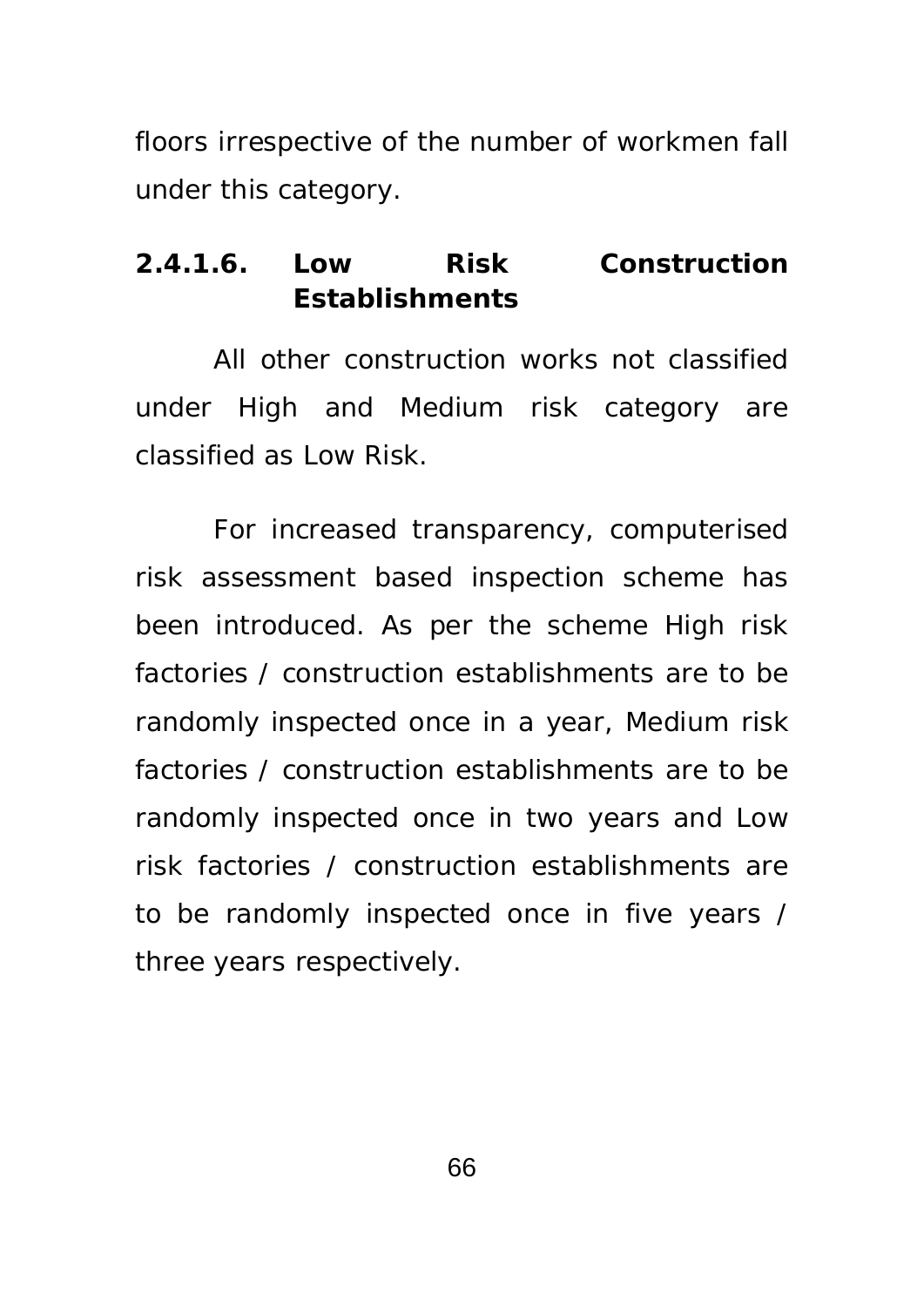The inspection scheme mandates the following principles for promoting ease of doing business:-

- (i) Inspection must be done for all applicable Acts at the same time in any particular Factory / Building and other Construction establishment.
- (ii) The same Inspector should not inspect the same factory / Building and other Construction establishment twice consecutively.
- (iii) For all cases of inspection, the inspection report should be submitted to the department and the concerned Factory / Building and other Construction establishment within 24 hours after inspection.

 Self-Certification Scheme has been introduced for the Medium risk category and Low risk category of factories / building and other construction establishments. Low risk category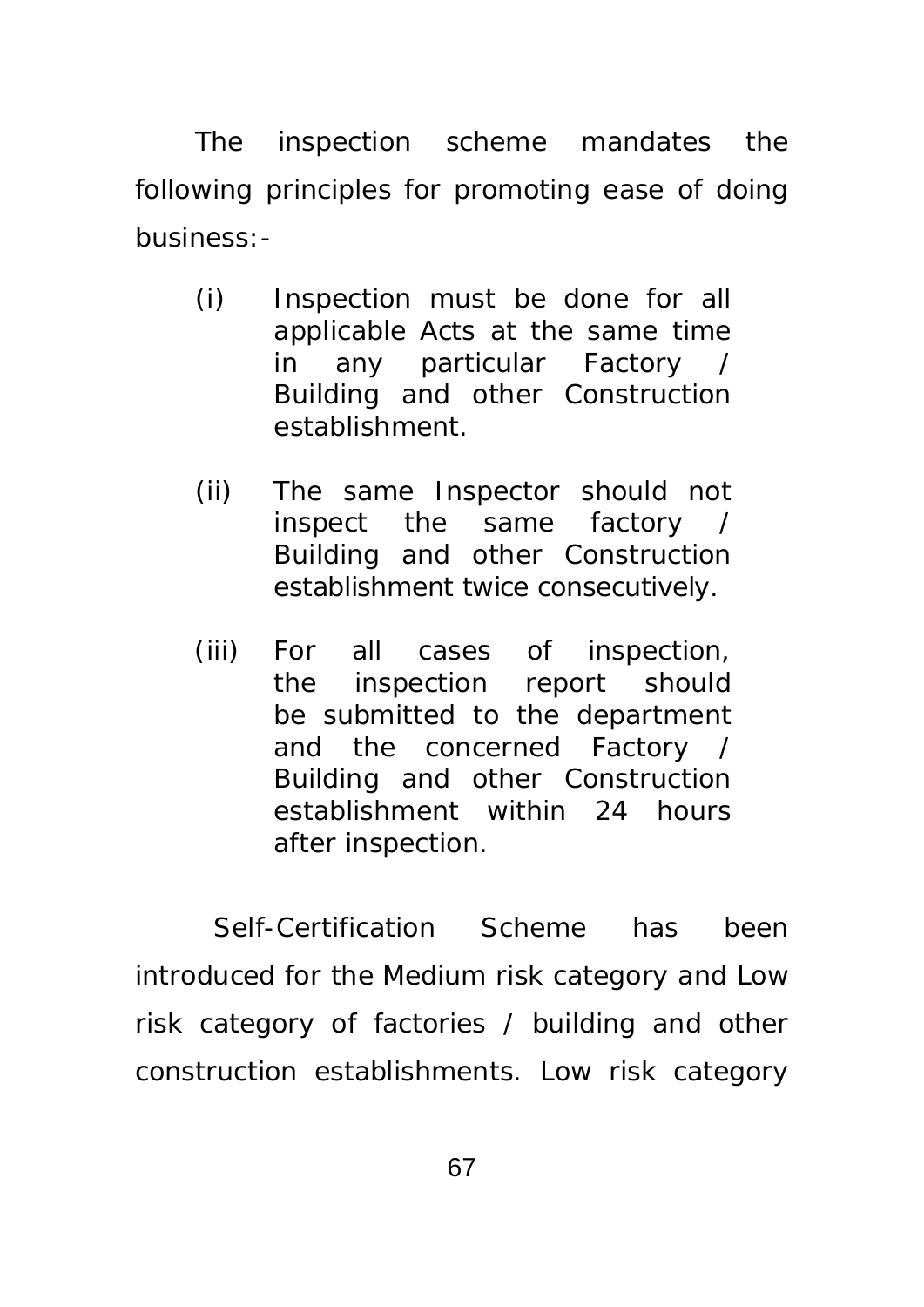of factories / building and other construction establishments enrolled under this scheme are exempted from any physical inspection. The medium risk factories / building and other construction establishments enrolled in self certification scheme shall be randomly inspected once in five years and three years respectively.

In the year 2018-19, 20,652 inspections were carried out by the officials of this Directorate of Industrial Safety and Health to ensure safety and welfare of workers employed in the factories.

During 2018–19, 1,648 construction establishments have been registered wherein 1,392 inspections were conducted.

#### **2.4.2. Online Portal**

 To provide investor friendly environment and to facilitate 'Ease of Doing Business' an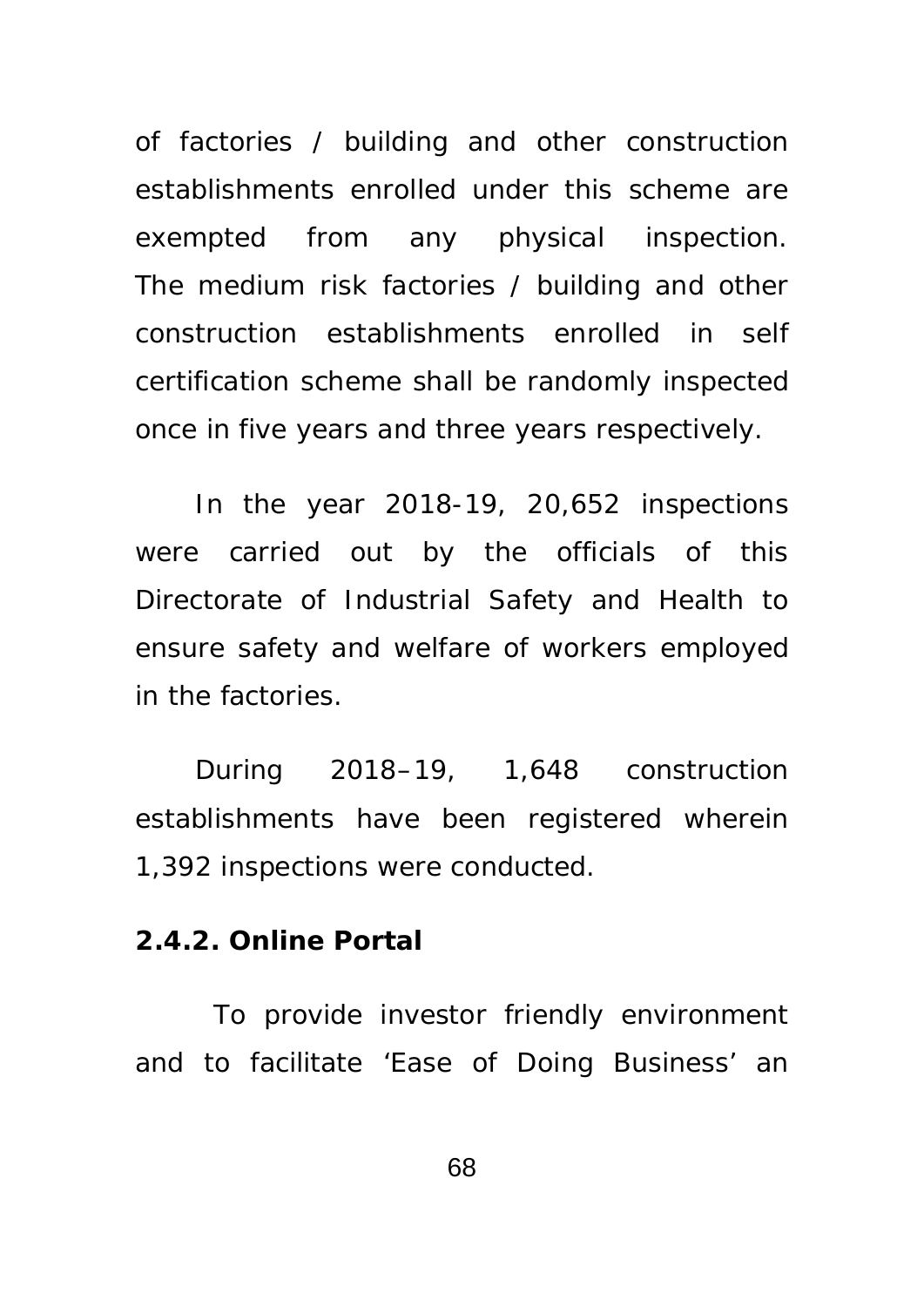online web portal has been developed for the Directorate of Industrial Safety and Health. This portal provides easy interface to the public and avoids the need for physical interaction. Various services / clearances of the directorate are available online through this portal. This web portal (URL:https://dish.tn.gov.in) provides following services:

- Issue of license under Factories Act, 1948
- Renewal of license under Factories Act, 1948
- Approval of plans under Factories Act, 1948
- Registration of establishment under Building and other Construction Workers (Regulation of Employment and Conditions of Service) Act, 1996
- Registration & licensing under Contract Labour (Regulation and Abolition) Act, 1970
- Registration & licensing under Interstate Migrant Workmen (Regulation of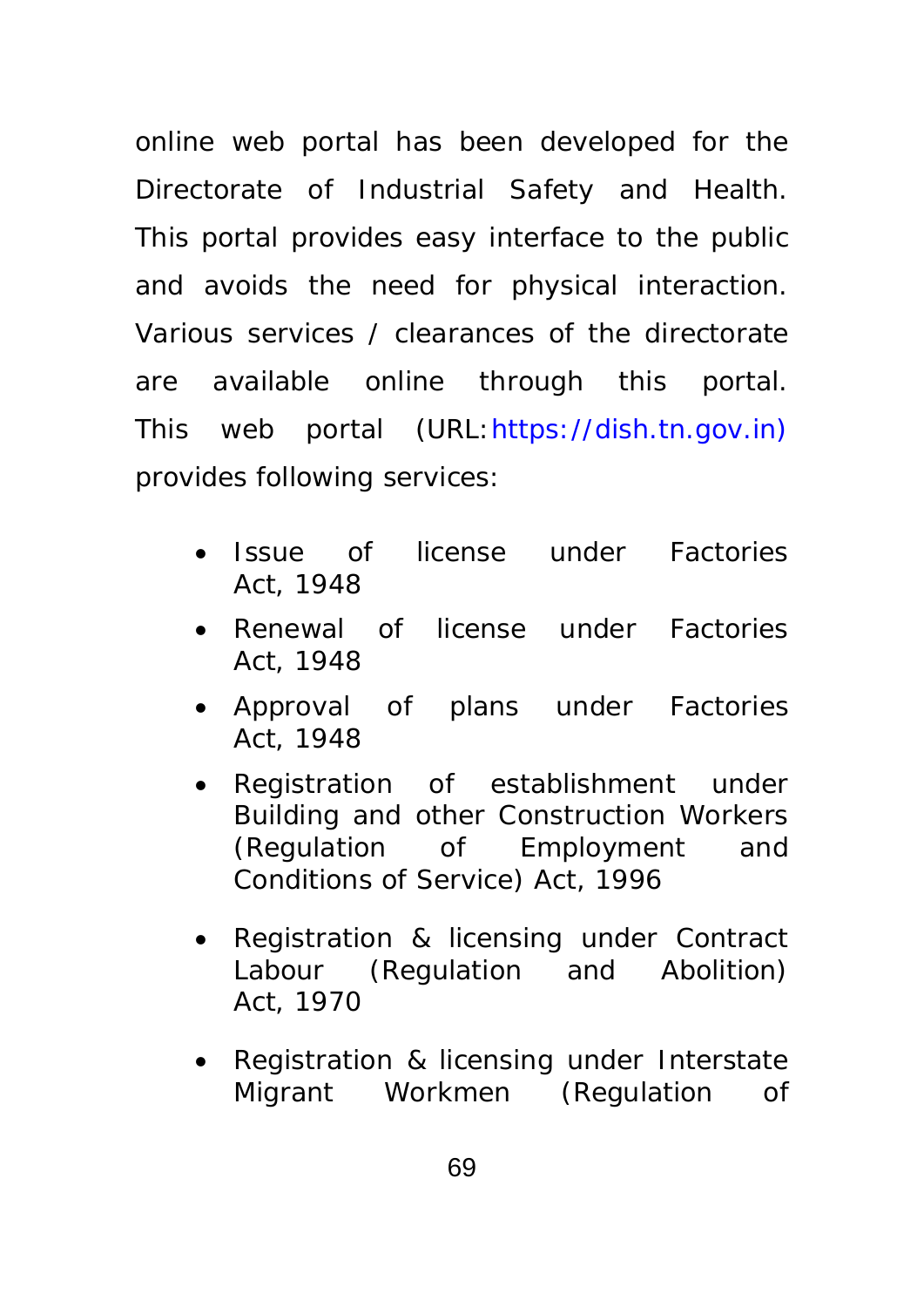Employment and Conditions of Services) Act, 1979

• Submission of Combined Annual returns.

## **2.4.3. Simplified Combined Annual Returns**

Earlier, the factories and construction managements had to submit annual returns under various labour legislations in different forms and for a varying period of time. In order to ease the burden of the managements and reduce the complexity of submission of returns, in respect of factories / building and other construction establishments, a Combined Annual Return has been introduced which is be submitted online in Form No.22 as per Rule 100 of Tamil Nadu Factories Rules, 1950 / Form XXV under Schedule XIII, as per Rule 242 of Tamil Nadu Building and other Construction workers (Regulation of Employment and Conditions of service) Rules, 2006.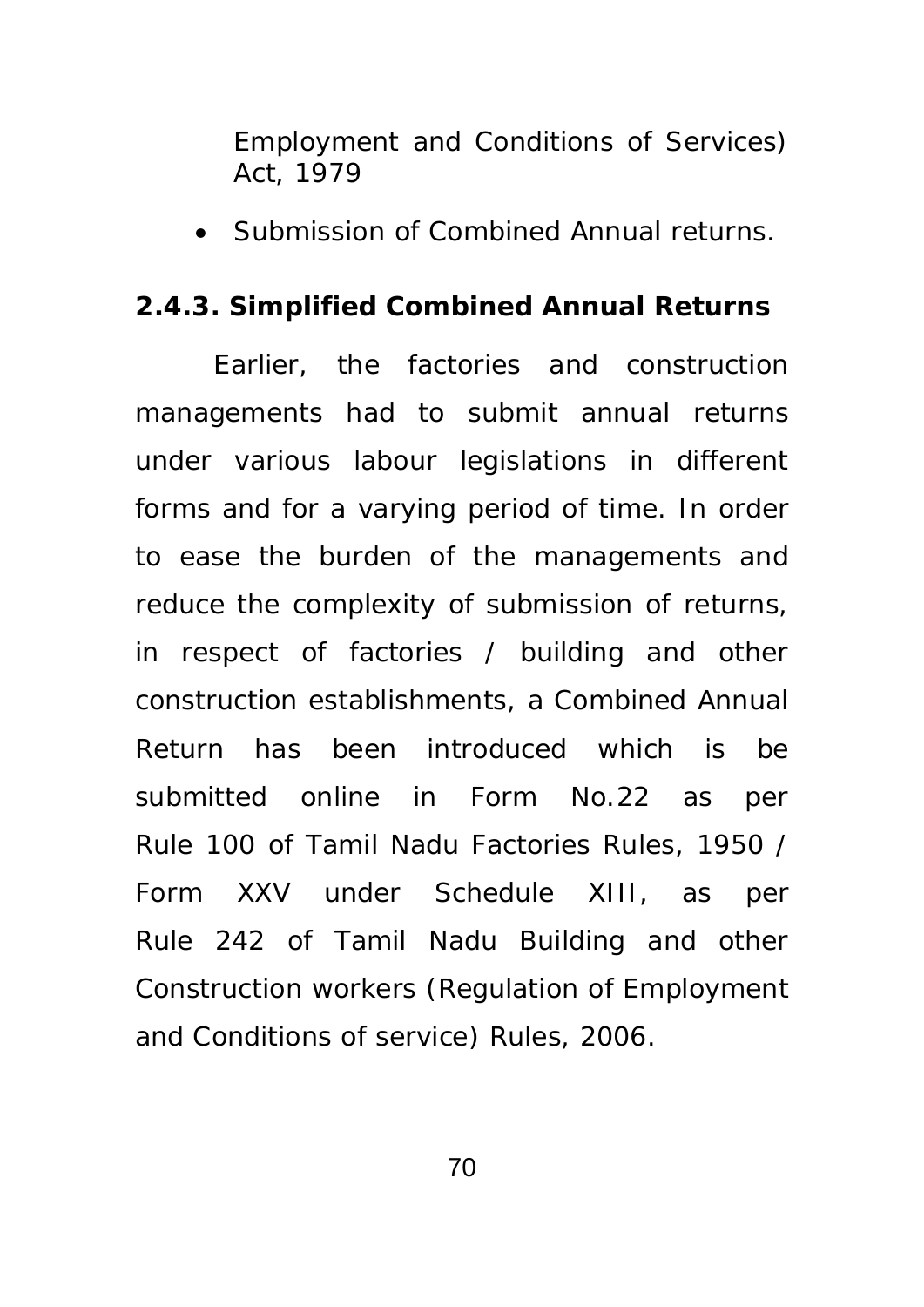## **2.4.4. Simplified Combined Registers to be maintained under various Labour Laws**

Earlier a large number of registers were required to be maintained under various labour laws. This resulted in increased administrative costs on factories especially the smaller ones. Hence steps are being taken to replace around 27 registers required to be maintained now with only four registers.

# **2.4.5. Online monitoring centre for toxic and poisonous fumes**

With the developments in the industrial sector, new chemicals are being used in industries which also necessitate the monitoring of concentration levels of toxic and poisonous fumes that emanate by the use of such chemicals. For this purpose, a monitoring centre has been established in the office of the Director of Industrial Safety and Health, for online monitoring of toxic and poisonous fumes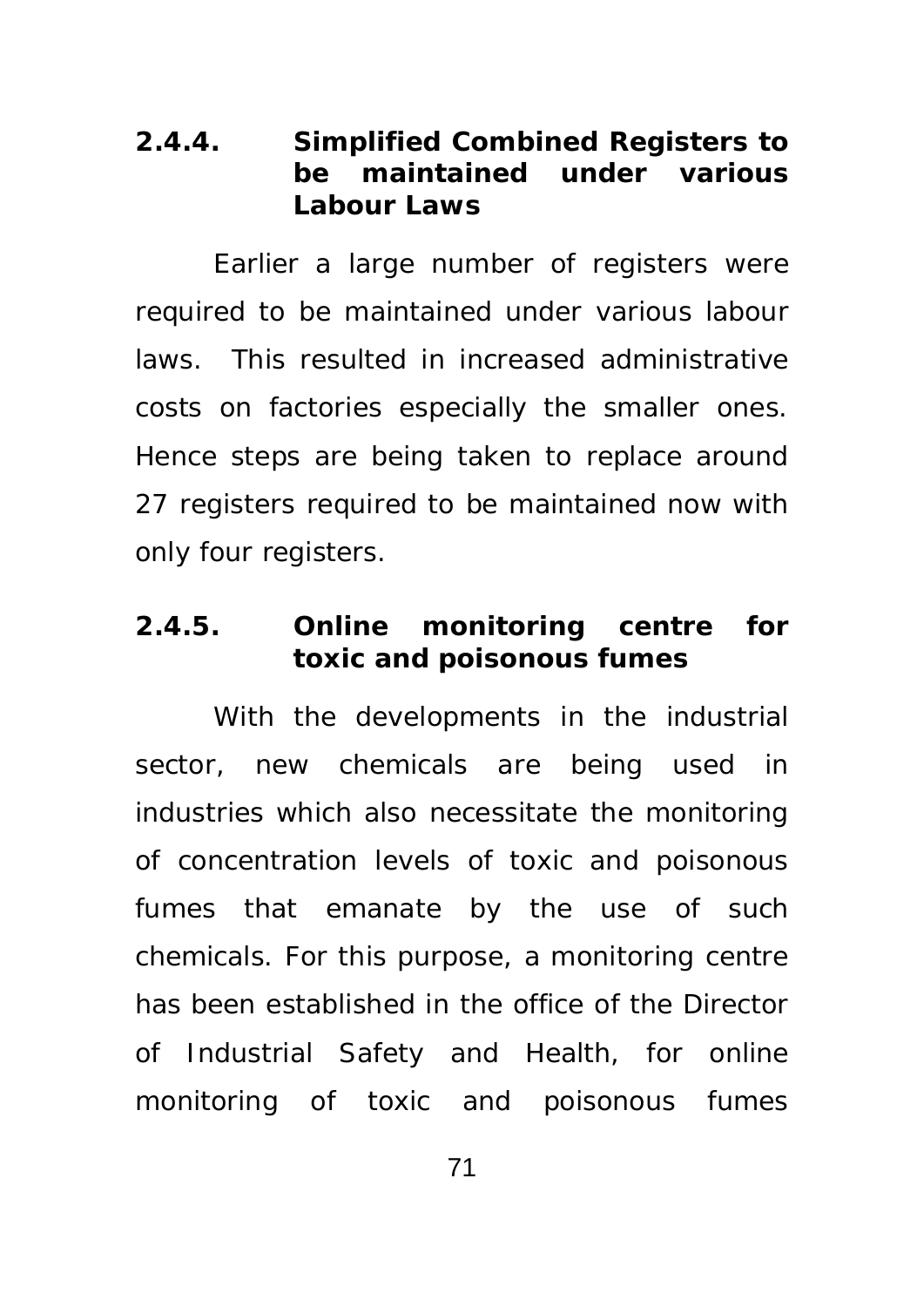released in the factories. The real time evaluation of the concentration of toxic / poisonous fumes inside the factories is done in this monitoring centre through a web based application. Hazardous process industries have been connected to this online monitoring centre for real time monitoring of toxic / poisonous gases in identified hazardous locations.

## **2.4.6. Hand-held Multi gas Detectors**

To ensure the safety of workers engaged in hazardous process industries and in areas where there is risk and the concentration level of the toxic chemicals of being above the threshold limit value (TLV), the concentration of toxic gases is measured with the hand–held multi gas detectors by the officers of this Directorate in factories during inspections.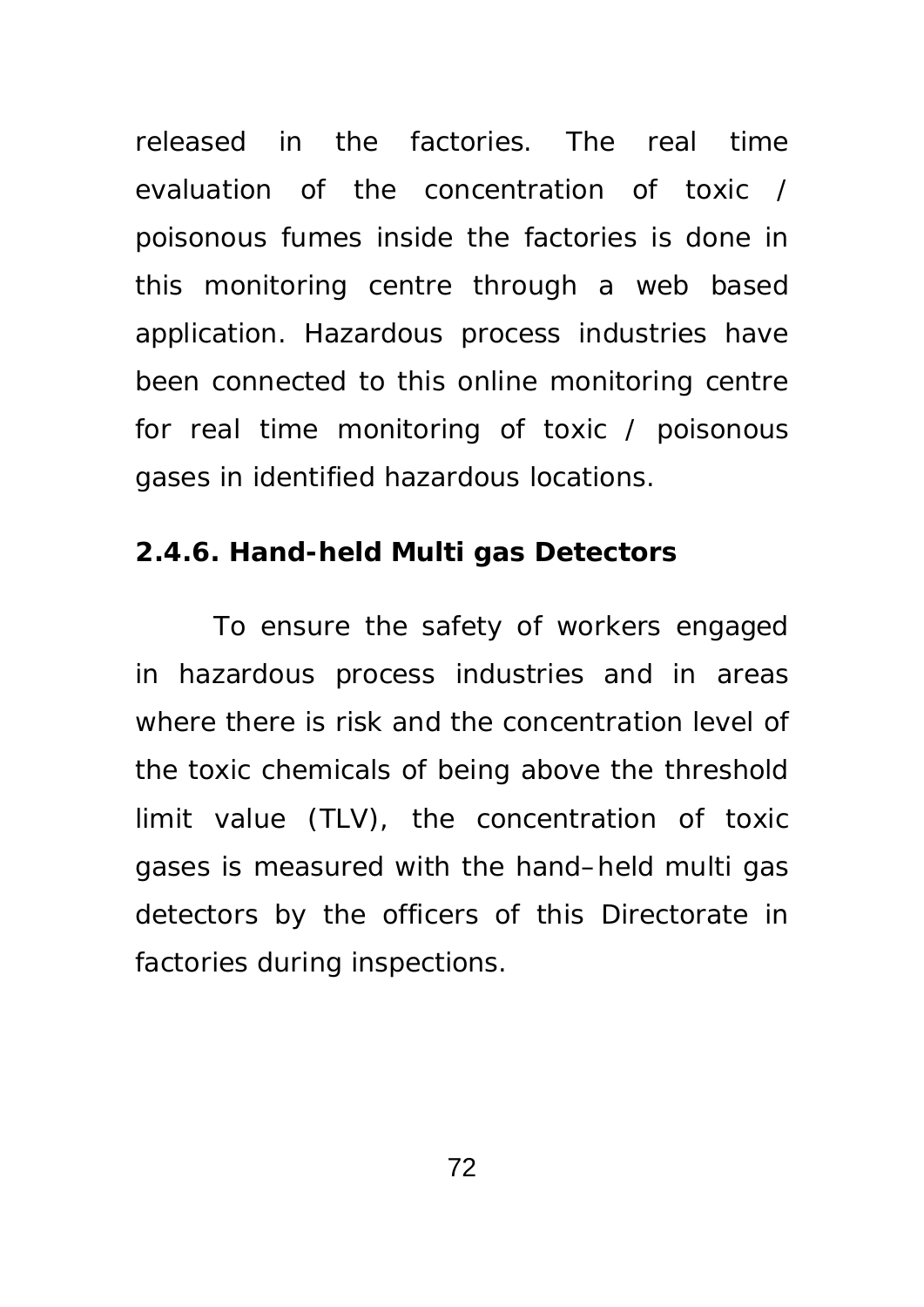#### **2.5. OTHER ACTIVITIES**

## **2.5.1. Mock drills in Major Accident Hazard factories**

Factories storing and handling chemicals more than threshold quantity listed under schedule 3 of the Manufacture, Storage and Import of Hazardous Chemicals Rules, 1989 are classified as Major Accident Hazards factories (MAH units). In Tamil Nadu 157 units have been identified as major accident hazards factories as on 31.03.2019.

 Manufacture, storage and use of hazardous substances pose a risk to the industry, people in the neighbourhood and the environment. Accidental release of hazardous chemicals which are flammable, explosive or toxic may lead to emergencies. Depending upon the nature of substances and magnitude of the release, emergency would either be confined within the industry i.e. 'Onsite Emergency' or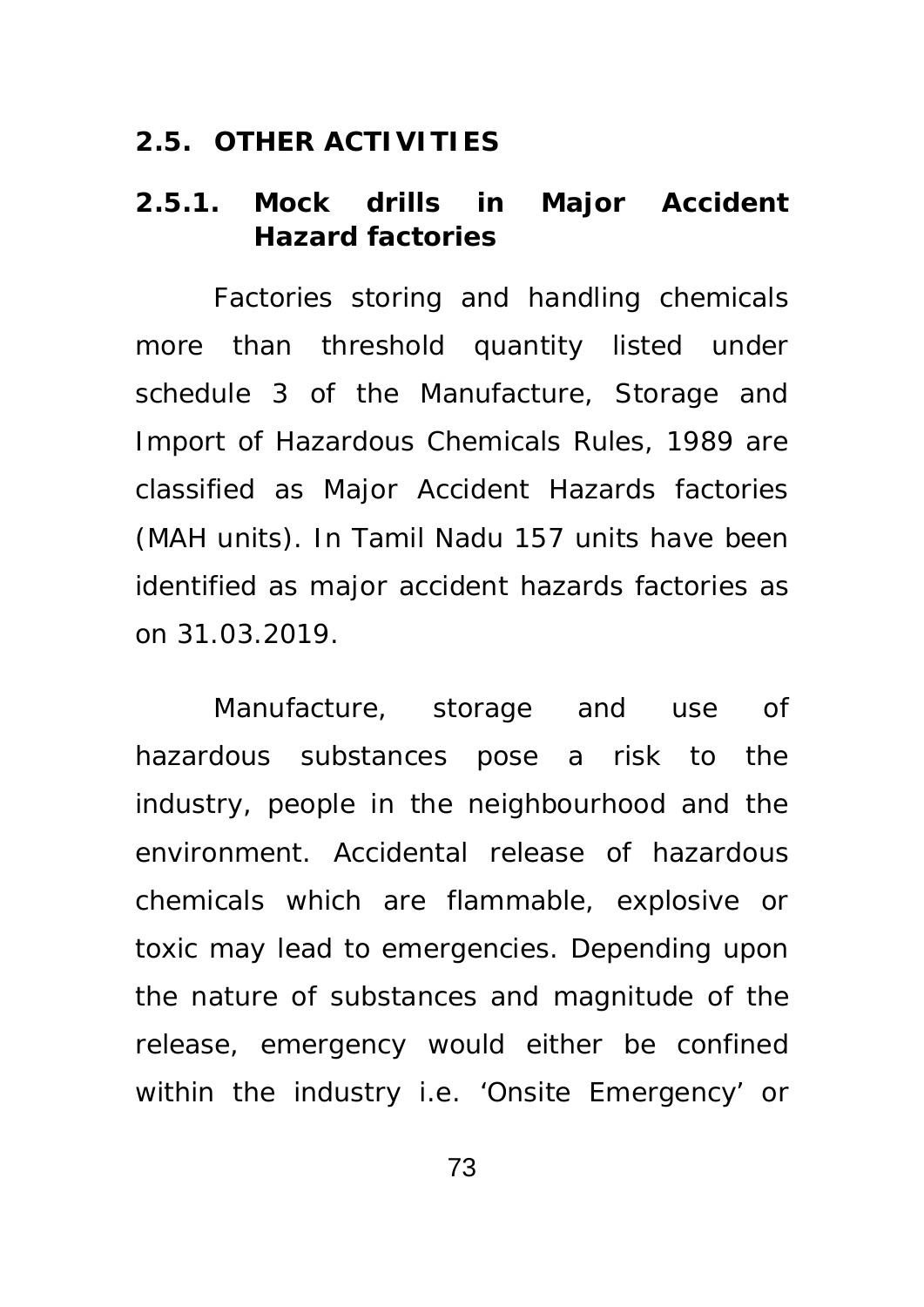could transgress the boundary of the industry and affect the public in the neighbourhood in which case it would be an 'Offsite emergency'.

To prevent occurrence of any such emergencies, onsite emergency mock drill is conducted in the MAH factories once in six months. Offsite emergency mock drill is conducted once in a year under the supervision of the concerned District Collector who is the district emergency authority. In the year 2018–19, 119 onsite emergency mock drills have been conducted.

## **2.5.2. Site Appraisal Committee**

To evaluate the safety, health and environmental issues in hazardous factories at the time of inception and for expansion, a Site Appraisal Committee has been constituted as per the provisions of Factories Act, 1948 (Amended Act 1987). This committee has evaluated and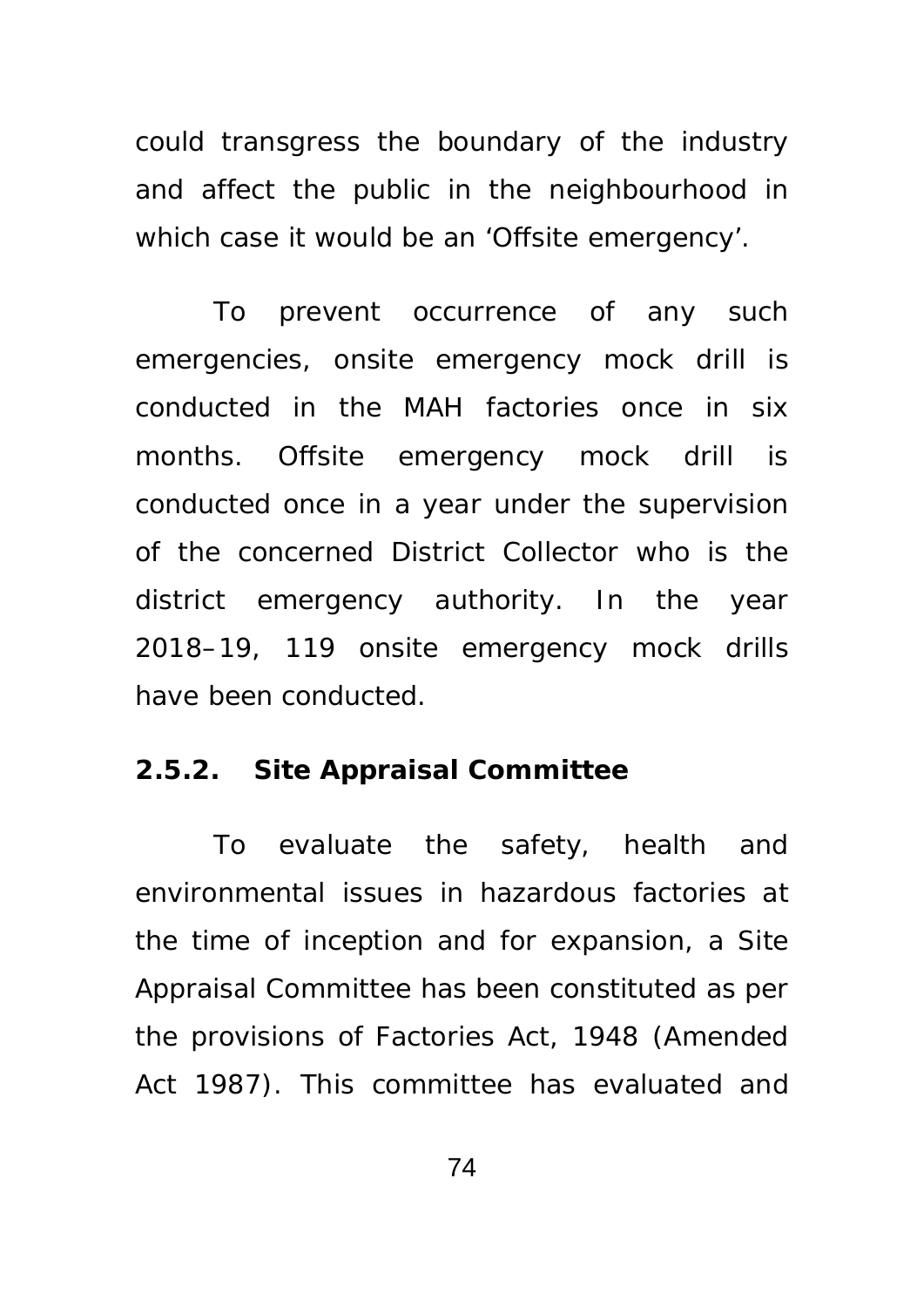appraised 16 applications to the Government during the year 2018-2019.

#### **2.5.3. Fireworks Factory Inspections**

 To intensify the enforcement of safety and health provisions in the fireworks factories where the chemicals used in the manufacture of fireworks are highly explosive in nature, the Tamil Nadu Factories Rules have been amended. These factories are inspected periodically to ensure safety of workers and also to educate the managements and workers on safe handling and working practices.

Since there is increased risk of accidents in fireworks factories during the festival season, special squads are formed along with Joint Directors of other jurisdictions during such periods to inspect these factories. During 2018-19, 529 squad inspections were conducted during Diwali festival.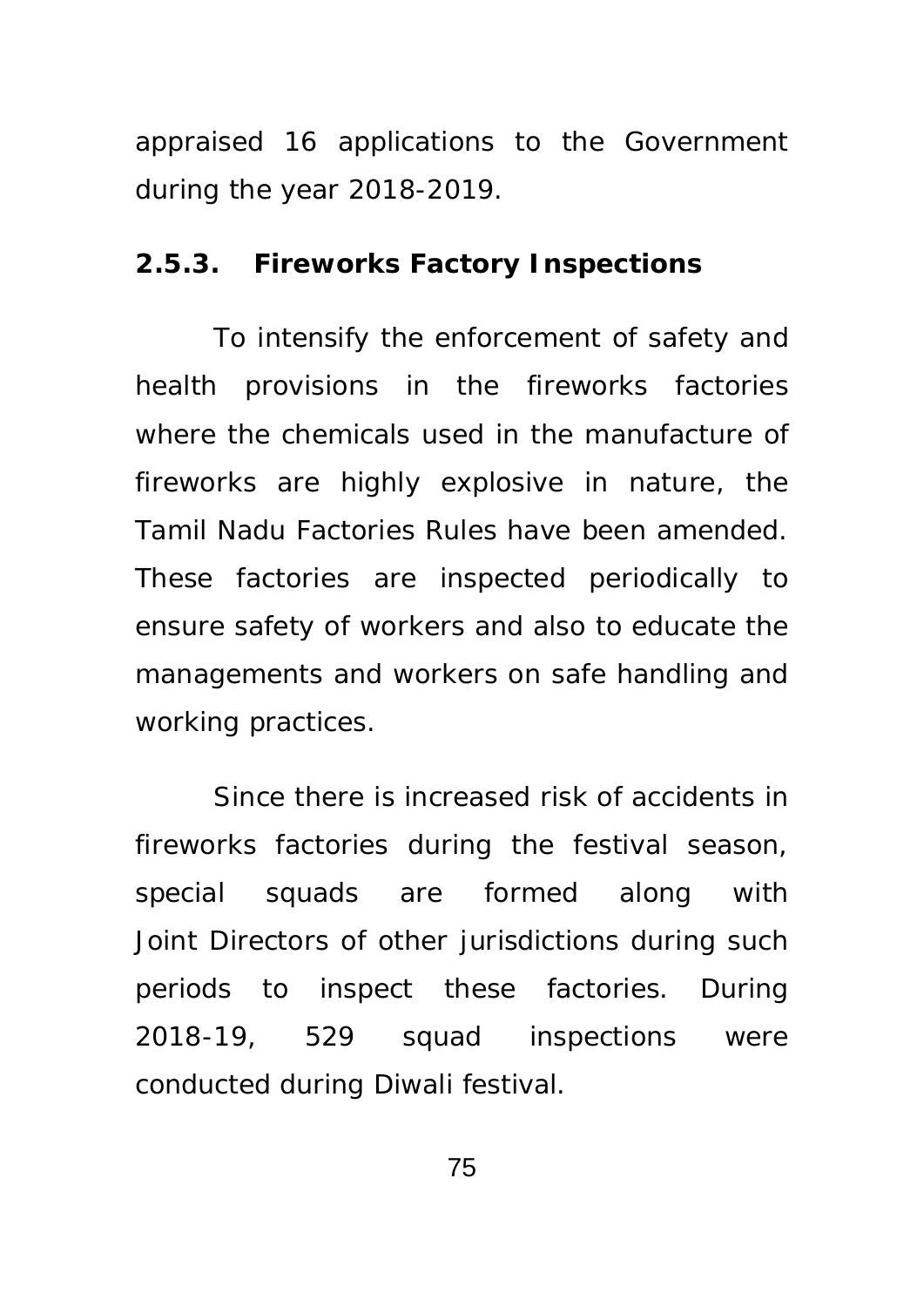During 2018-19, 406 cases have been filed against the erring fireworks factory managements and fine amount of Rs.76,48,300/- was imposed by the courts.

Also to create safety awareness among the fireworks manufacturers, traders and workers of fireworks factories, 3 short films have been produced at a cost of Rs.18 Lakh and they are being screened in the mobile propaganda vehicle in the fireworks factories during safety training programs.

 To give further thrust on enforcing safety provisions and to ensure safe working conditions in fireworks factories, a Mobile Team headed by an Additional Director has been formed exclusively for inspecting Fireworks factories in Virudhunagar District. This Mobile Team conducts surprise inspections to ensure the safety of workers and also educates the workers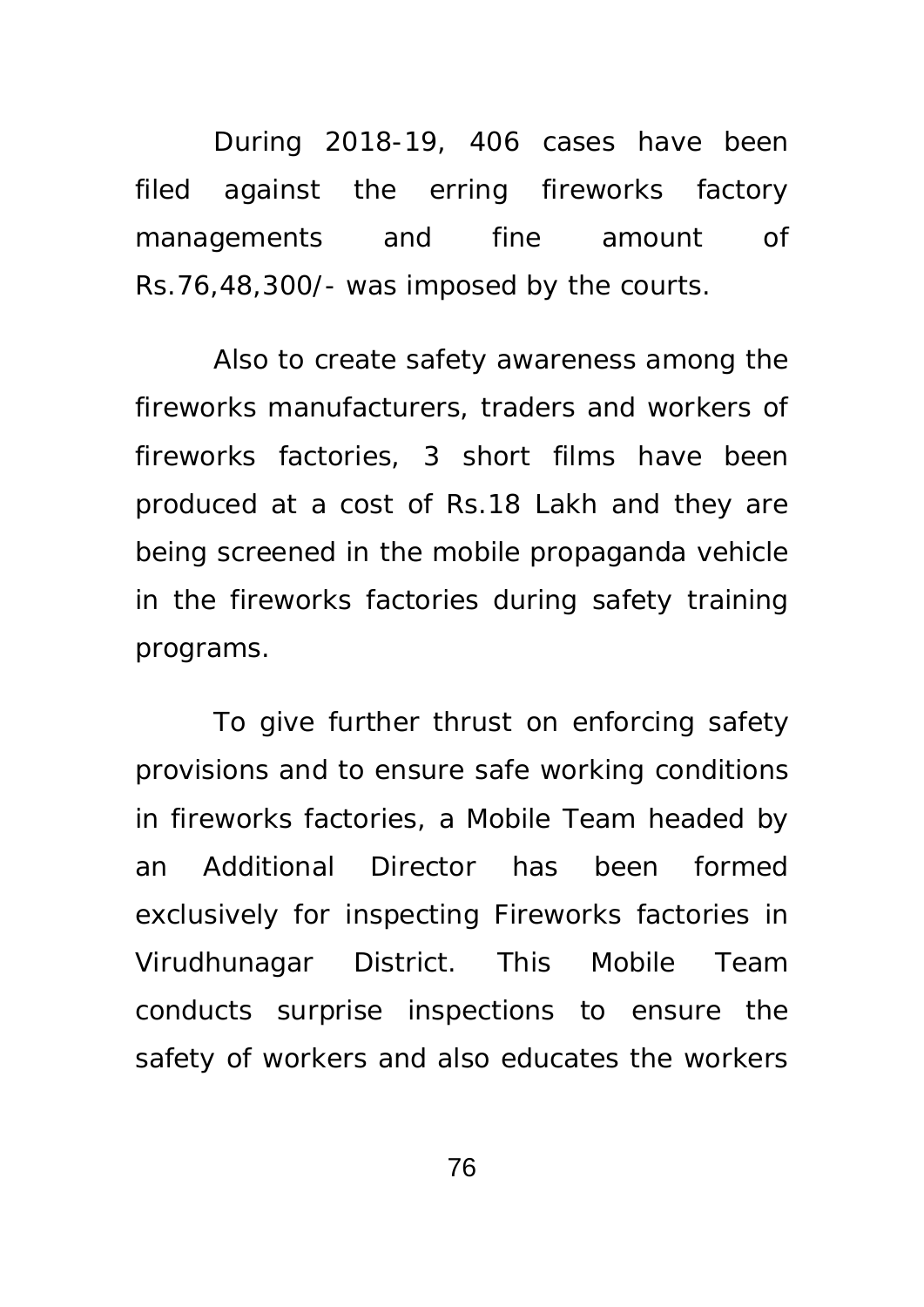and the managements on safe working procedures in factories. During 2018-19, this mobile team has conducted 92 inspections. 5 cases have been filed against the managements and a fine amount of Rs.85,000/ was imposed by the courts.

## **2.5.4. Training Centre for Fireworks Workers**

As per the announcement of the then Hon'ble Chief Minister of Tamil Nadu during the District Collector's Conference in 2011, a Training Centre has been established in Sivakasi, to create awareness to foremen / supervisors and workers on safety measures to be followed in the manufacturing of fireworks. The centre imparts specific training on safety aspects of the chemicals handled and Safe Operating methods to be followed.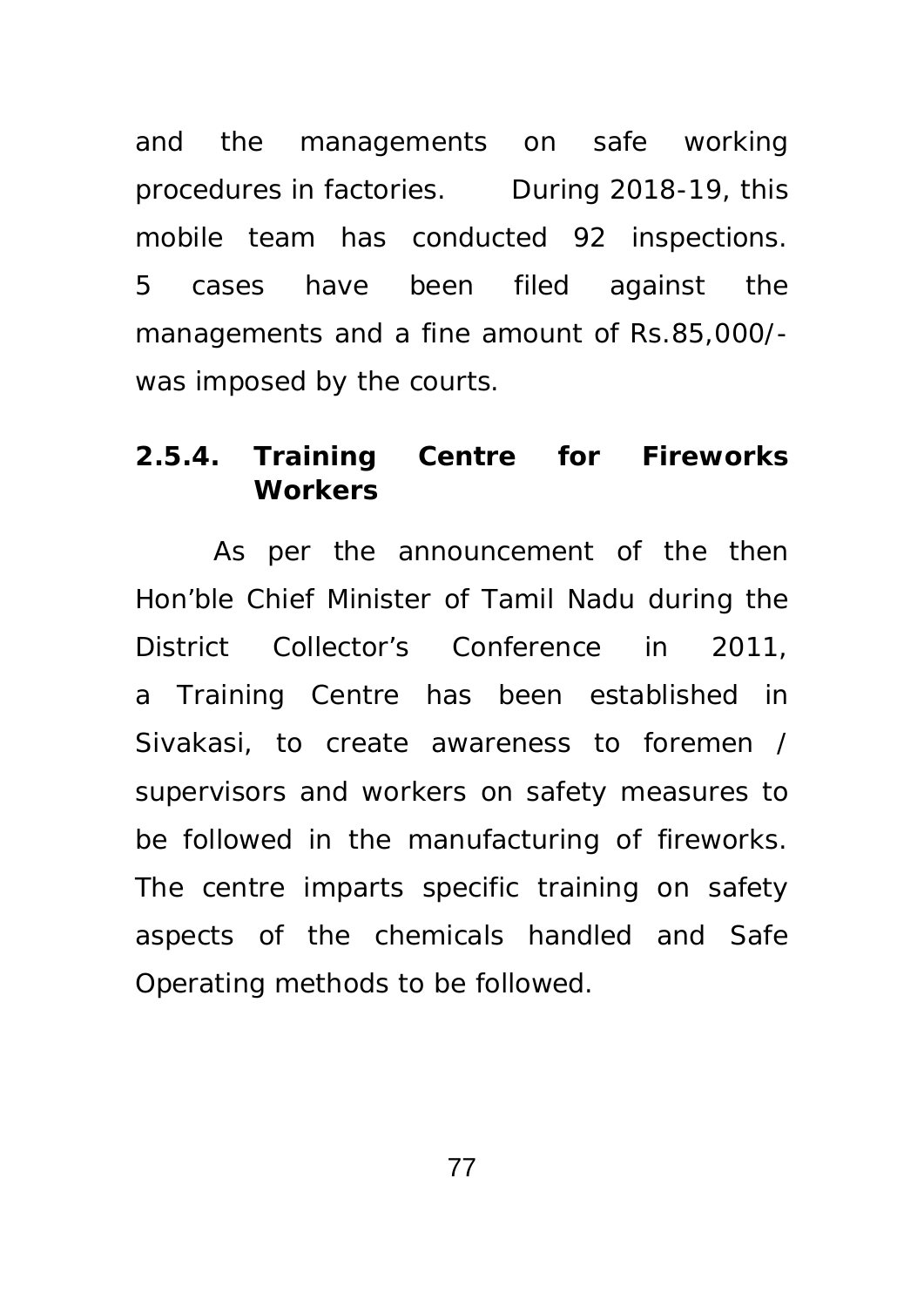As on date, this Training Centre has conducted one month training for 37 batches benefitting 990 foremen. During 2018-19, one day training programs were conducted in 50 sessions benefitting 4,255 workers.

## **2.5.5. Group Personal Accident Insurance Scheme**

To extend the benefits to the families of the workers engaged in match and fireworks factories, a Group Personal Accident Insurance Scheme has been introduced by the Government of Tamil Nadu. In case of fatalities, a sum of Rs.50,000/- is paid to the legal heir of the workers. This compensation is in addition to the compensation provided under E.S.I. Scheme or Employees Compensation Act.

The premium is fixed annually for each and every worker employed and it is the statutory liability of the employer. At present the insurance has been renewed and implemented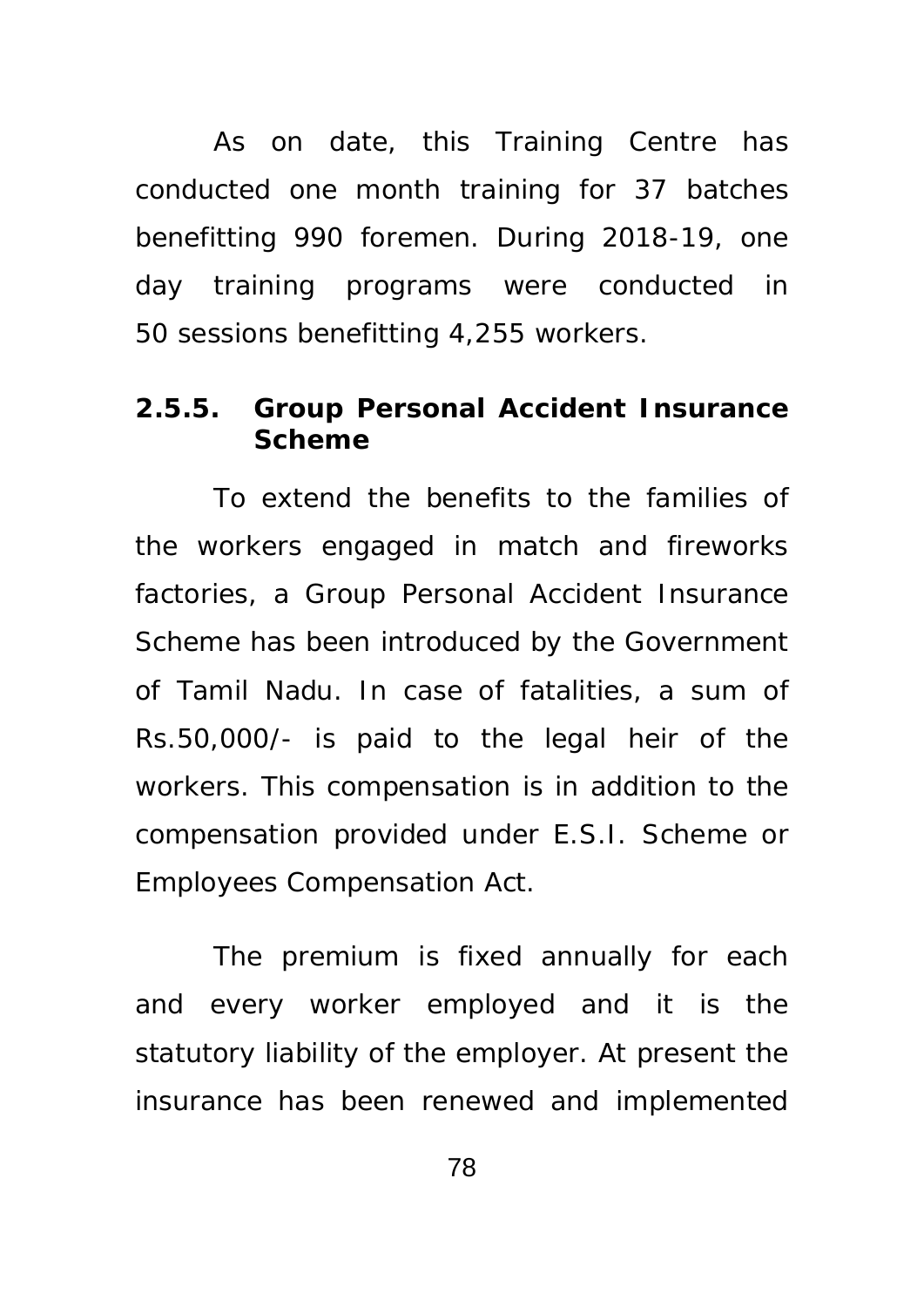through the New India Assurance Company, Thiruthangal for fireworks and match factories' workers.

#### **2.5.6. Health Promotional Activities**

In the long run, safety and health aspects of the workers should go hand in hand. To monitor the status of health of the workers engaged in dangerous and hazardous processes and for the canteen workers, a medical wing is functioning in this Directorate which conduct periodical medical examination for the workers. The Brain storming program on pneumoconiosis prevention with special emphasis on silicosis has been conducted by screening the workers exposed to silica dust by conducting medical examination using PFT machines provided to each certifying surgeon. Clinical evaluation of the workers at risk of pneumoconiosis has been done and workers with abnormal signs and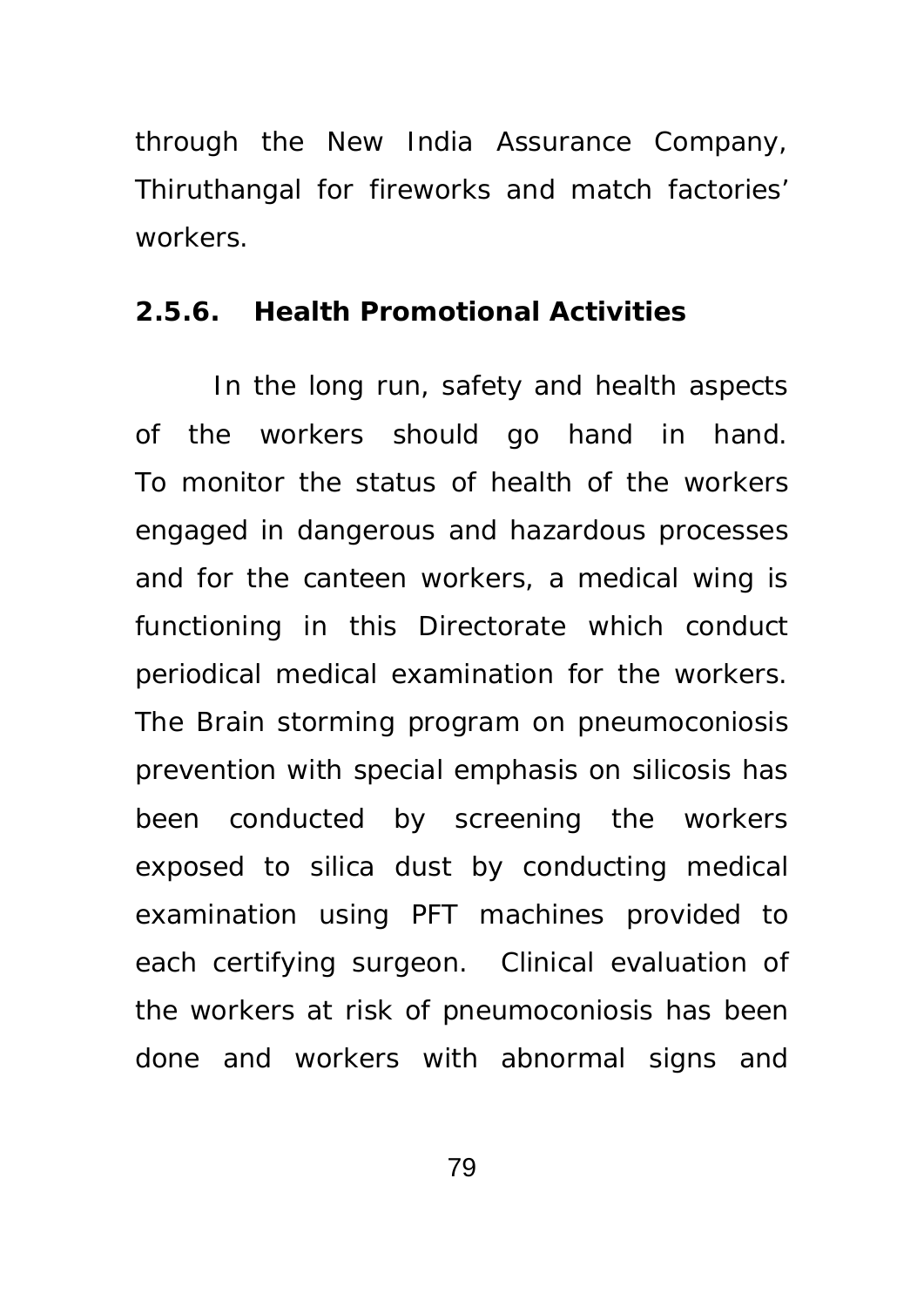symptoms have been given job rotation to prevent continuous exposure to dust.

 Further for the workers exposed to high noise area, hearing conservation programmes has been conducted for their noise induced hearing loss. In addition to this, annual audiometric test from pre-employment to retirement is stipulated for every worker employed in high noise level area.

During 2018-19, 79,334 medical examination certificates to the workers engaged in dangerous and hazardous process industries, 20,385 medical certificates to the canteen workers and 26,970 fitness certificates to the adolescent workers have been issued.

#### **2.5.7. Safety Awareness Promotion**

An important role played by this Directorate is promotion of safety through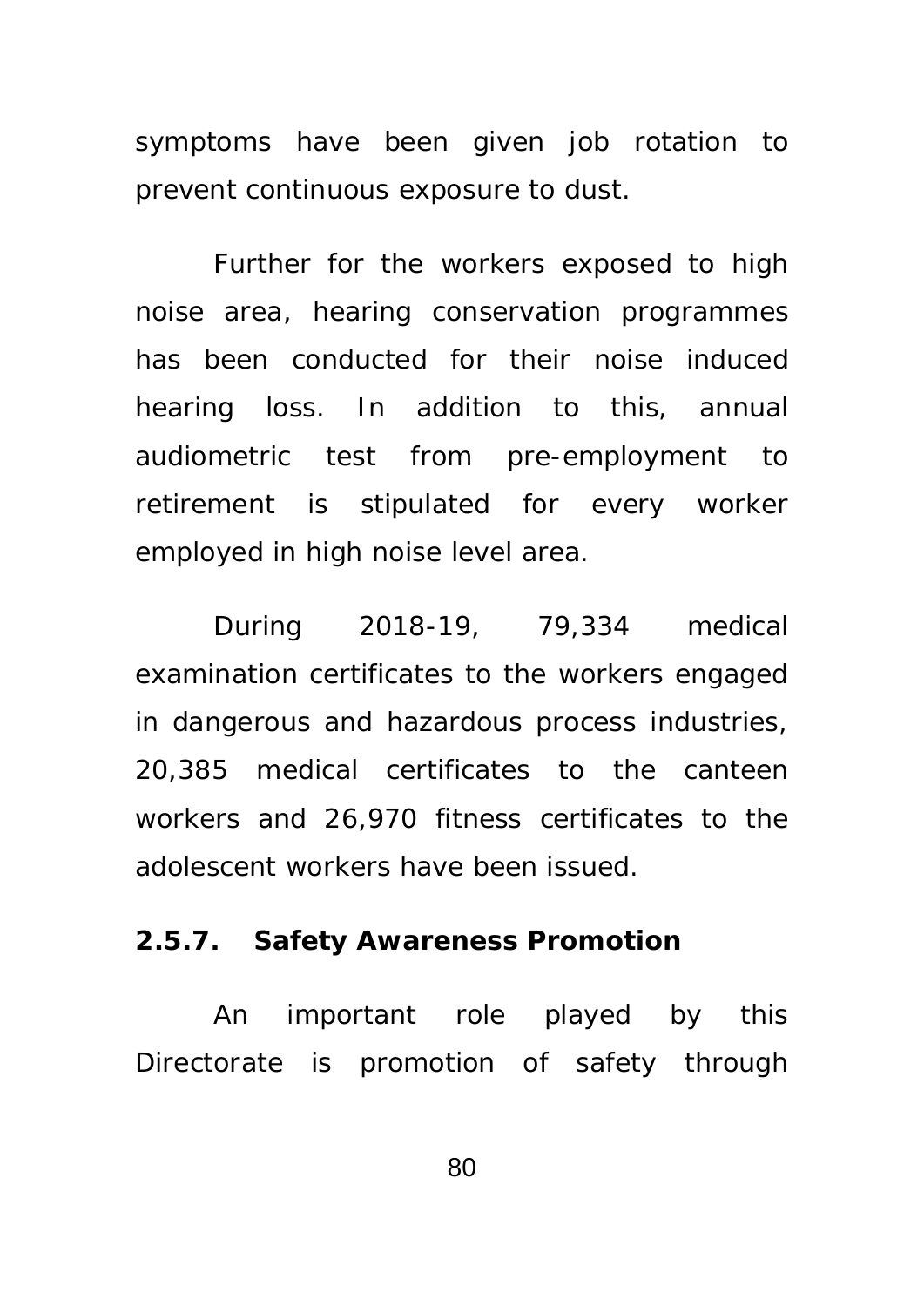activities like conducting safety classes, safety awareness campaigns and safety drills. In the year 2018–19, 53 safety awareness campaigns were conducted benefitting 2,343 workers.

Safety training classes are periodically conducted by the officers of this Directorate in factory premises itself. In the year 2018–19, 490 training classes have been conducted benefiting 29,834 workers.

 The Directorate is also coordinating with the other Non–Governmental voluntary organizations like National Safety Council and National Productivity Council which are involved in safety promotional activities through safety seminars for creating safety awareness among the managements, direct employees and contract workers. In the year 2018–19, 8 seminars have been conducted benefiting 2,208 workers.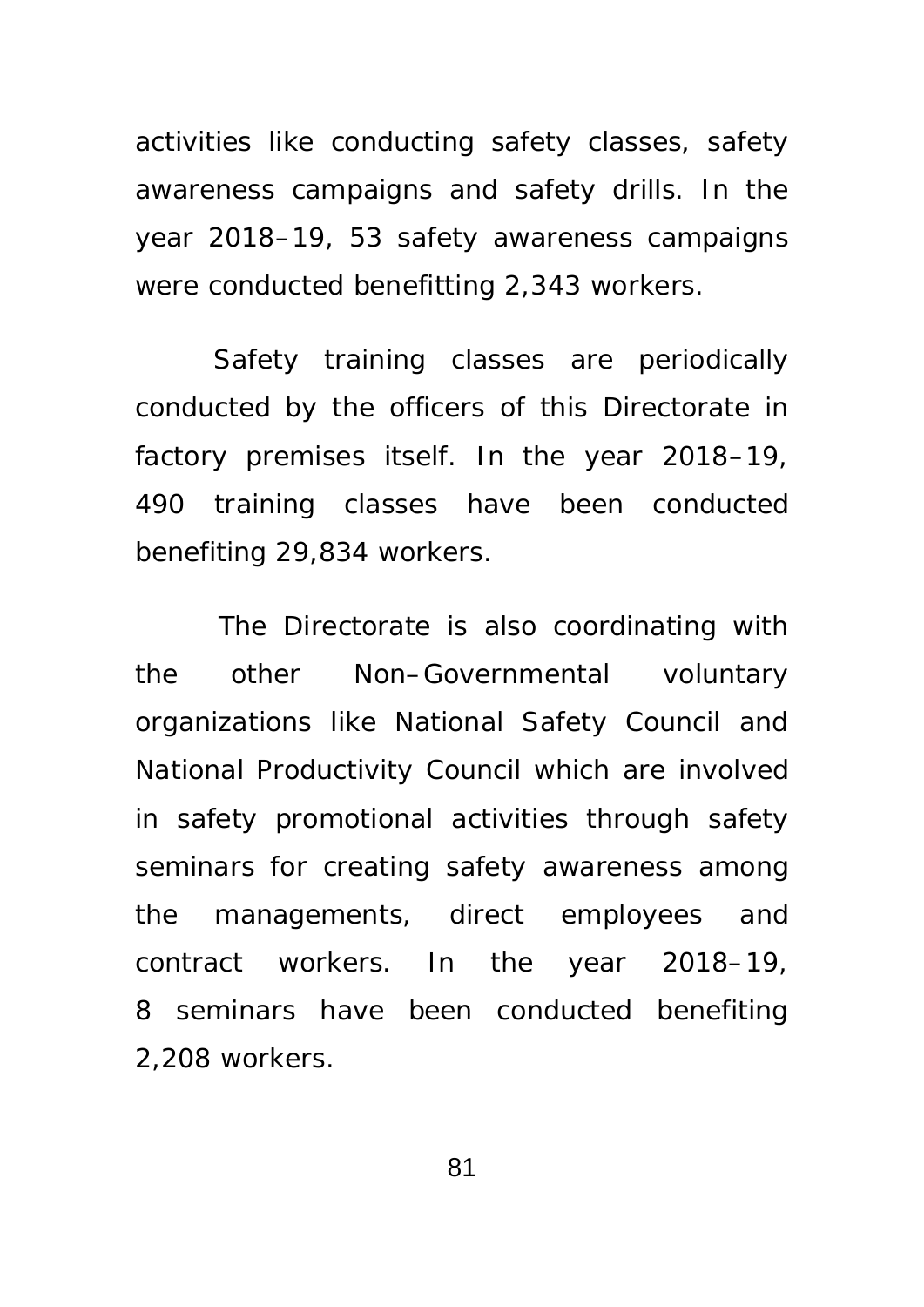Two safety awareness programs are conducted every month at the construction site itself. Safety training is imparted to the migrant workers employed in construction sites in their mother tongue who are mostly illiterate and are not aware of safe working methods. Also, safety posters, prototype pictorial representations and safety short films in Tamil and Hindi have been developed at a cost of Rs.15 Lakh and utilized for imparting safety awareness among construction workers.

During 2018-19, 68 safety classes were conducted benefiting 5,215 construction workers.

#### **2.5.8. Ensuring Pressure Vessel Safety**

The operational safety of the pressure vessels installed in the factories is ensured by this Directorate since the pressure vessels tend to explode during the course of operation if not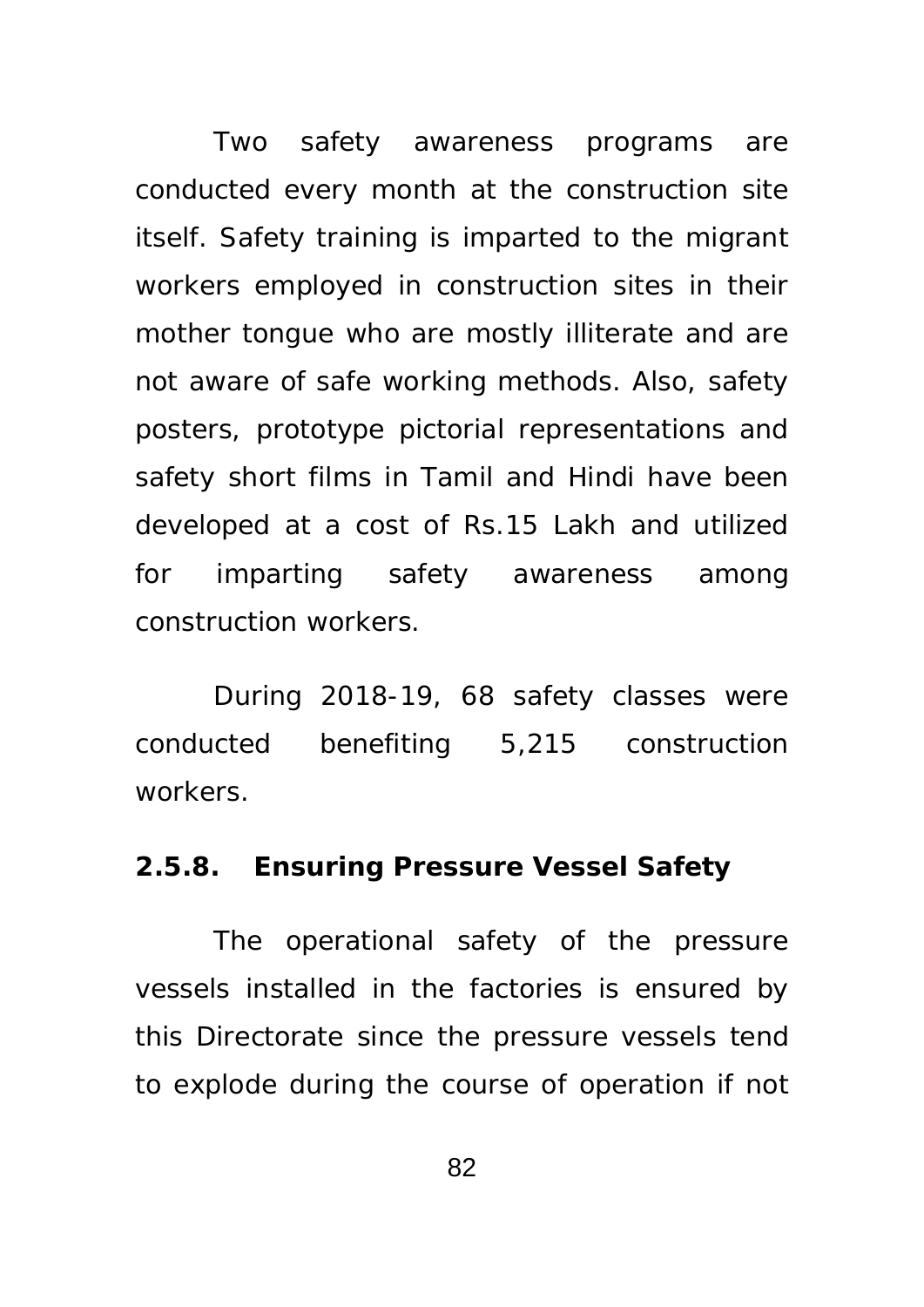monitored. All the pressure vessels operating above atmospheric pressure excluding steam boilers which came under the purview of Indian Boilers Act, are examined or tested externally once in every six months and internally once in a year or hydrostatically once in every two years or subjected to ultrasonic test once in every four years by officers of this Directorate**.** In the year 2018–19, 1,52,997 external, 2,131 internal, 21,696 hydrostatic and 8,494 ultrasonic examinations have been conducted.

#### **2.5.9. State Safety Awards**

 With a view to promote the competitive spirit amongst the factory managements for the betterment of safety standards in factories and to give due recognition to outstanding safety performance at State level, State Safety Awards are presented to the managements every year. Silver shields are awarded to the managements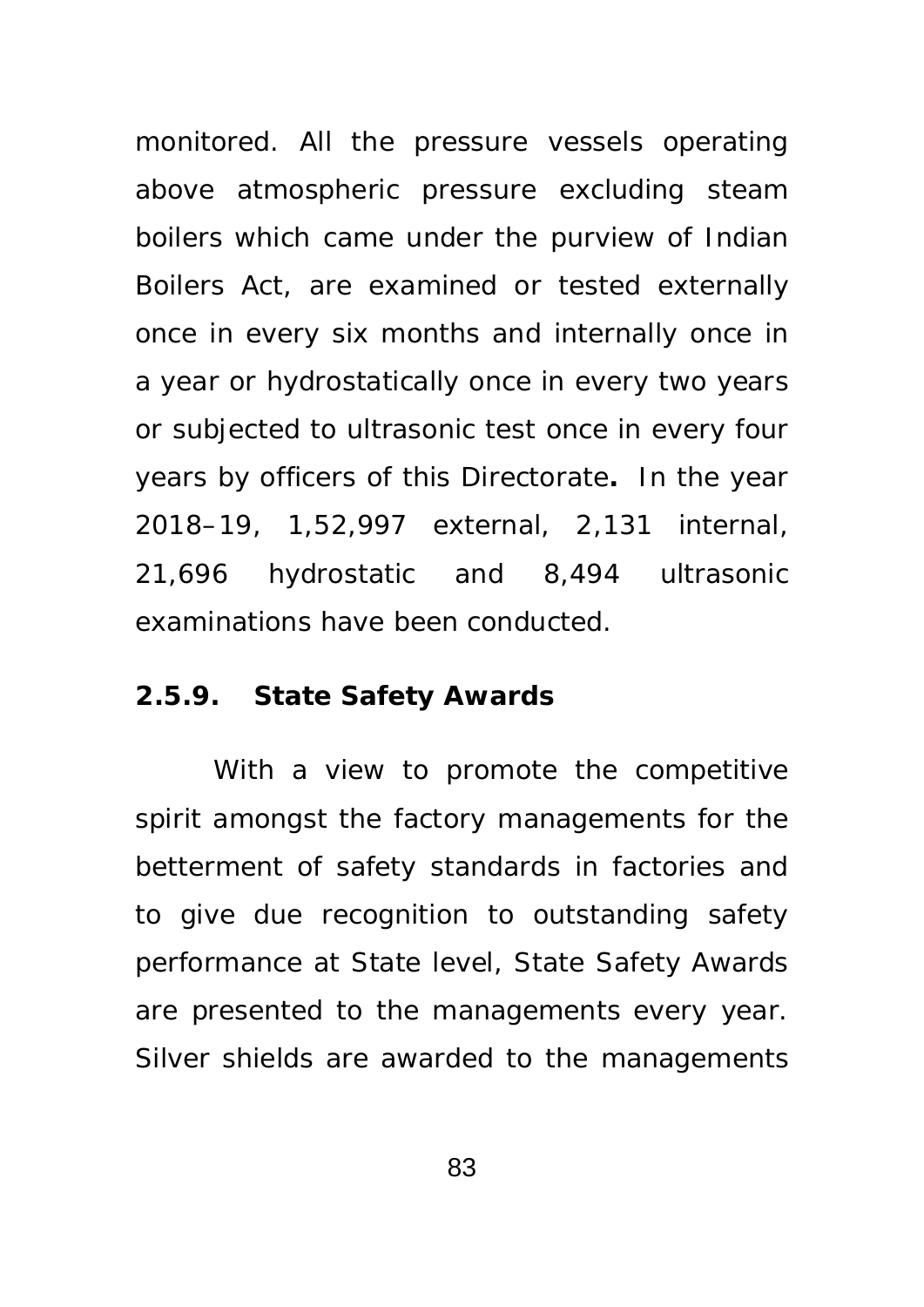under different categories based on the performance of factories in accident reduction.

## **2.5.10. Uyarntha Uzhaipalar Virudhugal**

 To recognize the outstanding contributions made by workmen and those who have made specific contributions in the field of productivity, proven innovative abilities, presence of mind in promoting safety, 'Tamilaga Arasin Uyarntha Uzhaipalar Virudhugal' are awarded every year. Further, to enhance participation of workers, the number of awardees has been increased from 24 to 43 from the year 2012.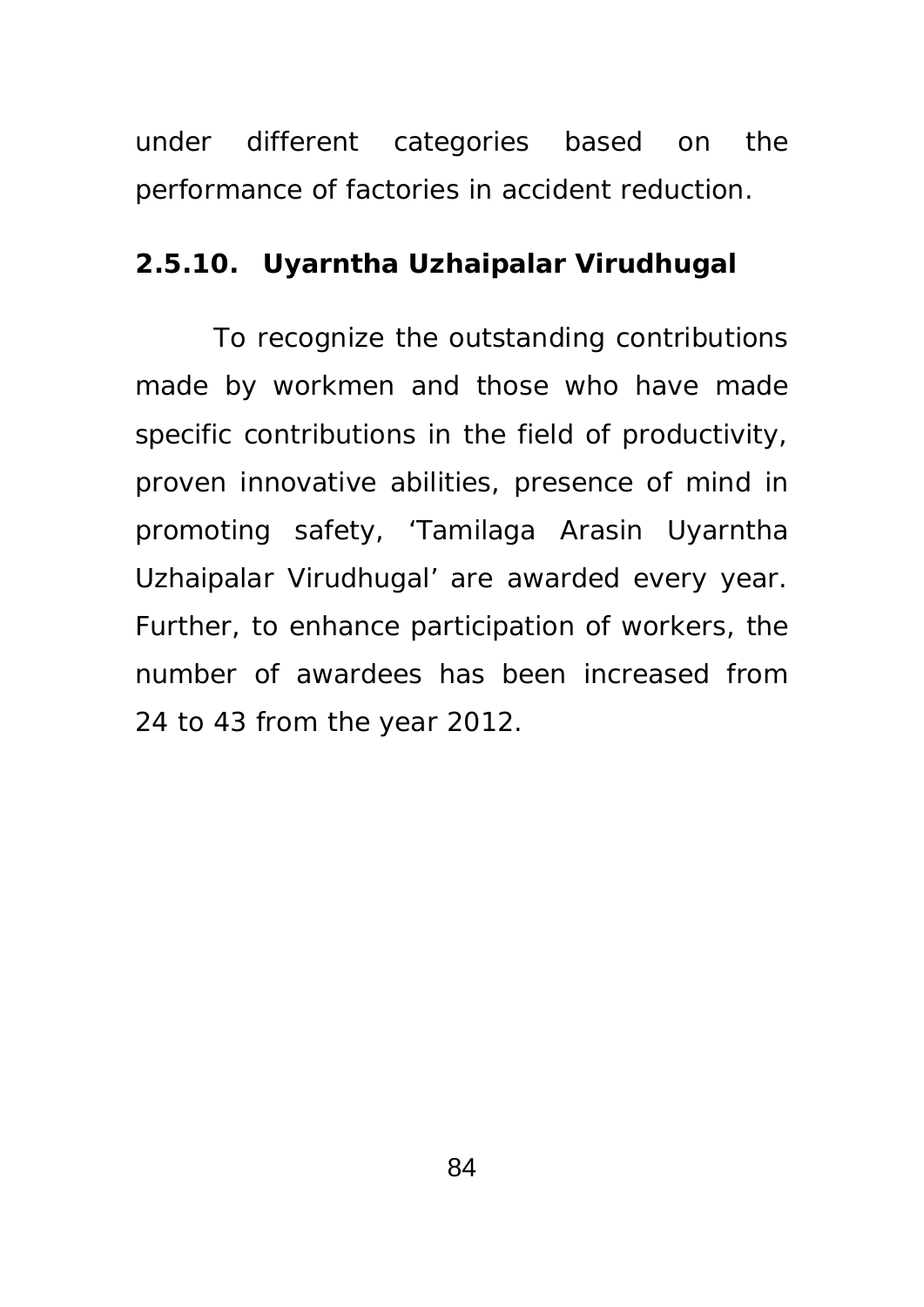# **3. DEPARTMENT OF EMPLOYMENT AND TRAINING EMPLOYMENT WING**

 The Employment Offices of the Department, in their new role as Career Guidance Centres are now guiding jobseekers through guidance and counselling activities. The Employment Offices register the jobseekers and sponsor their names to the vacancies notified, based on their qualification, age, seniority and communal rotation as per the requisition of the employers. Further, the District Employment Offices conduct regular job fairs wherein private sector employers get an opportunity to select suitable candidates to fulfil their manpower requirements.

## **3.1. ORGANISATIONAL SET-UP OF EMPLOYMENT WING**

| The                                 | Commissioner |  | heads |  | both |
|-------------------------------------|--------------|--|-------|--|------|
| Employment and Training Wing of the |              |  |       |  |      |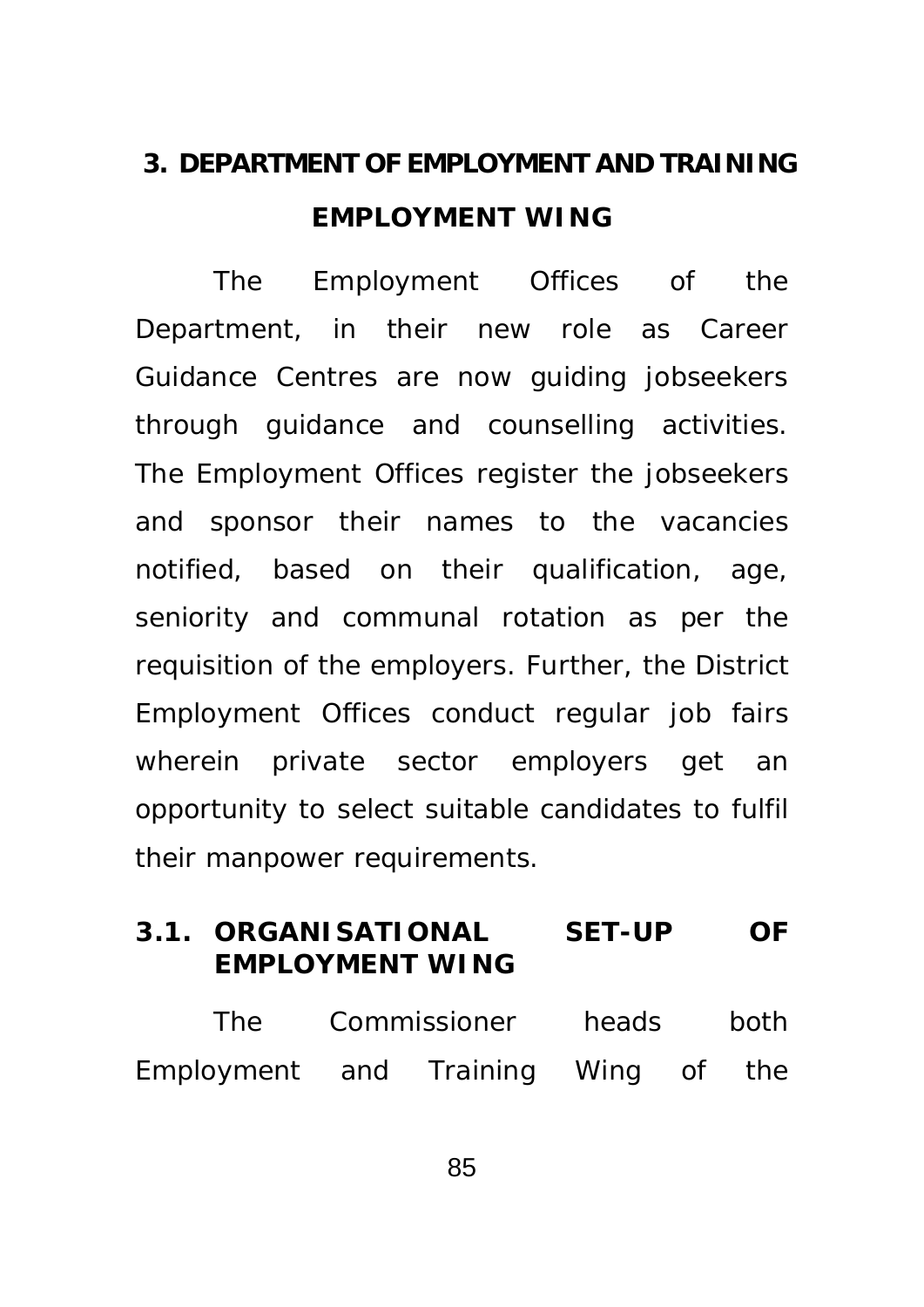Department. In the Employment Wing, the Commissioner is assisted by two Joint Directors viz. Joint Director (Employment) and Joint Director (Career Study), four Deputy Directors, a Chief Accounts Officer, four Assistant Directors and six District Employment Officers at the Commissionerate.

 All the sub-ordinate offices of the Employment Wing are grouped under four regions viz. Chennai, Coimbatore, Madurai and Tiruchirappalli. The Regional Joint Directors of Employment in these regions monitor the activities of the sub-ordinate offices within these regions. The Employment Wing has 43 sub-ordinate offices which include 34 District Employment Offices, two Professional and Executive Employment Offices, one Special Employment Office for Differently Abled, five Coaching cum Guidance Centres for SC/ST and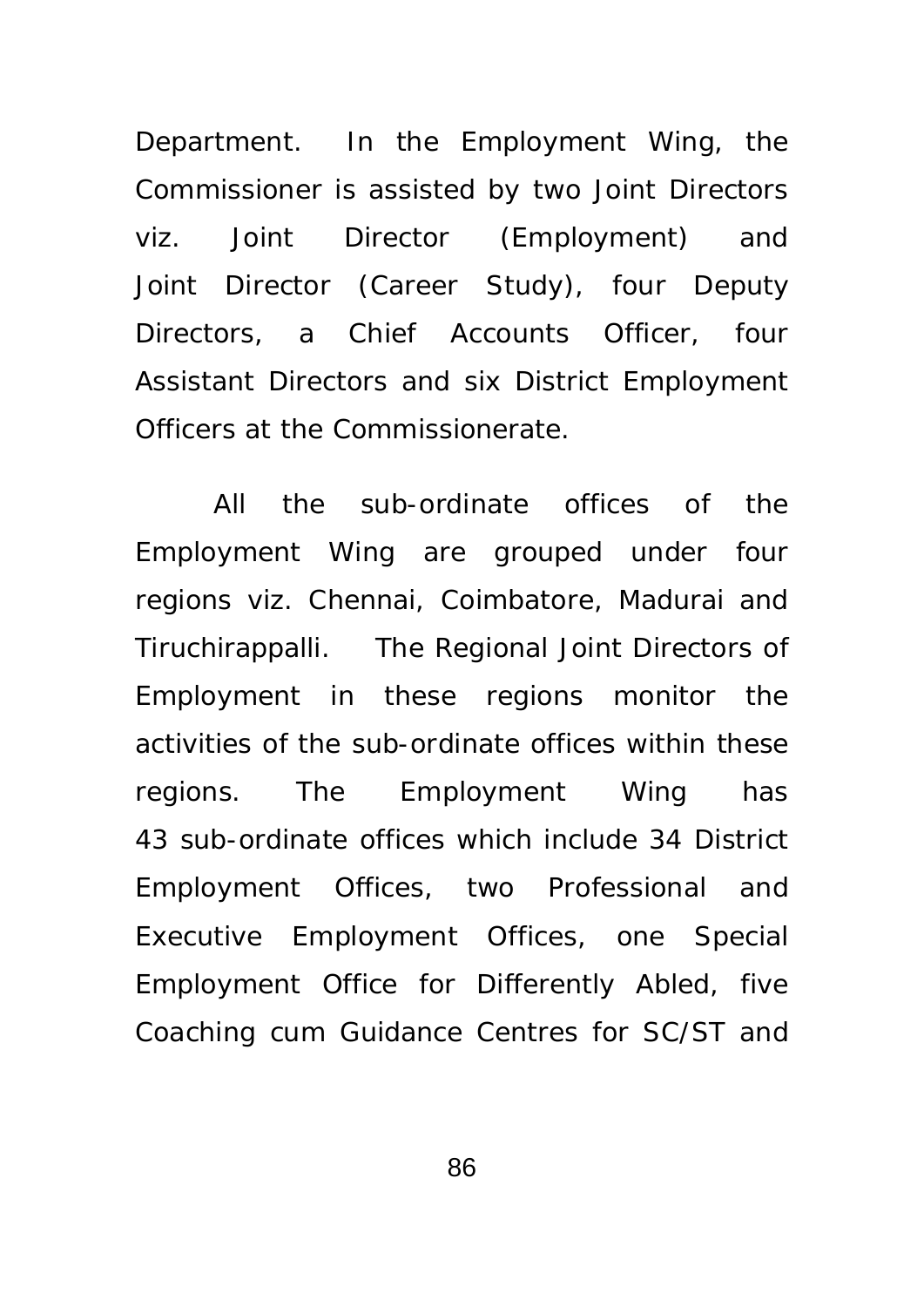one Special Vocational Guidance Centre for tribal population.

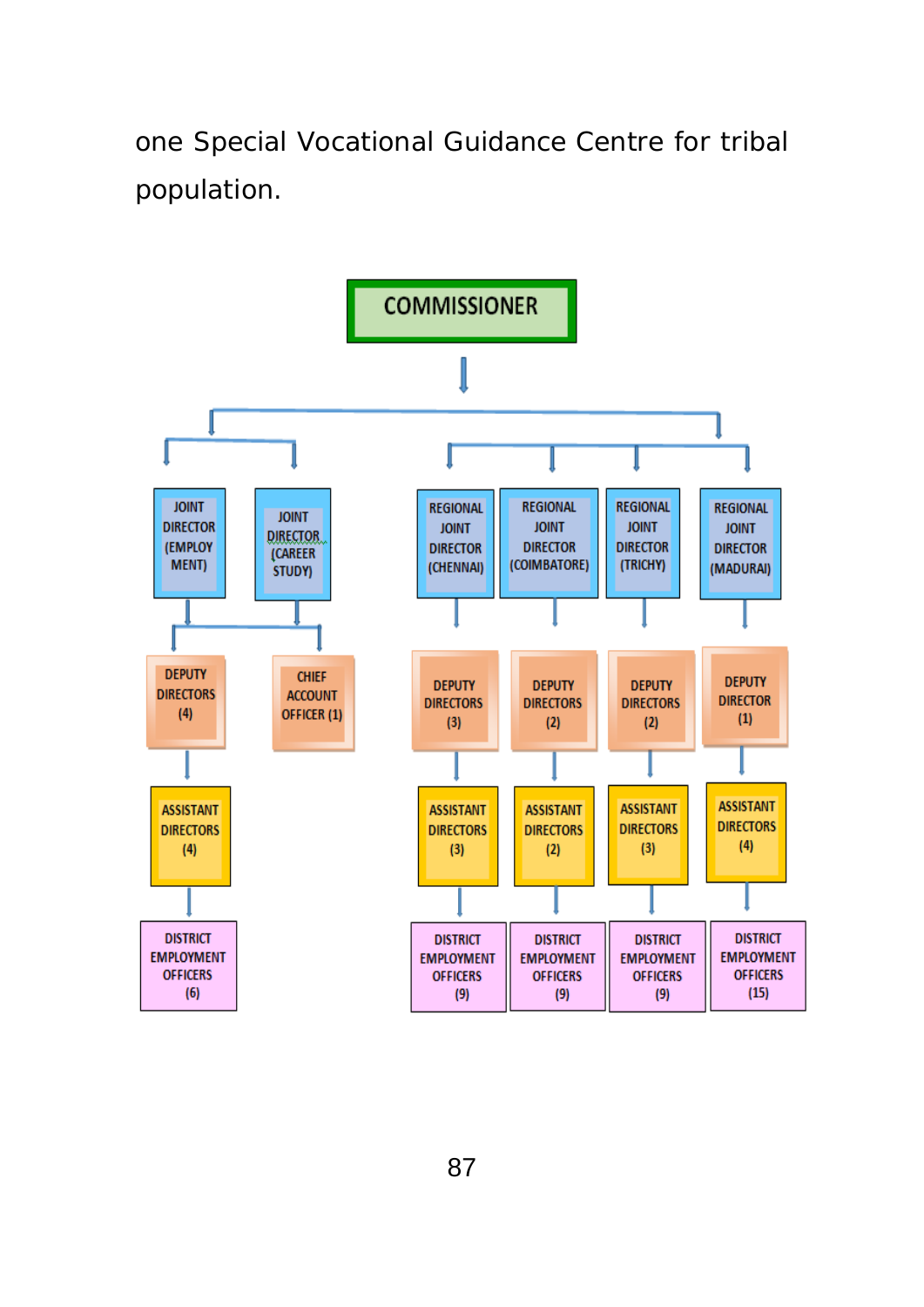# **Functions of the Employment Offices**

- Registration of candidates along with renewal and updation through online.
- Sponsoring of candidates to Employers.
- Guidance on available careers to the youth.
- Free coaching classes for aspirants of Competitive Examinations.
- Maintenance of Study Circles with wellfurnished libraries.
- Career Guidance and Counselling to SC/ST youth.
- Conducting of free coaching classes to economically weaker sections studying in Arts and Science Colleges.
- Registration and guidance for Overseas Employment.
- Registration and guidance for skill training.
- Career Awareness and Skill Awareness and Career Talks in Schools and Colleges.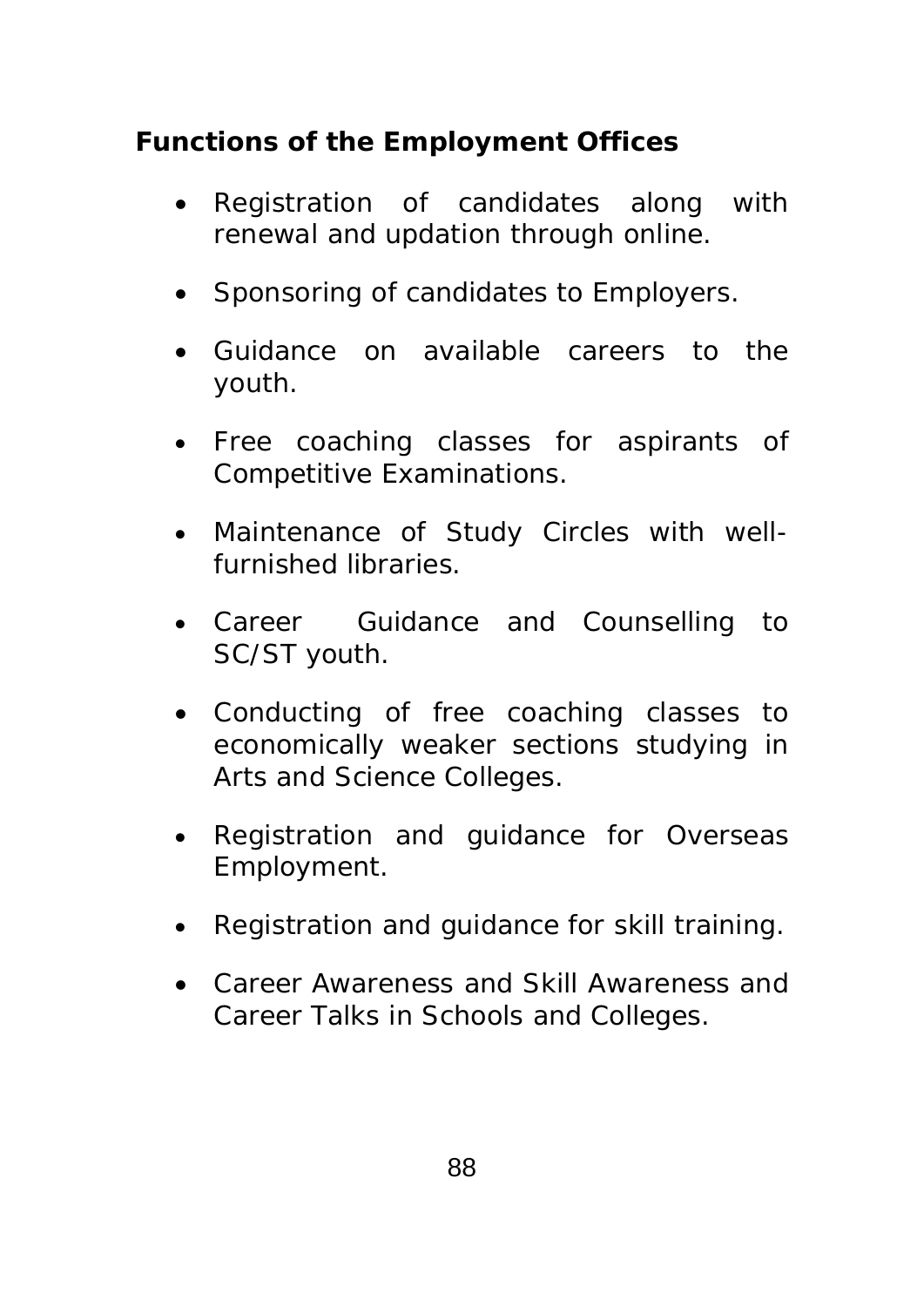- Job fairs for placing job seekers in private sectors.
- Skill camps for the youth who require skill training.
- District Level Private Placement Assistance Cell (DLPAC) to assist the job seekers in securing placement in Private Sector.
- Providing Unemployment Assistance to the unemployed persons registered in Live Registers of Employment Offices.
- Statistical work such as collecting and compiling of Employment Market Information.
- Providing e-content and study materials to students enrolled in Virtual Learning Portal System.
- **3.2. ONLINE REGISTRATION USING THE DEPARTMENT PORTAL**  (www.tnvelaivaaippu.gov.in)

After the launch of the web portal for the Department in 2011, H.S.C.  $(12^{th})$  and S.S.L.C. (10<sup>th</sup>) passed students have access to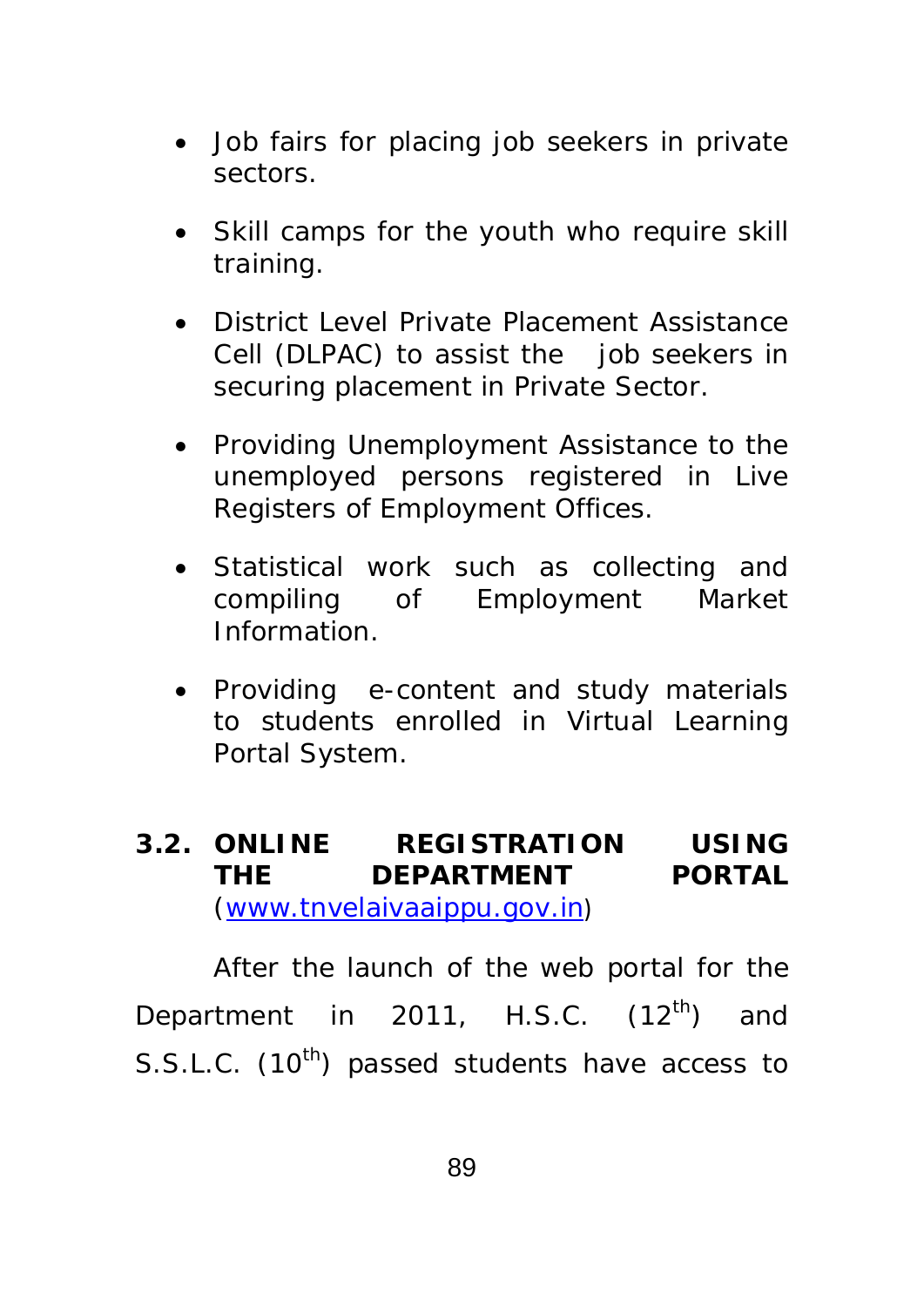employment registration in their school premises itself, without having to approach the Employment Offices. From the inception of the facility upto 2018, totally 93,80,120 students have benefitted through the online registration module of the Department.

## **Live Register details**

| <b>Details</b>                                                                              | <b>Registrants</b> |  |  |
|---------------------------------------------------------------------------------------------|--------------------|--|--|
| School students below 18 years                                                              | 17,41,402          |  |  |
| Students taking up higher studies in<br>the age group 18 to 23 years                        | 16,93,351          |  |  |
| Job seekers in the age group 24 to 35<br>years                                              | 27,41,521          |  |  |
| Registrants in the age group 35 to 58<br>likely to be interested in Government<br>placement | 11,29,429          |  |  |
| Over aged persons above 58 years.                                                           | 6,687              |  |  |
| Total Live Register as on 31.03.2019                                                        | 73,12,390          |  |  |

# **3.3. CAREER GUIDANCE AND COUNSELING ACTIVITIES**

# **3.3.1. Guidance given to the registrants and the job seekers**

• Information on various job opportunities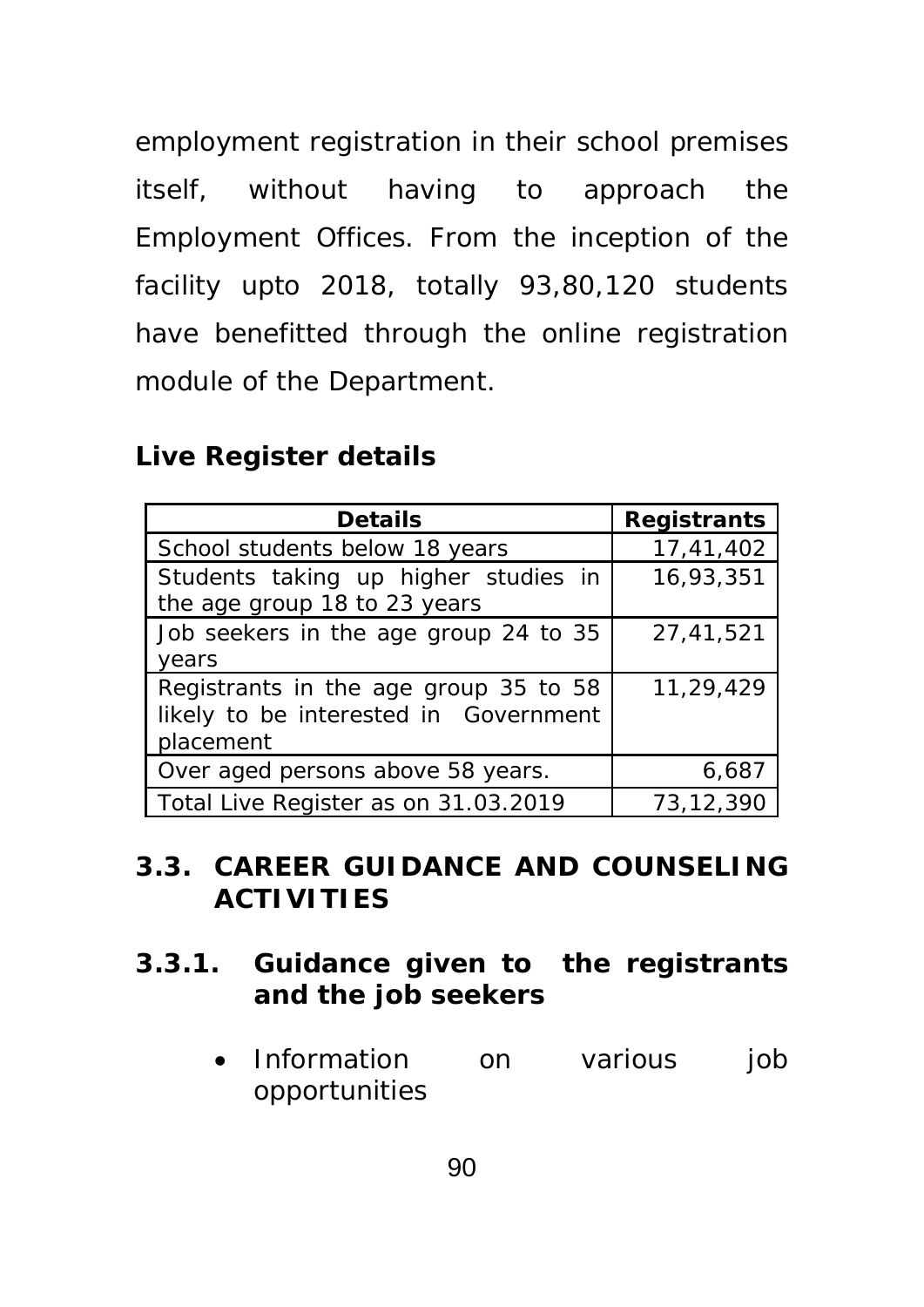- Guidance in preparing for competitive examinations
- Registration for skill training
- Registration with Overseas Manpower Corporation Limited
- Self-employment quidance
- Individual Guidance for registrants
- Group Guidance for homogeneous groups
- Career talks and career seminars in educational institutions
- Distribution of Career pamphlets
- Career Guidance Outreach Programmes in educational institutions
- Career Guidance along with Counselling to weaker sections.

# **3.3.2. Career Exhibitions and Seminars**

The Department conducts exhibitions at educational institutions highlighting various career opportunities available to enlighten the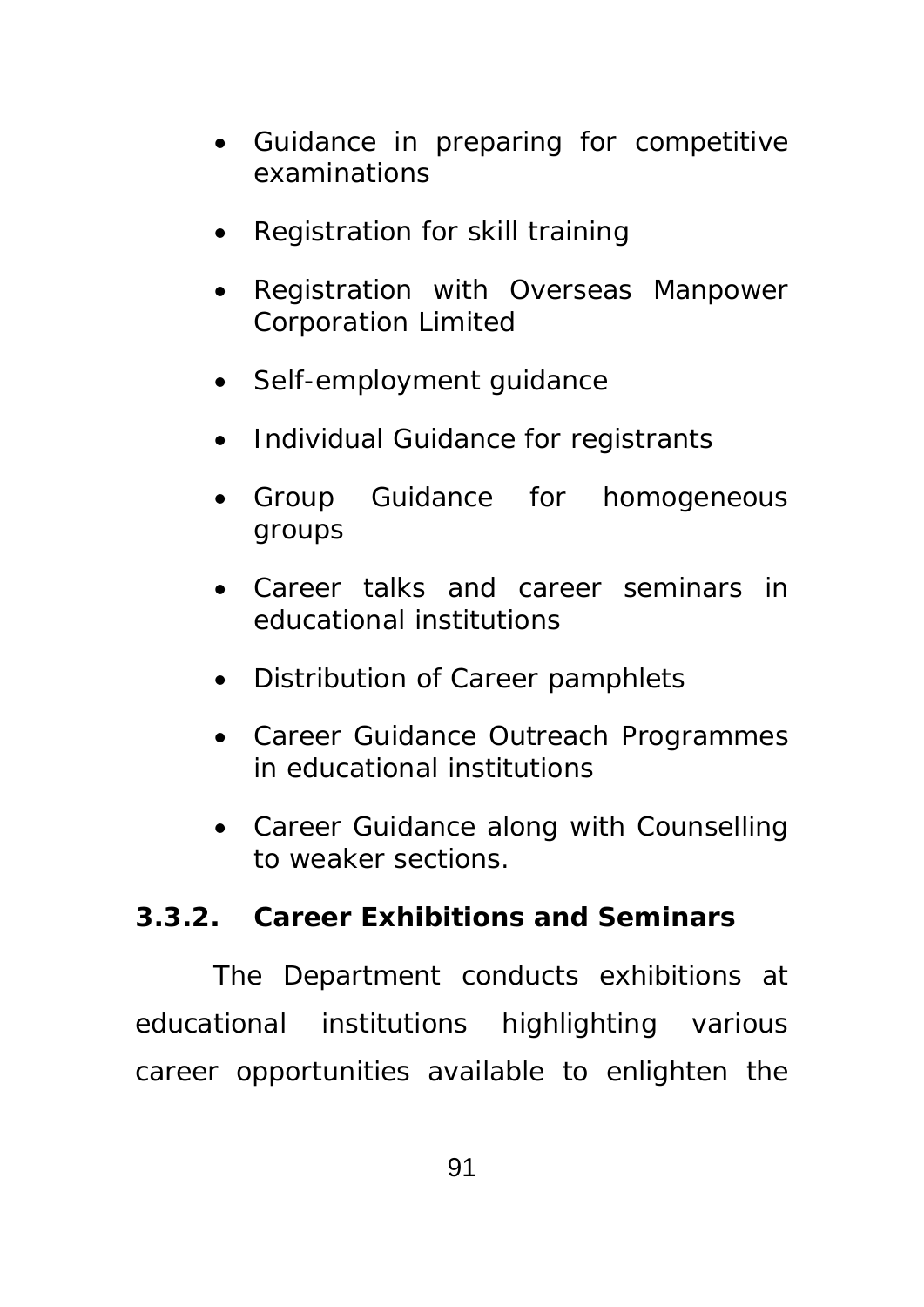students and job seekers. Charts are displayed with various information on higher education, scholarships available, job opportunities, skill training, apprenticeship training etc. Seminars are also conducted during the exhibitions and eminent persons like District Collectors and senior officers are invited to render career talks in these seminars. The Government sanctions Rs.10,000/- per Employment Office every year to conduct these exhibitions. During the year 2018-19, 32 Career Exhibitions have been conducted.

## **3.4. STUDY CIRCLES IN EMPLOYMENT OFFICES**

The Employment Wing, with a view to assist job seekers aspiring to enter into Government and Public Sector Establishments through competitive examinations such as UPSC, TNPSC, SSC, IBPS, TNUSRB, RRB, TET etc. has established Study Circles in 32 District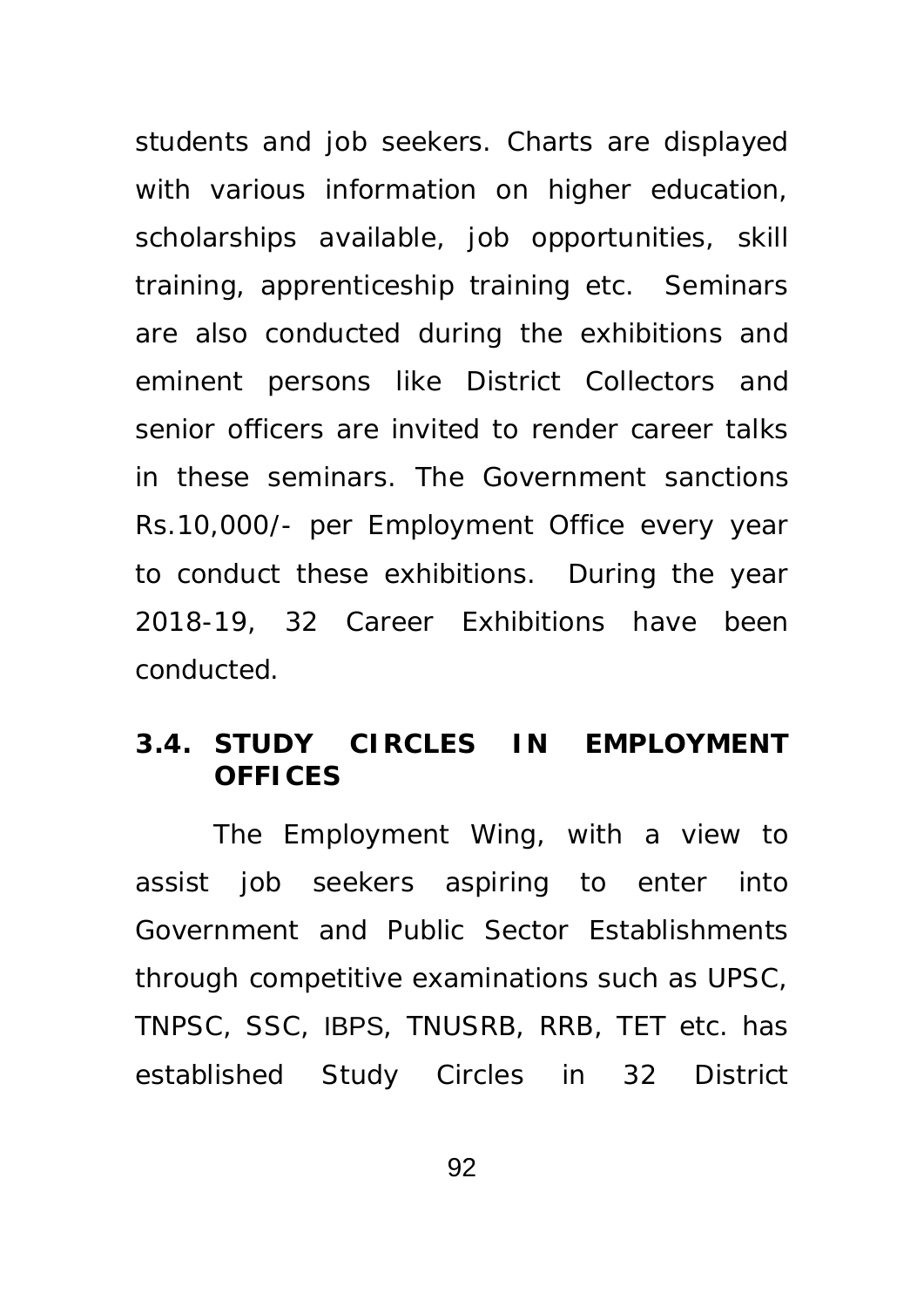Employment Offices. All these Study Circles have well equipped Libraries. The Employment Offices conduct regular classes for all the aspirants by inviting eminent faculties and experts in the respective subjects to handle the coaching classes. Motivational talks by persons who had successfully cleared these examinations using the Study Circles are also given to inspire the candidates. Mock tests and mock interviews are conducted by the officers to train up the aspirants of competitive examinations.

In the year 2018-19, a total of 1,483 Coaching Classes were held in which 23,430 aspirants enrolled themselves and got benefited. Out of them, 881 aspirants secured placement in Government / Public Sector establishments.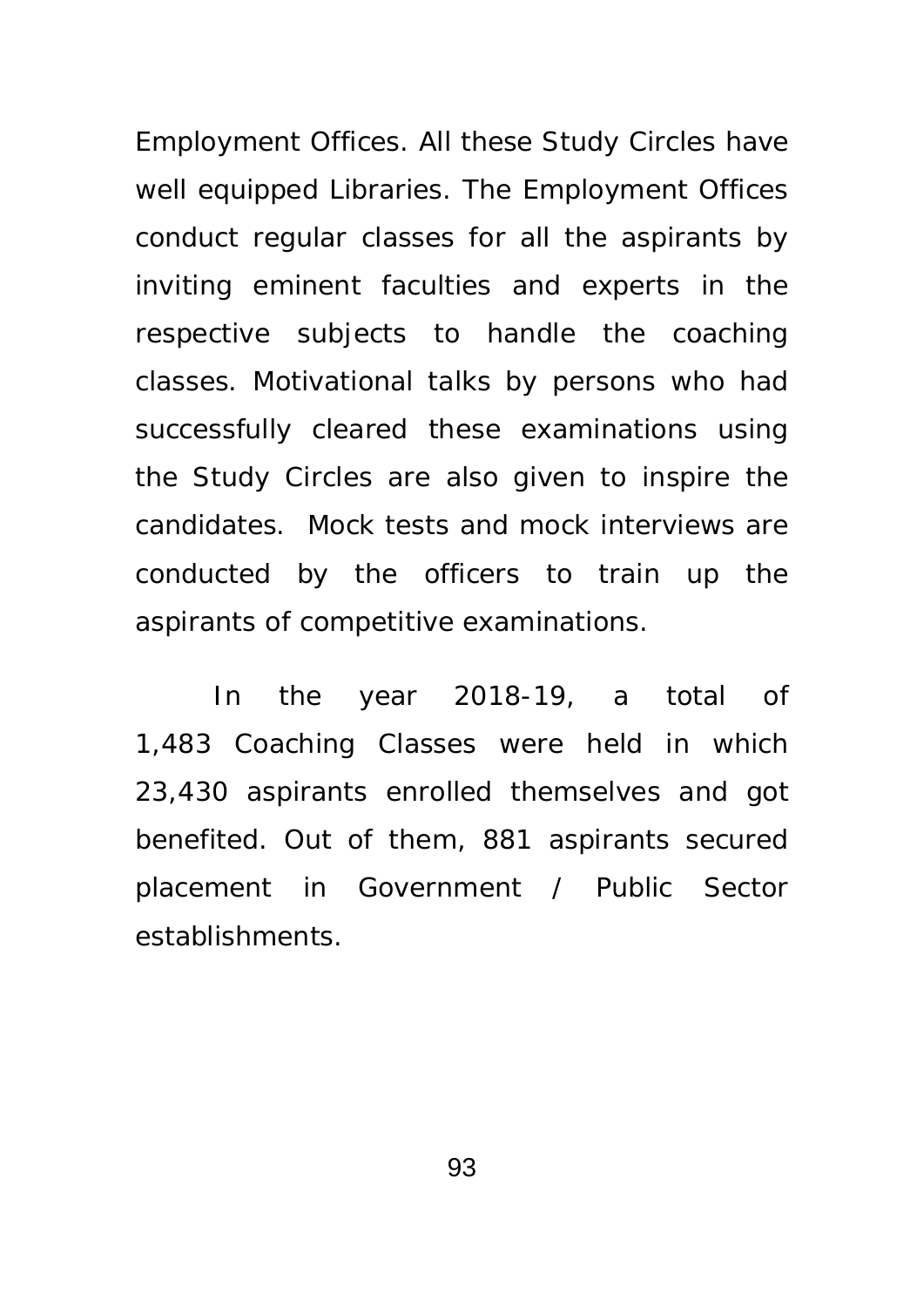### **3.5. FREE COACHING CLASSES FOR COMPETITIVE EXAMINATIONS TO ECONOMICALLY WEAKER STUDENTS IN COLLEGES**

The Department has also set up Coaching Centres in Arts and Science Colleges affiliated to 10 Universities for conducting free coaching classes to the economically weaker students. The Government is sanctioning Rs.50.00 Lakh per annum which is distributed at the rate of Rs.5.00 Lakh per University. During the financial year 2018-19, 938 classes were conducted and 26,923 students had enrolled themselves for these coaching classes to appear for UPSC, TNPSC, SSC and IBPS examinations. The students are provided with necessary materials and they can also download the same as e-content from the portal of the department at any place at any time.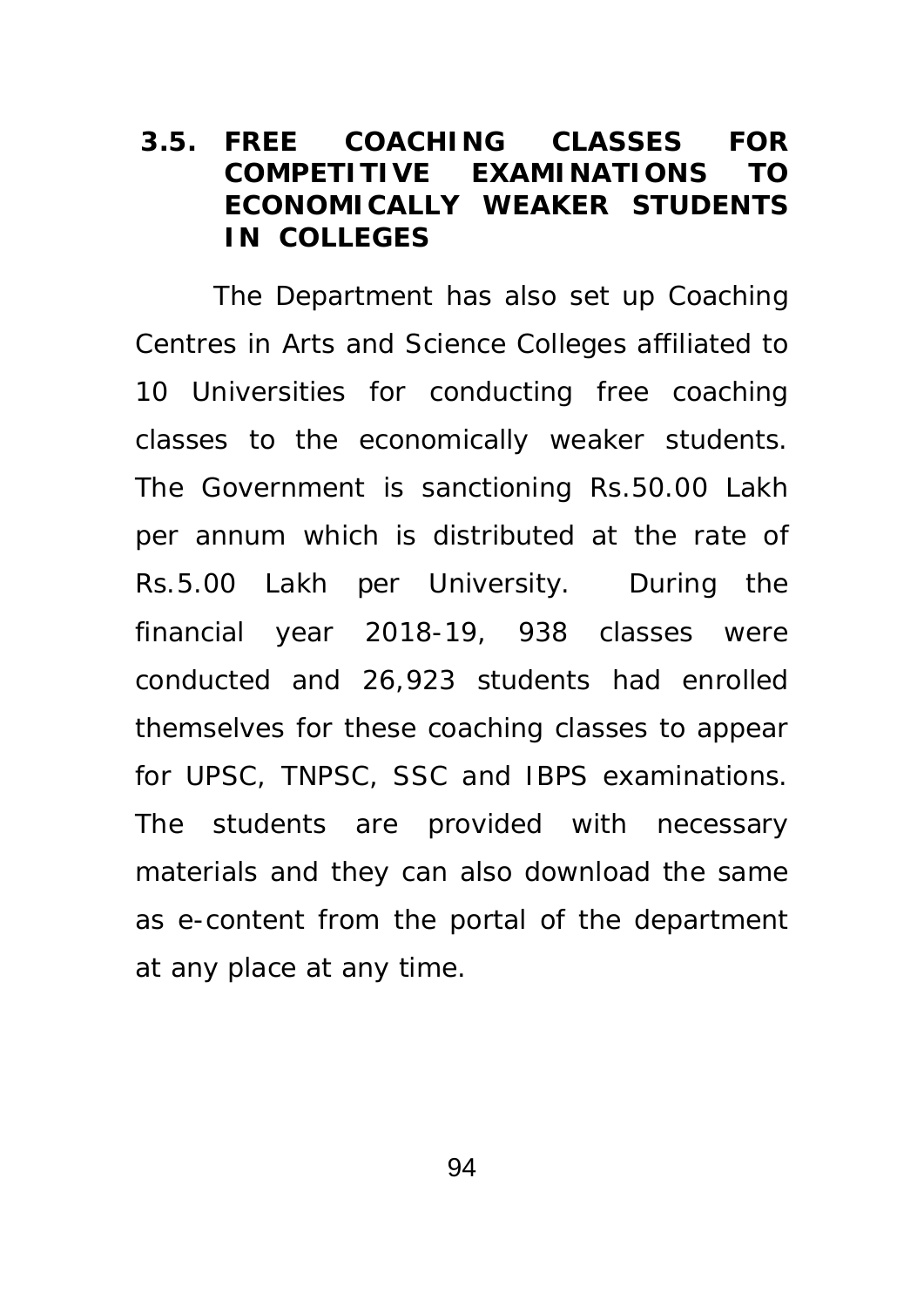## **3.6. CAREER AND SKILL AWARENESS WEEK**

During the second week of July every year, as per the orders of the Government, 'Career and Skill Awareness Week' is observed in 32 District Employment Offices. The following activities are carried out during Career and Skill Awareness Week:

- Career counselling
- Career talks
- Career exhibitions
- Career seminars
- Career and skill rallies
- Career and skill awareness through mobile vans
- Career master training programmes for teachers
- Distribution of booklets and pamphlets on careers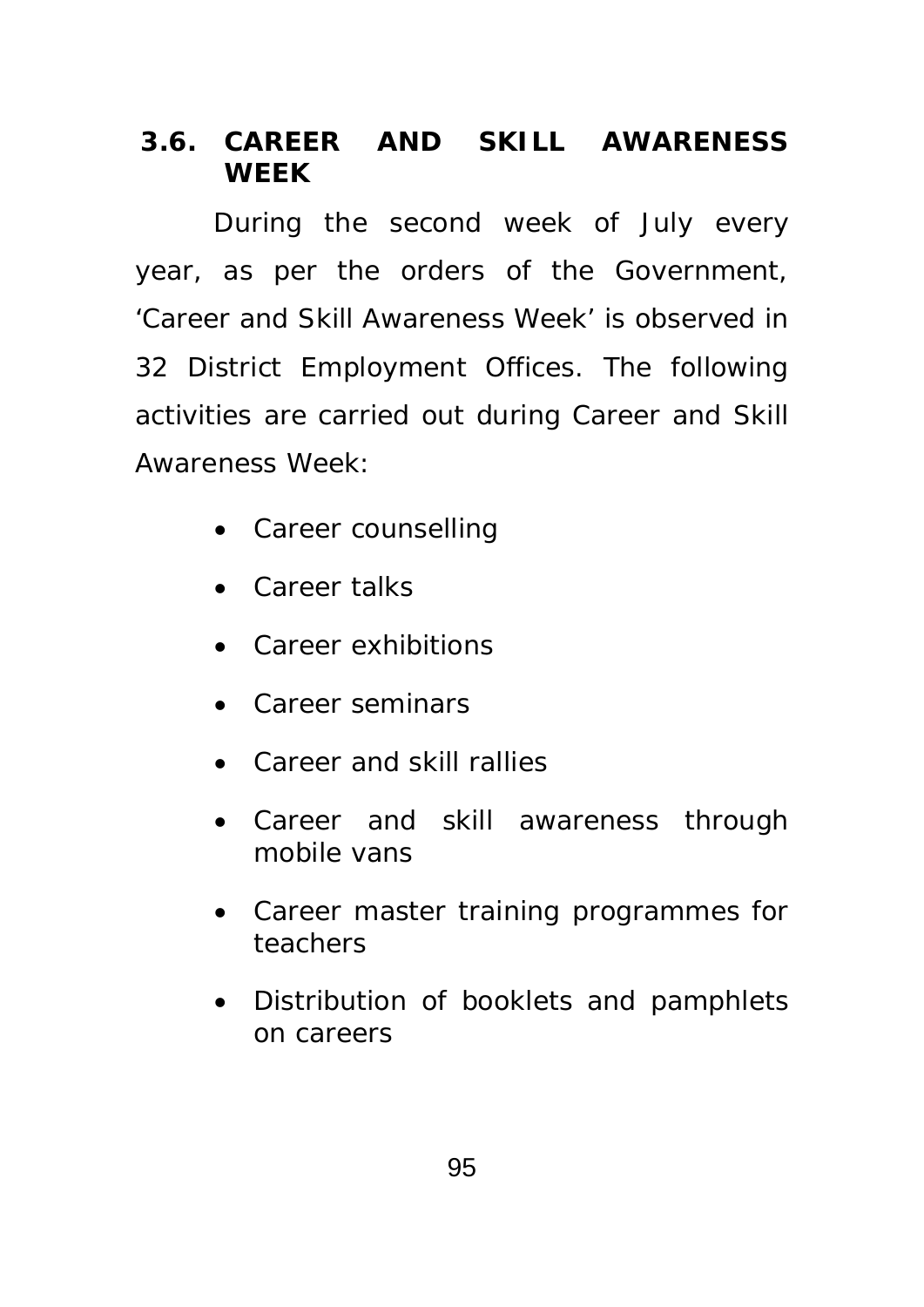### **3.7. CAREER GUIDANCE FOR STUDENTS OF BC / MBC / DNC AND MINORITIES WELFARE HOSTELS**

For the benefit of students residing in BC/MBC/DNC and Minorities hostels and studying  $10^{th}$  Standard,  $12^{th}$  Standard and Degree courses, special career guidance programmes are held in the hostel premises with the support of Backward Classes and Minorities Welfare Department.

In the year 2018-19, Career Guidance was provided in 1,343 BC/MBC/DNC and Minorities hostels (1,112 School hostels and 231 College hostels) through which 21,728 students got benefited.

## **3.8. PUBLICATION OF CAREER LITERATURE**

The Employment Wing of the Department has been publishing a quarterly bulletin 'Thiran Thamizhagam' from November 2016 highlighting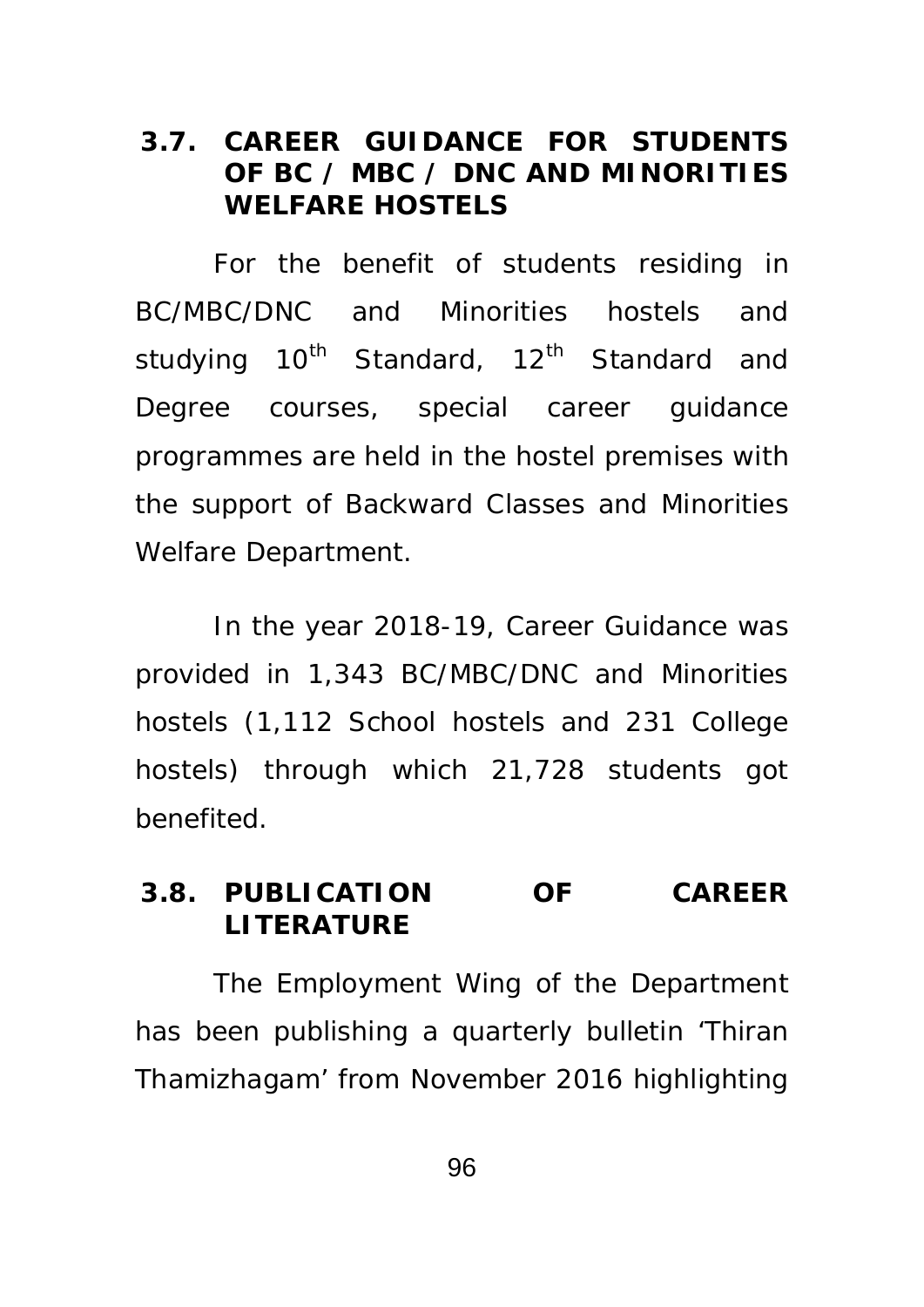the activities of the Department with information on various career opportunities. Career guidance booklets titled

- $\bullet$  'What after 10<sup>th</sup>?'
- $\bullet$  'What after 12<sup>th</sup>?'
- ' What after ITI?'
- 'What after Polytechnic?'

have been published by this Department and hosted as e-books on the Department website (www.tnvelaivaaippu.gov.in)

In the year 2018, a book on 'Post Graduate & Post Graduate Diploma Courses in Premier Institutions – At a Glance' was released by the Hon'ble Minister for Labour.

# **3.9. SPECIAL CELLS FOR DIFFERENTLY ABLED PERSONS**

 There is an exclusive Special Employment Office for the Differently Abled persons at Integrated Employment Office Campus at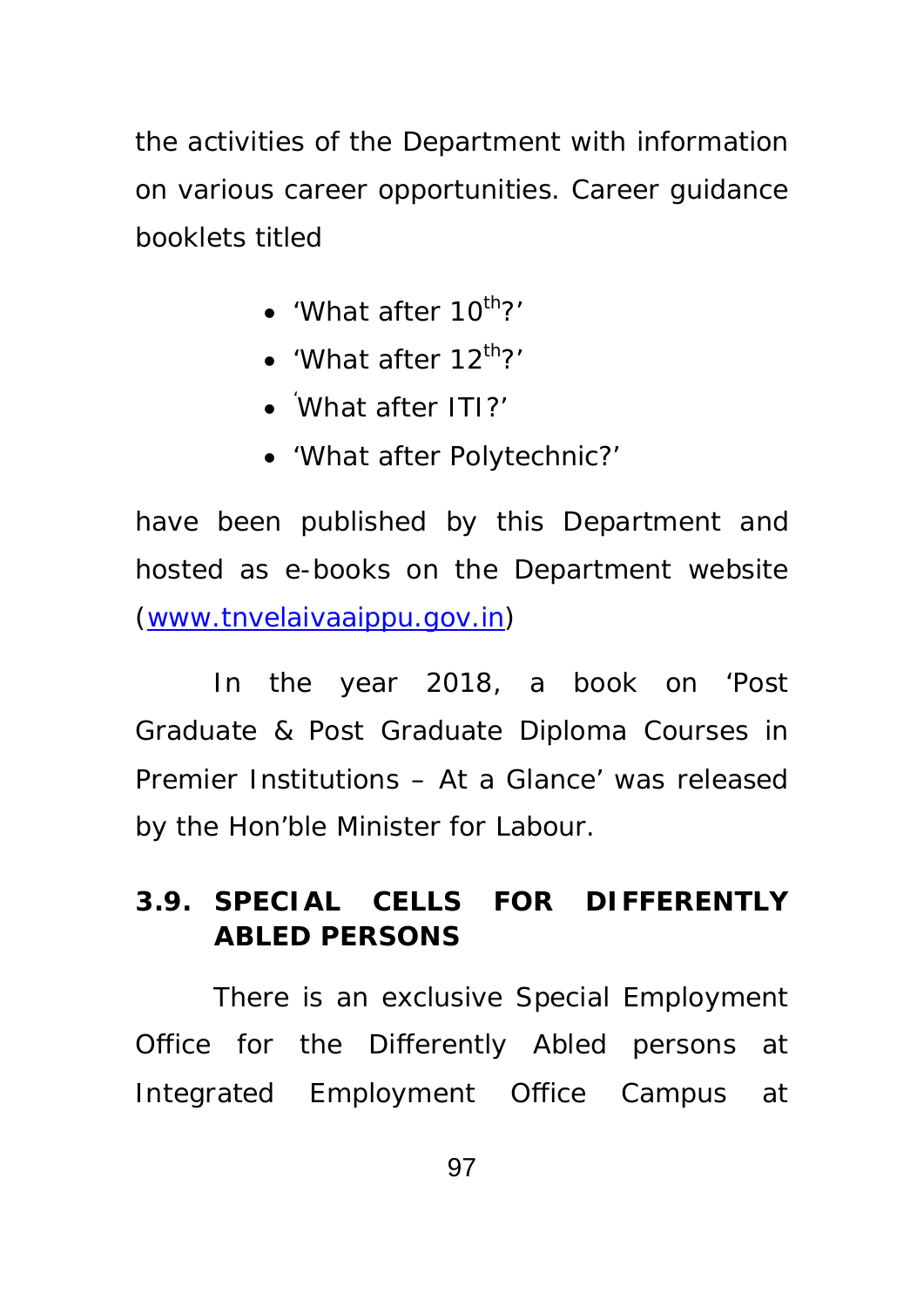Guindy, Chennai. The Hon'ble Minister for Labour during the Budget Session 2018-19 announced that Special Cells for the Differently-Abled persons would be established in the districts where Special Cells do not exist. Accordingly, the Special Cells for Differently-Abled were constituted in 18 districts, which are functioning from 3.12.2018. The objective of these cells is to serve the Differently-Abled persons and provide special assistance to them for employment. The total number of placements provided to Differently-Abled from January 2018 to March, 2019 in Private Sector is 1,456 and in Public Sector is 170. The placement of Differently-Abled from 2011 to March 2019, in Public Sector is 3,954 and from 2014 to March 2019 in Private Sector is 3,521.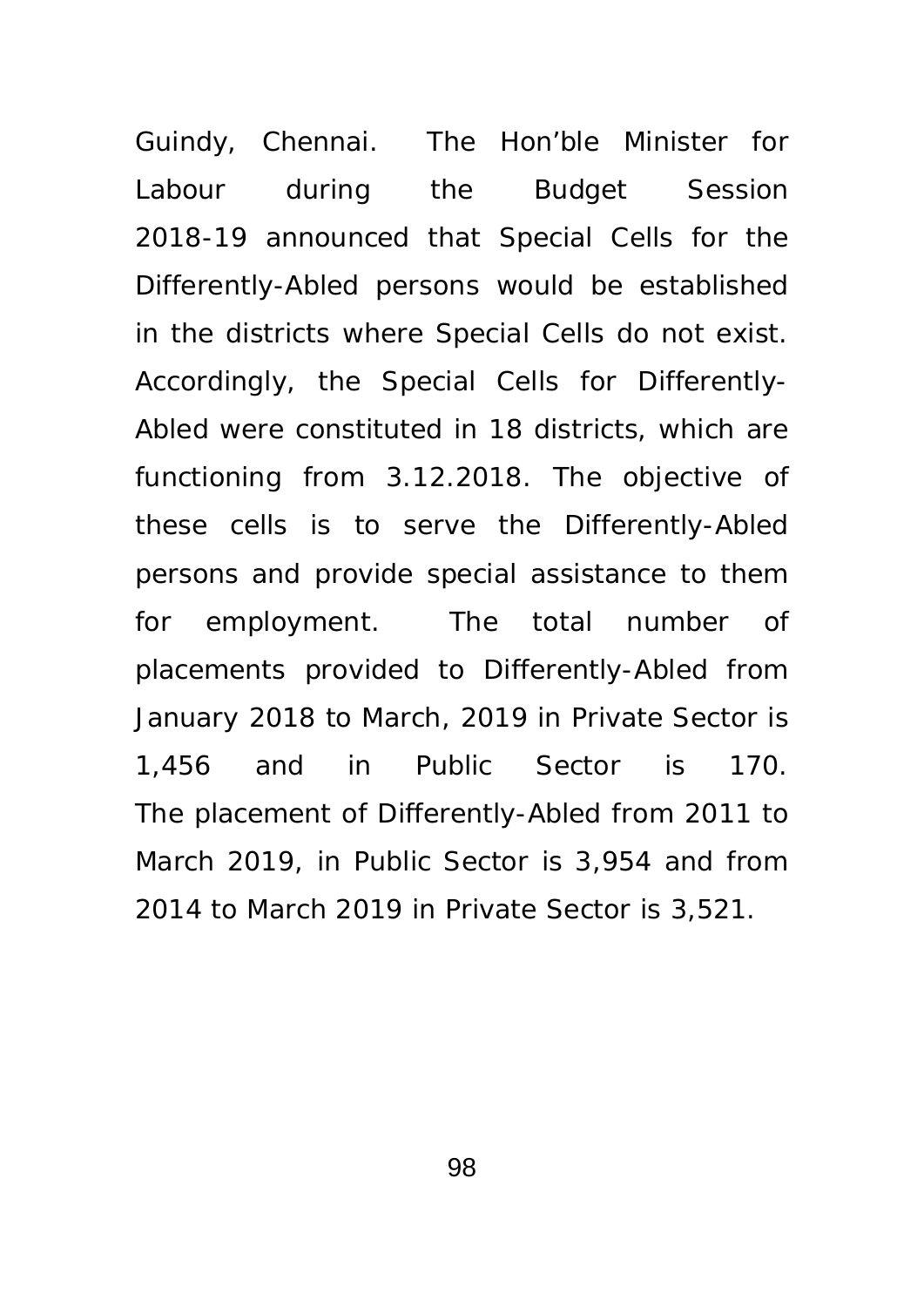## **3.10. COACHING–CUM–GUIDANCE CENTRES**  FOR SCHEDULED CASTES **SCHEDULED TRIBES**

Coaching-cum-Guidance Centres have been established in the districts of Coimbatore, Cuddalore, Tiruchirappalli, Tirunelveli and Vellore which have considerable population of Scheduled Castes / Scheduled Tribes. These Centres cater to the needs of SC/ST youth by providing them career guidance and coaching for competitive examinations. Along with career guidance, confidence building programmes and counselling services to youth from SC/ST communities are also provided. These centres also provide training to improve the employability and career prospects of the SC/ST candidates appearing for various competitive examinations. The Government sanctions a sum of Rs.20.46 Lakh per annum for all the five Coaching cum Guidance Centres for these activities.

99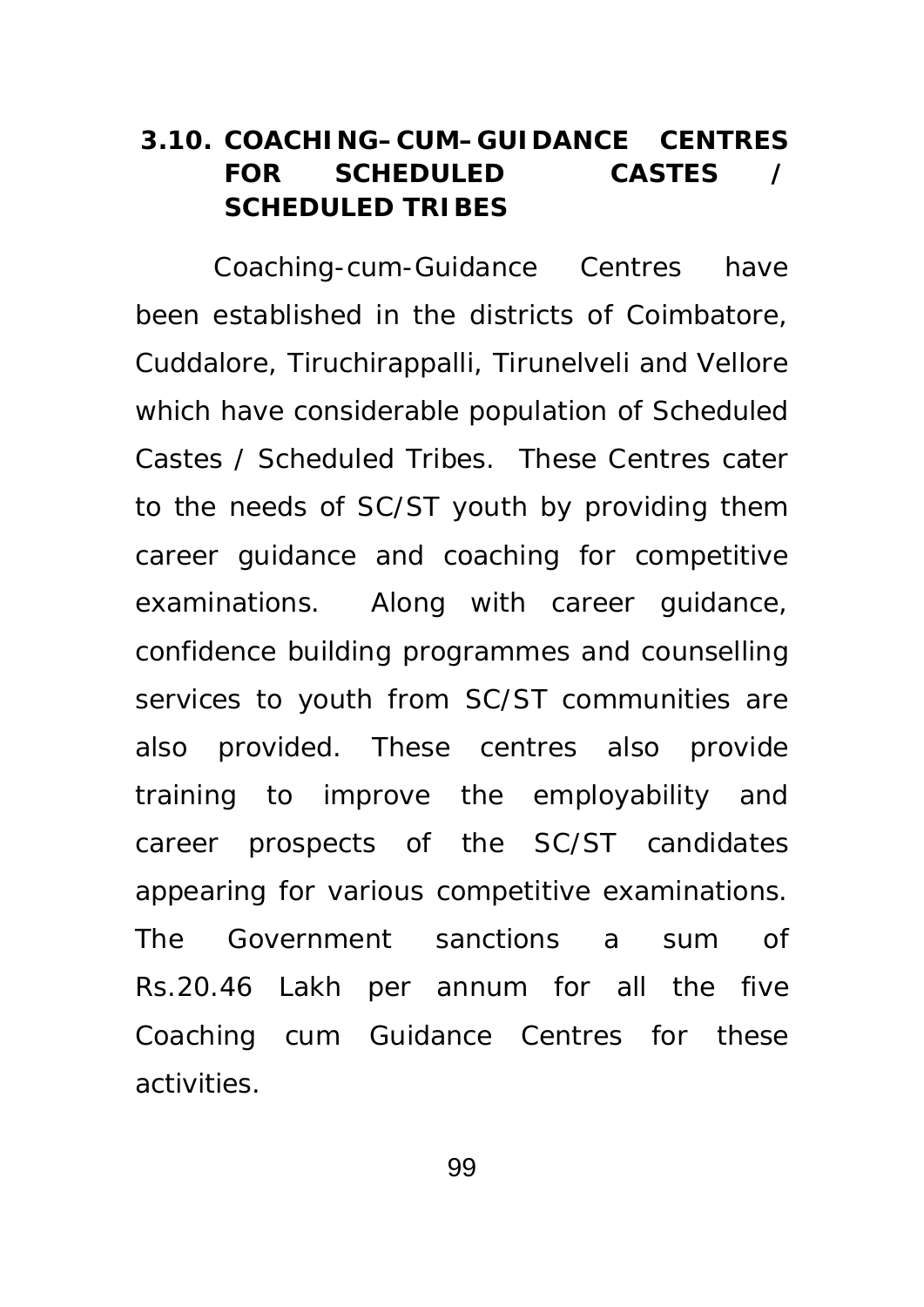## **3.11. SPECIAL VOCATIONAL GUIDANCE CENTRE FOR TRIBAL POPULATION**

On the same lines of the Coaching cum Guidance Centre for Scheduled Castes and Schedule Tribes, a Special Vocational Guidance Centre for Tribal Population is functioning at Udhagamandalam. The Vocational Guidance Officer delivers periodical career talks by visiting the remotely located educational institutions and hostels for Scheduled Tribe students. This office also provides spot registration of applicants belonging to Scheduled Tribes by visiting the tribal population in the hilly areas.

#### **3.12.UNEMPLOYMENT ASSISTANCE SCHEMES**

With a view to help the youth who have registered with the Employment Office and who are waiting in the live register for five years or more to secure an employment, the Government provides Unemployment assistance for three years subject to eligibility conditions like age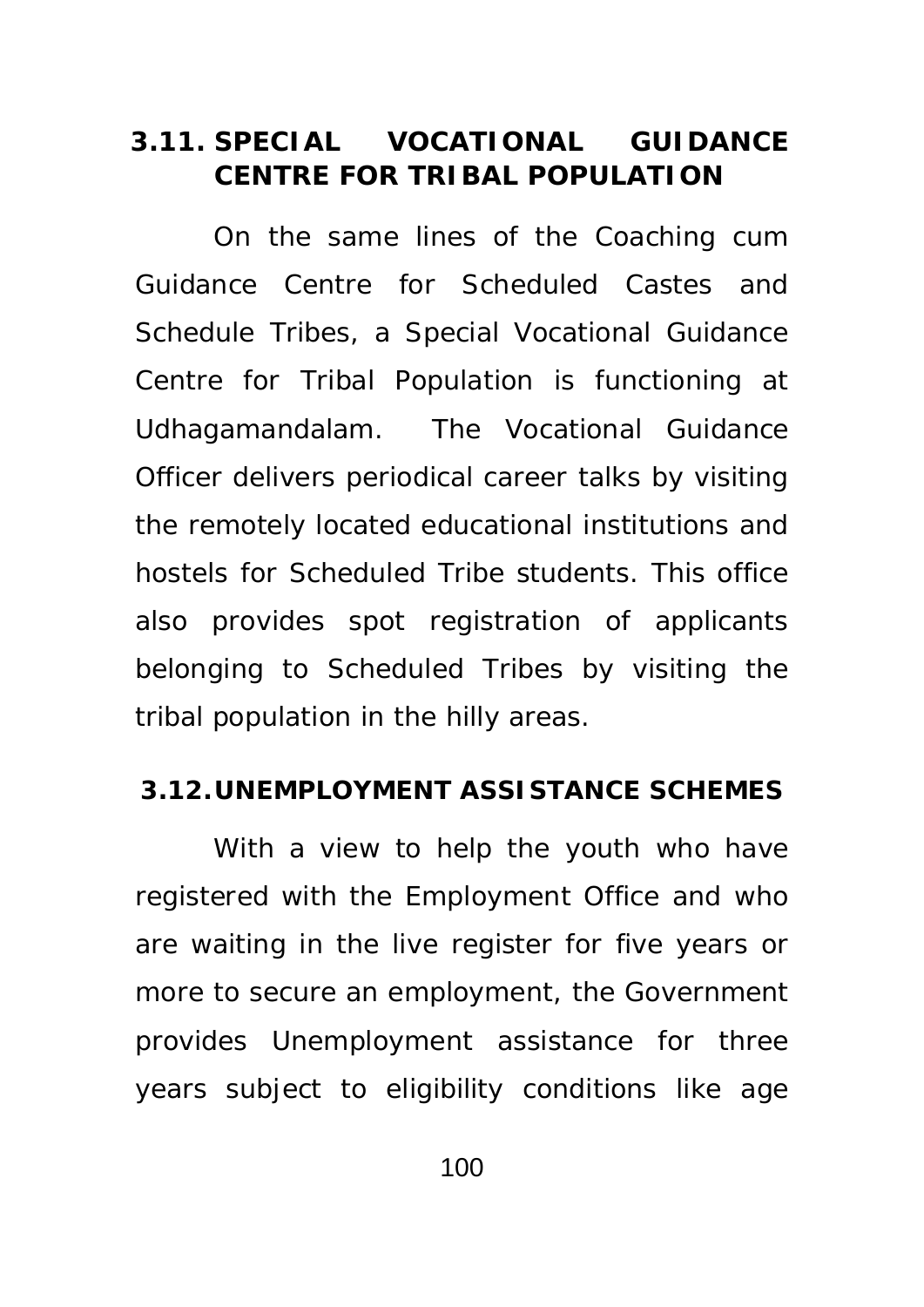limit and income. The annual income criteria for eligibility is Rs.50,000/- per annum and maximum age limit is 45 years for SC / ST and 40 years for others. During every quarter, the unemployment assistance amount is directly credited into the bank account of the beneficiaries. The unemployment assistance has been doubled by the Hon'ble Chief Minister of Tamil Nadu with effect from February, 2017.

The Employment Wing also provides Unemployment assistance to Differently abled job seekers. To get this assistance, the differently abled person should have been on the live register for one year and there is no restriction on parental income and age. The assistance is given to them for a period of up to ten years.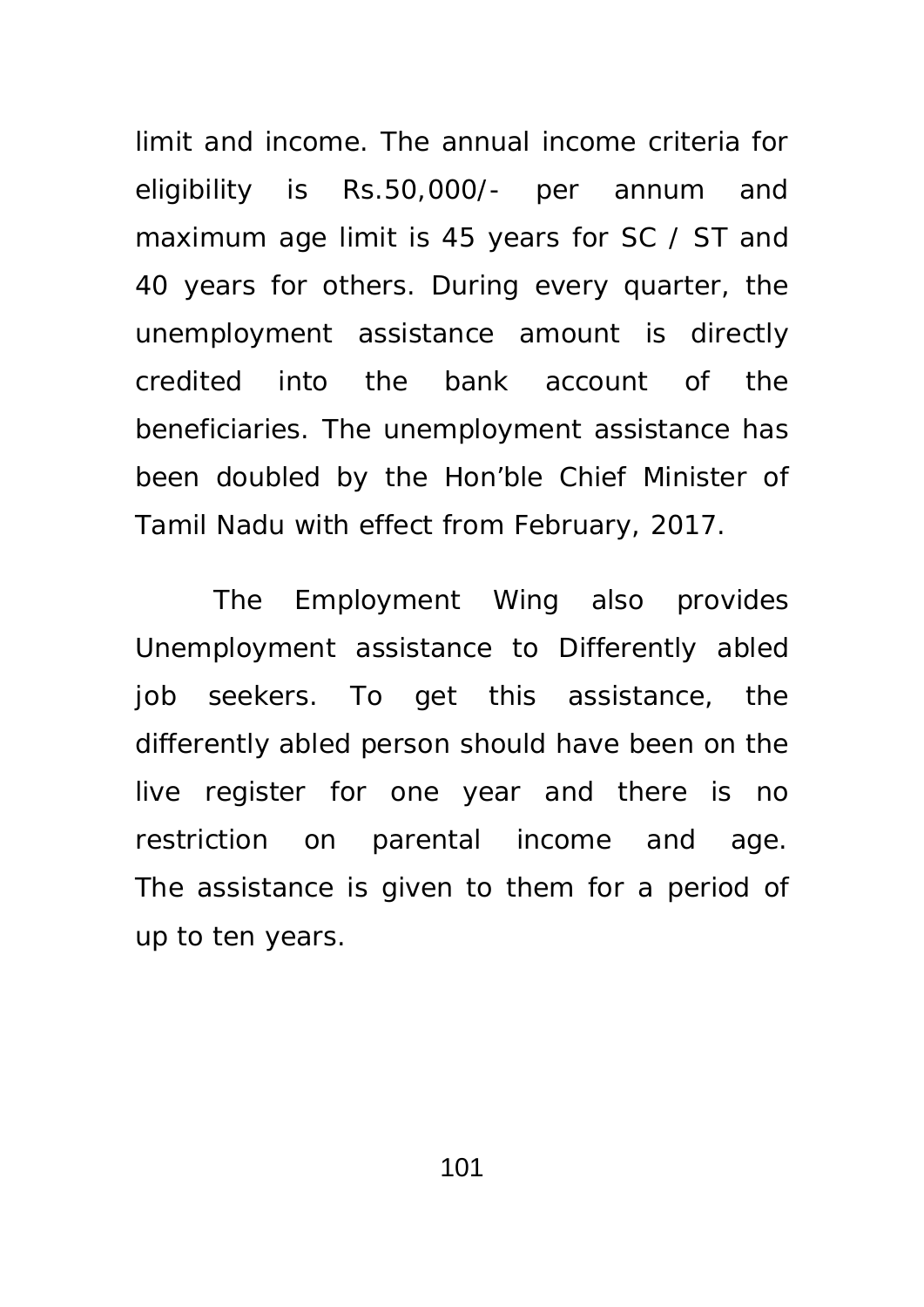# **Qualification wise Unemployment Assistance**

| S.<br>No. | Qualification      | <b>To General</b><br><b>Candidates</b><br>(Rs. per<br>month) | To<br>Differently -<br><b>Abled</b><br><b>Candidates</b><br>(Rs. per<br>month) |
|-----------|--------------------|--------------------------------------------------------------|--------------------------------------------------------------------------------|
| 1         | Literate           |                                                              | 600                                                                            |
| 2         | <b>SSLC</b> failed | 200                                                          | 600                                                                            |
| 3         | <b>SSLC</b> passed | 300                                                          | 600                                                                            |
| 4         | H.Sc. passed       | 400                                                          | 750                                                                            |
| 5         | Graduates          | 600                                                          | 1000                                                                           |

## **Beneficiaries of Unemployment Assistance Scheme during 2018-19**

| S.<br>No. | Category              | Amount<br><b>Spent</b><br>Rs. in<br>Crore | Number of<br><b>Beneficiaries</b> |
|-----------|-----------------------|-------------------------------------------|-----------------------------------|
|           | General               | 29.46                                     | 56,236                            |
| 2         | Differently-<br>Abled | 20.06                                     | 21,662                            |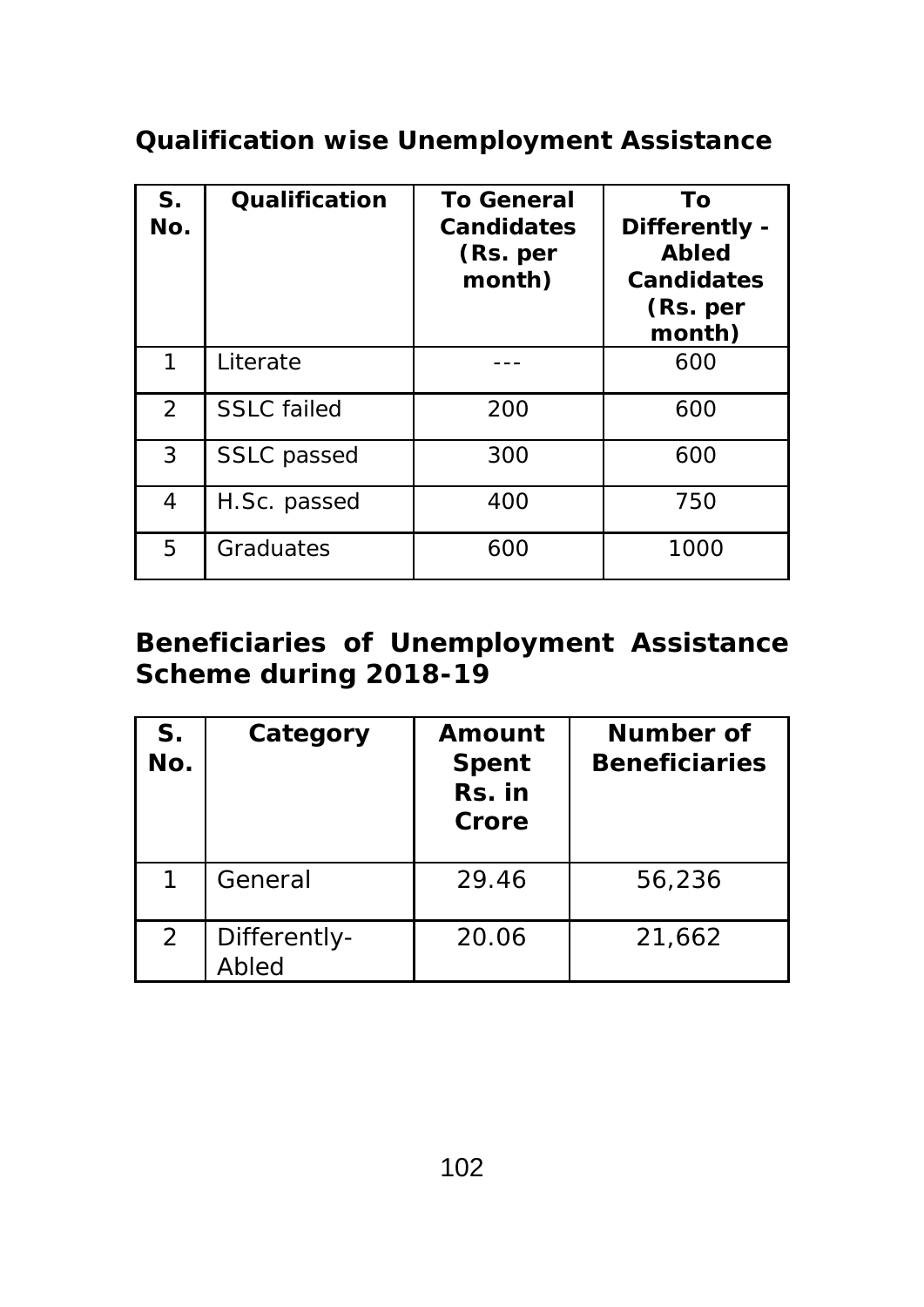### **3.13. MODEL CAREER CENTRES**

The Model Career Centres established in District Employment Offices function with an objective to provide maximum job opportunities to the registrants of the employment offices and other job seekers. The Model Career Centres provide career guidance in a transparent and effective manner with the help of latest technology and modern facilities available for counselling and training.

Model Career Centres established with financial assistance from Government of India are functioning in two District Employment Offices, viz. Vellore and Coimbatore. The Ministry of Labour & Employment, New Delhi has recently given approval for establishing six additional Model Career Centres at Salem, Tirunelveli, Tiruvallur, Udhagamandalam, Villupuram and Virudhunagar.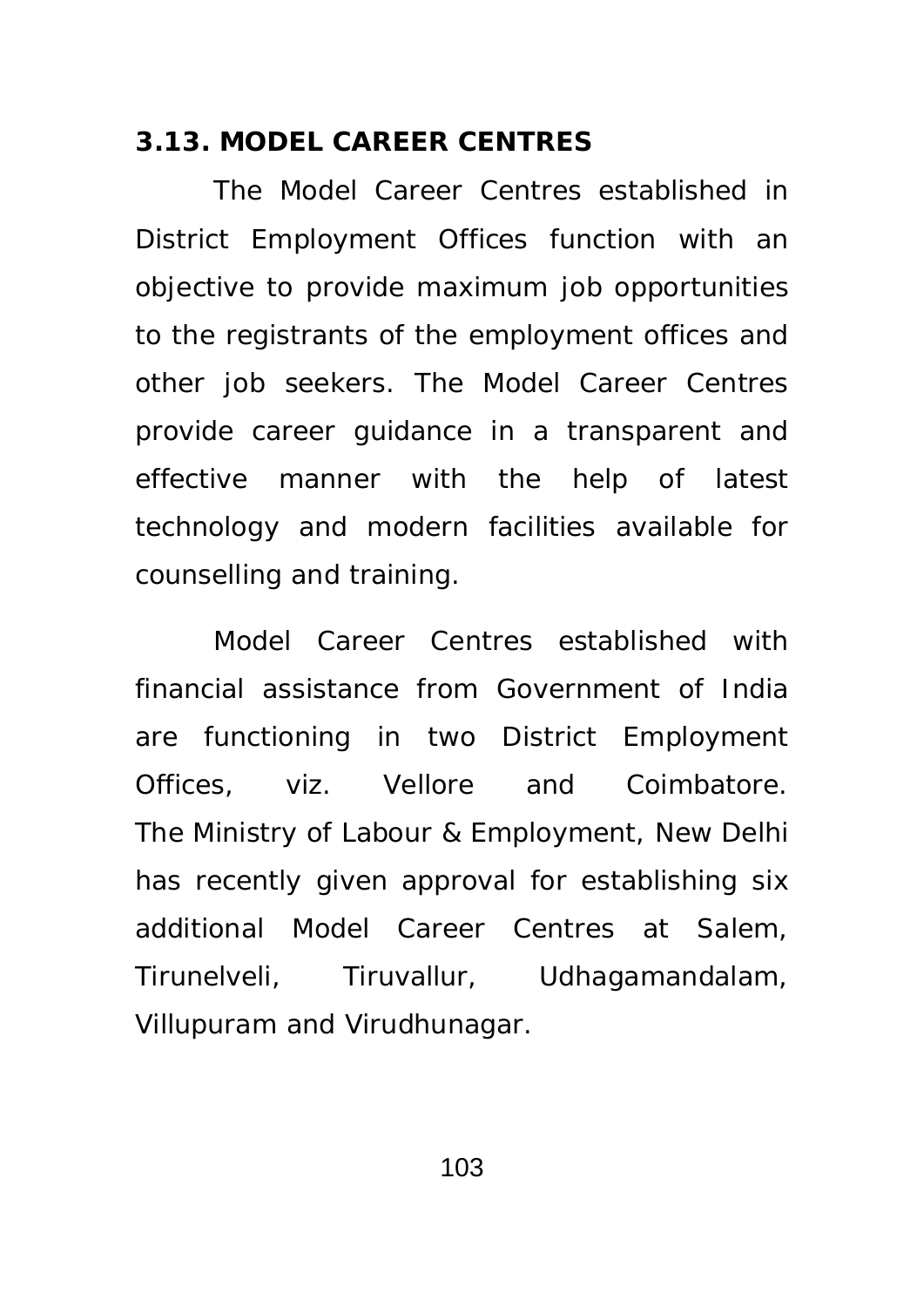#### **3.14. PUBLIC SECTOR PLACEMENTS**

In Government and Public Sector establishments 89,755 job seekers were placed through Employment Offices from 2011 to March 2019. From January 2018 to March 2019, a total of 3,948 job seekers have secured placement in Public Sector.

#### **3.15. PRIVATE SECTOR PLACEMENTS**

 Private Sector Placement Assistance Cells have been set up in 2012 in all the 37 Employment Offices with an objective to enhance and promote private sector placements. These Private Placement cells bring the job seekers and employers on the same platform to satisfy their respective requirements. The Employment Department is focusing more on conducting Mega and Micro Job Fairs in various venues, making the employers and job seekers meet and select suitable candidates.

104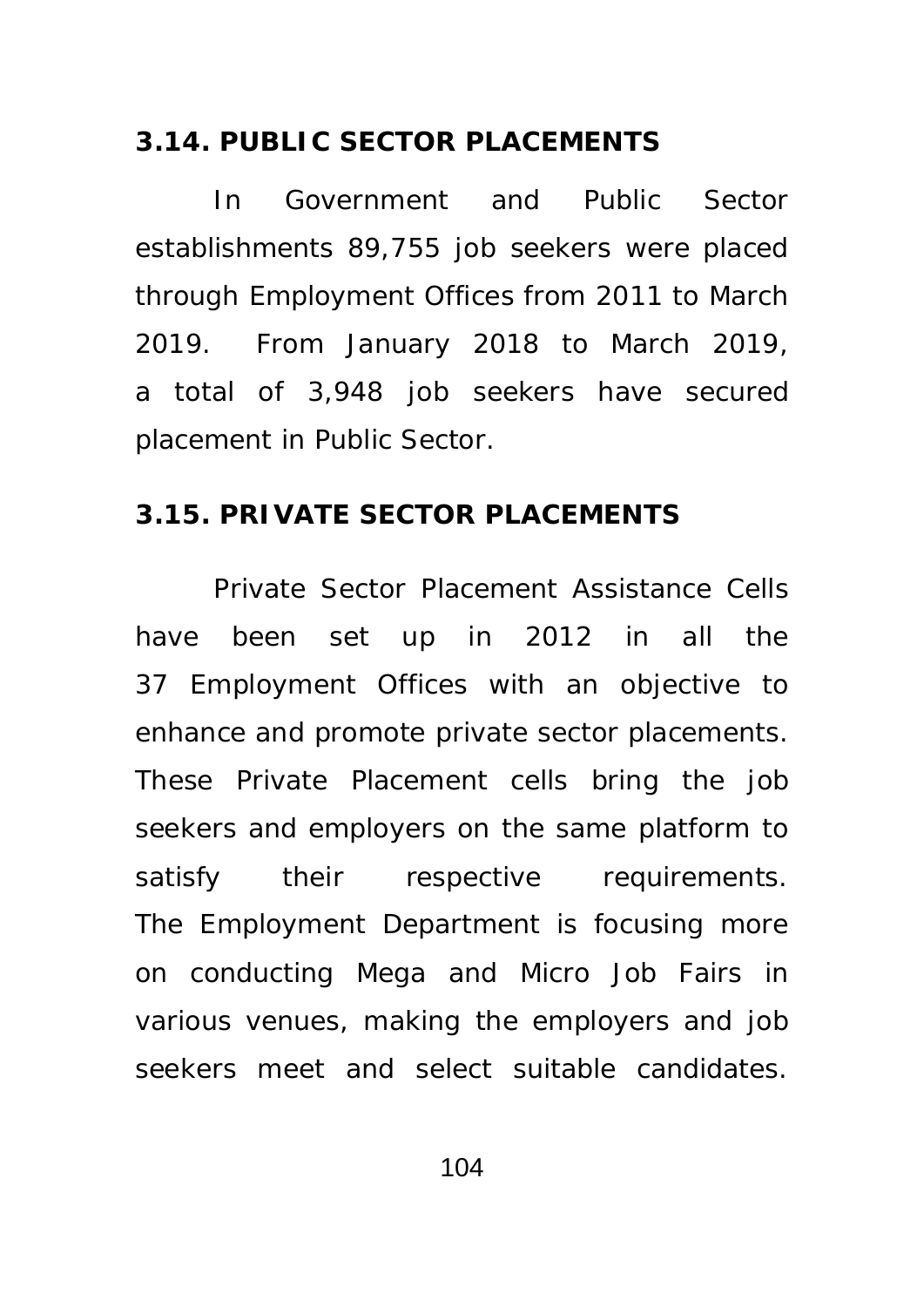These Job fairs help the employers to choose the best candidates and the job seekers a decent job. The job fairs also help the non-selected candidates to identify their skill gap and to take up necessary skill training. These job fairs are organised at regular intervals in the premises of Employment Offices by the 'District Level Private Sector Placement Assistance Cells (DLPAC)'. The Government of India sanctioned Rs.2.80 Crore as one time assistance during 2017-18 under National Career Service Grant-in-Aid program for conducting these job fairs by 35 Employment Offices.

From 2018, in order to provide a continuous opportunity to the job seekers and employers, every Friday is being observed as 'Velaivaaippu Velli' meaning 'Employment Friday'. Through these micro/mega job fairs, 85,756 job seekers were placed in private sector from January 2018 to March 2019.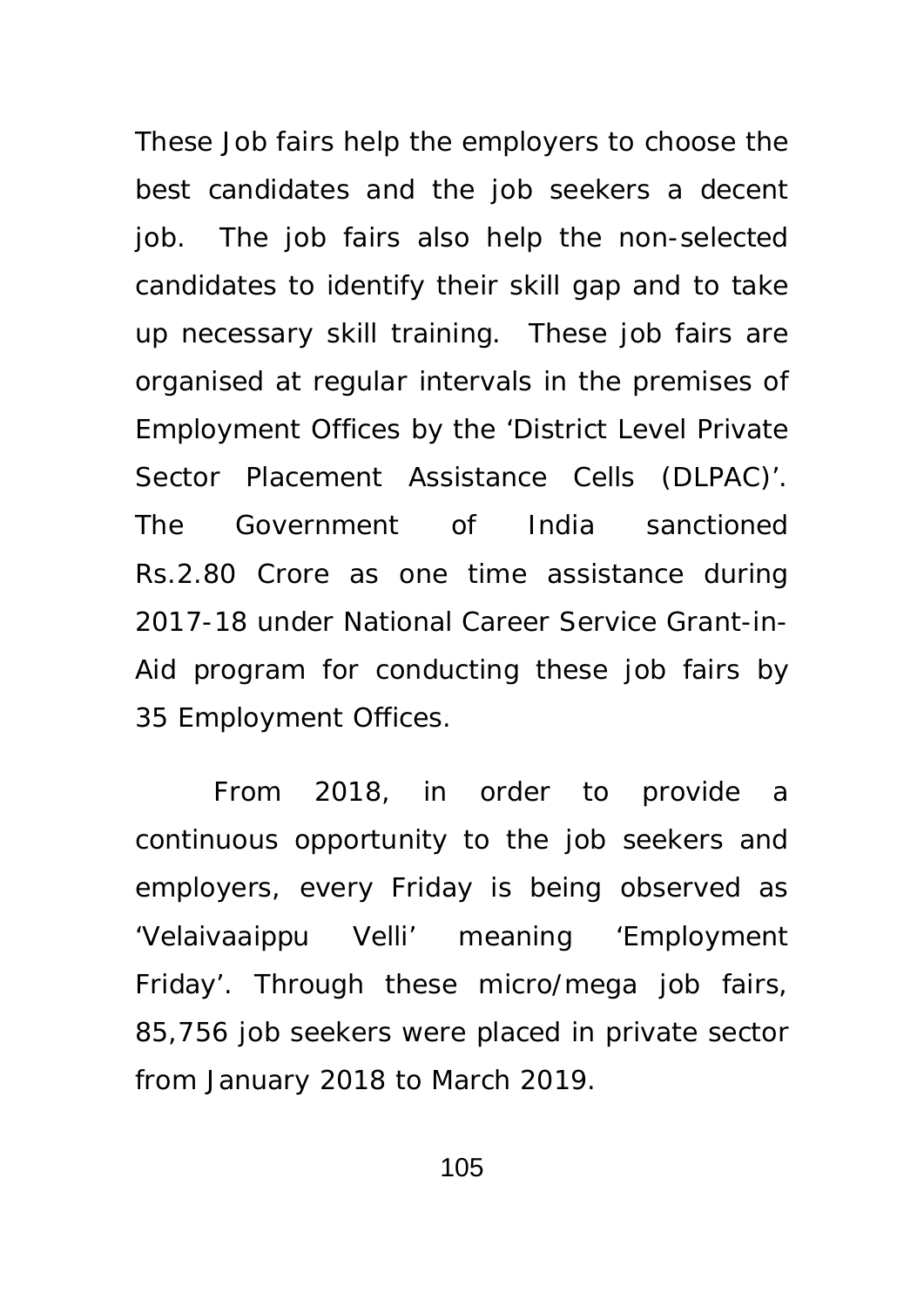### **3.16. SPECIAL INITIATIVES**

### **3.16.1. Virtual Learning System: Online free coaching classes, e-content, e-books.**

 The Virtual Learning System Portal was launched by the Hon'ble Chief Minister of Tamil Nadu on 22.02.2019. This portal facilitates e-learning, e-content and e-books along with online virtual learning through interactive videos for the aspirants preparing for competitive examinations. The portal helps the aspirants to enhance their skills and update their knowledge for improving their chances of success in these exams. The portal also provides Tamil equivalent assistance for the e-content uploaded for the benefit of candidates who take up the examinations in Tamil. Till date, 26,127 aspirants have registered in the portal.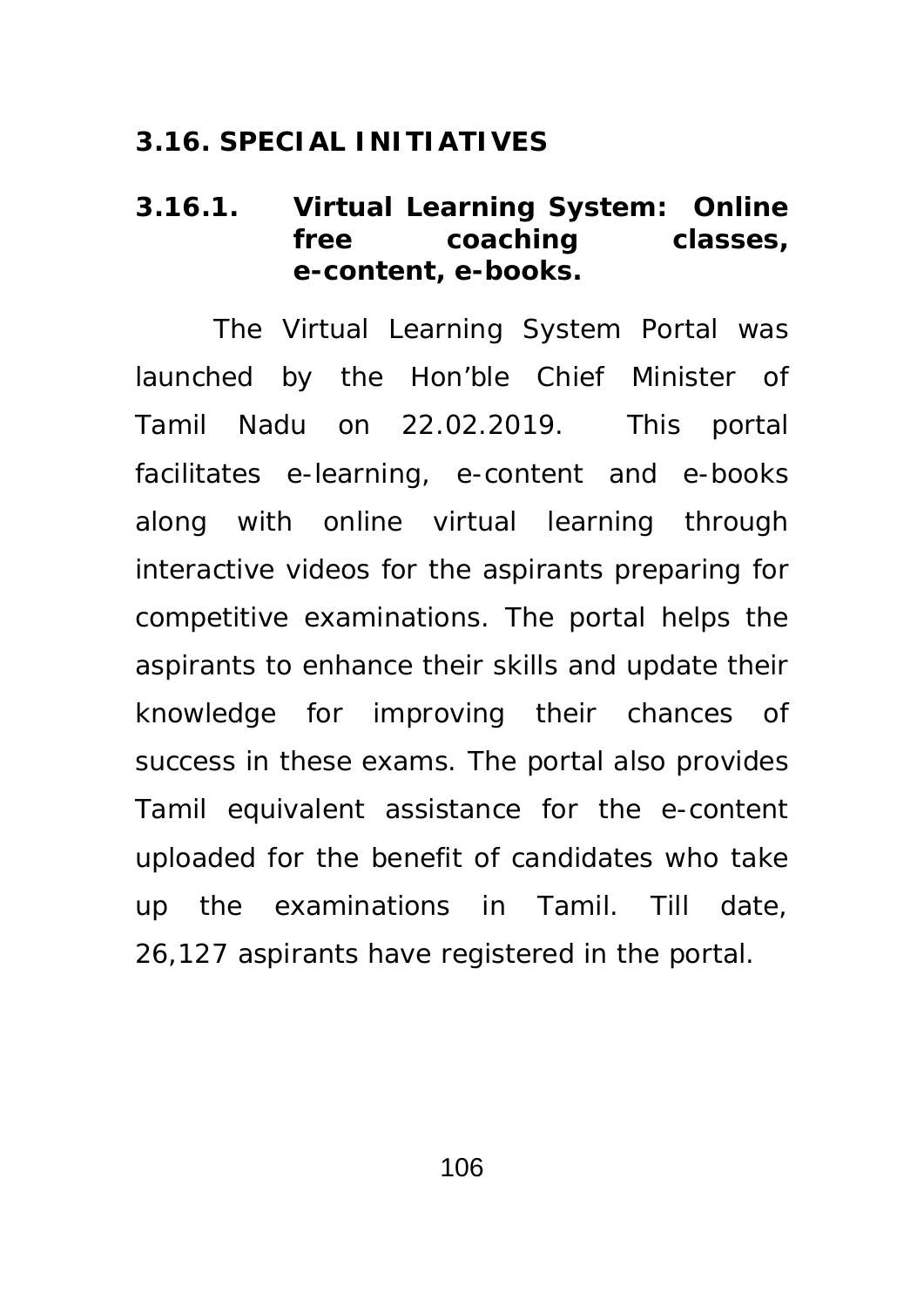## **3.16.2. Special Cells in Employment Offices for Registration and Guidance on Overseas Employment and Skills**

 Special Cells for registration and guidance on Overseas Employment and Skill Registration have been set up in all the Employment Offices. At times, some of these overseas job aspirants approach the local unregistered agents and face much hardship. The special cells functioning in the Employment Offices help in guiding the job seekers for overseas recruitment and for registration on the portal of Overseas Manpower Corporation Ltd.

 Skill registration cells have also been set up in 32 District Employment Offices. These cells assess the skill gap of the individuals and assist them in choosing the particular skill training and register in the Skill Portal for taking up suitable skill training through Tamil Nadu Skill Development Corporation.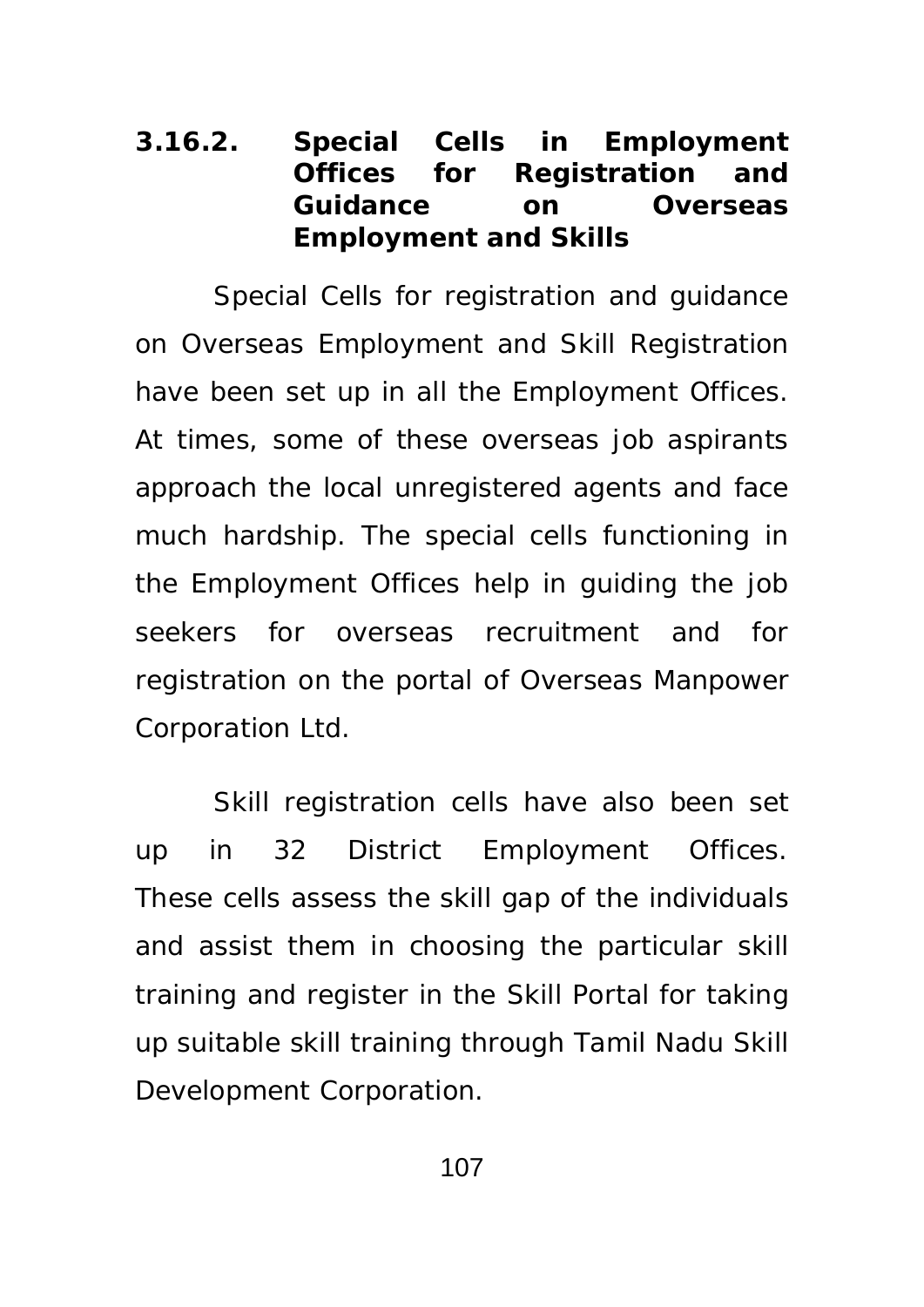# **3.16.3. State Career Guidance Centre (SCGC)**

The State Career Guidance Centre, a nodal agency for all employment promotional activities of the State was inaugurated by the Hon'ble Chief Minister on 22.02.2019. The Government have provided Rs.1.30 Crore for establishment of the Centre at Guindy, Chennai with virtual classroom and counselling facilities. The activities of the SCGC are as follows:

- 1. Skill Assessment and Job Mapping.
- 2. To provide counselling and relevant information about employment and assist the youth to choose their career suiting to their aptitude.
- 3. To act as a co-ordinating agency for connecting job seekers, companies and private placement agencies through online web portal.
- 4. To arrange for job fairs and transparent recruitment process for private establishments at all levels.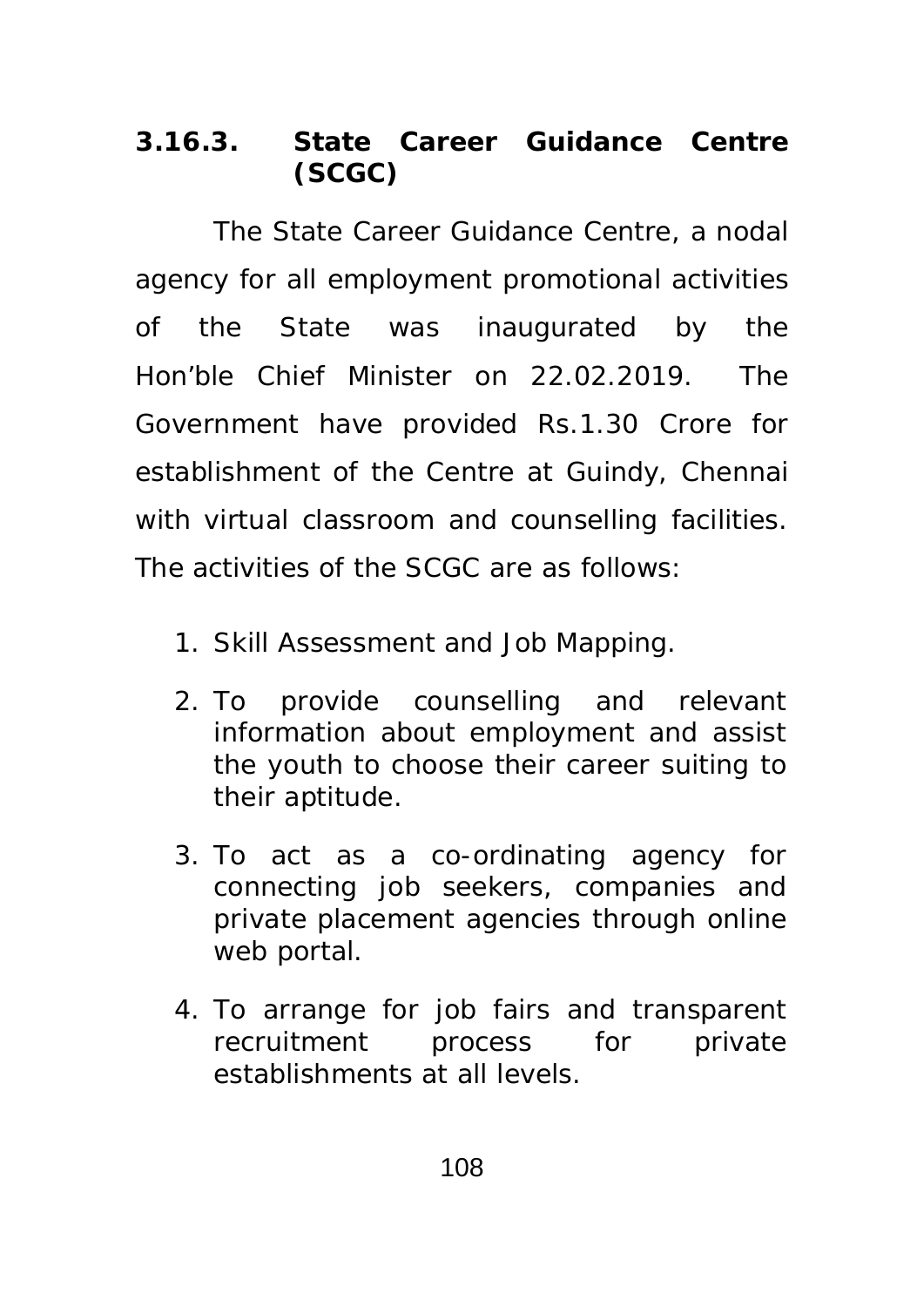SCGC will utilize the Virtual Learning Portal developed by Department of Employment and Training. It will also facilitate the assessment of job seekers at various levels. This centre further aims at starting special coaching for UPSC aspirants.

## **3.17. NEW BUILDINGS FOR DISTRICT EMPLOYMENT OFFICES AT KRISHNAGIRI AND THOOTHUKUDI**

 The Hon'ble Chief Minister during the 2018-19 Budget Session had announced that own buildings would be constructed for the two District Employment Offices at Krishnagiri and Thoothukudi.A sum of Rs.3.75 Crore was sanctioned in Government Order (Ms.) No.194, Labour and Employment Department, dated 19.12.2018 for this purpose. The construction of own buildings for both the offices is under progress.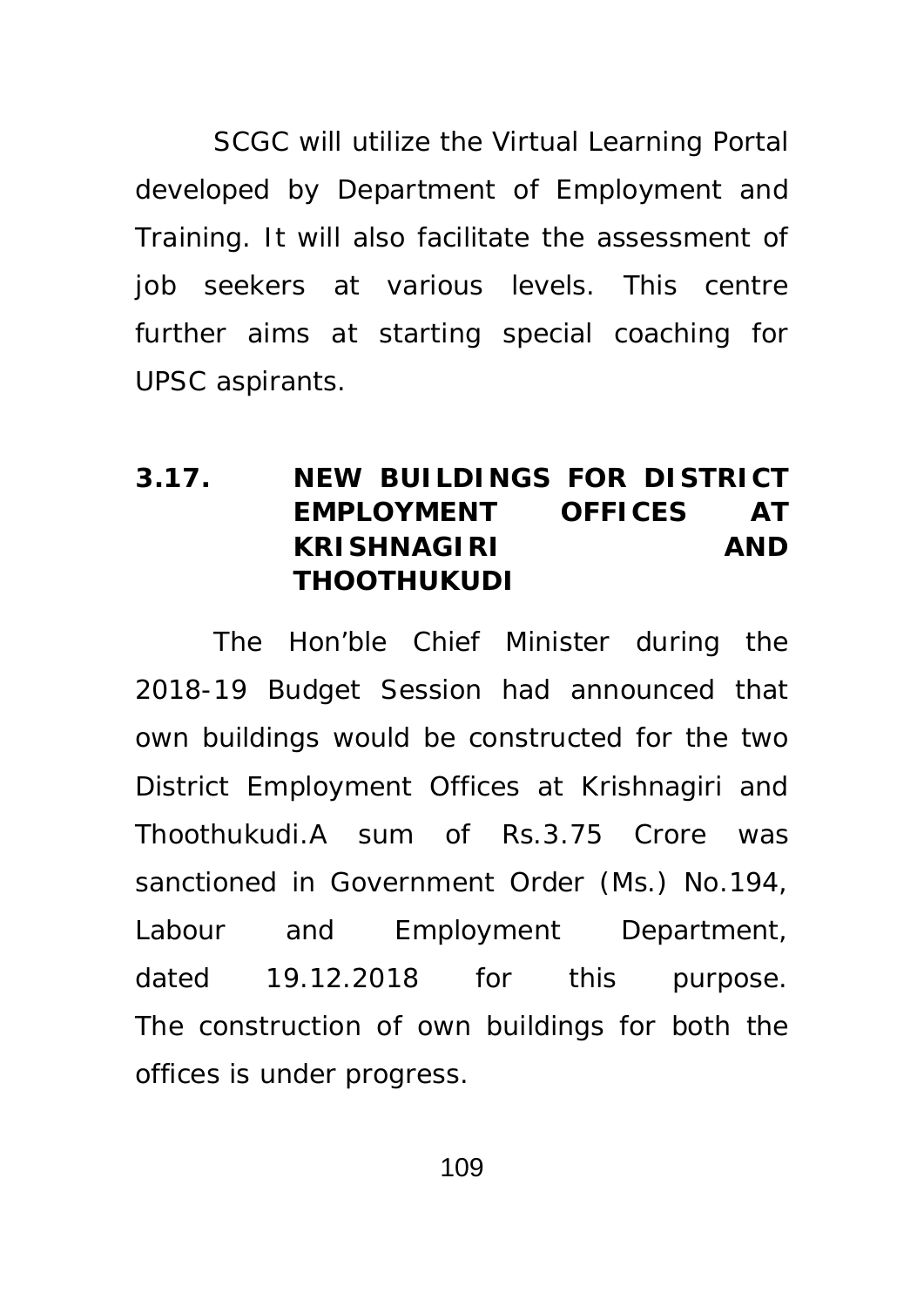## **3.18. SPECIAL RENEWAL CONCESSION**

The Government issued special renewal concession vide G.O.No.612, dated 25.10.2018, for those who had failed to renew their employment registration during the year from 2011 to 2016. Due to this concession 92,761 registrants have benefited and retained their employment registration seniority without any break.

## **3.19. UNIQUE INITIATIVE OF THE DEPARTMENT: 'AN ACTIVITY - A DAY' FOR EACH DAY OF THE WEEK**

To streamline and to cover all the activities of the employment offices, a unique initiative 'An Activity- A day' for each day of the week was conceptualized. Every day of the week is ear-marked for a specific activity, wherein all the employment offices along with the usual work, focus on the activity allotted for the day.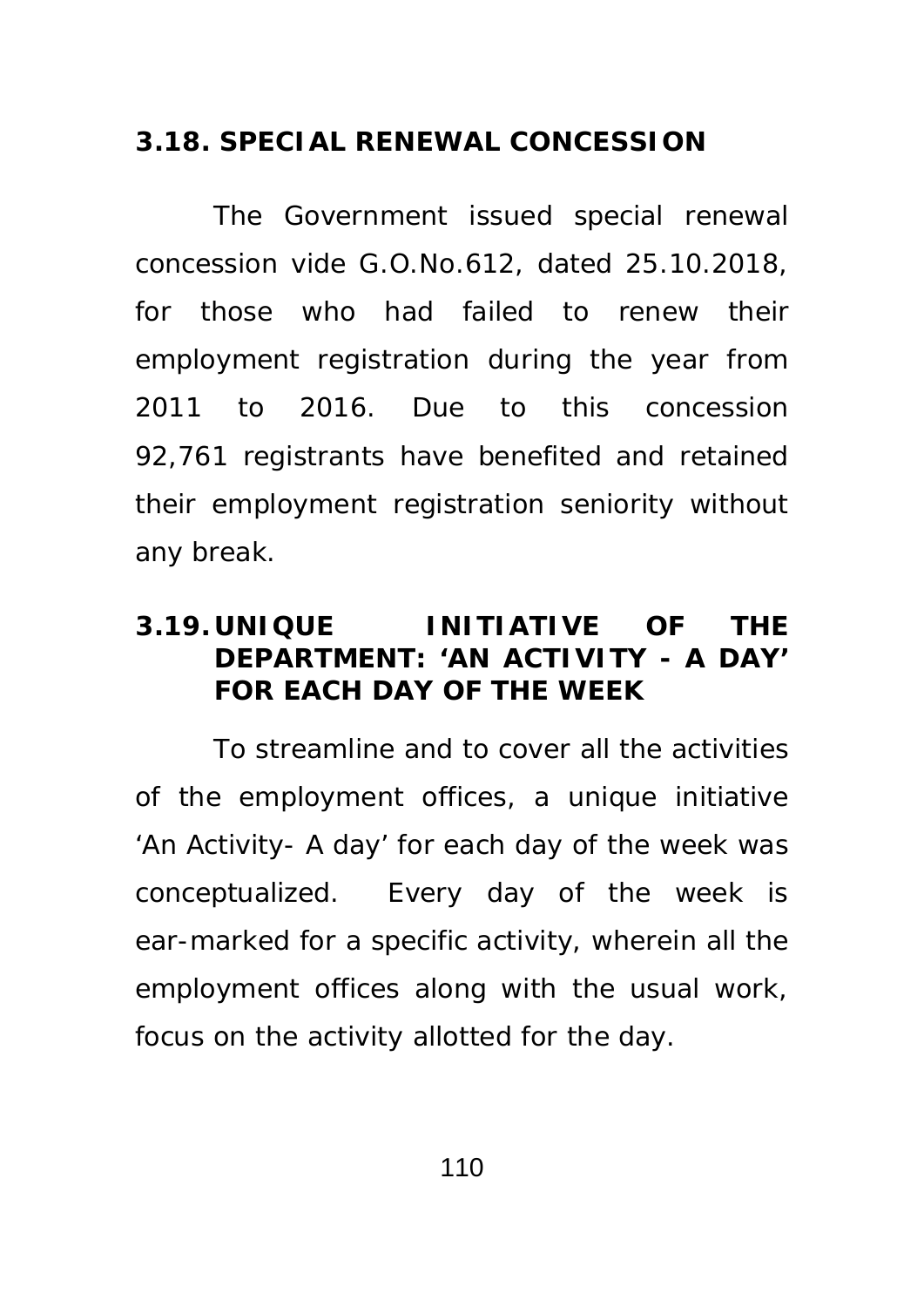This initiative has achieved a wide reach and there is an over whelming response from the unemployed youth across the State. As a result, the number of job seekers approaching the Employment Offices on Fridays (வேலைவாய்ப்பு வெள்ளி) to secure placement in Private Sector has increased substantially. A team of officers from Jharkhand State visited the District Employment Office at Coimbatore to study this unique initiative.

The details of beneficiaries under this programme from January 2018 to March 2019 are given below:

| <b>Concept for</b><br>the day                          | <b>Activities of the</b><br>day                                                                                      | <b>Beneficiaries</b>                                            |
|--------------------------------------------------------|----------------------------------------------------------------------------------------------------------------------|-----------------------------------------------------------------|
| Thiranmigu<br>Thingal<br>திறன்மிகு திங்கள்<br>(Monday) | Skill Camp, Skill<br>Assessment &<br><b>Registration for Skill</b><br>Training                                       | 28,758<br>registered for<br><b>Skill Training</b>               |
| Sevai<br>Chevvaai<br>சேவை செவ்வாய்<br>(Tuesday)        | Career Guidance,<br>Confidence Building,<br>Career Exhibitions &<br>Seminars & Career<br>Master Training<br>Programs | 1,552 Career<br>Talks organised,<br>63,592 persons<br>benefited |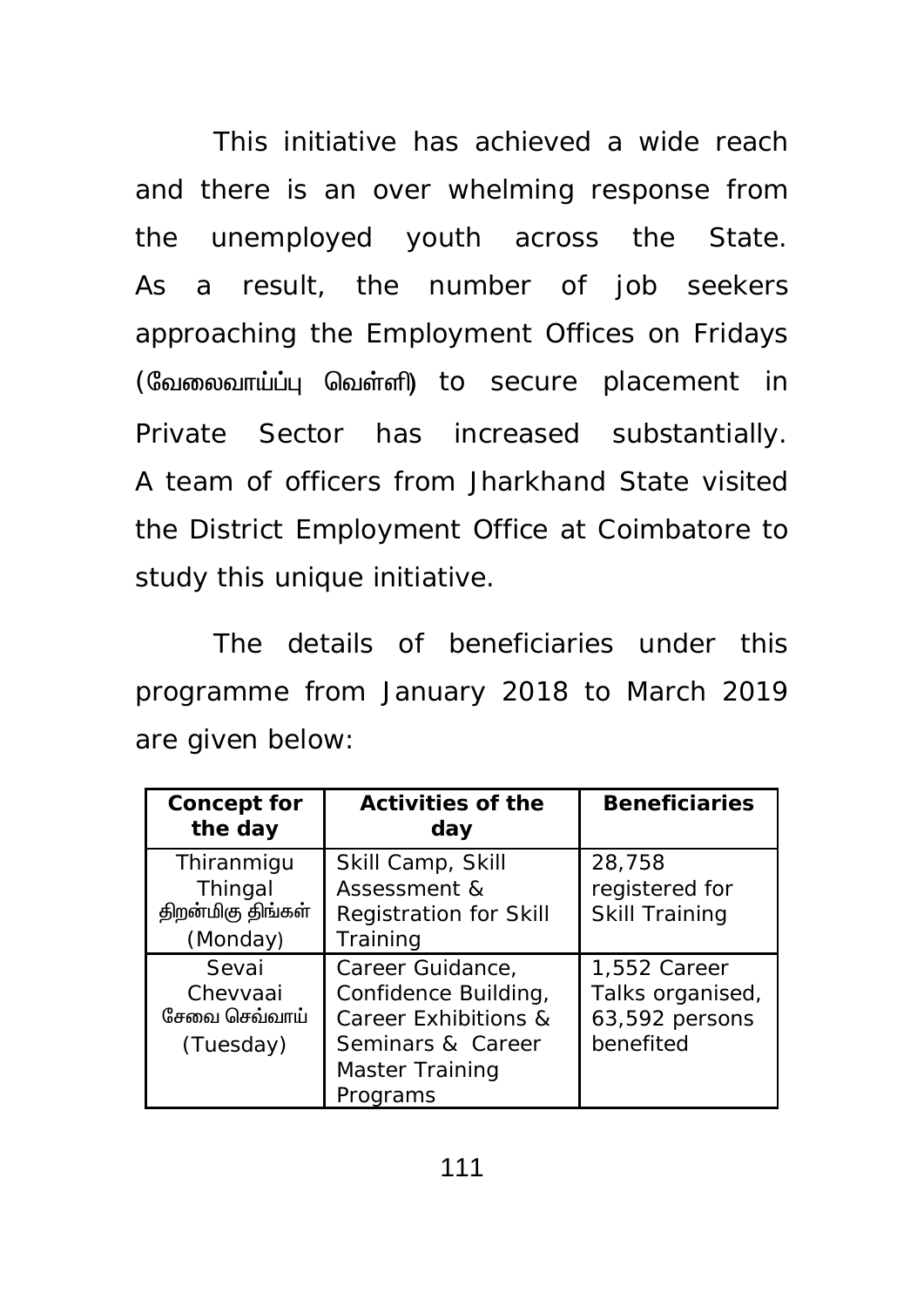| Pottithervu<br><b>Budhan</b><br>போட்டித்தோ்வு<br>புதன்<br>(Wednesday) | Free classes for<br>competitive exams,<br>Mock Tests and<br><b>Interviews</b>                                                     | 1,527<br>Awareness<br>Programmes<br>conducted,<br>19,336 persons<br>benefited |
|-----------------------------------------------------------------------|-----------------------------------------------------------------------------------------------------------------------------------|-------------------------------------------------------------------------------|
| Vizhipunarvu<br>Vyazhan<br>விழிப்புணா்வு<br>வியாழன்<br>(Thursday)     | Group Discussions,<br>Individual Guidance,<br>and Psychometric<br>Analysis                                                        | Registration<br>Guidance given<br>to 32,618<br>unemployed<br>youth            |
| Velaivaippu<br>Velli<br>வேலைவாய்ப்பு<br>வெள்ளி<br>(Friday)            | Conducting job fairs<br>for all registrants,<br>Updating details of<br>Job seekers,<br>employers, vacancy<br>details and new jobs | 65,902<br>Job<br>seekers<br>given<br>placement                                |

## **3.20. SUSTAINABLE DEVELOPMENT GOALS**

'SDG Goal 8' aims at full and productive employment and decent work for all women and men including young people and persons with disabilities and equal pay for work of equal value by 2030. The Employment Wing of Department is taking necessary steps to substantially reduce the unemployment rate in line with this goal.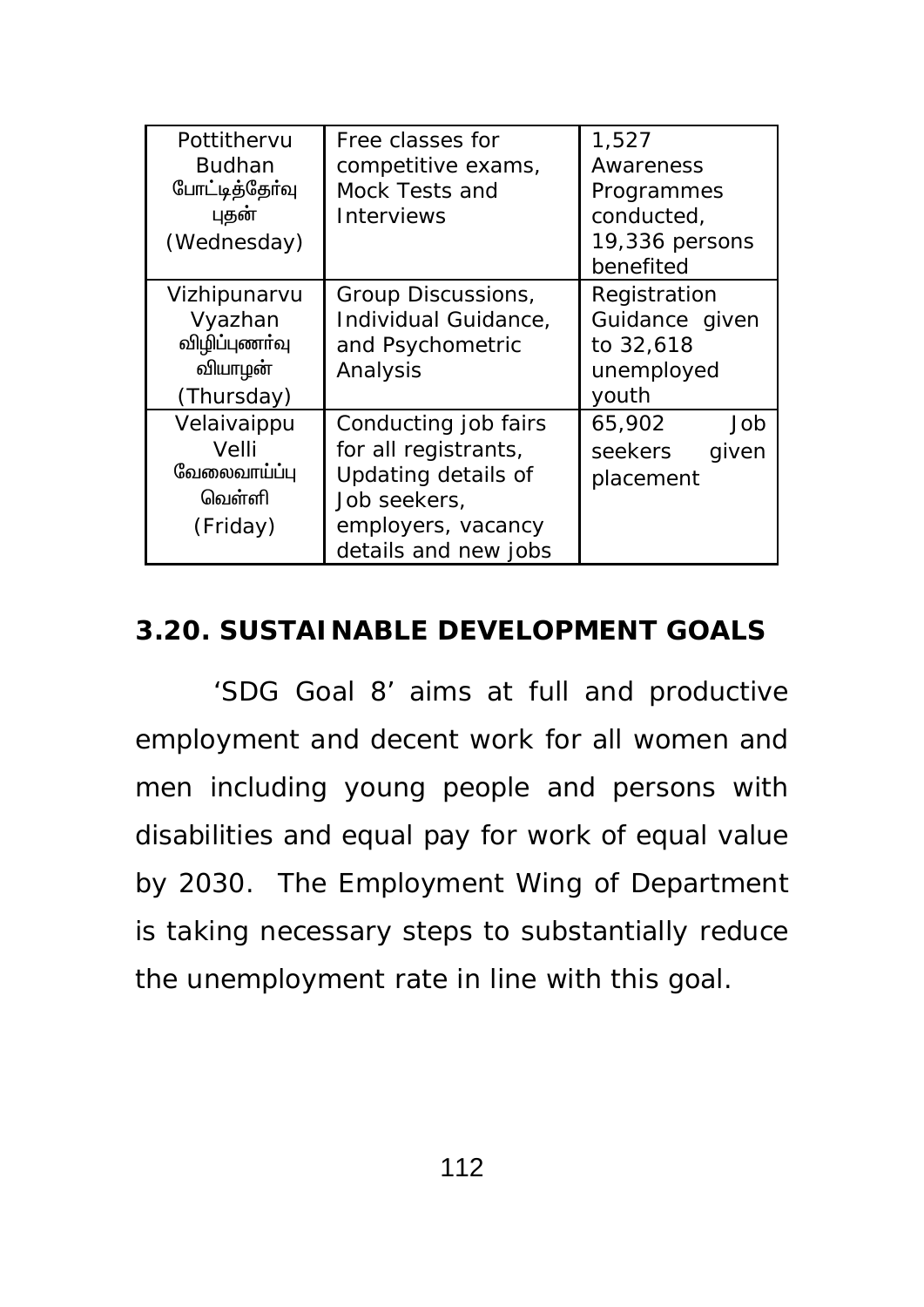The Employment Wing focuses all its activities with a holistic mission to reduce unemployment to the maximum extent possible through Career Guidance programs, Career Exhibitions and Seminars, Coaching Classes through Study Circles, Virtual learning, conducting Job Fairs and by adopting the concept of 'An Activity- A day'. Thus all the avenues for making the unemployed youth of the State to become employable are being explored by the Employment Wing of this Department.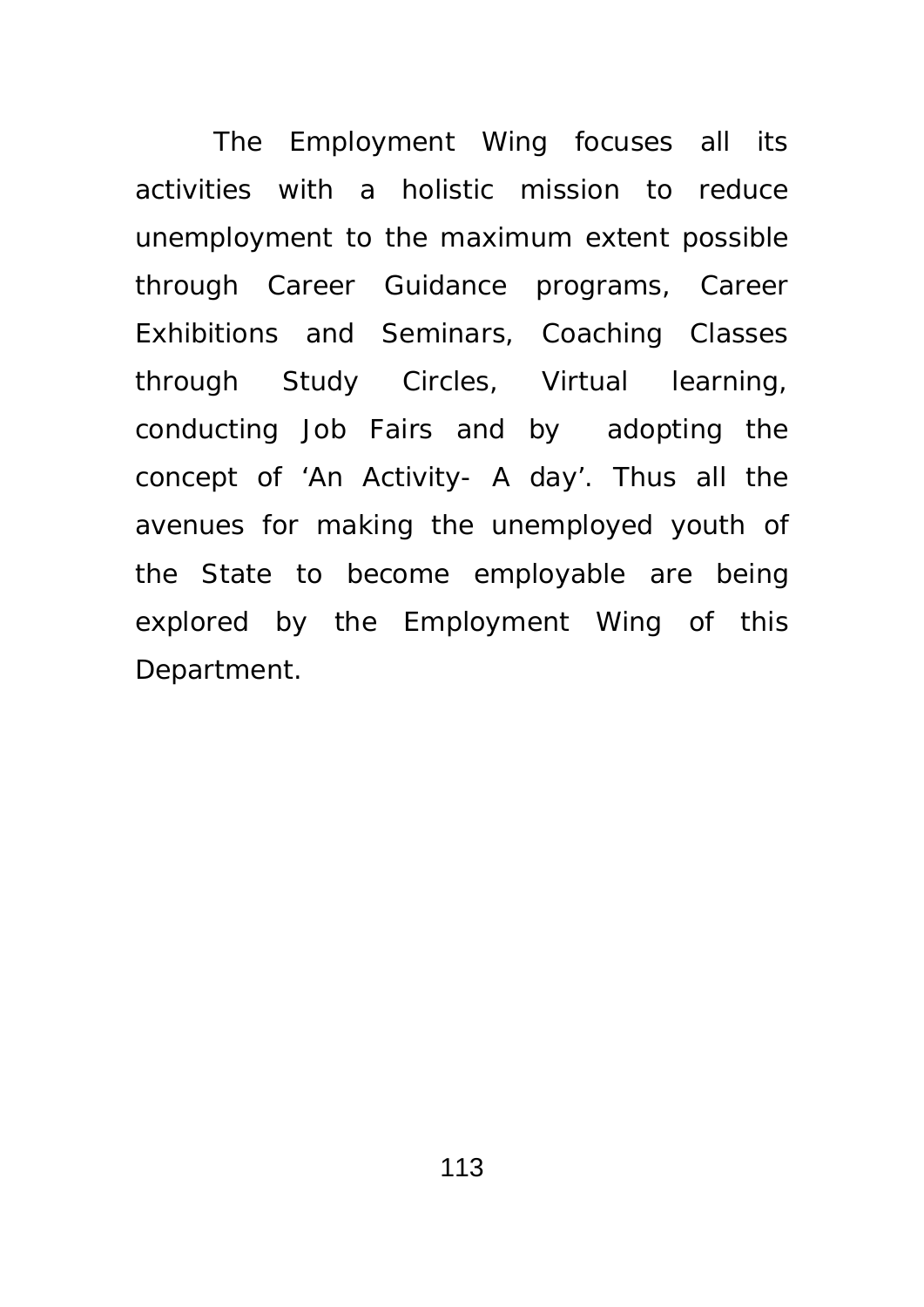#### **TRAINING WING**

'*Education, Vocational Training and lifelong learning are the central pillars of employability, employment of workers and sustainable entrepreneurship development'*

#### **– International Labour Organisation.**

To enable employment ready workforce, the youth need to be equipped with the necessary skills and education. The paucity of highly-trained quality labour and non-employability of some sections of the educated workforce are the dual challenges being faced by the Country. The skill development issue in the State is thus pertinent both at the demand and supply level. To meet the demand side challenge, consistent efforts are being made towards expansion of economic activities and creation of large employment opportunities. The supply side, is being managed in our State by the Training Wing of Employment and Training Department by creating the required skilled workforce with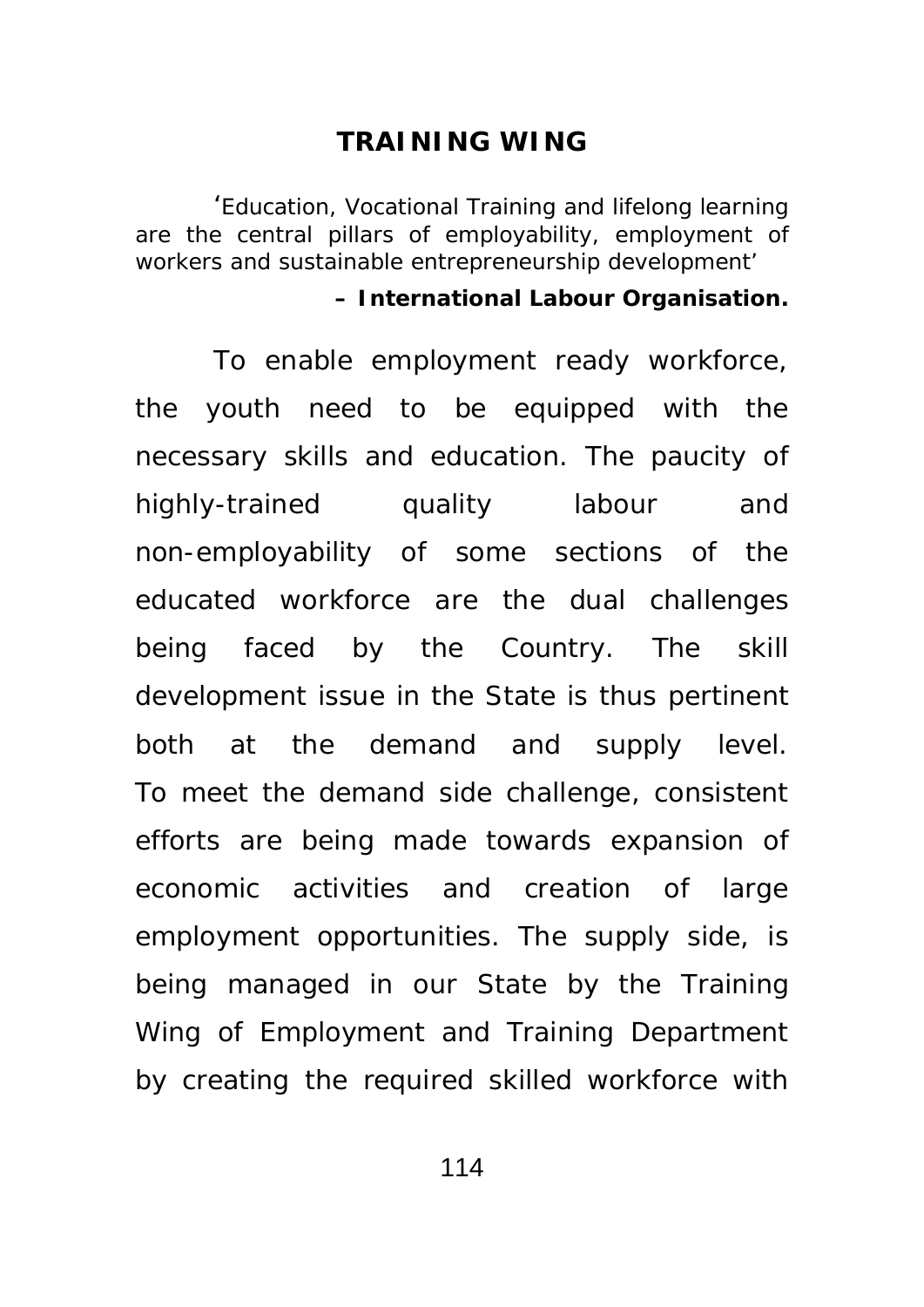prescribed standards. Long term skill training is provided in various engineering and nonengineering courses through the Industrial Training Institutes and Industrial Schools.

### **3.21. ORGANISATION STRUCTURE**

The organogram of the Department is as follows:

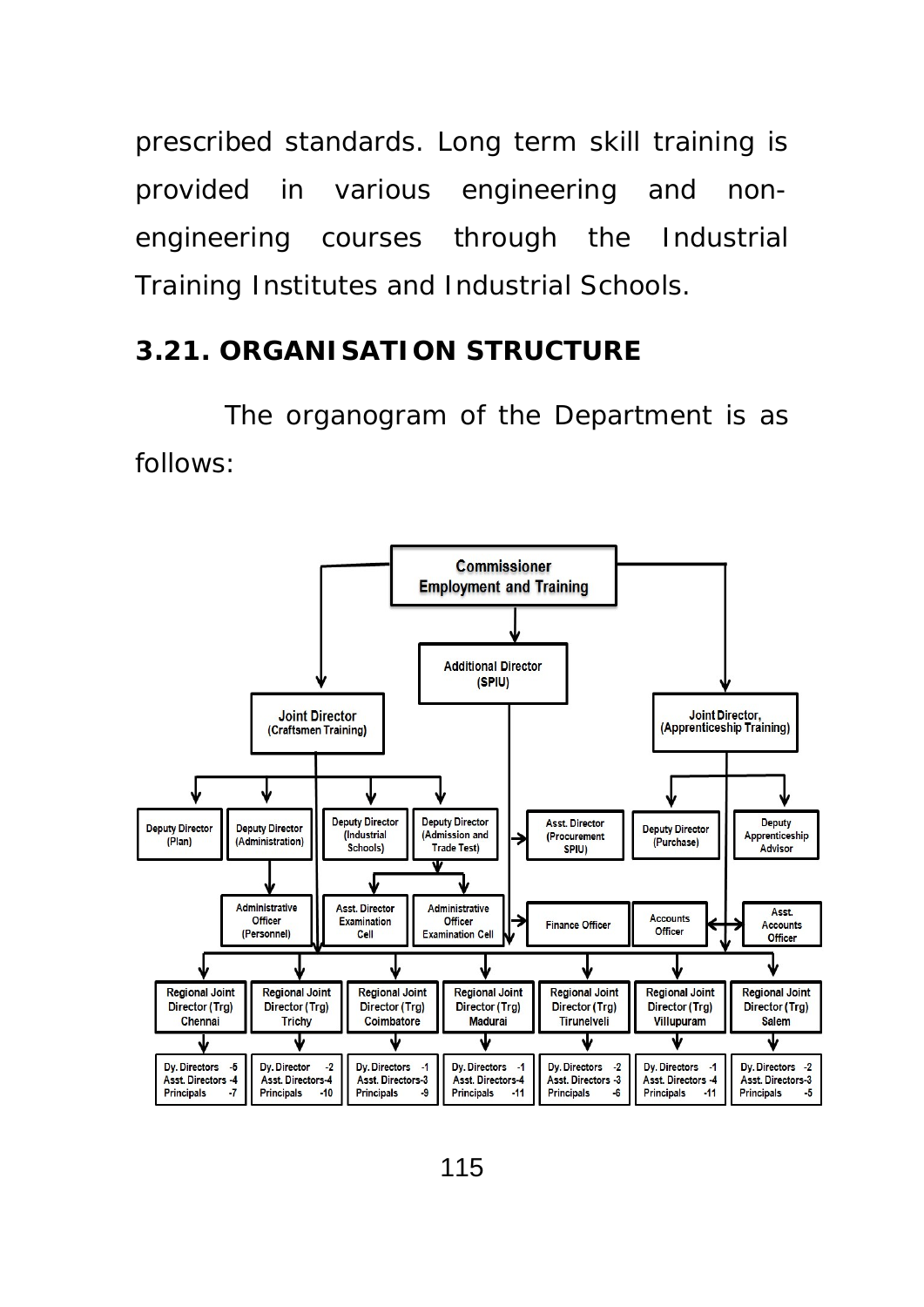The major skill training programmes implemented are

- 1. Craftsmen Training Scheme (CTS)
- 2. Apprenticeship Training Scheme (ATS)
- 3. Industrial Schools (IS)

### **3.22. CRAFTSMEN TRAINING SCHEME**

This scheme was introduced in 1950s by Government of India with an objective to provide semi-skilled workmen to industries. This scheme is being implemented through Industrial Training Institutes and helps to improve the employability of youth. After successful completion of training, National Skill Qualification Framework (NSQF) Level Certification is awarded by National Council for Vocational Training (NCVT).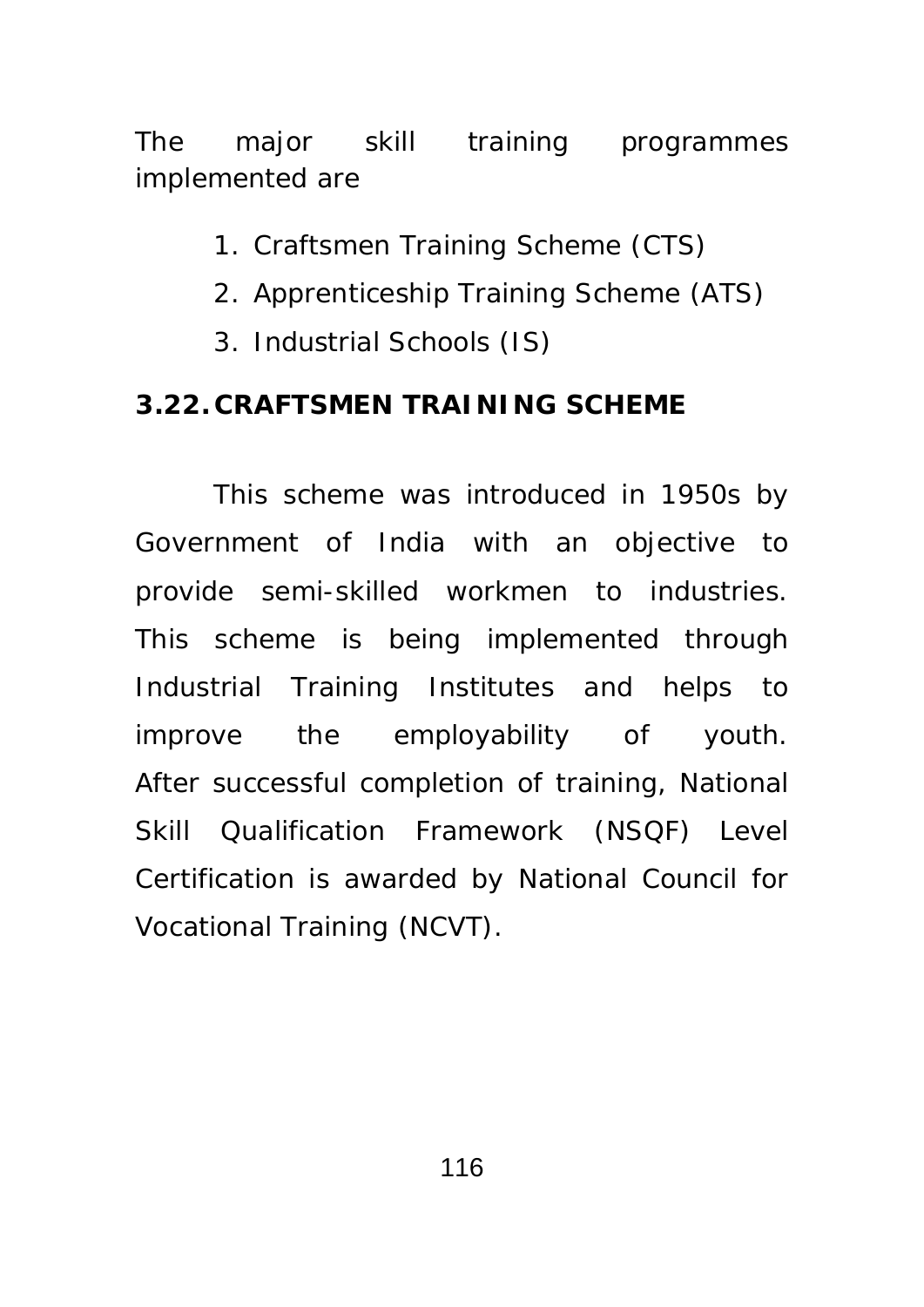### **3.22.1. Government Industrial Training Institutes**

Skill training is provided in 55 engineering and 28 non-engineering trades to the youth in our State through 87 Government Industrial Training Institutes (ITIs). Duration of training ranges from one year to two years depending upon the trade. Students between the age of 14 and 40 are eligible to seek admission in ITIs. There is no upper age limit for women. Training commences from the month of August every year. Admission is made online on merit basis following the rules of reservation in force through district wise counselling. During the year 2018-19, 31,130 trainees were undergoing skill training in Government ITIs.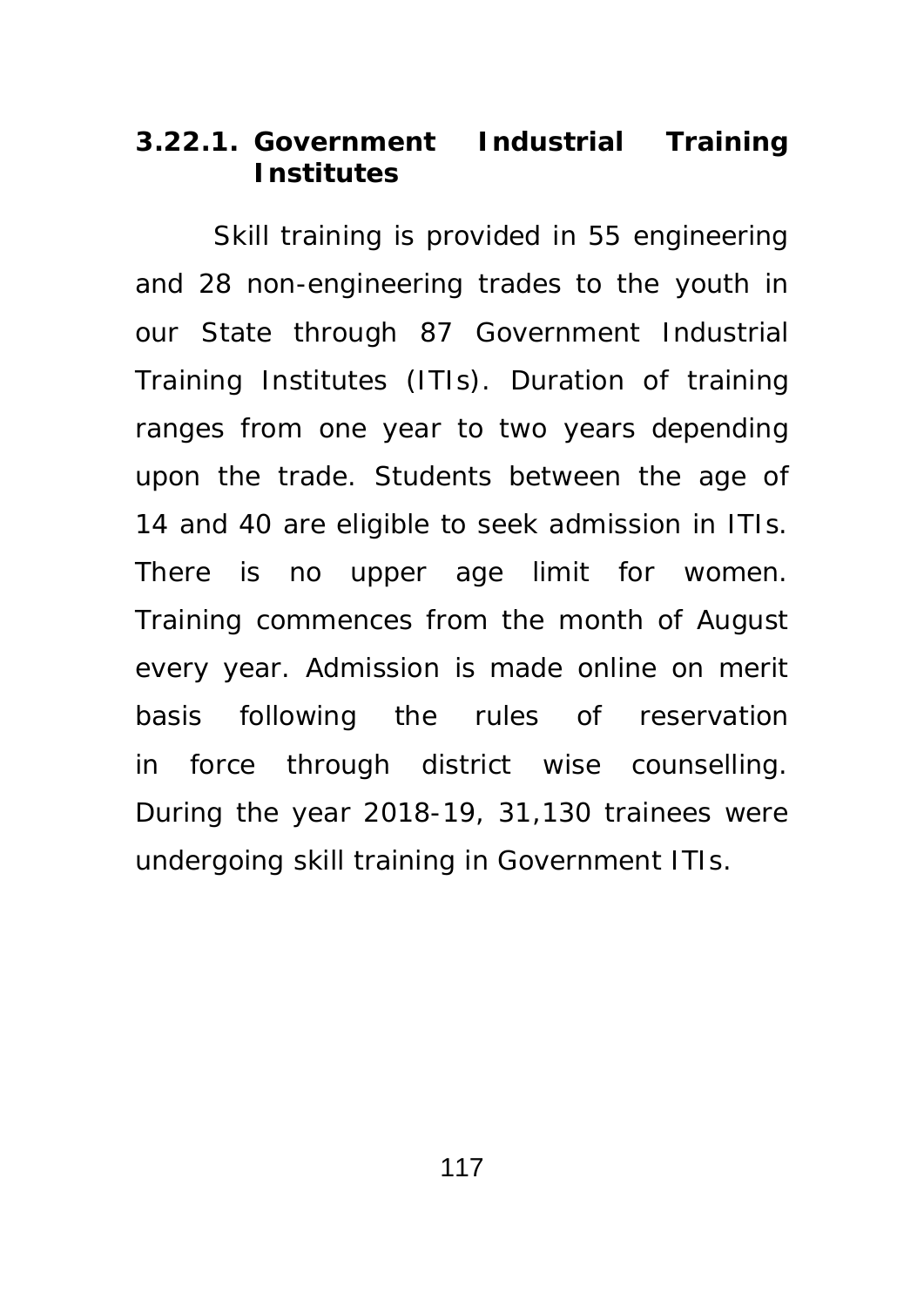| S.<br>No.      | <b>Classification</b>                      | No.<br><b>of</b><br><b>ITIs</b> | <b>No. of Trainees</b><br>undergoing<br>training |
|----------------|--------------------------------------------|---------------------------------|--------------------------------------------------|
| 1              | <b>General ITIs</b>                        | 68                              | 27,924                                           |
| $\overline{2}$ | <b>ITIs for Scheduled</b><br>Castes        | 2                               | 433                                              |
| 3              | <b>ITIs for Scheduled</b><br><b>Tribes</b> | 6                               | 849                                              |
| 4              | <b>ITIs for Women</b>                      | 10                              | 1,782                                            |
| 5              | <b>ITI for Prison</b><br>Inmates           | 1                               | 142                                              |
|                | <b>Total</b>                               | 87                              | 31,130                                           |

As envisaged by NITI AAYOG in Sustainable Development Goals (SDG), the following initiatives are implemented by the Training Wing of this Department 'to eliminate gender disparities in education and to ensure equal access at all levels of education and vocational training for the vulnerable'

 For the welfare of Scheduled Caste trainees, two Government ITIs are functioning at Chidambaram in Cuddalore District and Vadakarai in Tiruvallur District.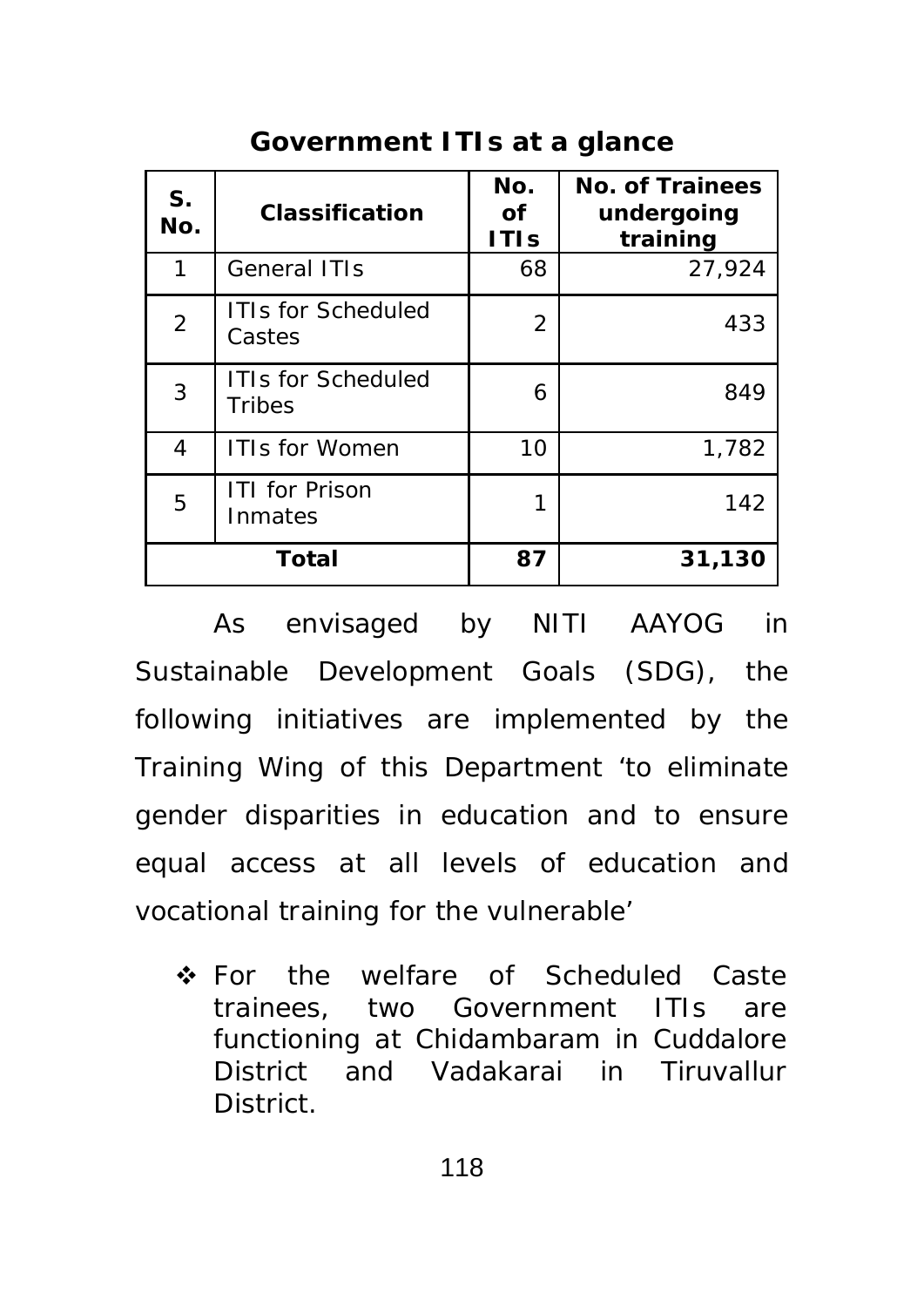- **❖** For the welfare of Scheduled Tribe trainees, six Government ITIs are functioning at Sankarapuram in Villupuram District, Anaikatti in Coimbatore District, Karumandurai in Salem District, Jamunamarathur in Tiruvannamalai District, Kolli Hills in Namakkal District and Gudalur in Nilgiris District.
- For the development of women and to increase the participation of women students in skill development and entrepreneurship, 10 Government ITIs are functioning exclusively for women trainees at Guindy, Ambattur, Cuddalore, Pullambadi, Coimbatore, Salem, Andipatti, Dindigul, Madurai and Nagercoil. Apart from this, six women wings are functioning at Thanjavur, Ramanathapuram, Hosur, Paramakudi, Karur and Namakkal.

Apart from the above, in General ITIs, the

following reservation is being followed during admission.

| S.<br>No. | Community             | <b>Reservation</b><br>in percentage |
|-----------|-----------------------|-------------------------------------|
|           | <b>Schedule Caste</b> | 15.3                                |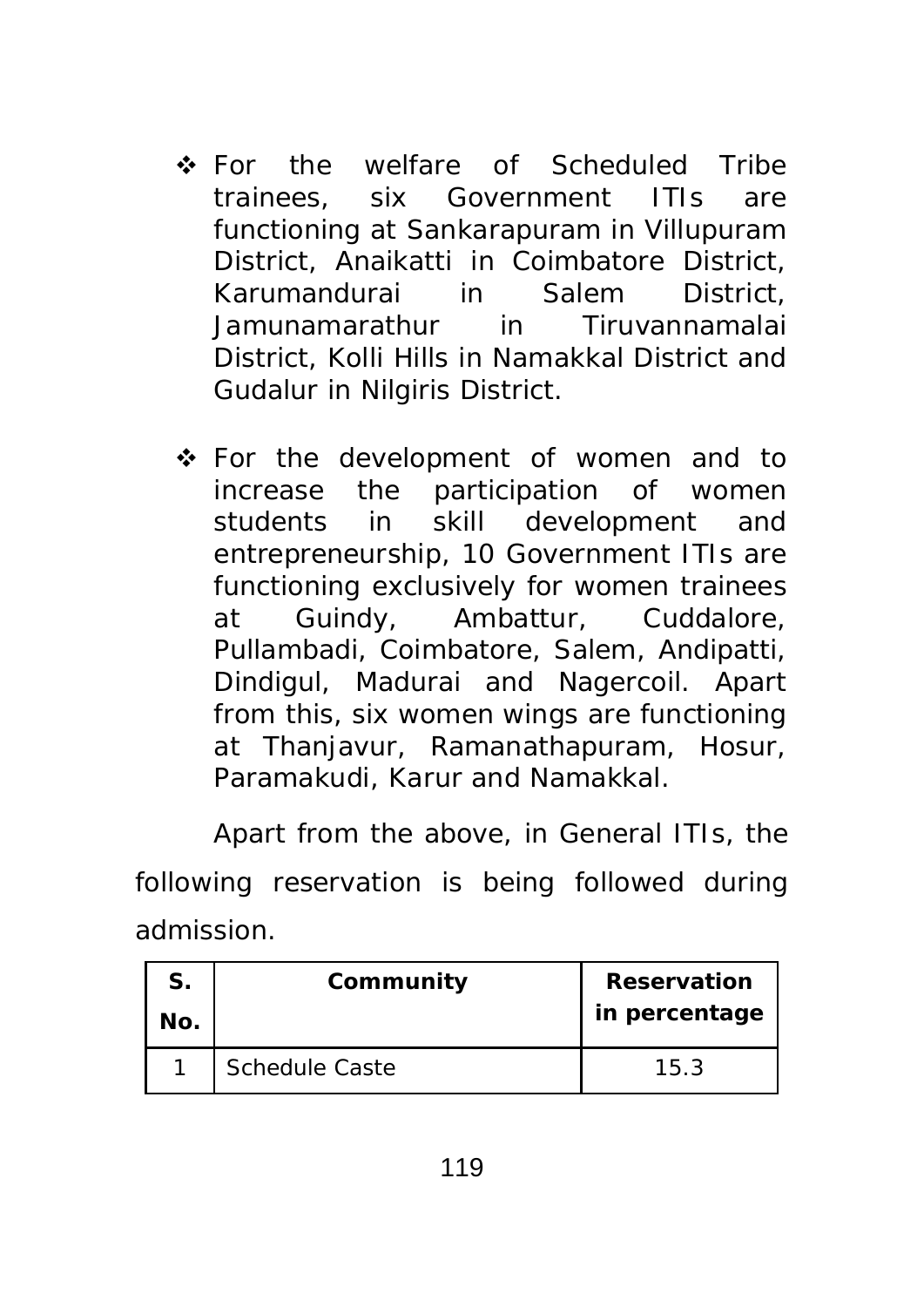| 2 | <b>Schedule Caste</b>             | 2.7  |
|---|-----------------------------------|------|
|   | (Arundhathiyar)                   |      |
| 3 | <b>Schedule Tribe</b>             | 1.0  |
|   | Most Backward                     | 20.0 |
|   | <b>Class/Denotified Community</b> |      |
| 5 | <b>Backward Class</b>             | 26.5 |
|   | Backward Class (Muslim)           | 3.5  |

### **3.22.2. Private Industrial Training Institutes**

 There are 476 NCVT affiliated Private ITIs which go hand in hand with the Government ITIs in producing skilled manpower. The sanctioned strength in these Private ITIs is 79,922. In the year 2018-19, a total of 39,801 trainees underwent skill training in the Private ITIs.

#### **3.23. GRADING OF ITIs**

Continuous support by the Government has enabled the ITIs of our State to lead in the grading conducted by Government of India and to hold first position among all States. In the latest grading by Government of India, 4,811 ITIs across the Country participated and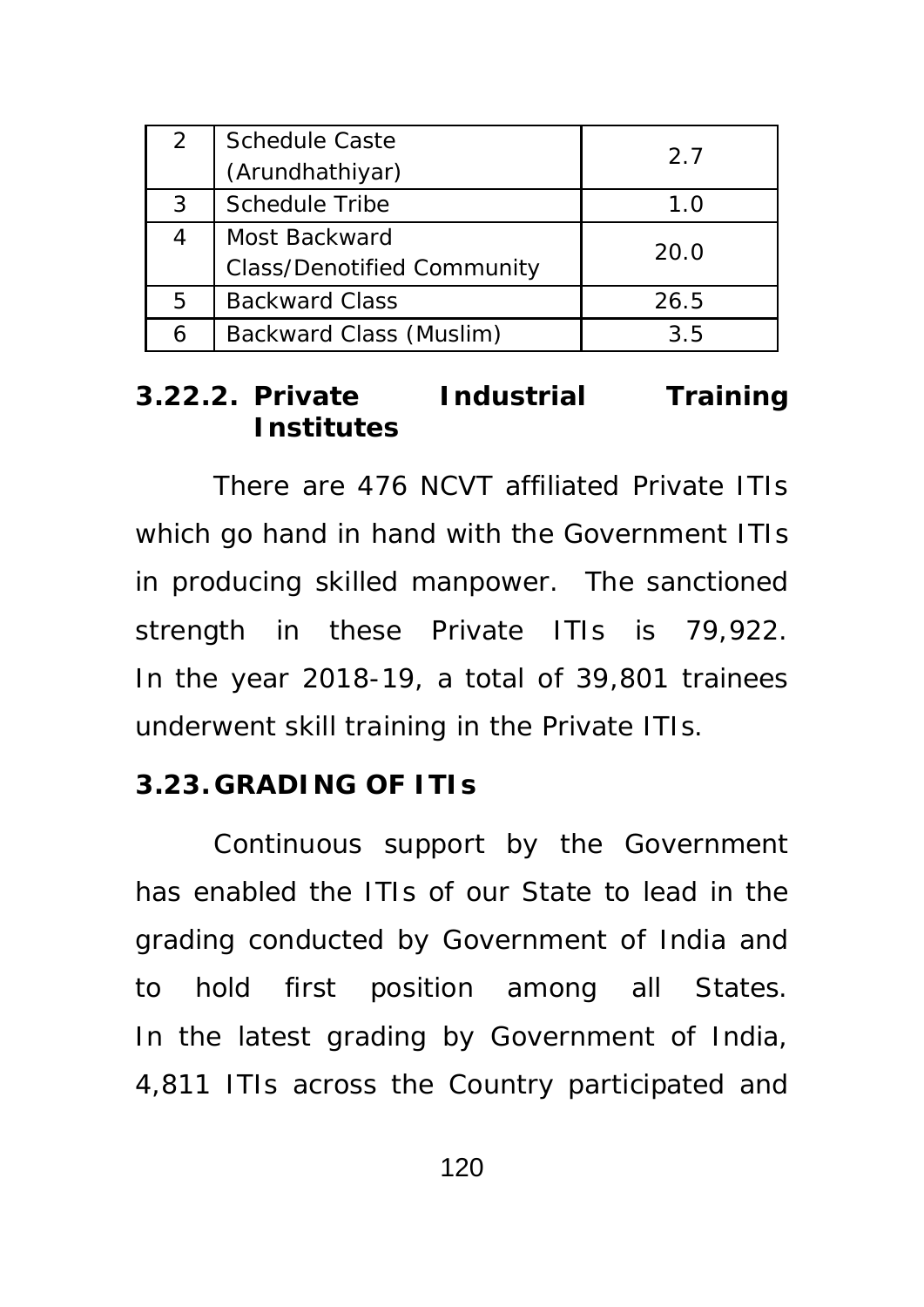of these only 123 ITIs were awarded with three star rating, among which 40 ITIs from Tamil Nadu (highest in the Country) have bagged this three star rating. The prominent position of Government ITIs from Tamil Nadu is clear from the charts enclosed.

#### **3.24. COMMON ADMISSION PROCESS**

 Online counselling is conducted in Nodal Government ITI in each district through URL - www.skilltraining.tn.gov.in. Selection is made on merit basis duly following rules of reservation. The candidates exercise the option of choosing the ITI and trade of their choice.

### **3.25.TRAINING COST TO PRIVATE ITIs**

 For the candidates who are selected under Government quota and allotted to the Private ITIs through online counselling, training cost @ Rs.10,000/- per trainee in rural areas and Rs.12,000/- per trainee in urban areas is being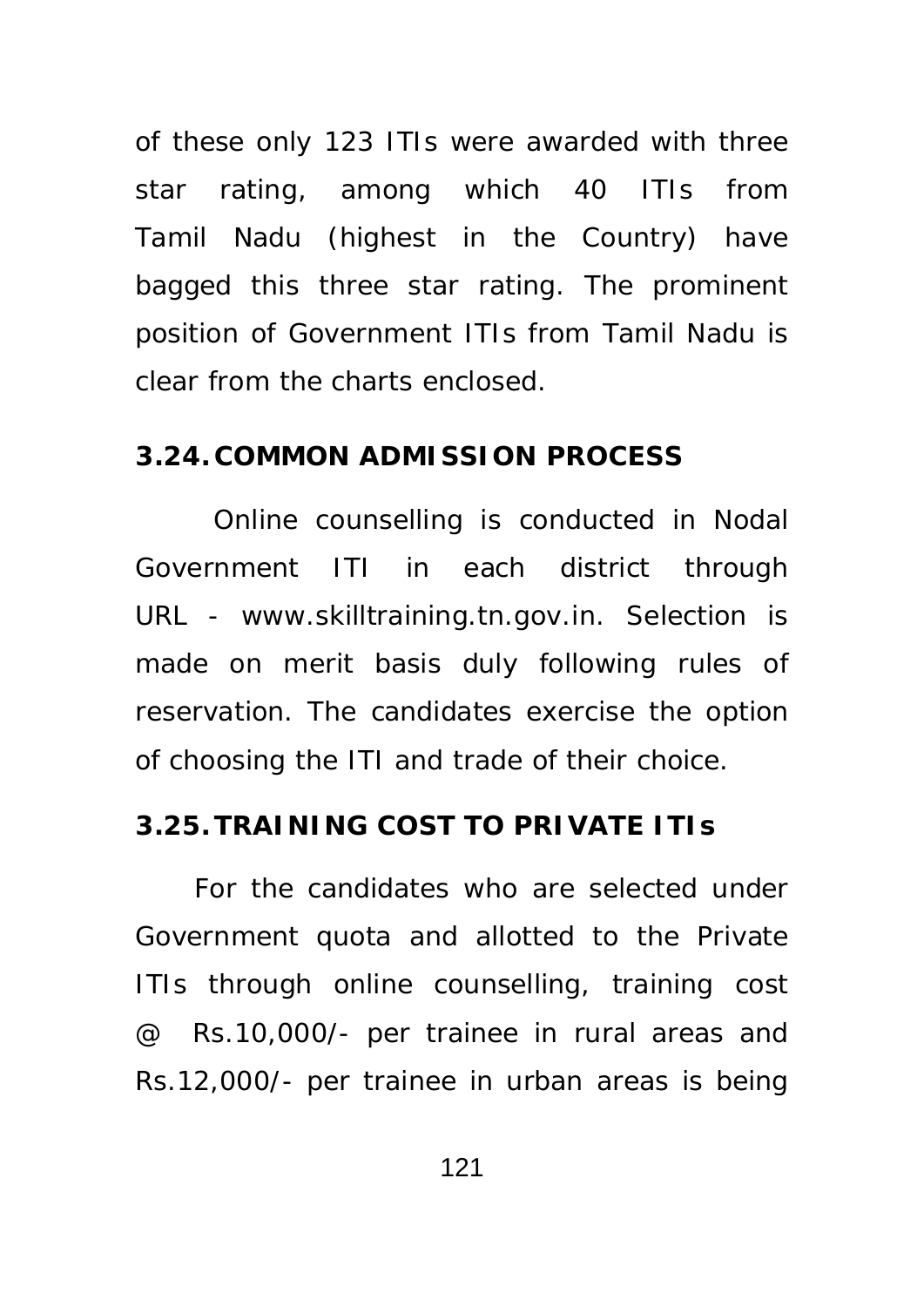reimbursed by the State Government. In the year 2018-19, a total of 7,184 trainees have been admitted in Private ITIs under Government quota and an expenditure of Rs 10.00 Crore has been incurred.

### **3.26. INDUSTRIAL SCHOOLS**

 Industrial Schools come under the State Scheme and they are functioning under State Council for Vocational Training (SCVT). Training period ranges from one year to three years. Candidates with  $8<sup>th</sup>$  pass and  $10<sup>th</sup>$  pass qualification are admitted for training. Common examinations are conducted by this Department in the month of June every year and SCVT Certificates are issued to successful trainees. In the year 2018-19, training was imparted in 55 trades to 14,369 trainees through 286 Industrial Schools.

122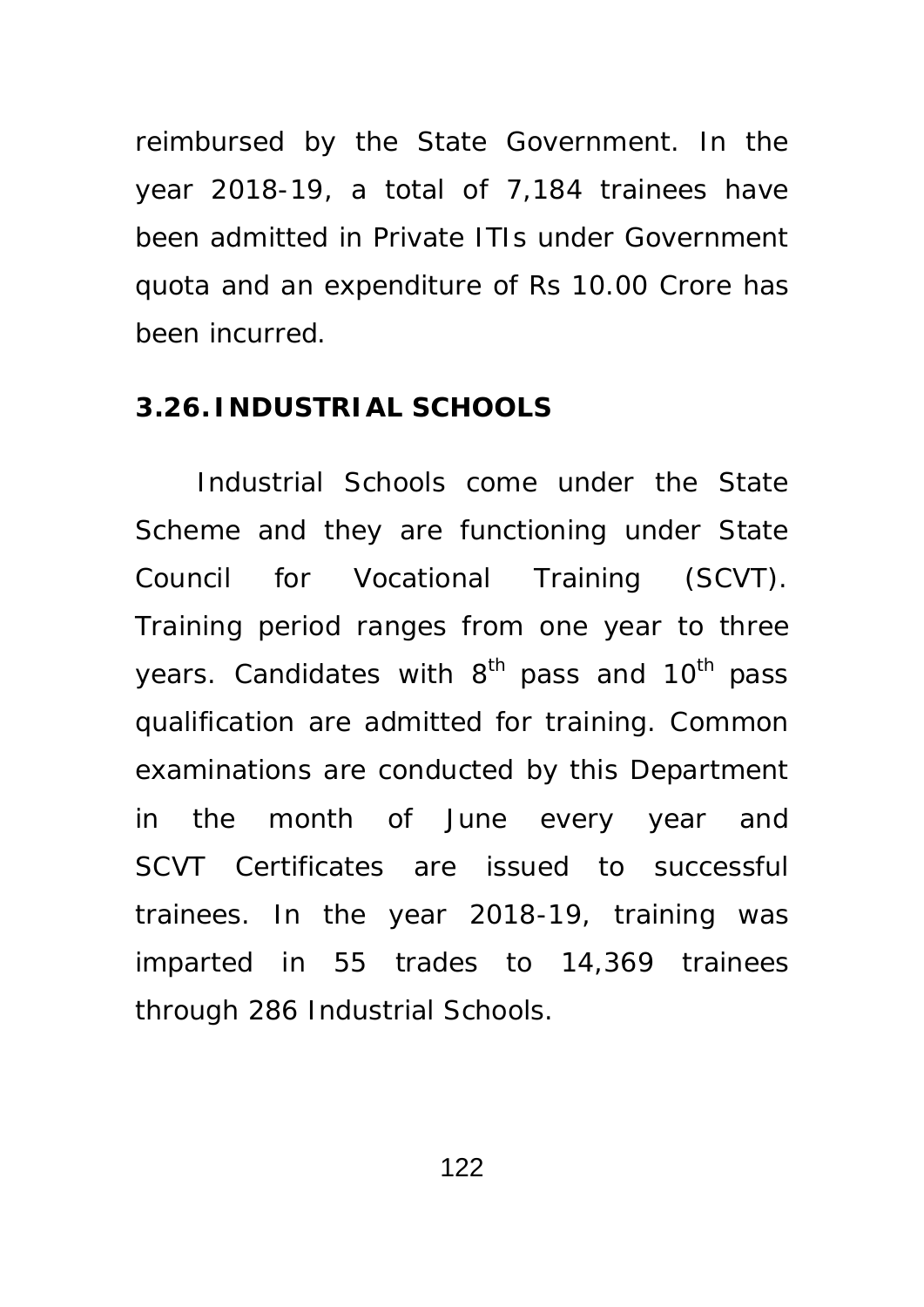## **3.27. GRANT-IN-AID TO GOVERNMENT AIDED PRIVATE ITIs AND INDUSTRIAL SCHOOLS**

 Training grant is being reimbursed to the private institutes receiving aid from State Government in the form of either 75% teaching staff salary and capitation grant or 75% of net loss to the institute during the last financial year whichever is less. Grant-in-aid is being given to 20 Private ITIs and 10 Industrial Schools. In the year 2018-19, an expenditure of Rs.4.44 Crore has been incurred as maintenance grant.

### **3.28.MOTIVATION TO TRAINEES**

 Apart from skill training free of cost, the trainees of Government and Government Aided Private ITIs are provided with the following benefits.

- 1. Bus Pass
- 2. Two sets of uniform and one pair of shoes
- 3. Bi-cycle
- 4. Stipend of Rs.500/- per month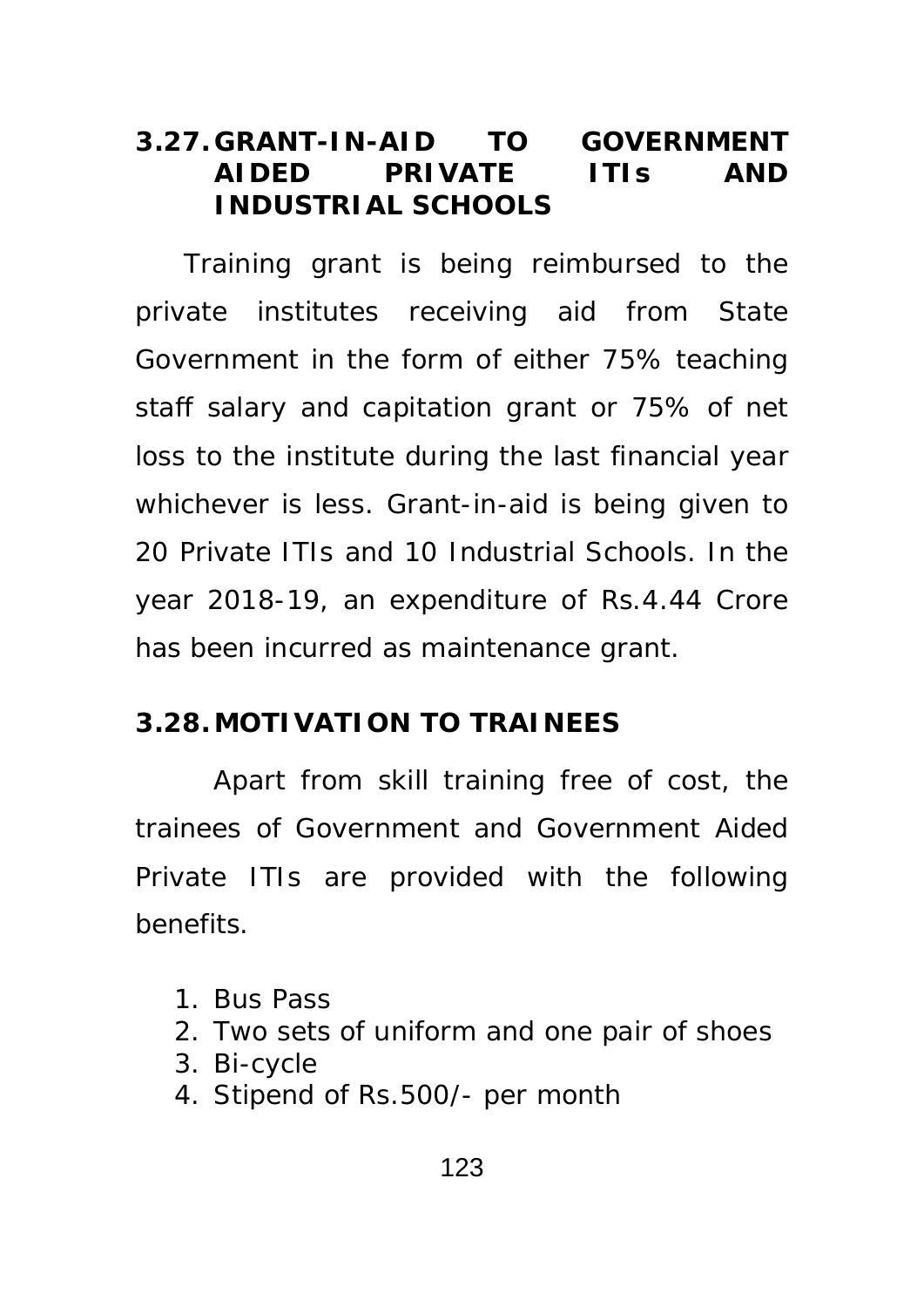- 5. Laptop
- 6. Text books and drawing instruments
- 7. Trade consumables for practical works
- 8. Identity card

### **3.29. PUBLIC-PRIVATE PARTNERSHIP**

Under this scheme, 32 Government ITIs have been upgraded through Institute Management Committee (IMC) Societies with an interest free loan of Rs.2.50 Crore from Government of India to each ITI. In these ITIs, 33 new trades with a capacity of 2,332 seats have been introduced.

## **3.30. APPRENTICESHIP TRAINING SCHEME**

Another major scheme of Government of India is Apprenticeship Training Scheme to transform unskilled / semiskilled youth into fully skilled workforce. Under this scheme, apprentices are given hands on training by the establishments. The Commissioner of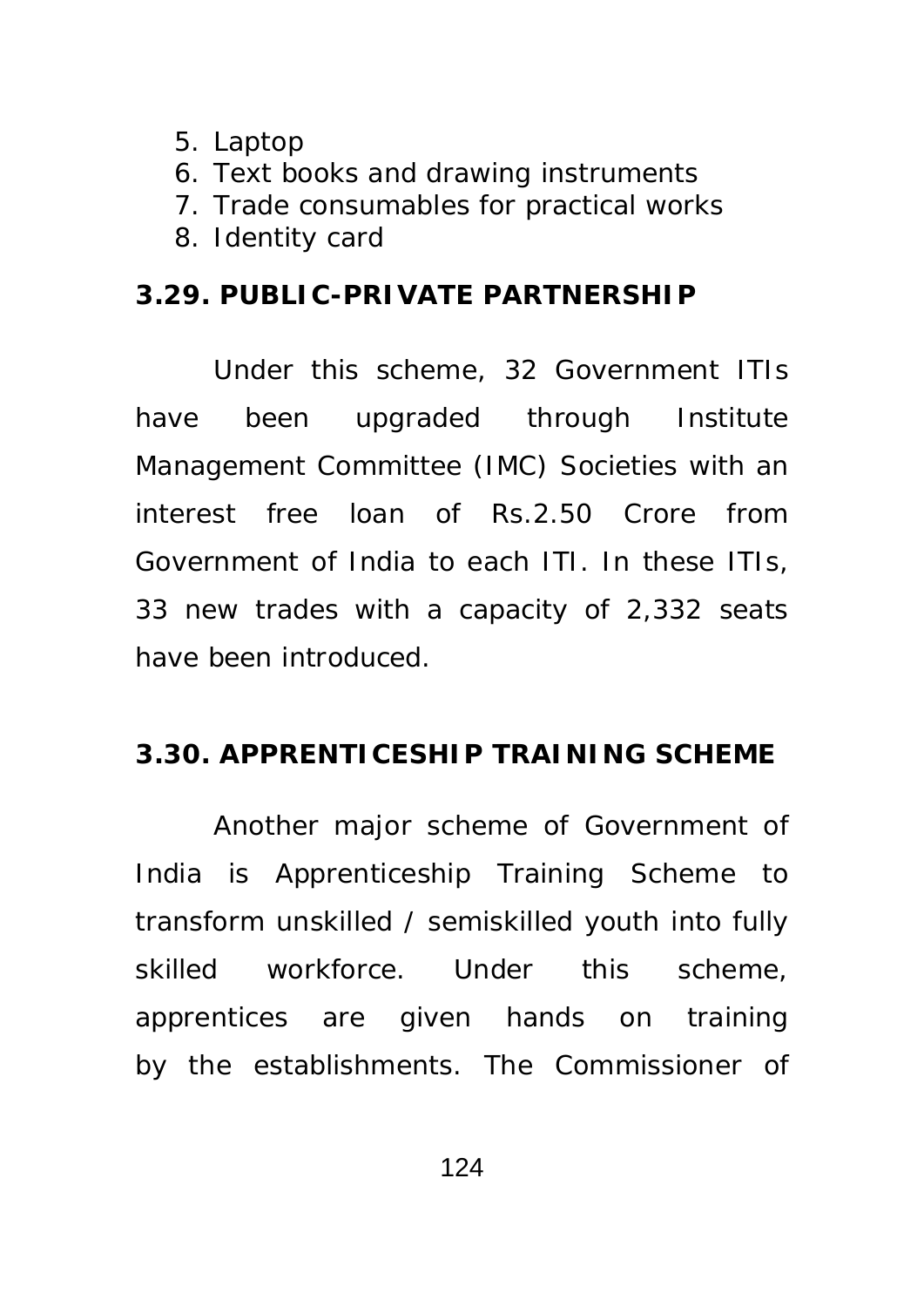Employment and Training is the State Apprenticeship Advisor under the Apprenticeship Act, 1961 and is vested with the responsibility of monitoring the implementation of this Act in the State Government Establishments, State Public Sector Establishments and Private Industries. The Assistant Directors of District Skill Training Offices are the district level implementing authorities and Regional Joint Directors act as Joint Apprenticeship Advisors. As on date 9,054 apprentices are engaged by 2,581 establishments in the State. These apprentices are given stipend by the employers based on the notified minimum wages of semi-skilled workers.

On completing the course every apprentice will take up All India Trade Test for Apprentices, conducted by the National Council for Vocational Training (NCVT) twice in a year, in the months of April / May and October / November.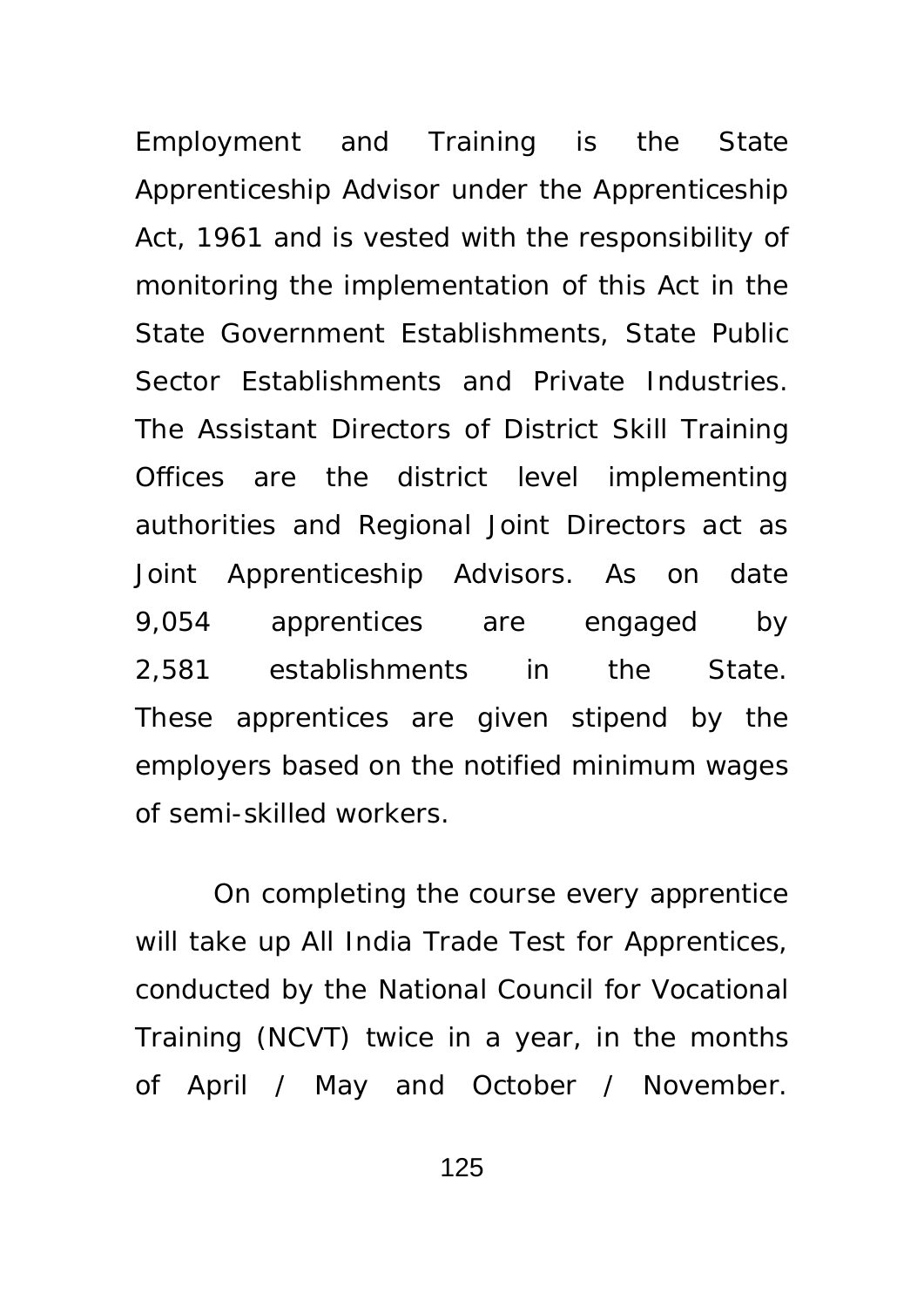Successful apprentices are awarded with National Apprenticeship Certificate (NAC).

## **3.31. NATIONAL APPRENTICESHIP PROMOTION SCHEME (NAPS)**

 This scheme aims to promote apprenticeship training and increase the engagement of apprentices in industries. Under this Scheme, the apprentices and Industries / Institutions are incentivized by Central Government as below:

- (i) Sharing of 25% of prescribed stipend, subject to a maximum of Rs.1,500/- per month per apprentice.
- (ii) Sharing the cost of basic training with Basic Training Providers (BTP), limited to Rs.7,500/- for a maximum of 500 hours / three months.

Apart from ITI trainees, trainees who have completed short term courses through Tamil Nadu Skill Development Corporation (TNSDC) / National Skill Development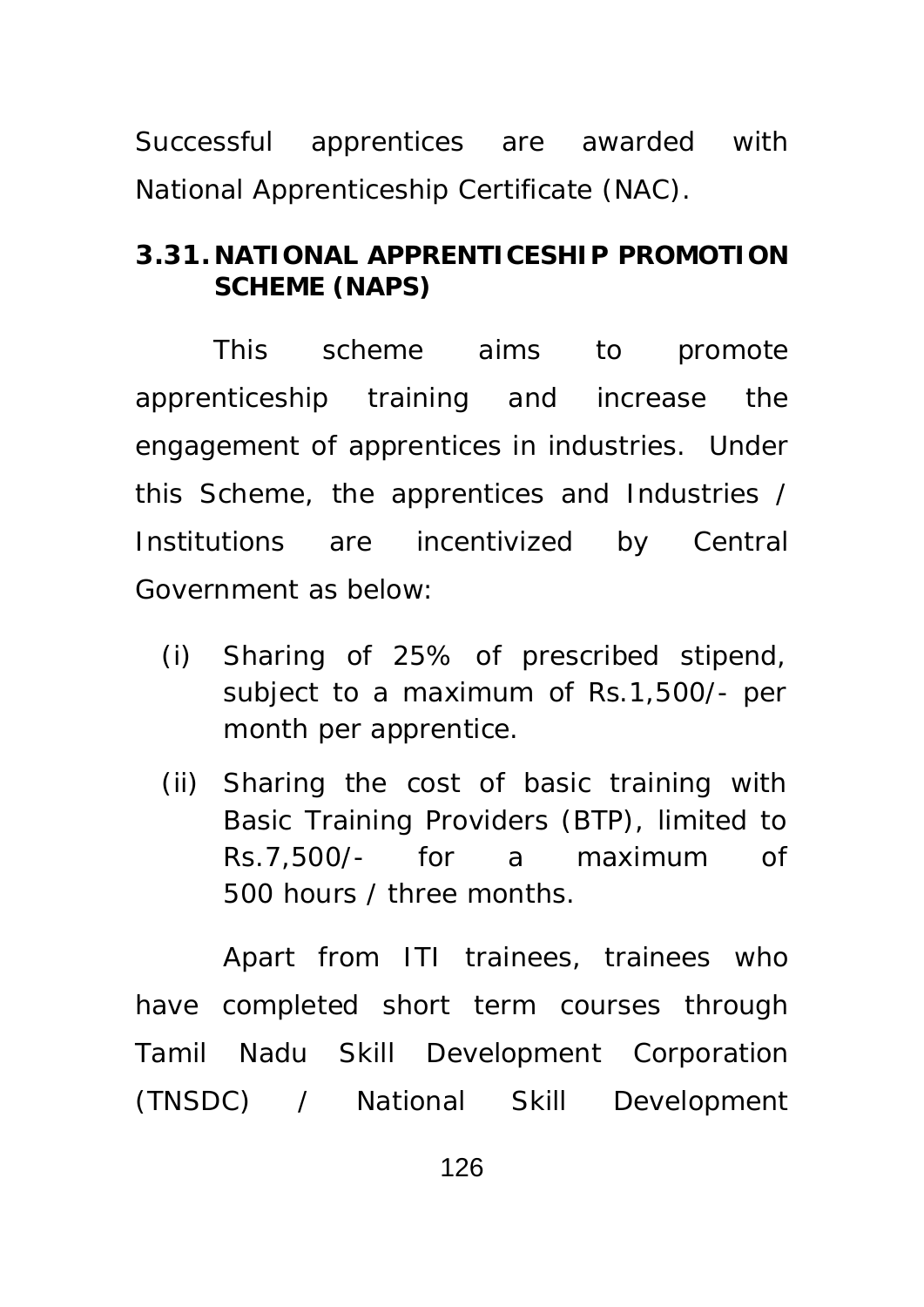Corporation (NSDC) / Pradhan Mantri Kaushal Vikas Yojana (PMKVY) and candidates who possess minimum educational qualifications are engaged as apprentices.

### **3.32. FRESHERS AS APPRENTICES IN ESTABLISHMENTS**

 Many amendments and reforms have been introduced under this scheme to achieve the national target of 50 Lakh apprentices cumulatively by 2020. One of the major reforms is inducting freshers as apprentices with the qualification of 8<sup>th</sup> Std, 10<sup>th</sup> Std, 12<sup>th</sup> Std passed without any prior training in both designated and optional trades. Only criterion to engage as apprentice is that the candidate must have completed 14 years of age.

127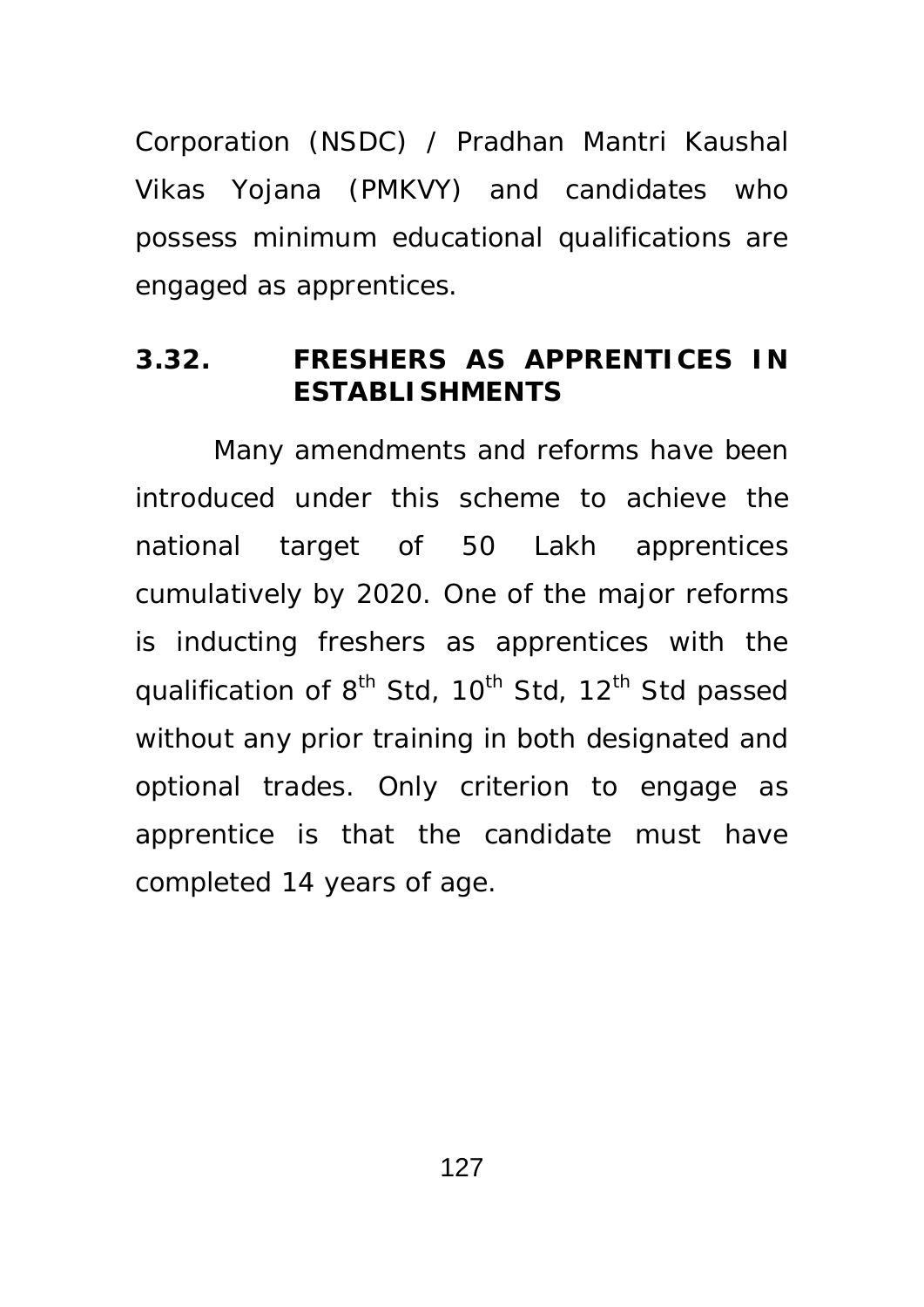## **3.33. SKILL STRENGTHENING FOR INDUSTRIAL VALUE ENHANCEMENT (STRIVE)**

This scheme has been introduced by Government of India to incentivize critical institutional reforms required in the institutional training systems, notably the ITI network and the apprenticeship system.

In first phase, Government of India has sanctioned a sum of Rs.26.00 Crore for 11 Government ITIs and 3 Private ITIs. In these ITIs, new generation trades, short-term courses to promote women enrolment and dual training concept to entertain on-the-job training will be introduced. This will ensure increase in number of graduates and female enrolment rate at the respective Government ITIs as envisaged in the Sustainable Development Goal of the State.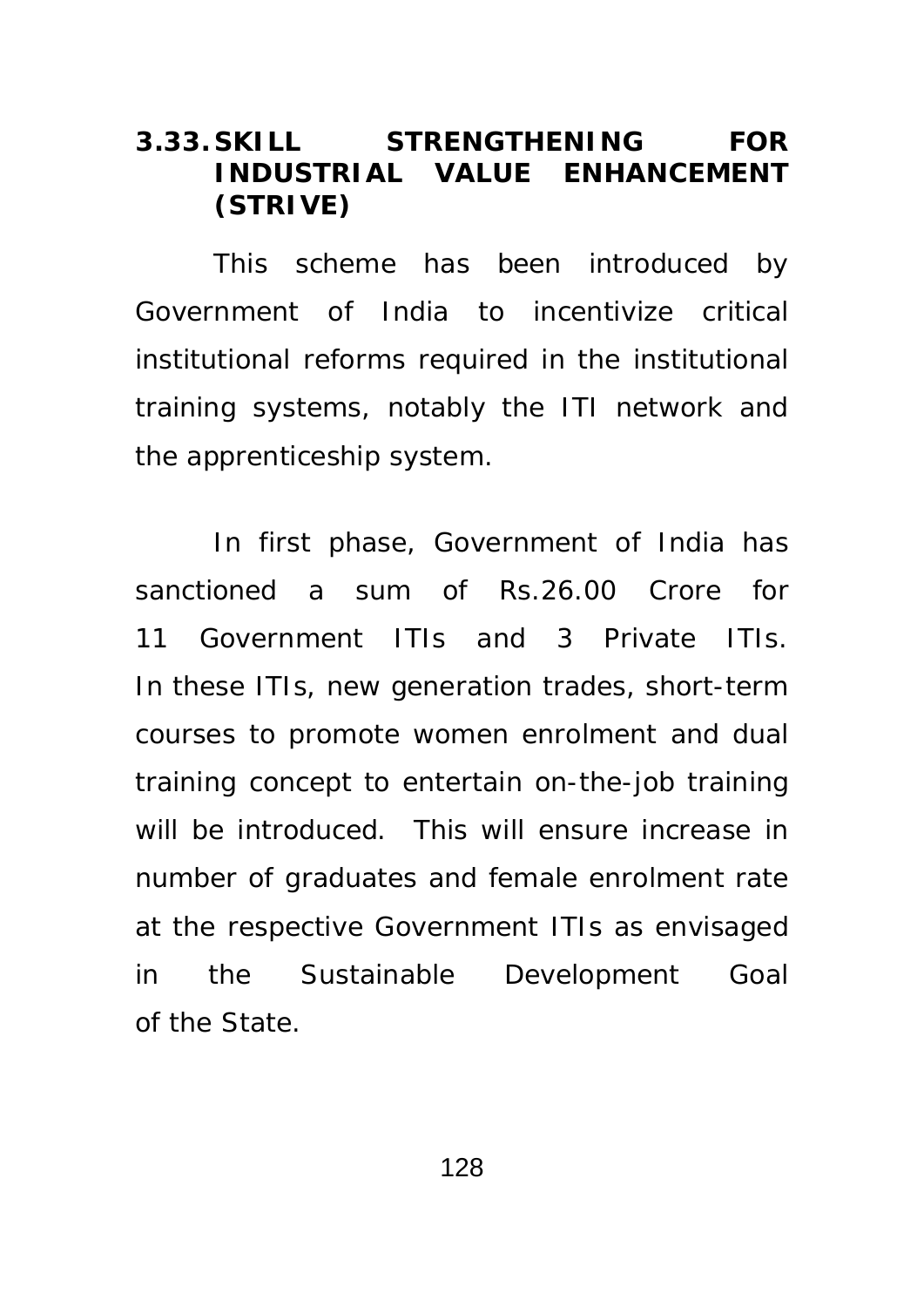The following activities will be carried out under this scheme:

- Enhancing the quality of ITI training
- Promoting and monitoring apprenticeship training at the State level
- Opening of Industry Window for training of ITI Instructors
- Establishing a dedicated Apprenticeship Cell at State level

## **3.34. STATE APPRENTICESHIP MONITORING CELL (SAMC)**

To coordinate apprenticeship activities between the industries and the State Government a dedicated technical cell by name State Apprenticeship Monitoring Cell has been established. Headed by State Project Director / State Apprenticeship Advisor, this cell will perform liaison activities to promote apprenticeship training in Industry Clusters in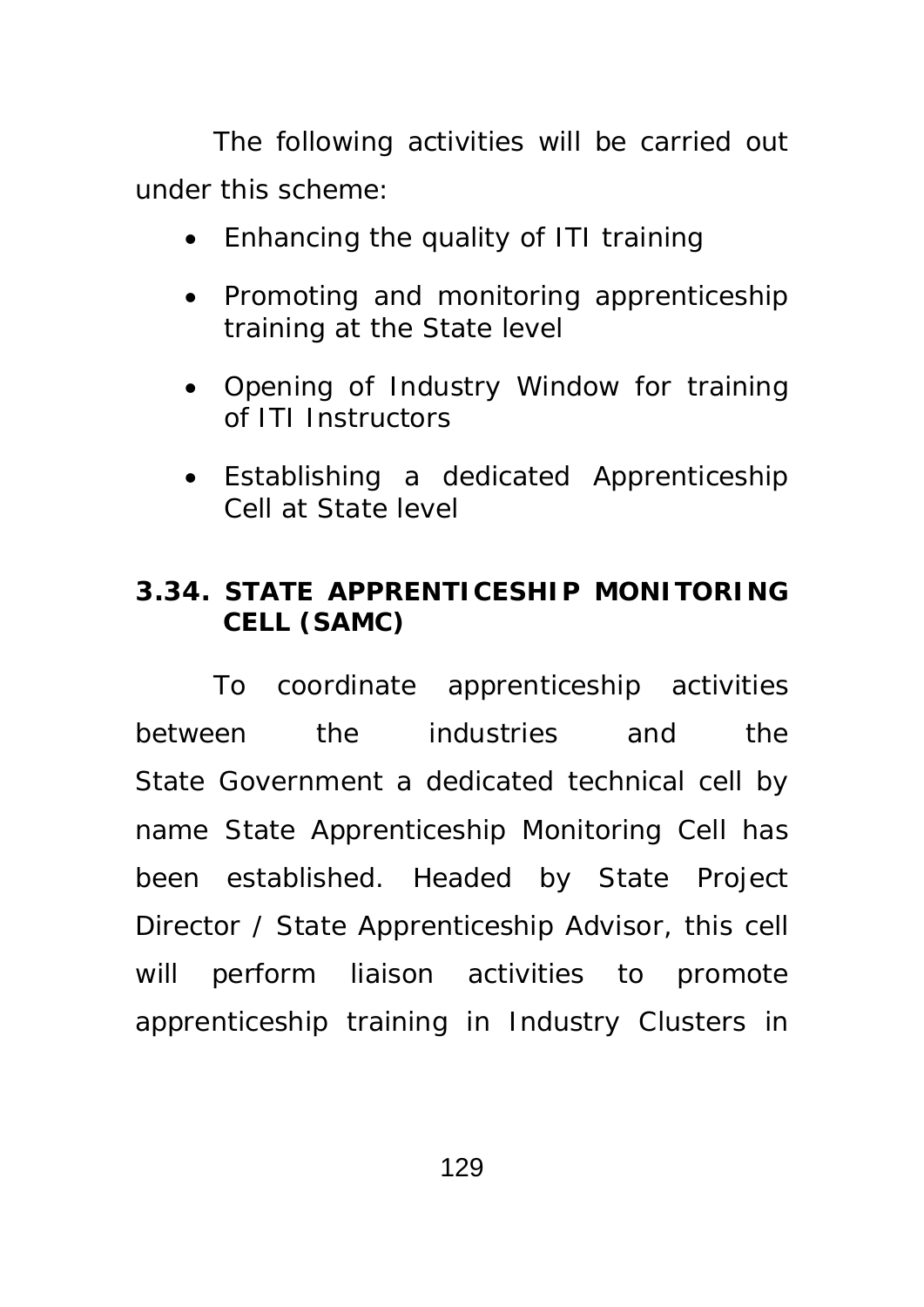the State. The SAMC is 100% sponsored by MSDE, Government of India.

## **3.35. TALENT SEARCH COMPETITION**

 To bring out the hidden talents of the ITI trainees the following competitions are conducted every year.

| S.<br>No.      | Competition                                       | <b>Conducted</b><br>by | <b>Awards</b>                         | <b>Winners</b><br>2011-19 |
|----------------|---------------------------------------------------|------------------------|---------------------------------------|---------------------------|
|                | All India<br><b>Skill</b><br>Competition          | Govt. of<br>India      | Rs.50,000/-<br>& merit<br>certificate | 11                        |
| $\overline{2}$ | <b>State Skill</b><br>Competition<br>in 18 trades | <b>State</b><br>Govt.  | Rs.25,000/-<br>& merit<br>certificate | 81                        |
| 3.             | Project<br>Competition<br>in 5 trades             | <b>State</b><br>Govt.  | Rs.50,000/-<br>& merit<br>certificate | 20                        |

## **3.36. NEW INITIATIVES**

The Hon'ble Chief Minister of Tamil Nadu under Rule 110 announced on the floor of Assembly on 3.7.2018 the creation of two new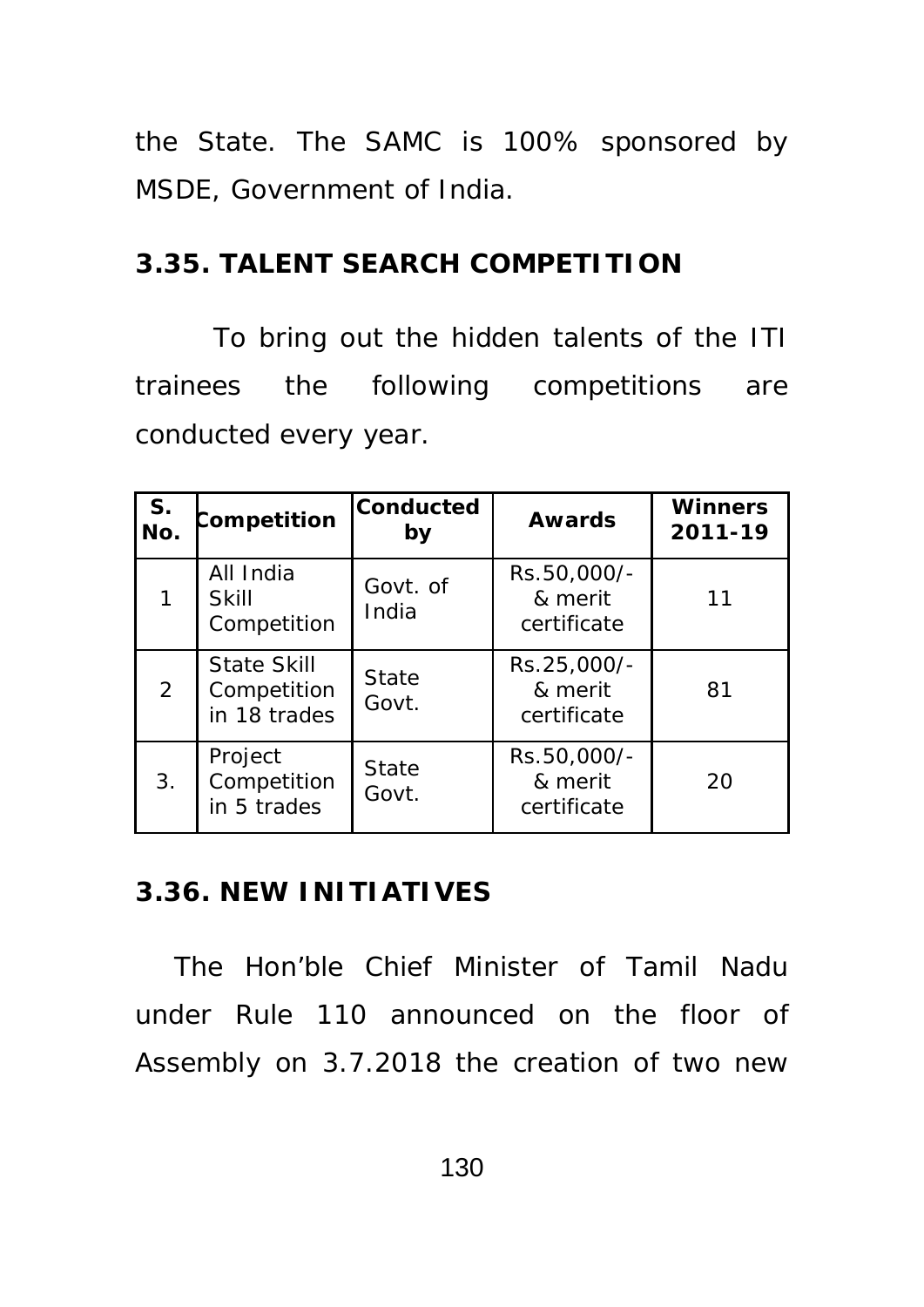Regional Joint Director of Training Offices at Salem and Villupuram at a cost of Rs.2.85 Crore for effective monitoring and functioning of skill training programmes in the respective regions. These offices have been inaugurated by the Hon'ble Chief Minister on 22.2.2019.

In Budget Speech 2018-19, the following new initiatives were announced and are being implemented.

- ❖ High-end machineries and equipments relevant to industries to improve employability of the ITI trainees are being procured and supplied to all Government ITIs at a cost of Rs.30.00 Crore.
- To make the trainees aware of industrial environment and to equip them with necessary skills for immediate employment, Internship Training Programme has been introduced. This year, 397 industries have been selected to provide internship training to 10,000 trainees of Government ITIs across the State.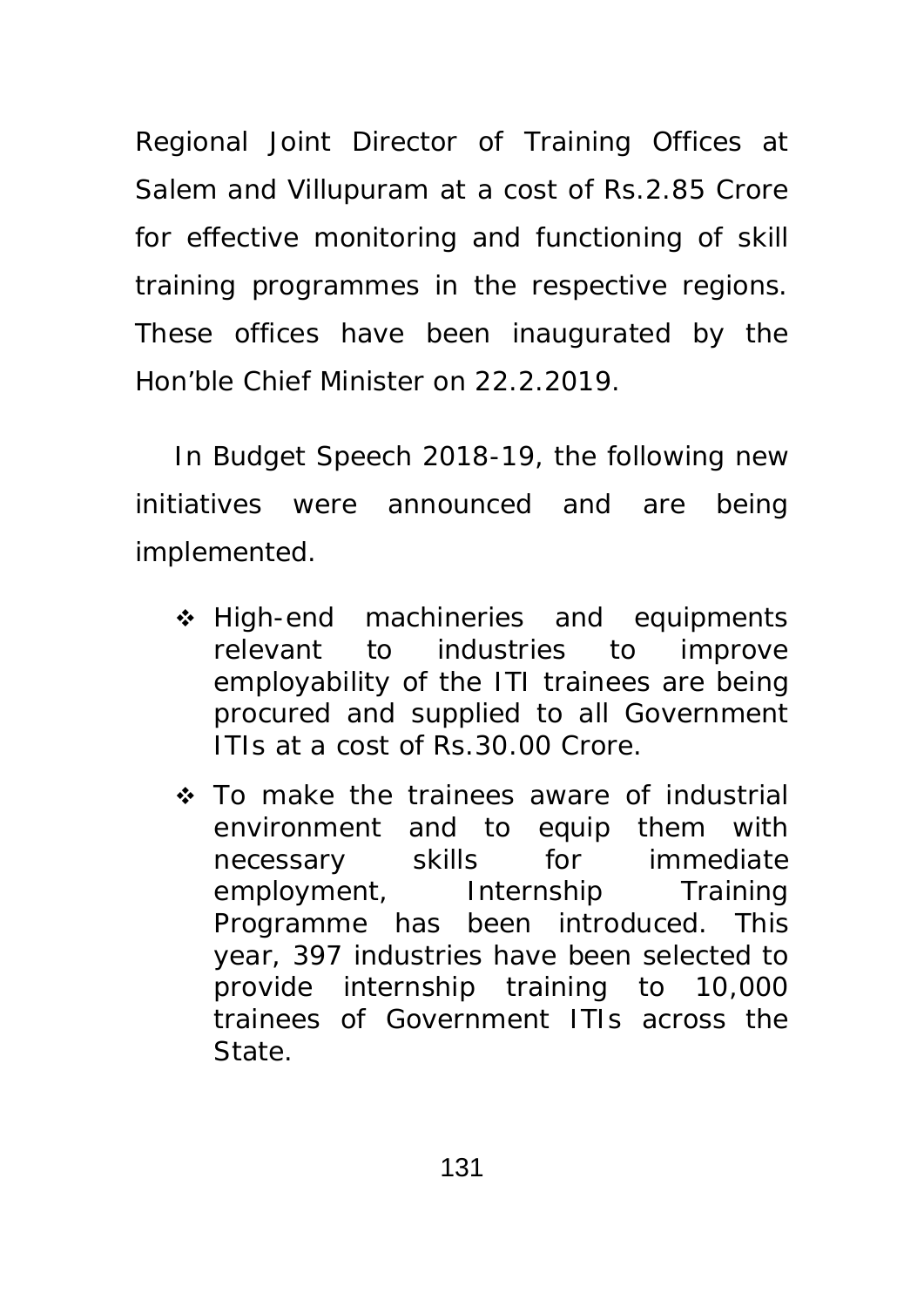• New advanced / high-end trades such as Medical Electronics, Architectural Assistant, Auto body Repairing & Painting, Operator Advanced Machine Tools, Tool & Die making, Technician Power Electronics, Machinist, Mechanic Refrigeration & Air-conditioning and Fire Technology & Industrial Safety Management have been introduced in 20 Government ITIs at a cost of Rs.38.00 Crore.

The Hon'ble Minister for Labour in 2018-19, had announced the following new initiatives on the floor of Assembly.

- E-content syllabus both in English and Tamil language has been procured and supplied to all Government ITIs in 14 trades at a cost of Rs.1.27 Crore which enables the trainees to understand the curriculum easily in a virtual way.
- To facilitate the trainees in getting gainful employment in Industries, a Placement Officer in the cadre of Training Officer has been appointed in each ITI.
- The service period of the instructors of the ITIs in the category of Junior Training Officers, Assistant Training Officers and Training Officers has been extended till the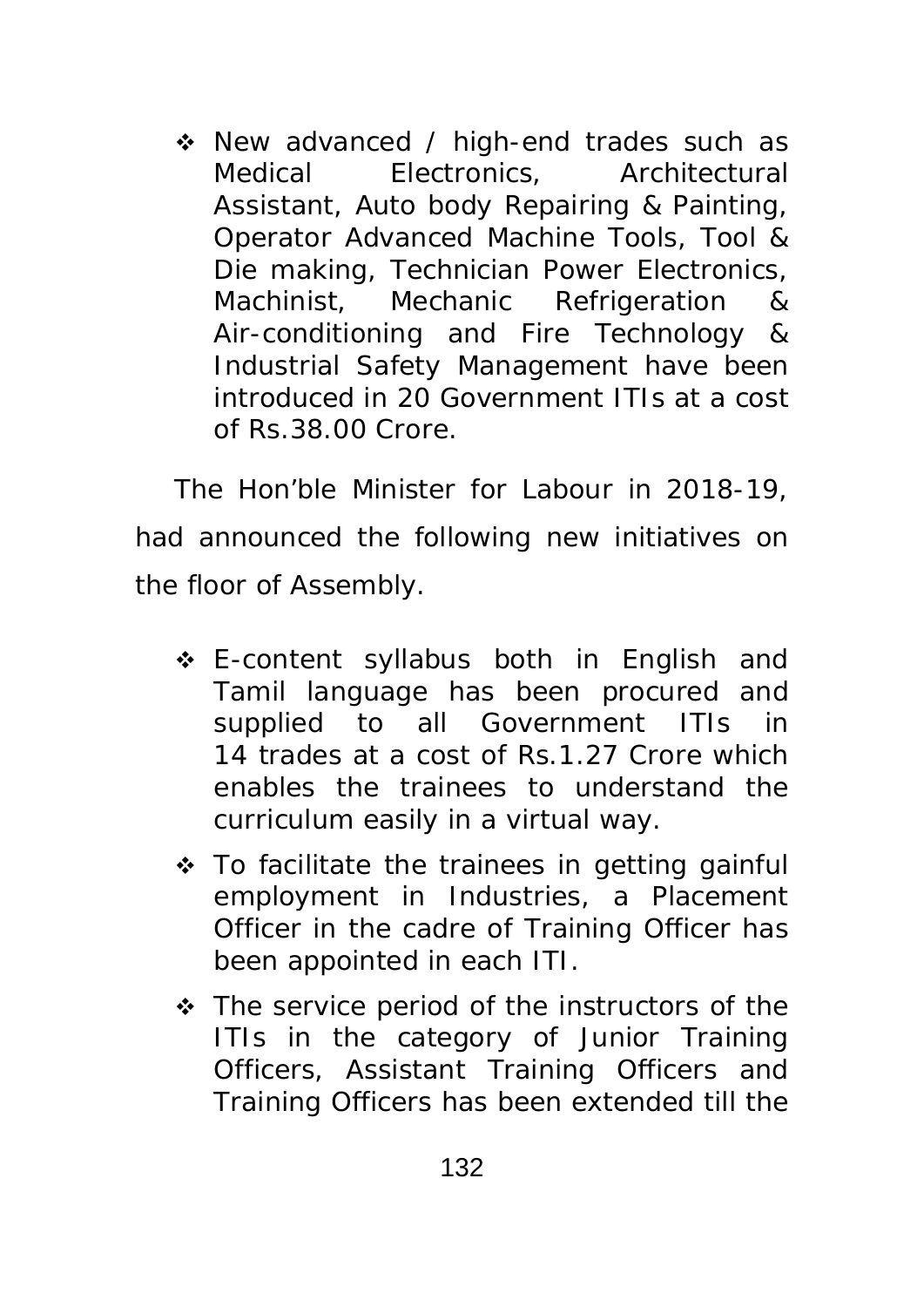end of academic year i.e. July of every year to avoid interruption in training.

- Examination Cell at State Headquarters which conducts examinations under Craftsmen Training Scheme, Apprenticeship Training Scheme and Industrial Schools programmes implemented by this Department has been upgraded as State Board of Vocational Examination.
- $\triangle$  To encourage physical training activities among the trainees of both Government and Private ITIs in the State, Sports Meet at Regional and State Level is held annually. During, the previous years, an amount of Rs.10/- was collected from the trainees of ITIs to conduct sports at ITI, Regional and State level. Now this expenditure is totally borne by the State Government and for the year 2018-19, a sum of Rs.17.00 Lakh was sanctioned by Government. In the State Sports Meet held at Vellore on 7.3.2019, the Hon'ble Minister for Labour gave away awards in a grand function.
- ◆ District Skill Training Offices headed by Assistant Directors have been created in all districts to effectively monitor and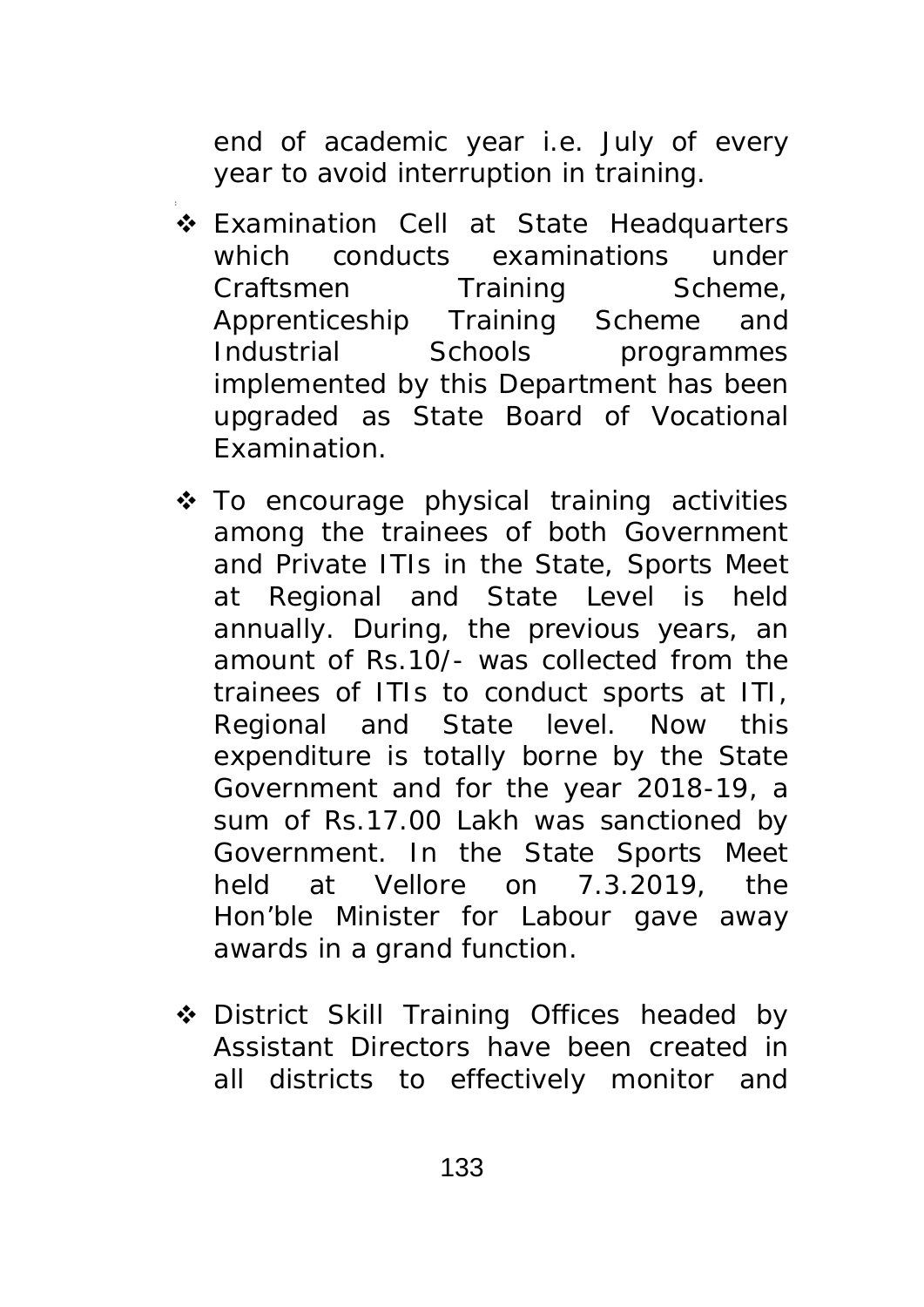implement the skill training schemes run by this Department. The Assistant Directors are coordinating with the District Collectors, the Regional Joint Directors of this Department and Tamil Nadu Skill Development Corporation in implementing various vocational training schemes in the districts.

### **3.37. INNOVATIVE SCHEMES**

## **Teaching through Virtual Classrooms**

Virtual Classrooms are working under the 'Hub and Spokes' method. The Hub centres are functioning at Government ITIs in Tiruchirappalli, Coimbatore, Madurai and Tirunelveli. The Spoke centres are at Government ITIs in Anaicutti, Karumandurai, Kolli Hills, Gudalur, Jamunamarathur and Sankarapuram situated in hilly and remote areas. The advantage of this scheme is that the tribal trainees undergoing training in these ITIs can get the expertise of best teachers in the Hub centres.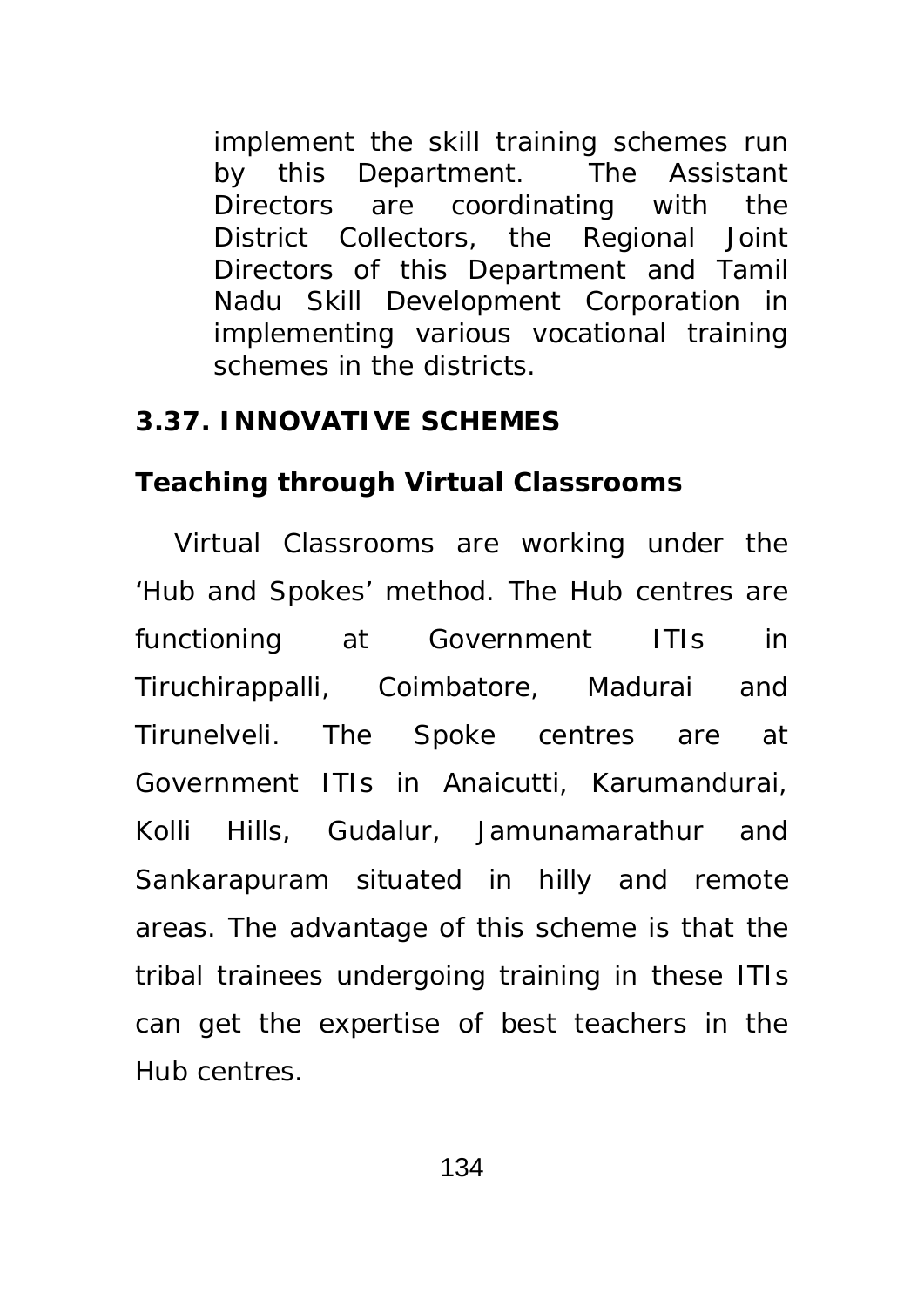### **Training through Simulators**

Simulators have been introduced in the Government ITIs to learn the skill of welding. These simulators help in getting practical training in this trade in an easy and virtual way, by which the hazards like smoke, fumes and abundant lightening are avoided while simultaneously ensuring the safety of the trainees. This has attracted more women trainees to learn this core skill.

## **3.38. BEST INSTRUCTOR AWARD**

The best performing Principals and Instructors of Government ITIs are awarded with 'Dr. Radhakrishnan - Best Instructor Award' with a cash prize of Rs.10,000/- in the form of NSC Bond and a merit certificate. In the last seven years, 60 officials have been honoured.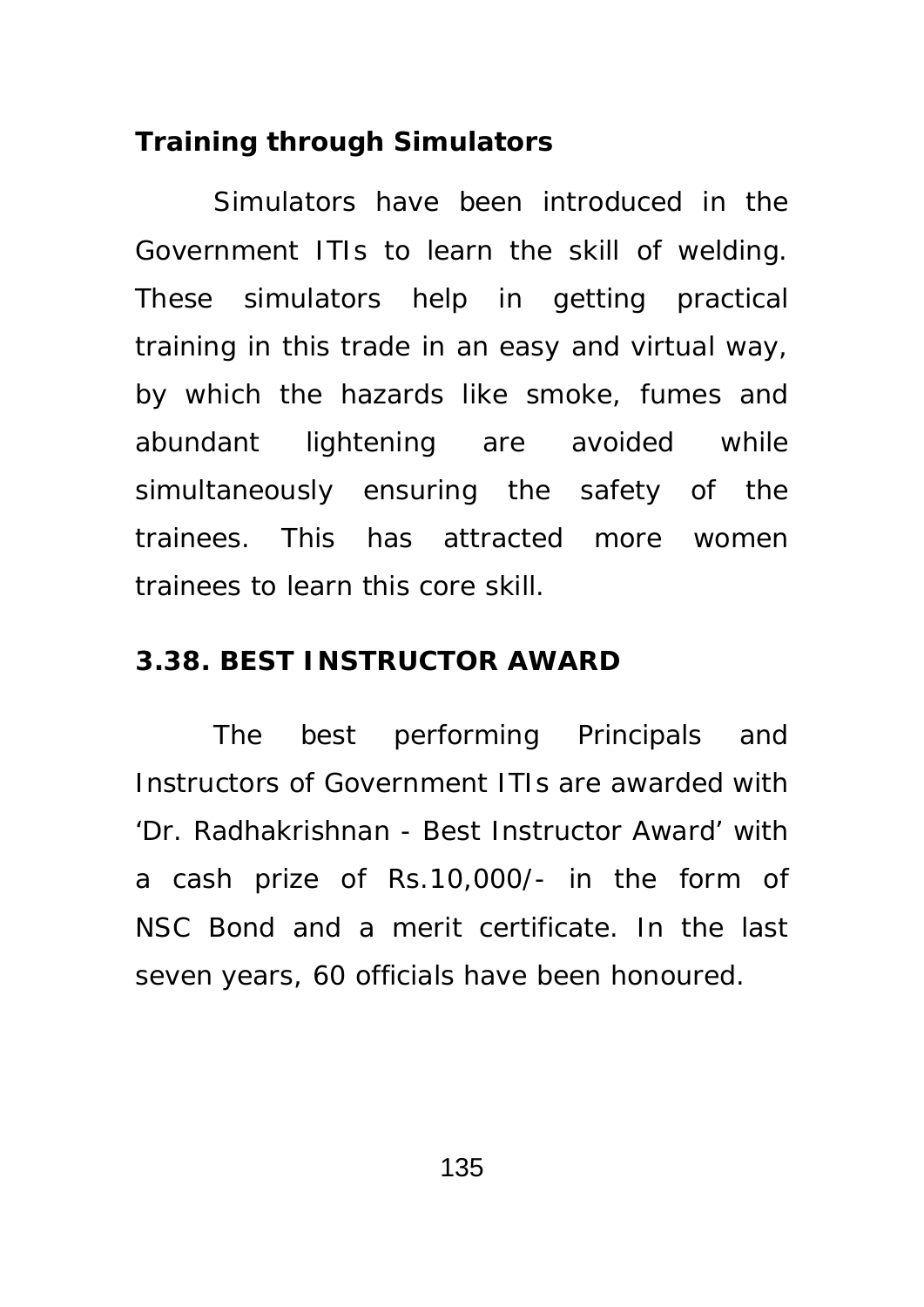### **3.39. ONLINE CITS CERTIFICATES THROUGH RPL MODE**

The scheme of Recognition of Prior Learning (RPL) under Craft Instructor Training Scheme (CITS) of Directorate General of Training is to recognize and certify the skills of in-service instructors with atleast three years of experience in teaching in ITIs. The instructors who complete the examinations successfully receive National Craft Instructor Certificate (NCIC). Under this scheme, the in-service instructors of Government / Private ITIs should register themselves in any National Skill Training Institute through CFI portal of NCVT as private candidates and take up examination in their relevant field and get qualified. In the year 2018-19, a total of 185 instructors of Government ITIs and 129 instructors of Private ITIs have been registered.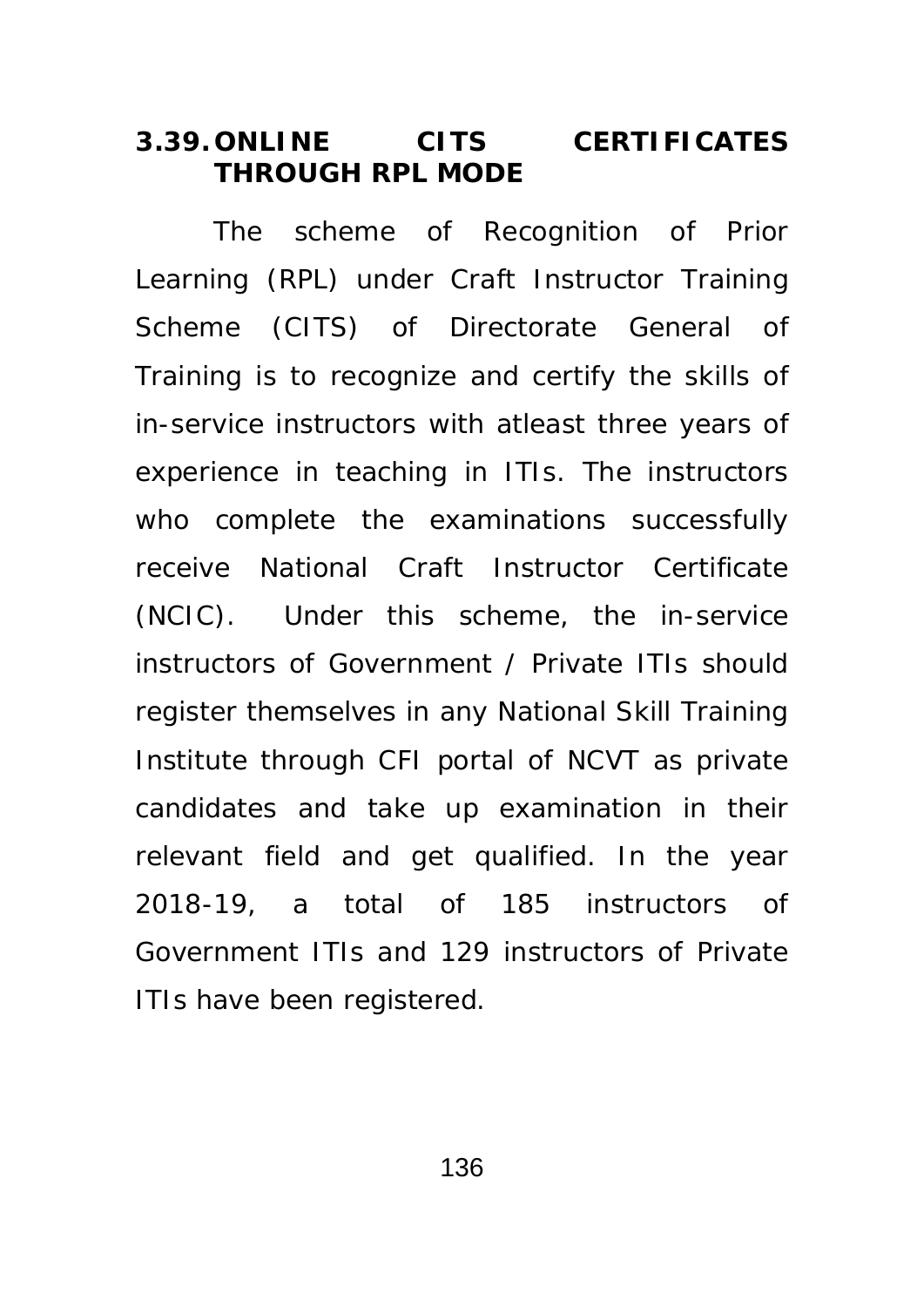## **3.40. SPECIAL INDUSTRY EXPOSURE VISIT FOR GOVERNMENT ITI TRAINEES**

 Government Industrial Training Institute, Ambattur has entered into MoU with M/s. Maruti Suzuki Limited, to provide advanced training in maintenance of four wheeler mechanic for the trainees of MMV trade. Based on the MoU, M/s. Maruti Suzuki Limited, has imparted '**Rupantharan'** training and '**World Class Manufacturing Best Practices Training**' to 26 trainees of Government Industrial Training Institute, Ambattur in their plant at Gurgaon, Haryana from 25.02.2019 to 02.03.2019.

## **3.41. INDUSTRY CONTRIBUTION UNDER CSR**

This Department has made industry tie-up for development of infrastructure in Government ITIs under CSR activities to make the instructors / trainees aware of the latest technologies. Industries have created infrastructure facilities in Government ITIs. During this year, M/s. Hyundai Motors India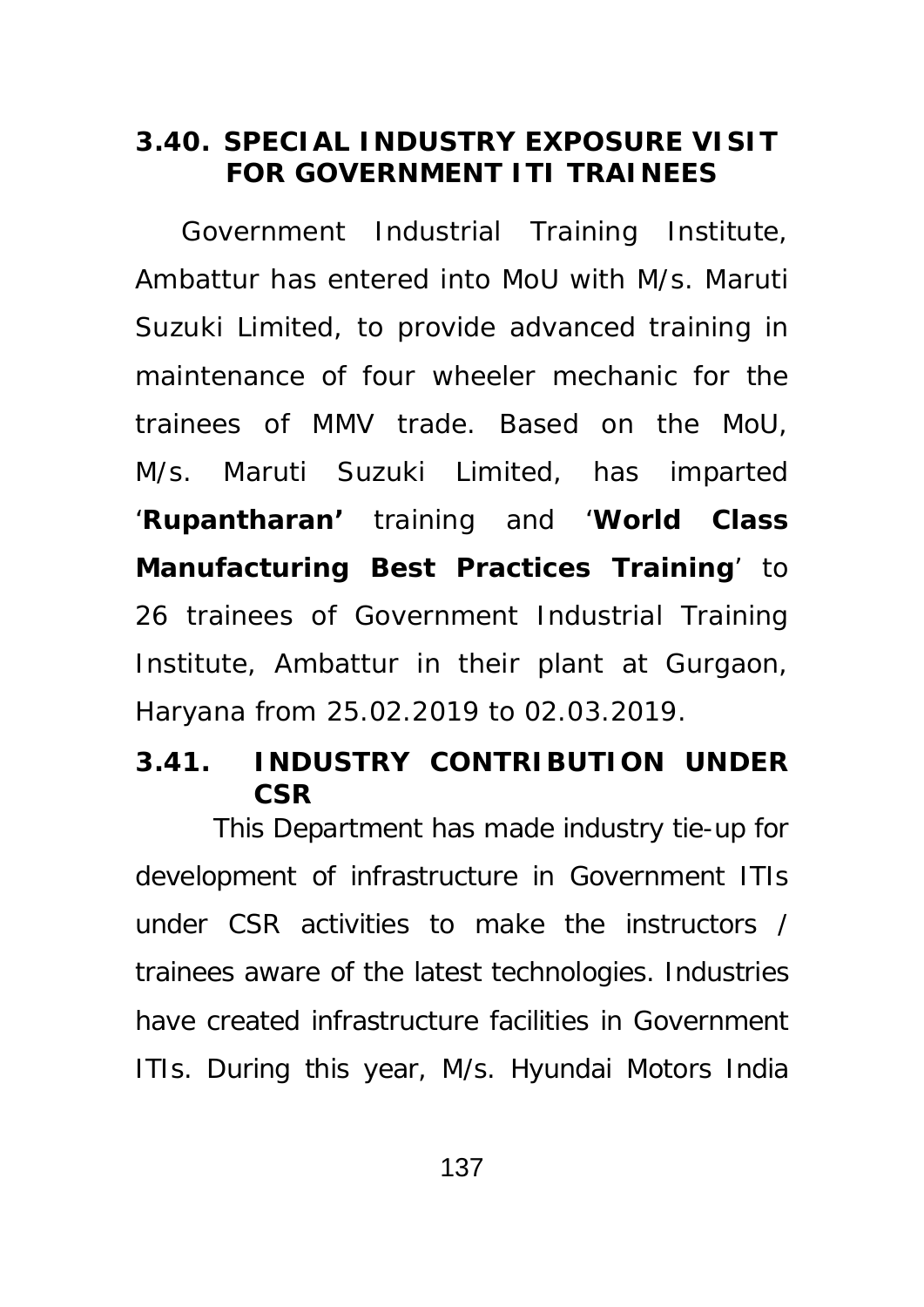Limited, Sriperumbudur has constructed a Workshop for providing training to the trainees of MMV trade at Government ITI, Guindy at a cost of Rs.55.00 Lakh and contributed Rs.11.00 Lakh for Machineries; M/s. Maruti Suzuki Limited, has contributed machineries, tools & equipments for Mechanic Auto Body Painting trade at Government ITI, Ambattur for a sum of Rs.48.00 lakh; M/s. HONDA Motor & Scooters India Limited has donated two wheeler related cut model engines, scooters for providing training in Government ITIs at Chengalpattu, Madurai, Sivagangai and Dharmapuri; and M/s. IOCL has contributed Rs.80.00 lakh for construction of compound wall and basic amenities to Government ITI, Ramanathapuram.

With the above developments, our ITIs will definitely narrow the gap between demand and supply of skilled manpower in the industry. These steps will also take us closer to our vision of making Tamil Nadu the skill hub of our Country.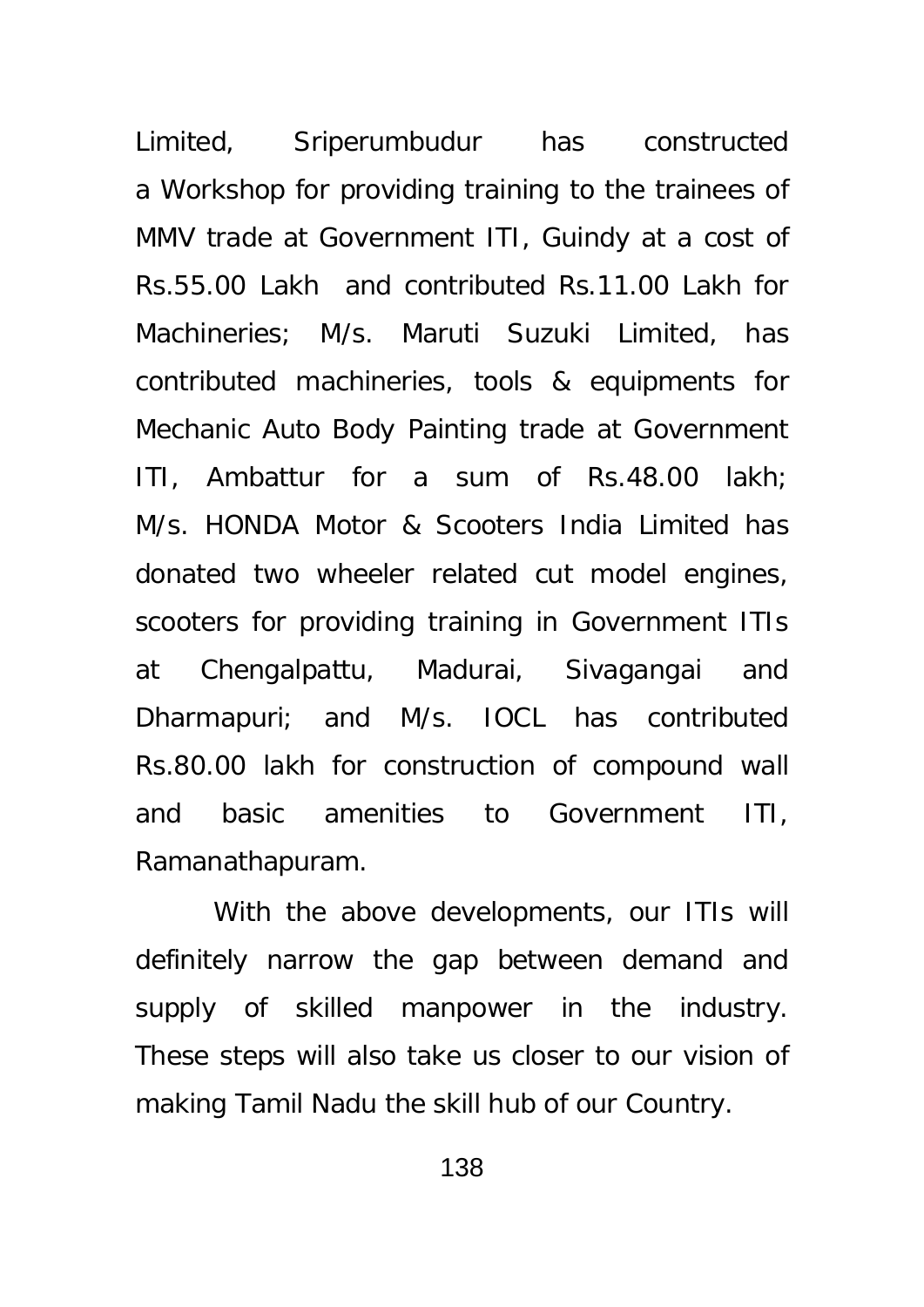### **4. TAMIL NADU SKILL DEVELOPMENT CORPORATION**

Tamil Nadu Skill Development Corporation (TNSDC) was formed with an objective to provide demand based and industry relevant skills to the youth to enhance their employability and transform the State into skill hub of the country.

TNSDC is the Nodal Agency for the skill development related activities in the State and it aims to converge the activities of various stakeholders including industries, industrial associations, training providers, sector skill councils, assessment agencies apart from various other State and Central Government bodies. TNSDC strives to ensure placement oriented quality skill training by empanelling private and Government training providers.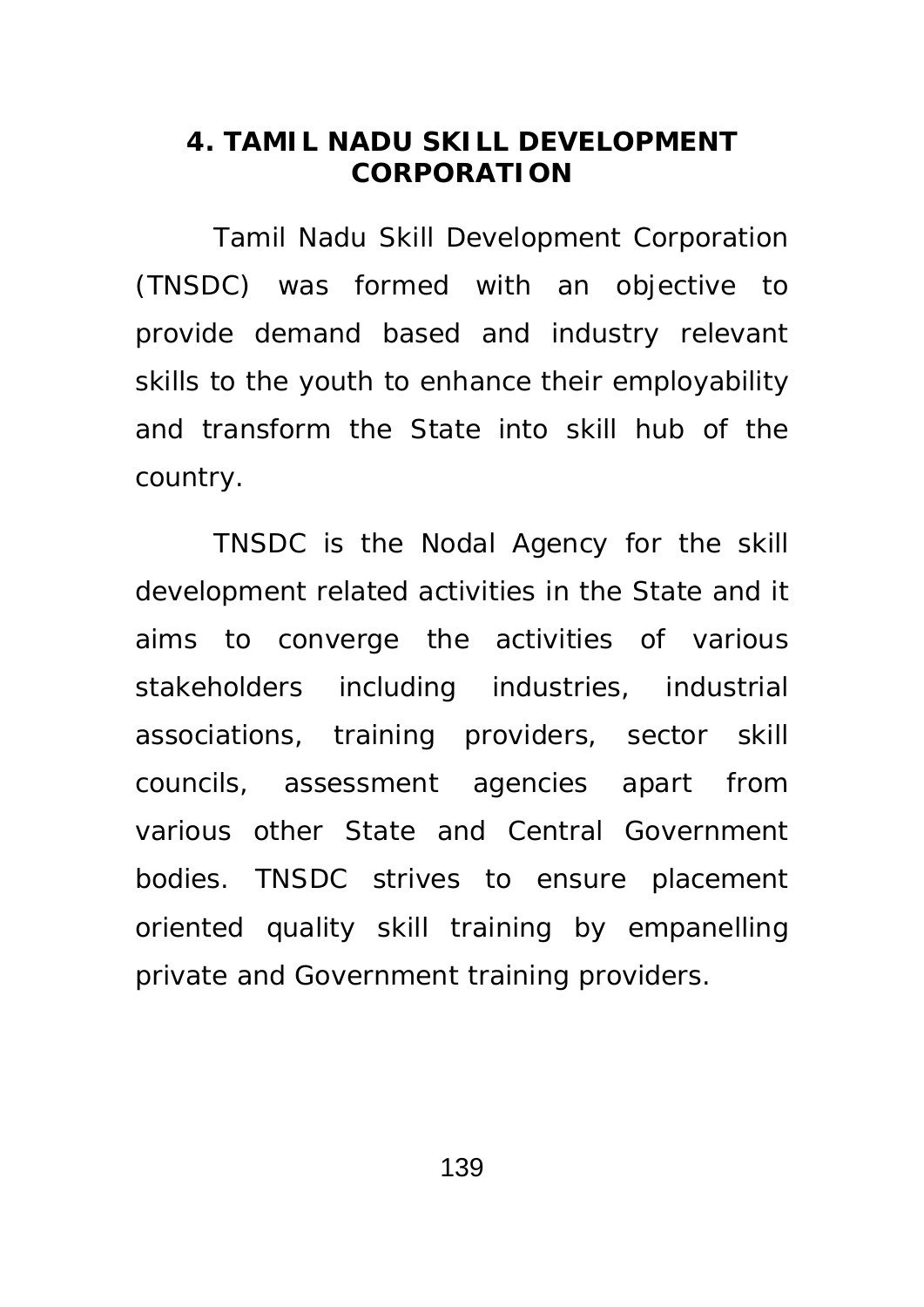## **4.1. IMPLEMENTATION OF NATIONAL SKILL QUALIFICATION FRAMEWORK (NSQF)**

 In order to have uniform curriculum standards throughout the State and the country, TNSDC strictly adheres to the National Skill Qualification Framework (NSQF) approved job roles and other standard parameters like course duration, quality standards, assessment methodology and payment milestones based on common norms approved by Ministry of Skill Development and Entrepreneurship, Government of India. The Qualification Packs (QP) notified by National Skill Development Corporation (NSDC) are followed for imparting training programs with a focus on ensuring minimum 70 percent placement for all successfully trained and certified candidates.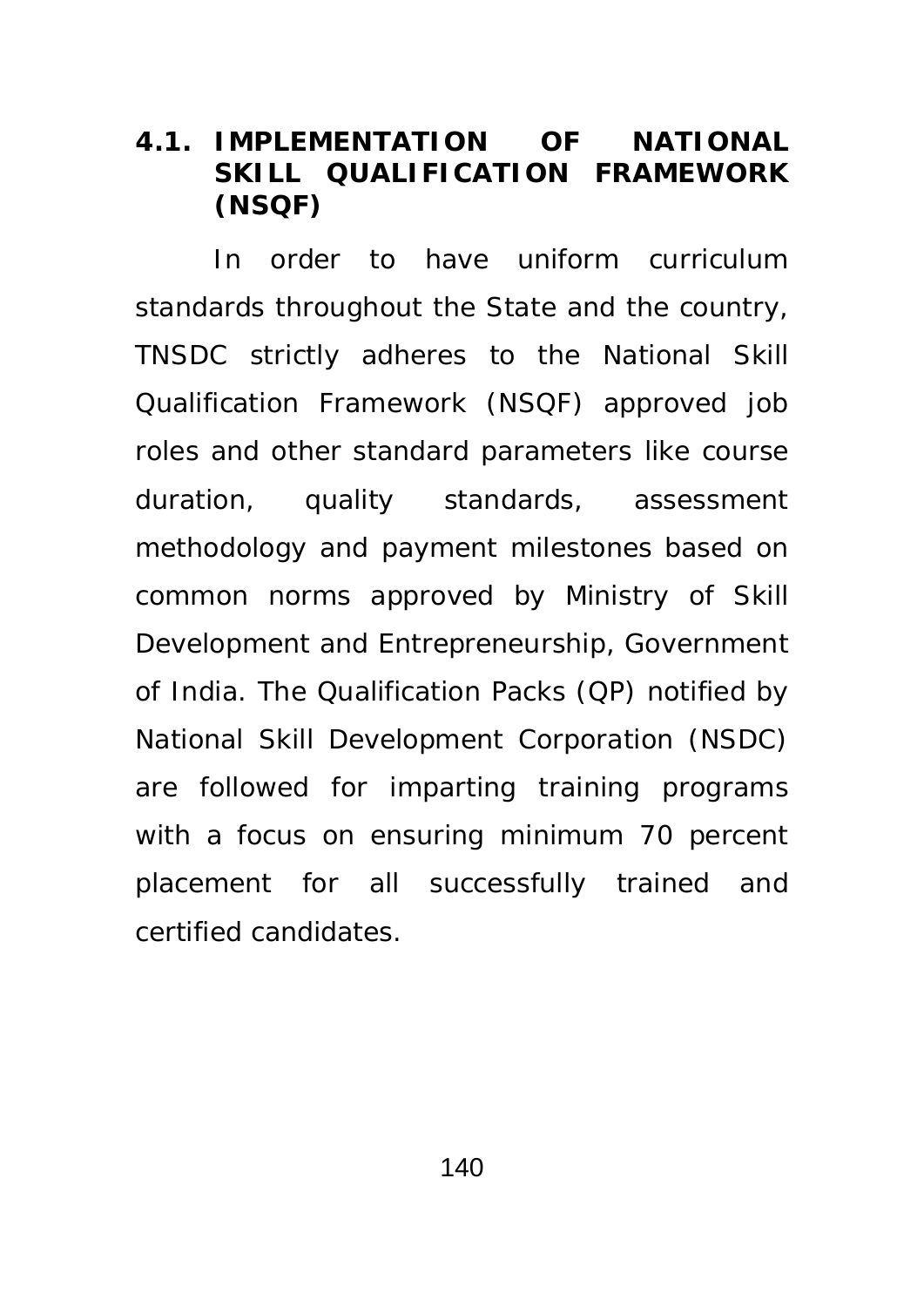### **4.2. INDEPENDENT ASSESSMENT AND CERTIFICATION OF TRAINING PROGRAMMES**

 In order to ensure the quality of training programmes, third party independent assessment as well as certification is being done by State Council of Vocational Training (SCVT) and the concerned Sector Skill Council (SSC). This paves way for a fair and unbiased assessment and certification process.

### **4.3. EMPANELMENT OF TRAINING PROVIDERS**

 Based on the target for number of candidates to be trained every year and available job roles, reputed Training Providers are selected by inviting Expression of Interest (EoI) followed by physical inspections of available infrastructure by the Joint Directors of Department of Employment and Training. Strict adherence to quality standards is ensured before empanelling a Training Provider.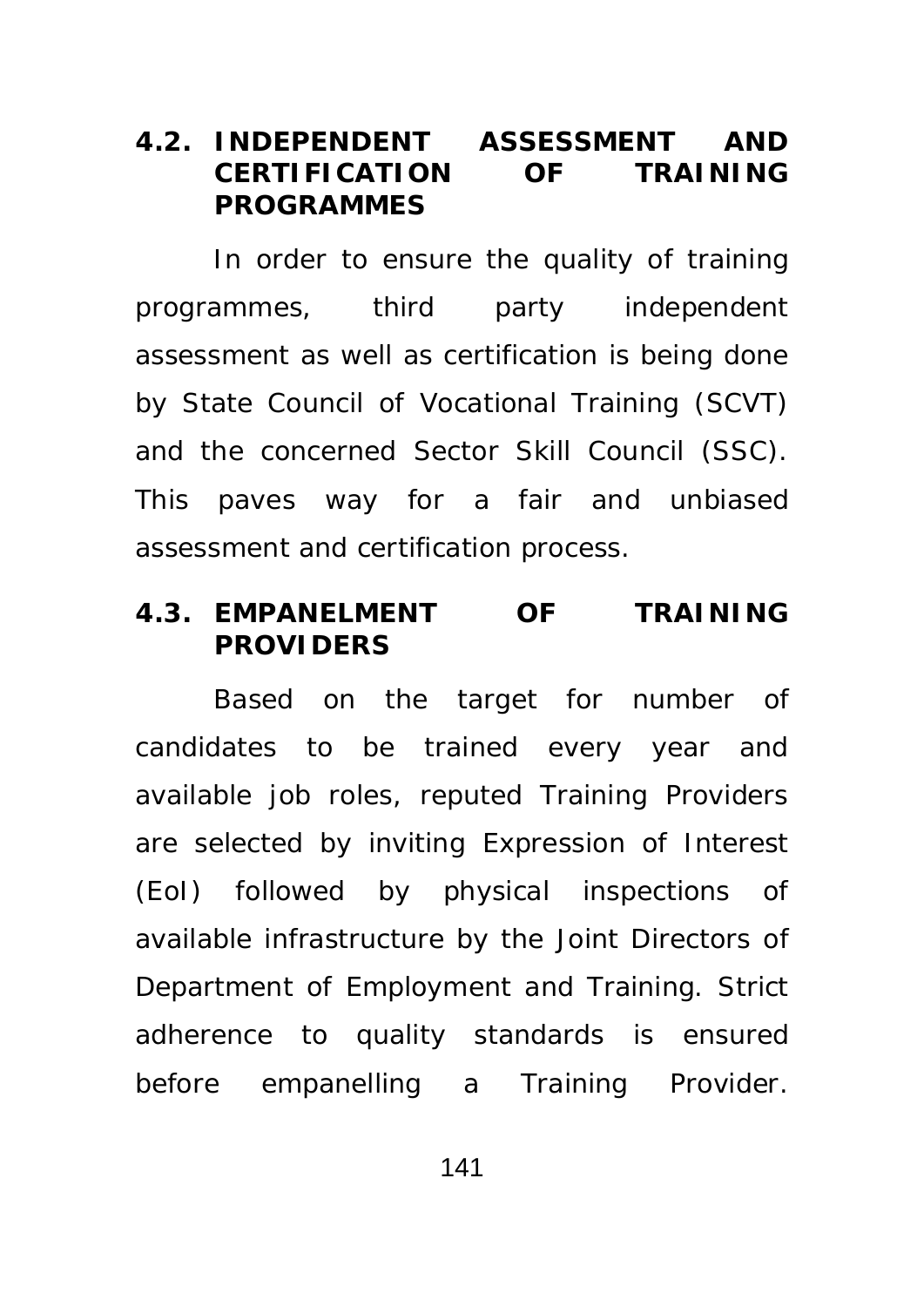A total of 741 Training Providers have been empanelled which include Central, State and private training agencies to deliver short term skill training programs in line with NSQF norms.

# **4.4. DISTRICT WISE AND SECTOR WISE SKILL TRAINING PROGRAMMES CONDUCTED IN 2018-19**

 Tamil Nadu today is the second largest economy in India and a hub for various manufacturing service sector industries thereby creating job opportunities especially in the following sectors:

- 1. Automobile
- 2. Light Engineering
- 3. Logistics
- 4. Construction
- 5. Retail
- 6. IT-ITeS
- 7. Telecom
- 8. Food Processing
- 9. Tourism and Hospitality
- 10. Media & Entertainment
- 11. Beauty and Wellness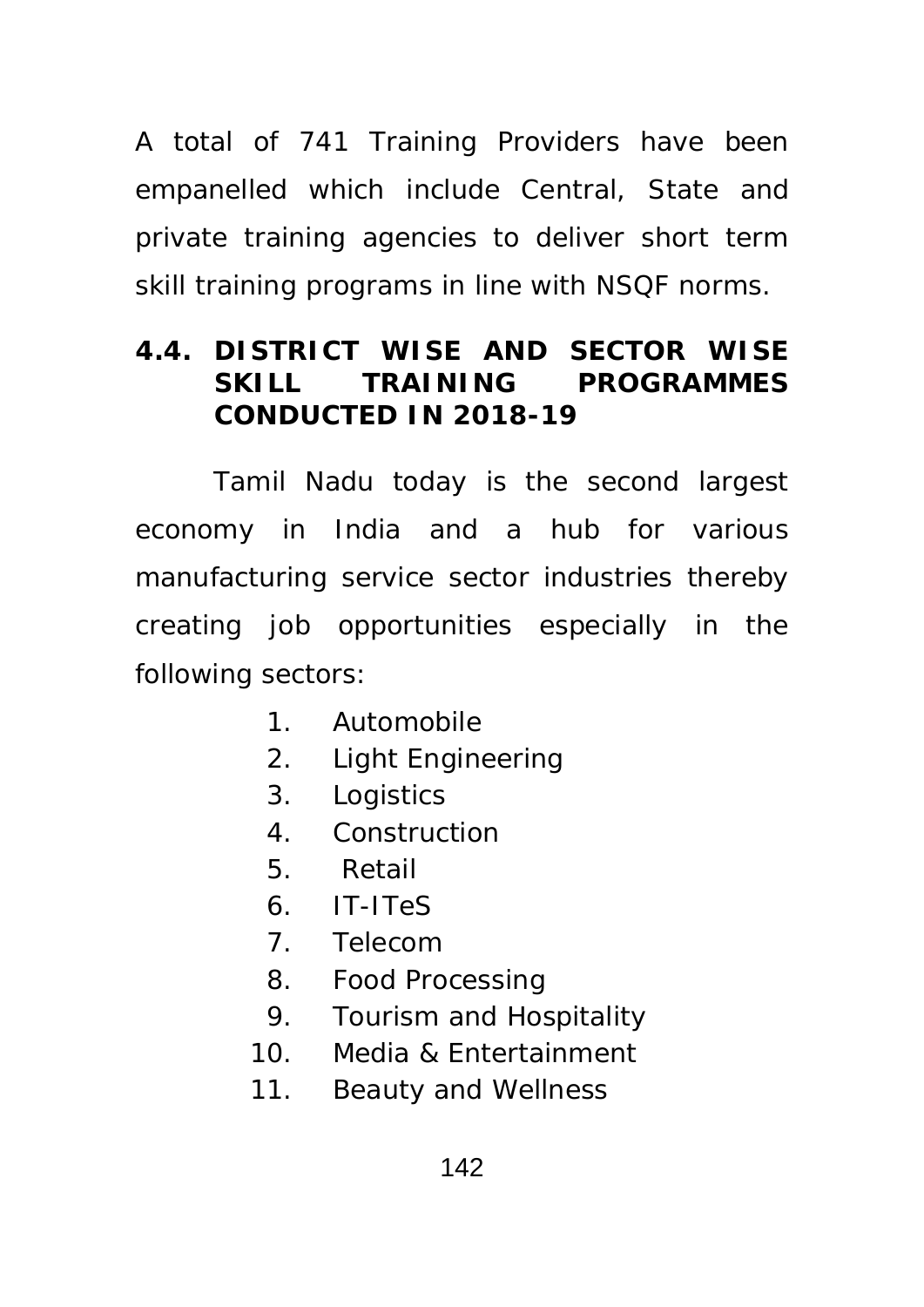- 12. Healthcare
- 13. Textile and Apparel
- 14. Banking, Financial and Insurance

TNSDC has envisaged job opportunities in the above key sectors and apportioned the target accordingly by funding suitable Training Providers to deliver quality market oriented skill training programmes. A record number of 1,40,124 candidates have been trained in FY 2018-19 which is the highest since the inception of TNSDC.

The list of district wise skill training conducted during 2018-19 is furnished below:

| S <sub>1</sub><br>No. | <b>District</b> | <b>Trained</b> |
|-----------------------|-----------------|----------------|
| 1                     | Ariyalur        | 4,883          |
| 2                     | Chennai         | 14,724         |
| 3                     | Coimbatore      | 6,117          |
| 4                     | Cuddalore       | 3,530          |
| 5                     | Dharmapuri      | 7,088          |
| 6                     | Dindigul        | 5,595          |
|                       | Erode           | 6,719          |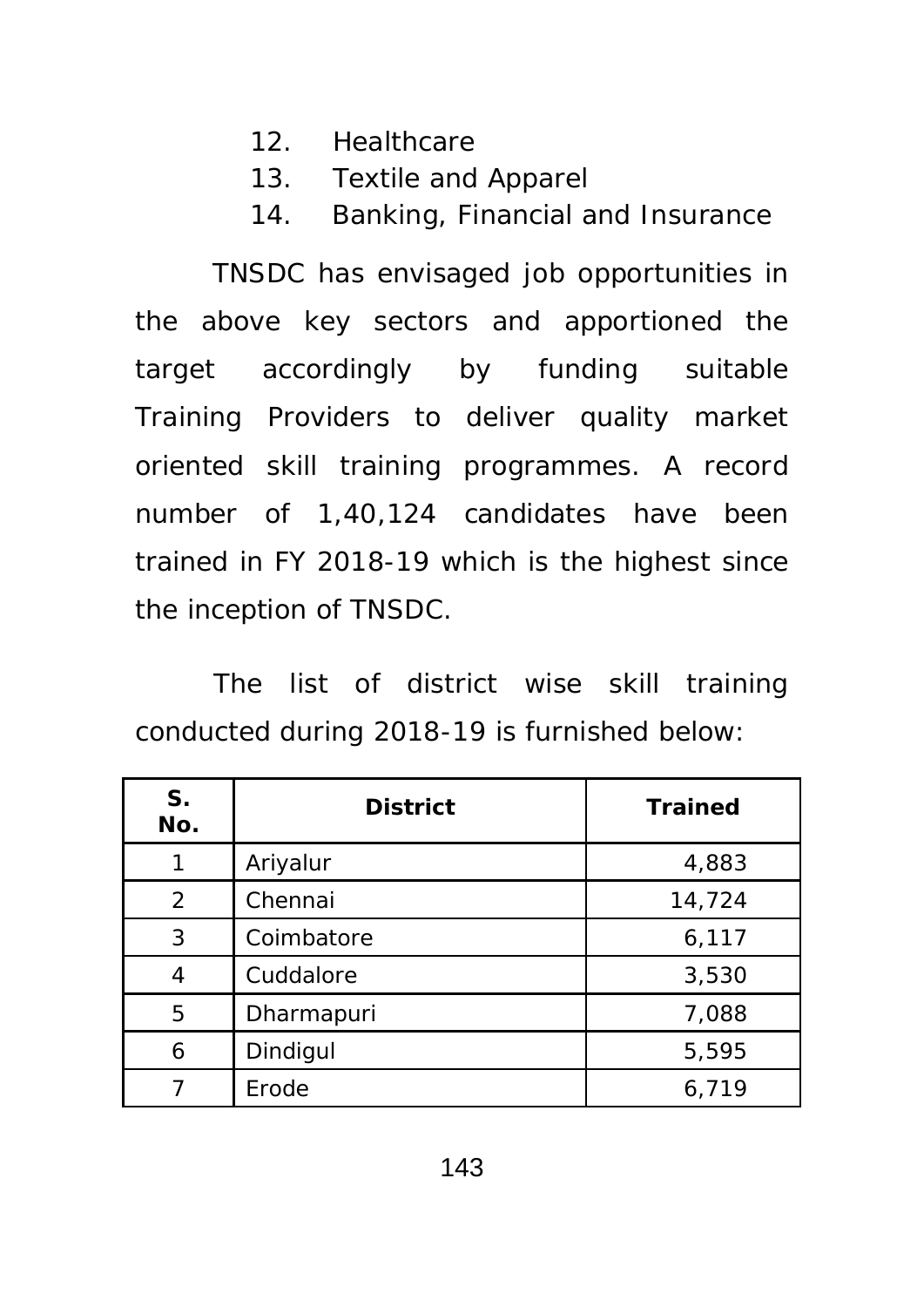| 8     | Kancheepuram    | 6,837    |
|-------|-----------------|----------|
| 9     | Kanniyakumari   | 1,024    |
| 10    | Karur           | 2,441    |
| 11    | Krishnagiri     | 6,805    |
| 12    | Madurai         | 5,657    |
| 13    | Nagapattinam    | 2,727    |
| 14    | Namakkal        | 4,028    |
| 15    | Perambalur      | 840      |
| 16    | Pudukottai      | 911      |
| 17    | Ramanathapuram  | 2,509    |
| 18    | Salem           | 4,041    |
| 19    | Sivagangai      | 2,158    |
| 20    | Thanjavur       | 3,692    |
| 21    | The Nilgiris    | 1,736    |
| 22    | Theni           | 965      |
| 23    | Thiruvallur     | 6,292    |
| 24    | Tiruvannamalai  | 5,117    |
| 25    | Thiruvarur      | 1,698    |
| 26    | Thoothukudi     | 1,534    |
| 27    | Tirunelveli     | 2,829    |
| 28    | Tiruppur        | 8,005    |
| 29    | Tiruchirappalli | 4,853    |
| 30    | Vellore         | 9,320    |
| 31    | Villupuram      | 2,703    |
| 32    | Virudhunagar    | 2,746    |
| Total |                 | 1,40,124 |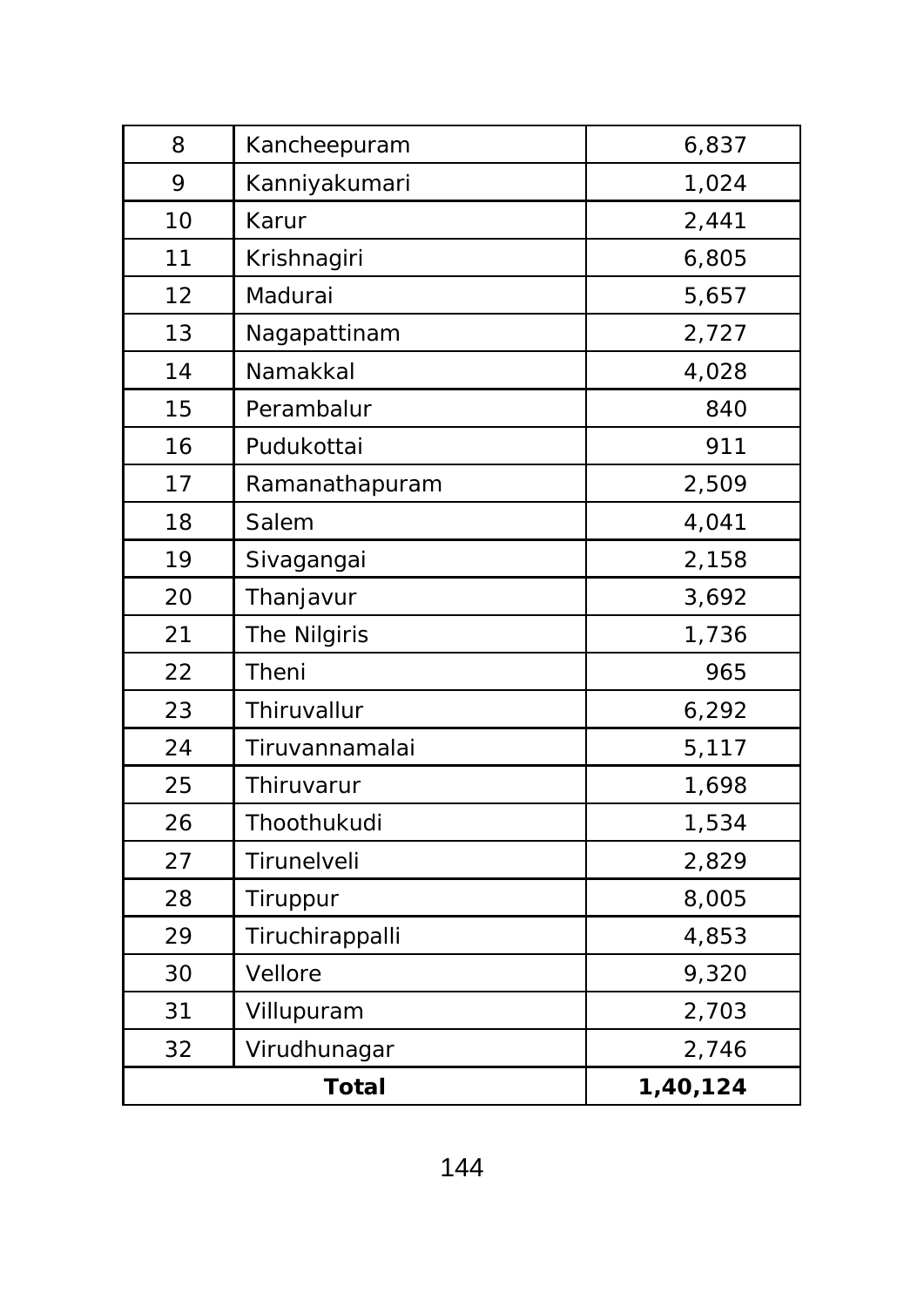The sector wise distribution of candidates given below will provide an insight and highlight the importance given to each sector during the year 2018-19 :

| S <sub>1</sub><br>No. | <b>Sector</b>                | <b>Trained</b> |
|-----------------------|------------------------------|----------------|
| 1                     | IT&ITES                      | 8,445          |
| $\overline{2}$        | Telecom                      | 2,289          |
| 3                     | Apparel                      | 38,586         |
| $\overline{4}$        | Construction                 | 8,356          |
| 5                     | Logistics                    | 2,447          |
| 6                     | Media & Entertainment        | 2,898          |
| $\overline{7}$        | <b>Plastic Engineering</b>   | 1,447          |
| 8                     | Retail                       | 1,991          |
| 9                     | Leather                      | 12,056         |
| 10                    | Hospitality                  | 3,679          |
| 11                    | Green Jobs(Solar)            | 105            |
| 12                    | <b>Textiles</b>              | 1,356          |
| 13                    | <b>Beauty &amp; Wellness</b> | 4,383          |
| 14                    | <b>Health care</b>           | 3,710          |
| 15                    | <b>Light Engineering</b>     | 24,291         |
| 16                    | <b>BFSI</b>                  | 2,442          |
| 17                    | Automobile                   | 5,802          |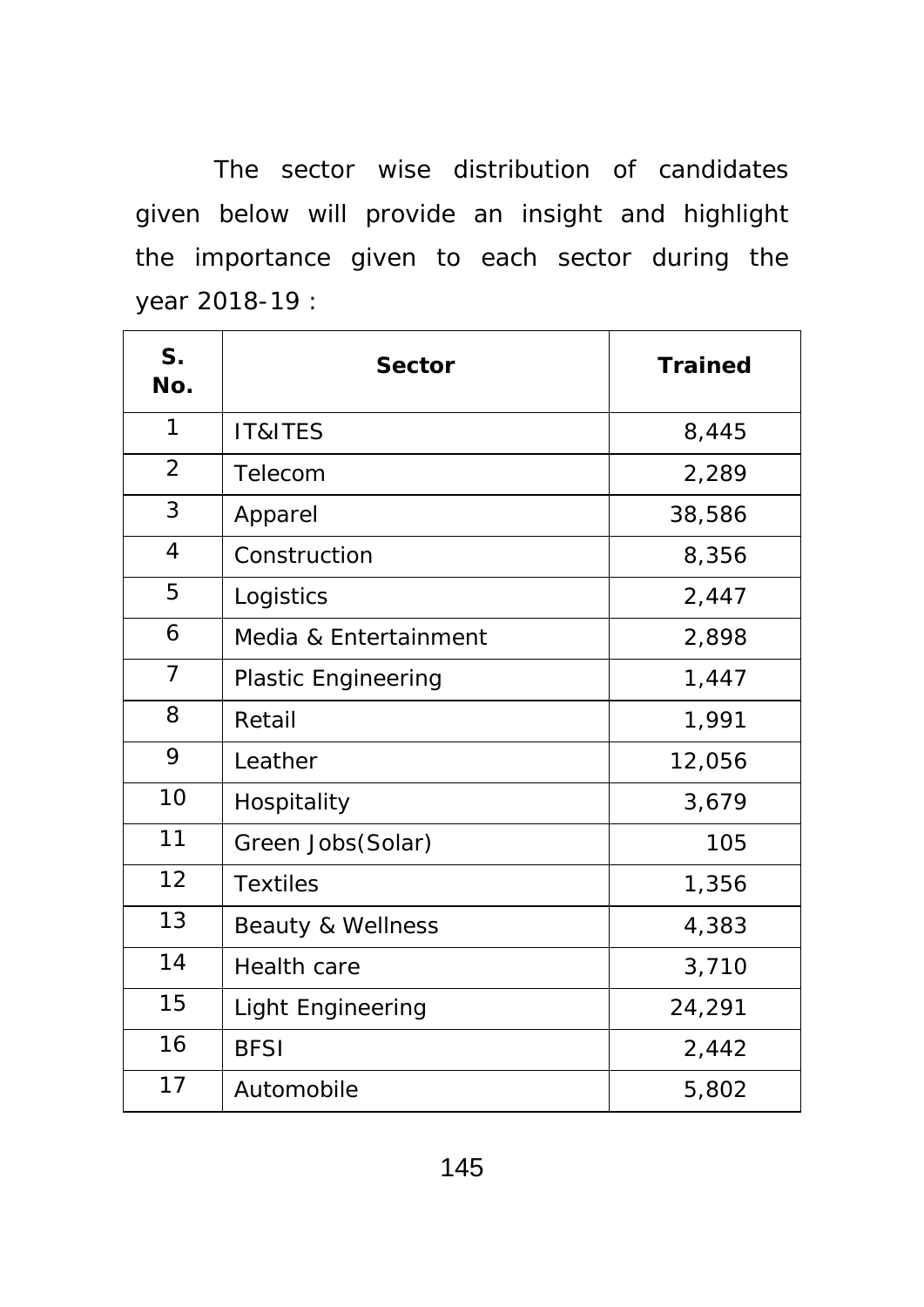| 18 | Agriculture & Allied             | 2,305    |
|----|----------------------------------|----------|
| 19 | <b>Handicrafts</b>               | 429      |
| 20 | Security                         | 80       |
| 21 | Refrigeration & Air Conditioning | 699      |
| 22 | <b>Food Processing</b>           | 449      |
| 23 | Gems & Jewellery                 | 656      |
| 24 | <b>Others</b>                    | 11,223   |
|    | <b>Total</b>                     | 1,40,124 |

## **4.5. SKILL CAMPAIGN AND AWARENESS IN ALL DISTRICTS**

The Employment Wing of the Commissionerate of Employment and Training organizes regular Mega Job Fairs with the twin objectives of placement for skilled candidates and opportunity for skill development of unemployed youth.

Career guidance followed by registration for skill development programs is streamlined through stalls set up by both TNSDC and the empanelled Training Providers. Every Monday is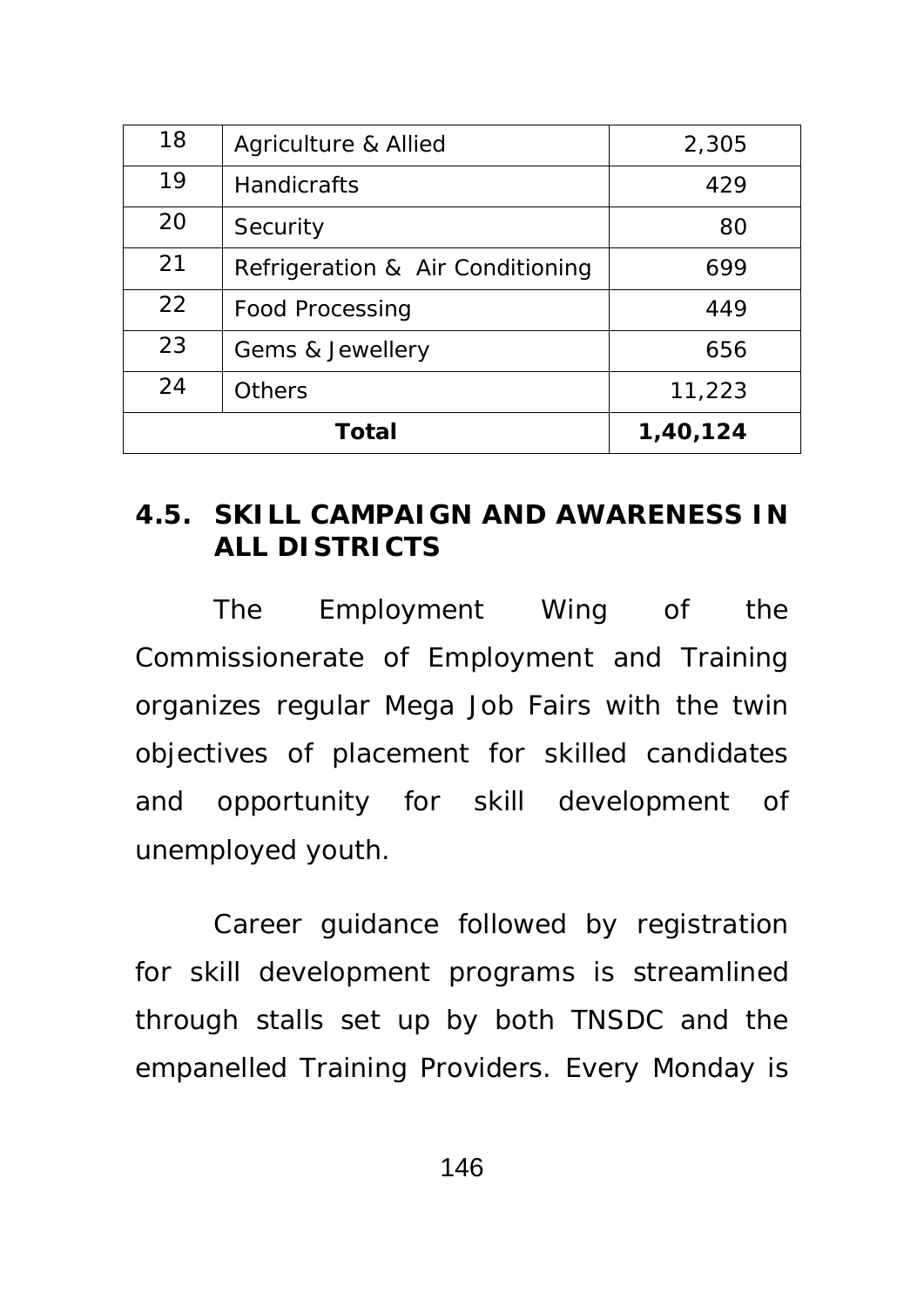exclusively dedicated for skill development related activities in the District Employment offices.

TNSDC has also envisaged an innovative approach to create awareness among youth through Mobile Skill Vans to disseminate the importance and relevance of skill training programmes freely available for the youth.

## **4.6. STATE LEVEL SKILL SUMMIT AND DISTRICT SKILL COMPETITIONS**

To encourage vocational skill innovations and to recognize and exhibit the talent of the youth, district level skill competitions are being organized followed by State Skill Summit for the district level toppers. The winners of State Skill Summit represent Tamil Nadu at the regional, national and world skill summits.

In the year 2018-19, Skill competitions were conducted both at District Level and State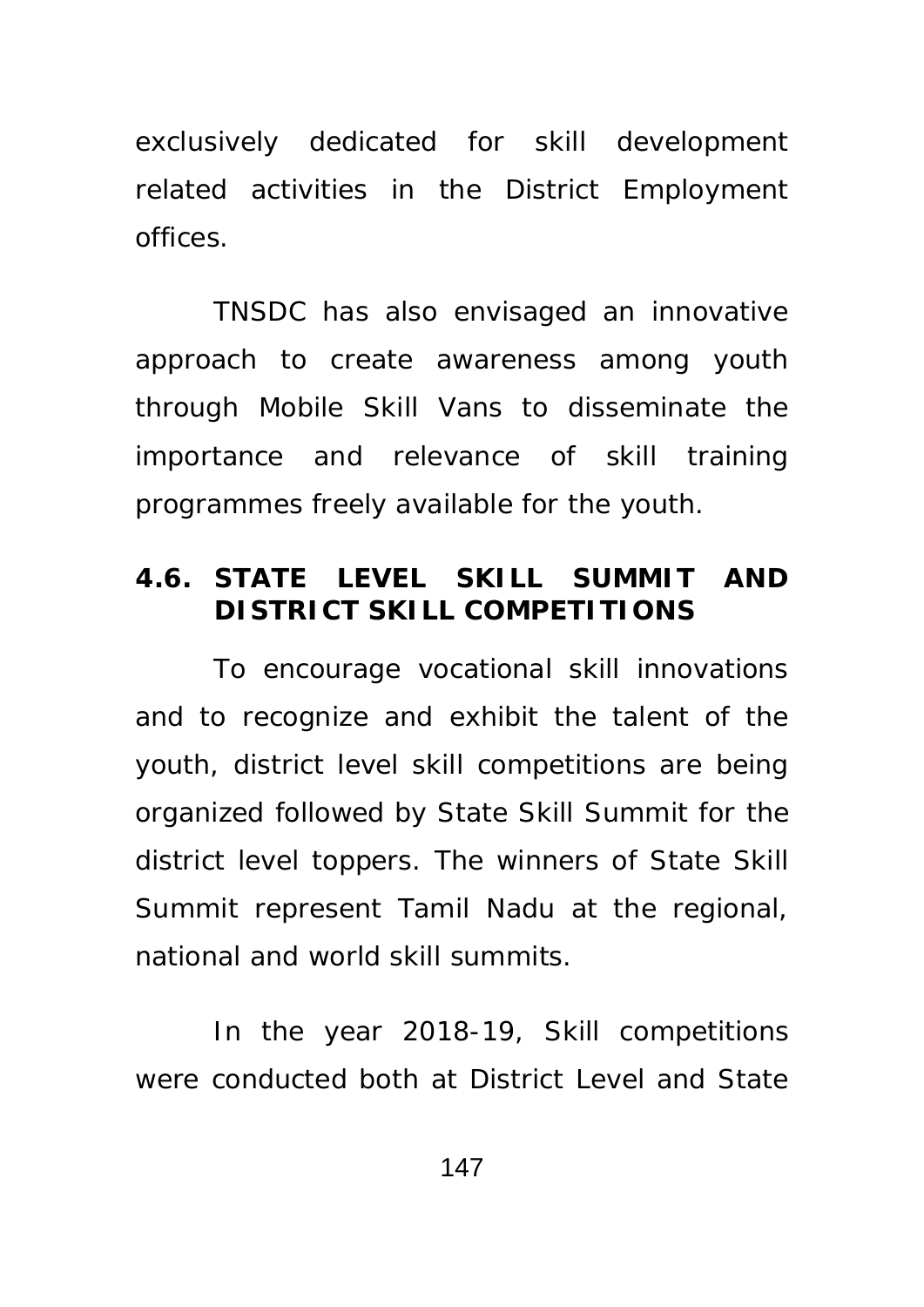Level and the winners of the State Skill Summit participated in the Regional Skill Competition conducted at Bangalore followed by the National level in New Delhi. Four candidates from Tamil Nadu brought laurels for the State bagging two gold medals and two bronze medals. The two gold medal winners will represent India at the World Skill Summit to be held in Kazan, Russia during August 2019.

### **4.7. INTERACTIVE TNSDC PORTAL AND MOBILE APP**

Tamil Nadu Skill Development Corporation has a web portal (www.tnskill.tn.gov.in) which acts as a common platform for all the stakeholders. This portal has provisions for online registration of unemployed youth for skill training along with matching for potential job roles as per the NSQF. Empanelled Training Providers can enrol the candidates who have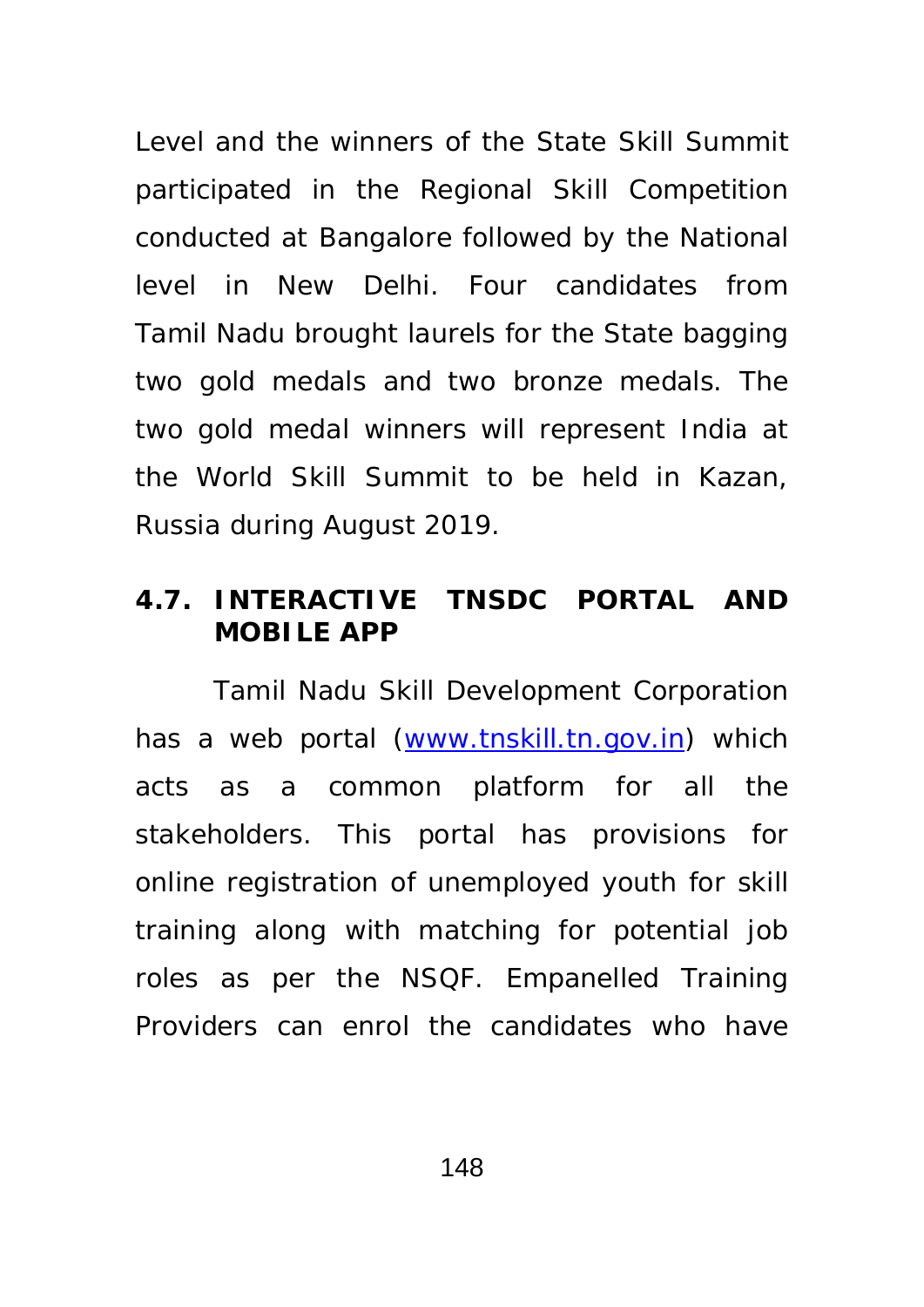registered in the portal thereby effectively mobilizing interested candidates.

This portal also acts as a Skill Registry of trained and skilled workforce for various sectors with profiles of all the successfully certified candidates.

 TNSDC is now in the process of upgrading and integrating the existing portal with other departments imparting skill development programs in an effort to create unified single skill registry for the State.

## **4.8. HIGH END SKILL TRAINING FOR ENGINEERING AND POLYTECHNIC GRADUATES**

In order to make the Engineering and Polytechnic graduates industry ready, TNSDC in collaboration with SIEMENS, a global leader in automation and robotics and Anna University has established a Centre of Excellence with five linked technical Skill Development Institutes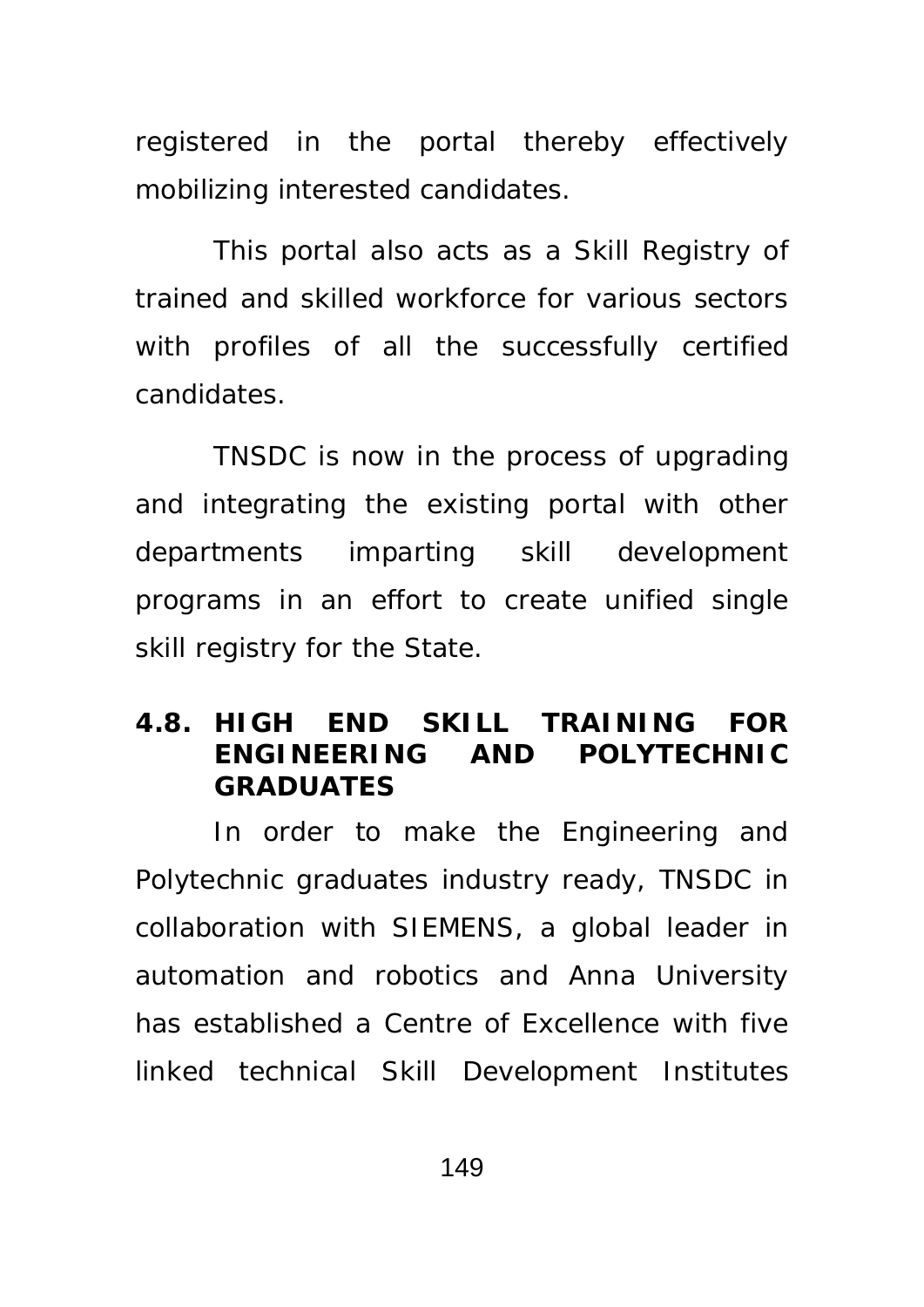(t-SDIs) under PPP mode with an outlay of Rs.546.84 Crore.

This Centre of Excellence at MIT, Chromepet, Chennai and following five t-SDIs were inaugurated by Hon'ble Chief Minister of Tamil Nadu on 10.10.2018.

- 1. Anna University College, Kancheepuram
- 2. Anna University College, Villupuram
- 3. Thanthai Periyar Government Institute of Technology, Vellore
- 4. Central Polytechnic College, Taramani
- 5. Murugappa Polytechnic College (Aided), Avadi

MIT will be the main hub of the training activities and the above five centres will be the spokes in offering high end skill training to accelerate the employability of the students graduating from Engineering Colleges and Polytechnics. In the year 2018-19, a total of 2,887 candidates have been trained in these centres.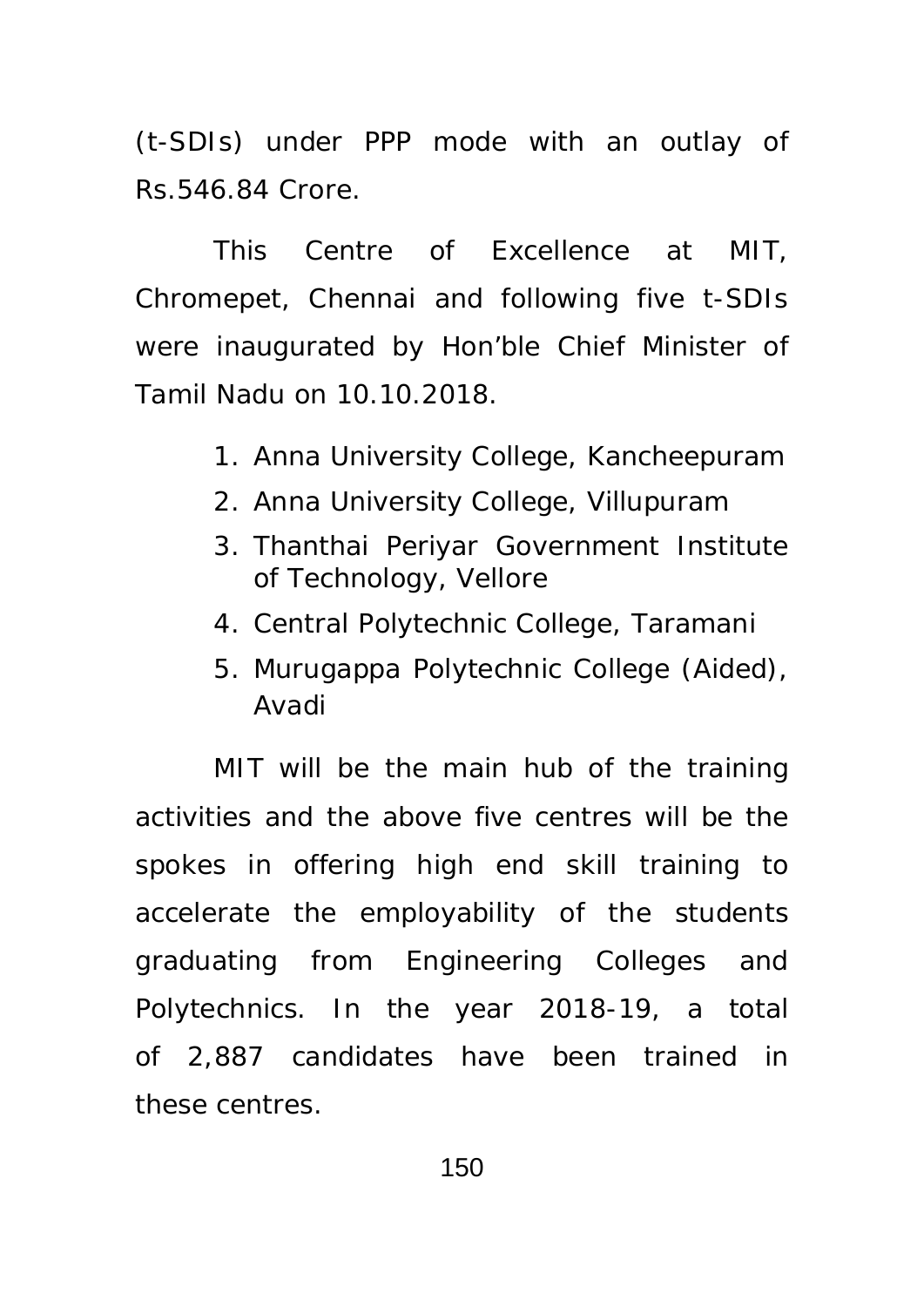#### **4.9. SPECIAL PROGRAMMES**

 Tamil Nadu being the automotive hub of India, servicing and repairing of automobiles offer employment opportunities to the youth. To accomplish this objective 'Amma Two Wheeler Service Training' is being offered in select ITIs at a cost of Rs.1.40 Crore by TNSDC.

 Similarly, service sector is emerging as a preferred career option for the youth. TNSDC has provided skill training to 20,000 unemployed youth in service sector oriented job roles through reputed Training Providers at a cost of Rs.23.01 Crore.

 To ensure adequate skilled workforce for the MSME sector, a monthly stipend of Rs.2,000/- per candidate is being provided by TNSDC to MSME units which can impart skill training programmes under AMMA Skill Training and Employment Scheme. A total of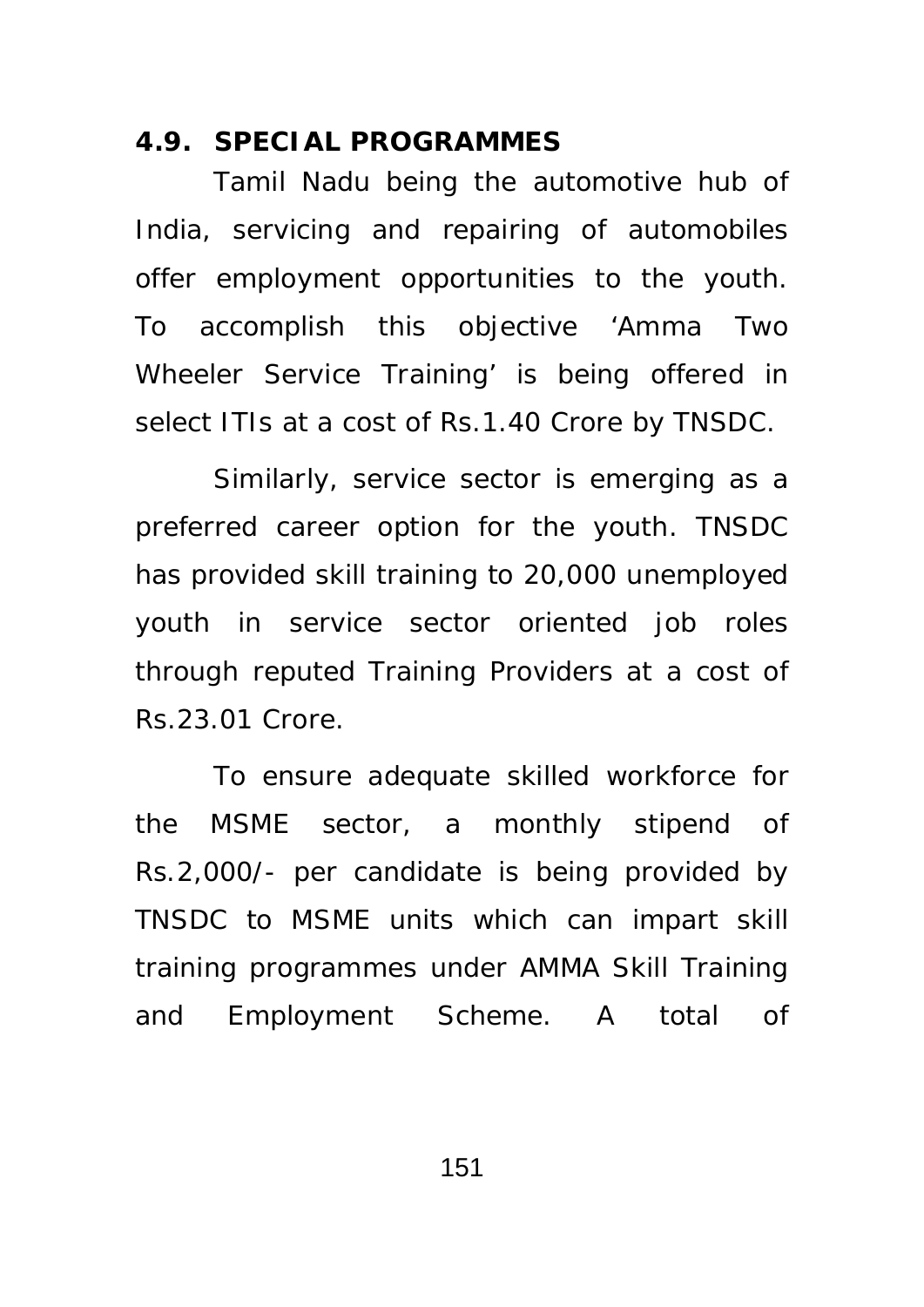25,246 candidates have been trained during the year 2018-19.

# **4.10.RECOGNITION OF PRIOR LEARNING (RPL) - SKILL ASSESSMENT AND CERTIFICATION**

 Recognition of Prior Learning, commonly known as RPL refers to an assessment process used to evaluate and certify a person's existing skill sets, knowledge and experience gained either by formal, non-formal or informal learning. TNSDC has certified 33,312 workers under RPL in the following sectors upto March 2019.

- 1. Construction
- 2. Apparel
- 3. Paints & Coating
- 4. Leather
- 5. Logistics
- 6. Automobile
- 7. Tourism & Hospitality
- 8. Domestic Workers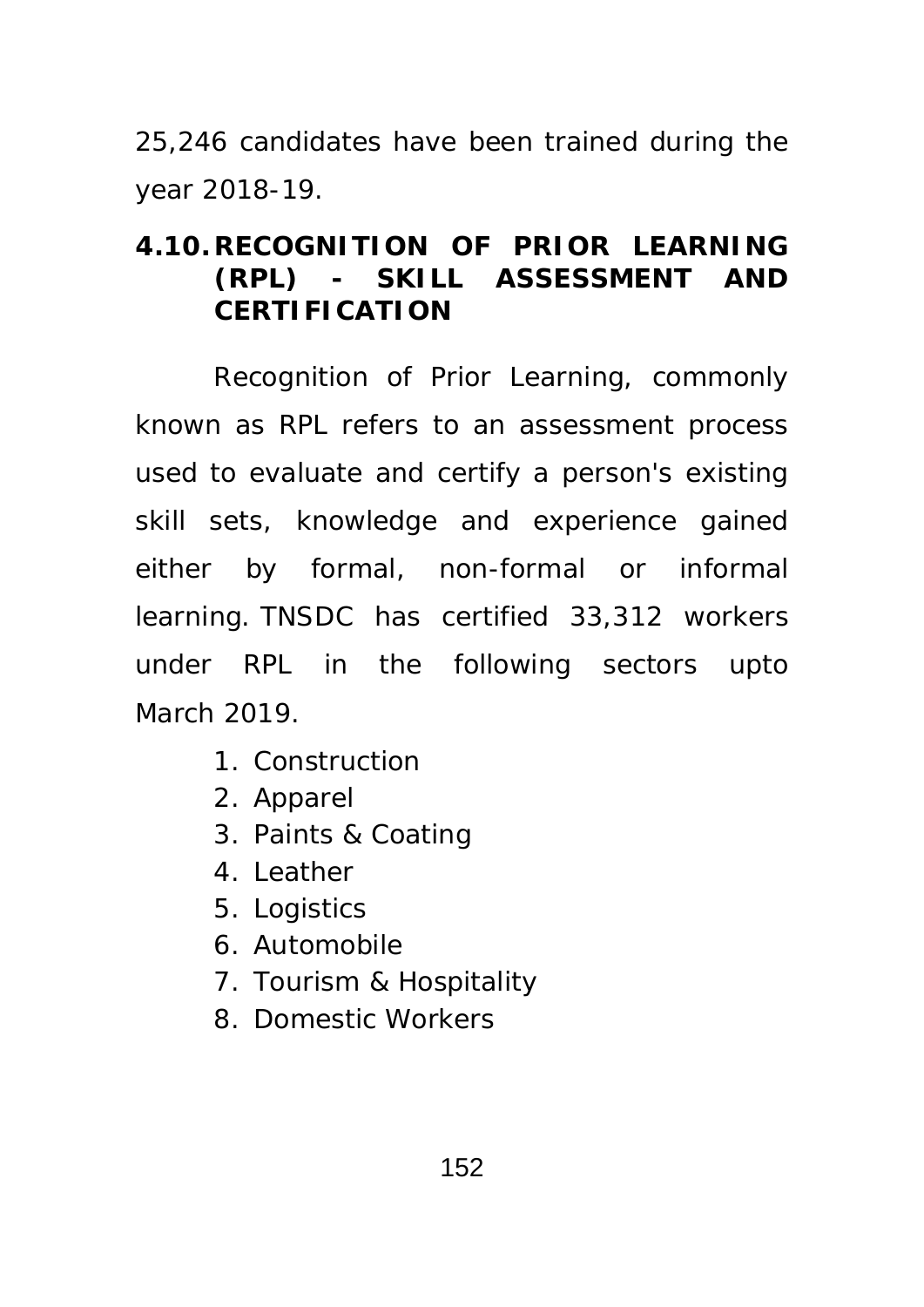The State Government have also given directions to engage skill certified workers in all the contract works undertaken by departments like PWD, CMWSSB, local bodies etc., for ensuring the quality of work and to minimise accidents at work spot.

### **4.11. PRADHAN MANTRI KAUSHAL VIKAS YOJANA (PMKVY-2.0)**

The objective of the National Policy on Skill Development and Entrepreneurship, 2015 is to meet the challenge of skilling at scale with speed and standard. It aims to provide an umbrella framework to all skilling activities being carried out within the country, to align them to common standards and link the skilling with demand centres.

Pradhan Mantri Kaushal Vikas Yojana 2.0 (2016-2020) is a modified and improved version of PMKVY 2015-2016. Ministry of Skill Development and Entrepreneurship (MSDE),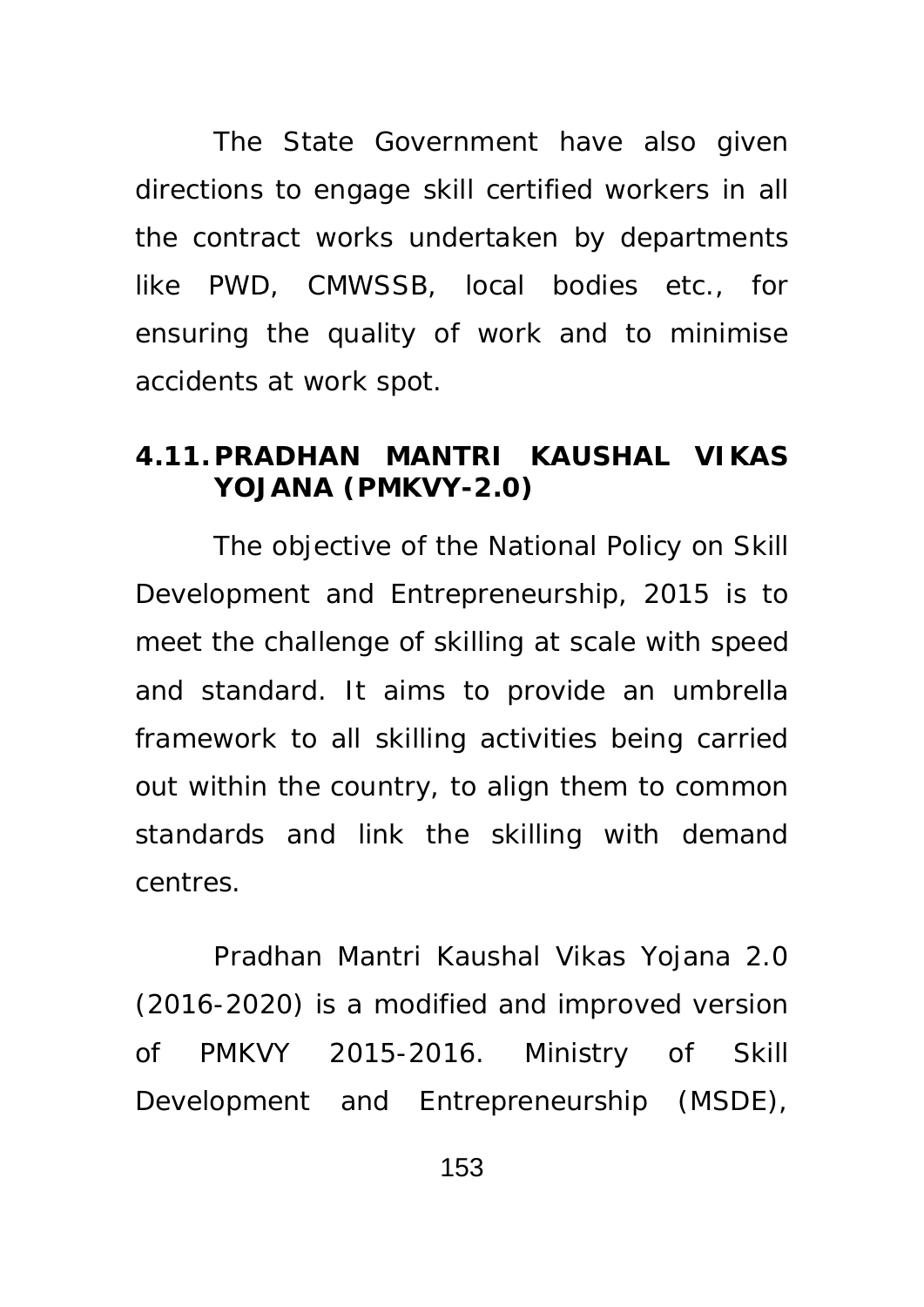Government of India administers the PMKVY-2.0 scheme to achieve the above goals. Institutions comprising of National Skill Development Corporation (NSDC), Sector Skill Councils (SSCs), Assessment Agencies (AAs), and Training Providers (TPs) are already in place for implementation of the Scheme.

TNSDC implements the Centrally Sponsored State Managed (CSSM) component of PMKVY-2.0. MSDE has issued detailed operational guidelines for the roles and responsibilities of TNSDC and sanctioned a grant-in-aid amount of Rs.34.43 Crore. The scheme is being implemented from March 2018 onwards through 160 approved Training Providers and 385 Training Centres. As on March 2019, a total number of 31,964 candidates have been enrolled out of which 24,278 candidates have completed the training.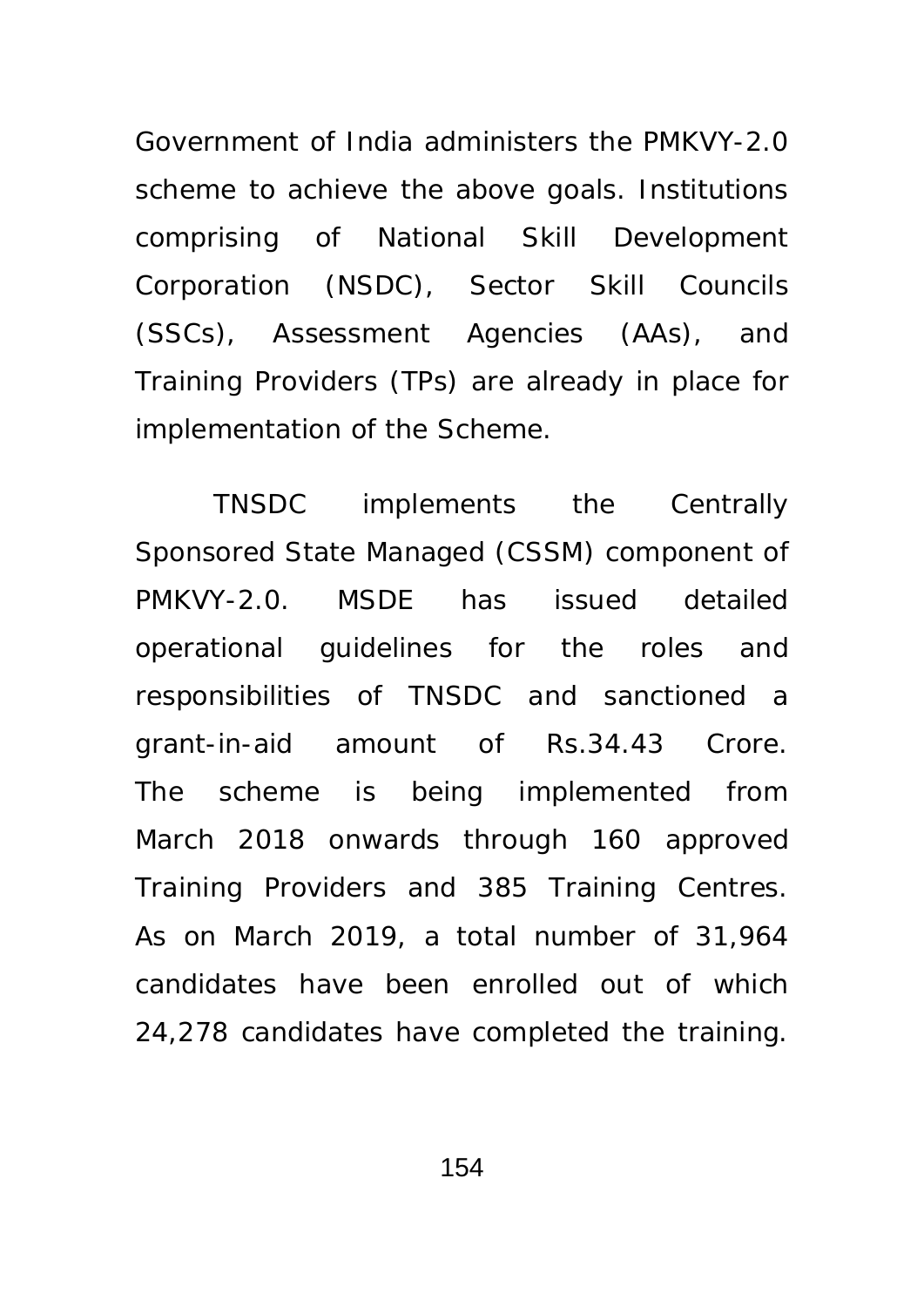### **4.12. SANKALP – WORLD BANK FUNDED PROJECT**

 Skills Acquisition and Knowledge Awareness for Livelihood Promotion (SANKALP) project aims to implement the mandate of the National Skill Development Mission (NSDM), which was launched by Ministry of Skill Development & Entrepreneurship, through its core sub-missions. The project will be implemented in mission mode through World Bank support and is aligned with the overall objectives of the NSDM. The main objectives of the project include strengthening institutional mechanisms at both national and State levels, building a pool of quality trainers and assessors, creating convergence among all skill training activities at the State level, establishing robust monitoring and evaluation system for skill training programs and providing access to skill training opportunities to the disadvantaged sections.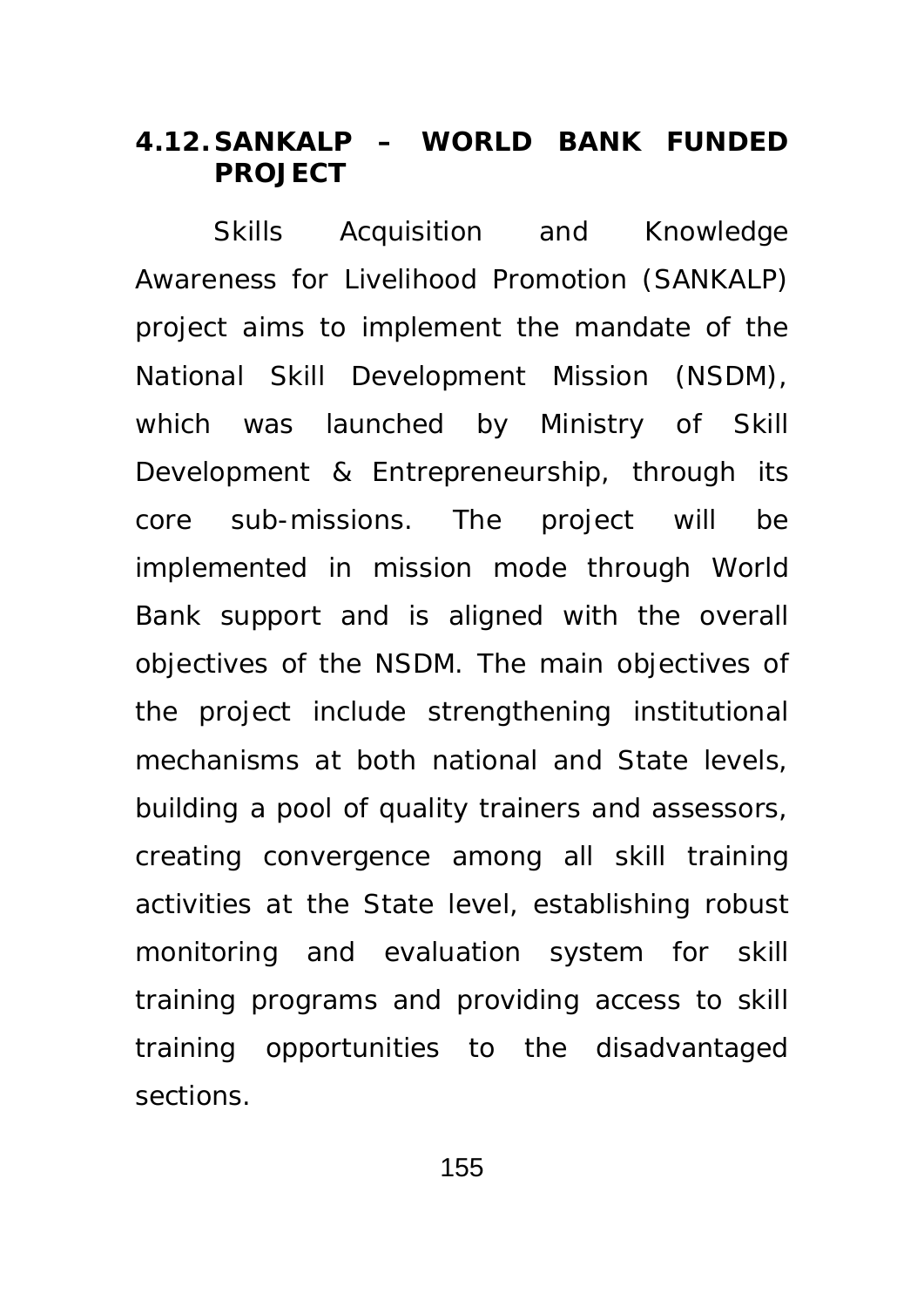It is proposed to implement the project with financial assistance from World Bank along with the Central and State share in the ratio of 60:40. The funds are categorized under 2 components i.e. 'System strengthening Grant' and 'Inclusion Grant'.

- 1. System strengthening Grant To strengthen the State Skill Development Mission and to create robust mechanisms for convergence of all skill development activities.
- 2. Inclusion Grant Increasing the skill trained manpower with respect to marginalized communities i.e. Women, Persons with disability, SC/ST.

Government of Tamil Nadu have expressed its willingness to implement the project with a commitment of 40 percent of State share through a Letter of Agreement. A project proposal for sanction of Rs.21.41 Crore for the first year under the system strengthening and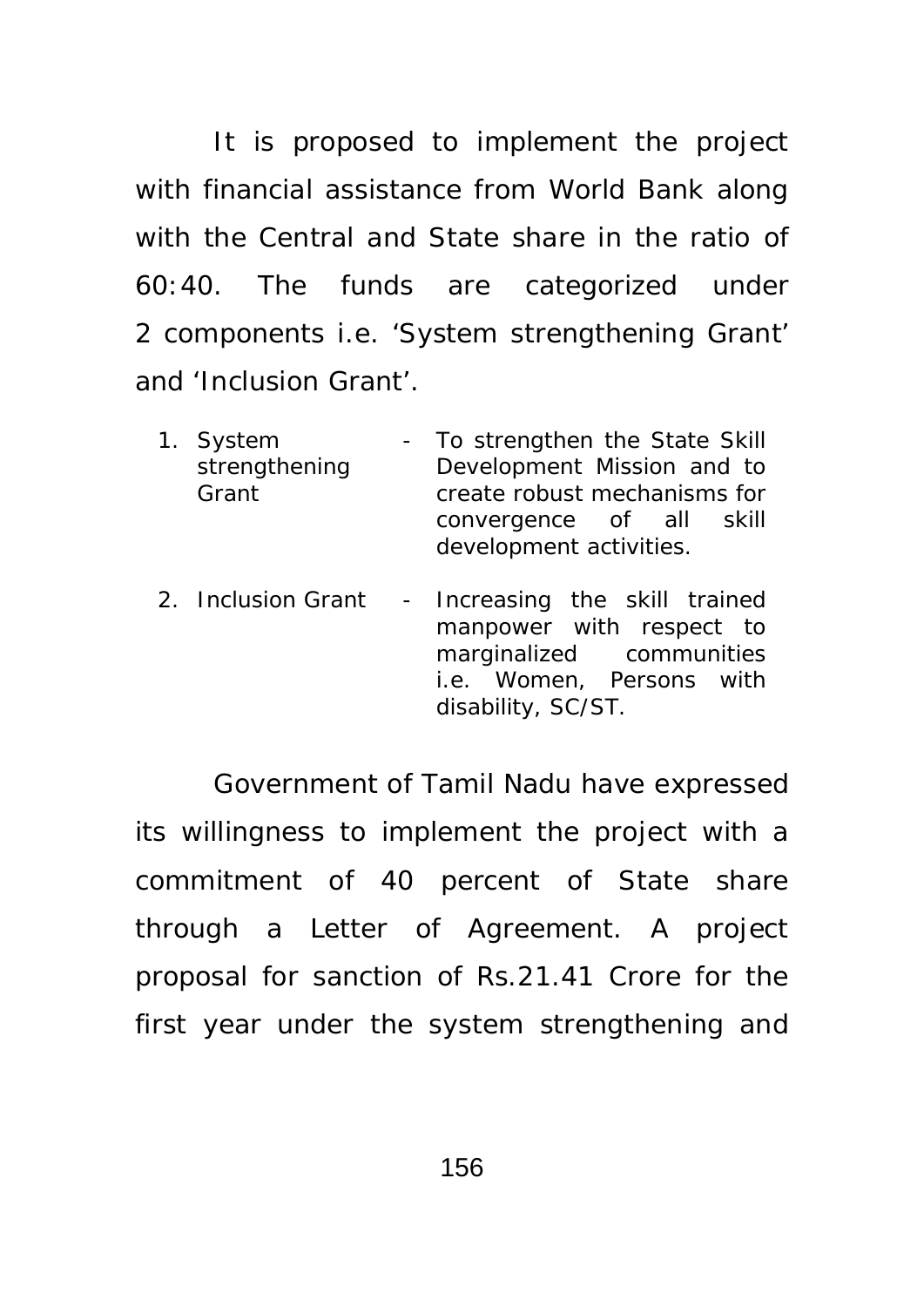inclusion grants has been submitted to Government of India.

## **4.13.AWARDS TO TRAINING PROVIDERS AND INDUSTRIES**

 In order to motivate the main stakeholders of the skill eco-system i.e. Training Providers (TPs) and employers/industries who are involved in providing training and placement respectively, for the first time awards have been given to best performing training providers and employers / industries in each sector by the Hon'ble Minister of Labour on 07.03.2019.

 For the year 2018-19, a total of 22 Training Providers were awarded with a  $1<sup>st</sup>$  prize worth Rs.20,000/- and  $2<sup>nd</sup>$  Prize worth Rs.10,000/- each. The top employers in terms of placement were given cash awards worth Rs.1,00,000/- for the first position and Rs.75,000/- for the second position.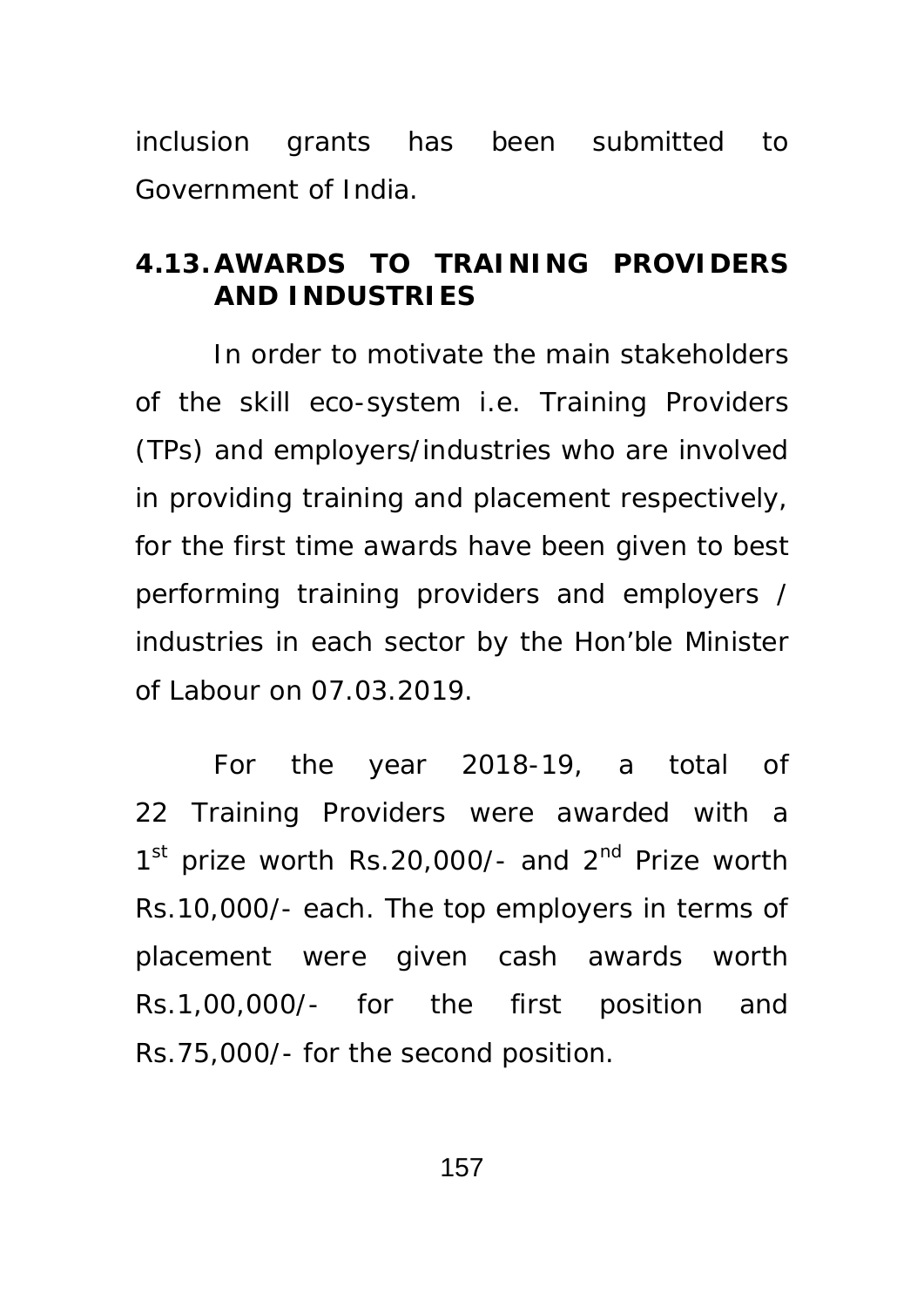#### **4.14. SKILL GAP STUDY AND DISTRICT SKILL DEVELOPMENT PLANS (DSDP)**

 The needs of employers and the skills possessed by work force are continually in flux due to changing market demands and individual career choices. Despite having a large number of schools, engineering colleges, polytechnics and ITIs employability of the youth continues to be a challenge. TNSDC has undertaken a 'Skill Gap Study' covering all 32 districts at a cost of Rs.1.42 Crore. District Skill Development Plans (DSDP) will be an outcome of this study which will focus on specific job roles and sectors for which there is a skill mismatch. Focus Group Discussions (FGDs) with industrial associations have been conducted along with an 'aspiration' survey of the youth. An estimate of the demand and supply mismatch existing in each sector for relevant job roles with demographic data analysis has been included as an important scope of the study.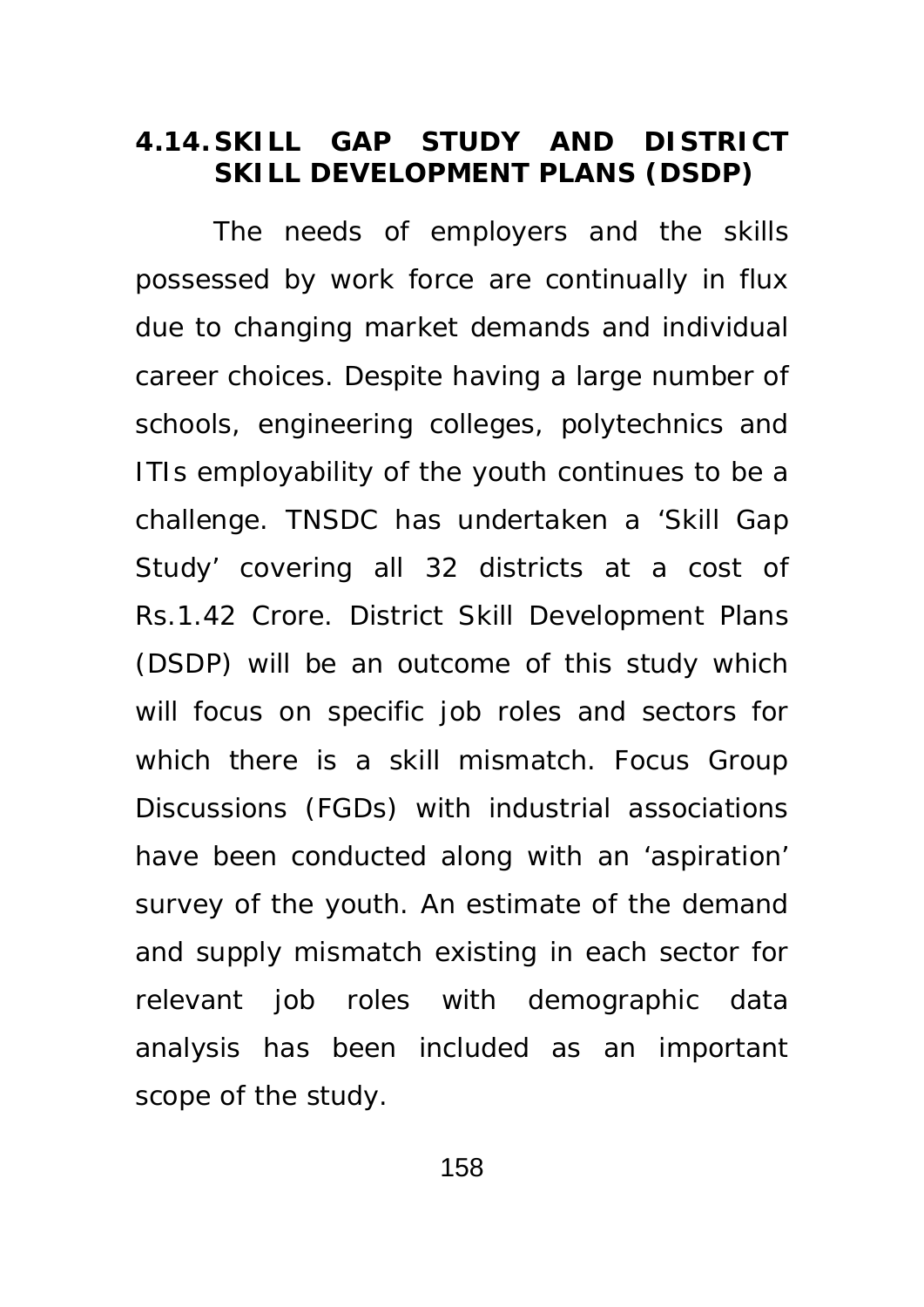This study will also encompass the industrial expectations and proposed investments, youth aspiration, availability of skill training infrastructure, livelihood employment opportunities available in each district. The Skill Gap Study and DSDP will enable TNSDC to initiate district specific skill training activities since there is a wide variation of skill demand across districts.

### **4.15.APEX SKILL DEVELOPMENT CENTRES**

 Government of Tamil Nadu appreciating the need to develop high end skill training centres in the main sectors of economy, have accorded administrative sanction for establishing Apex Skill Development Centres in the following 5 sectors at a cost of Rs.100.00 Crore with the assistance of Japan International Co-operation Agency (JICA) as part of the Tamil Nadu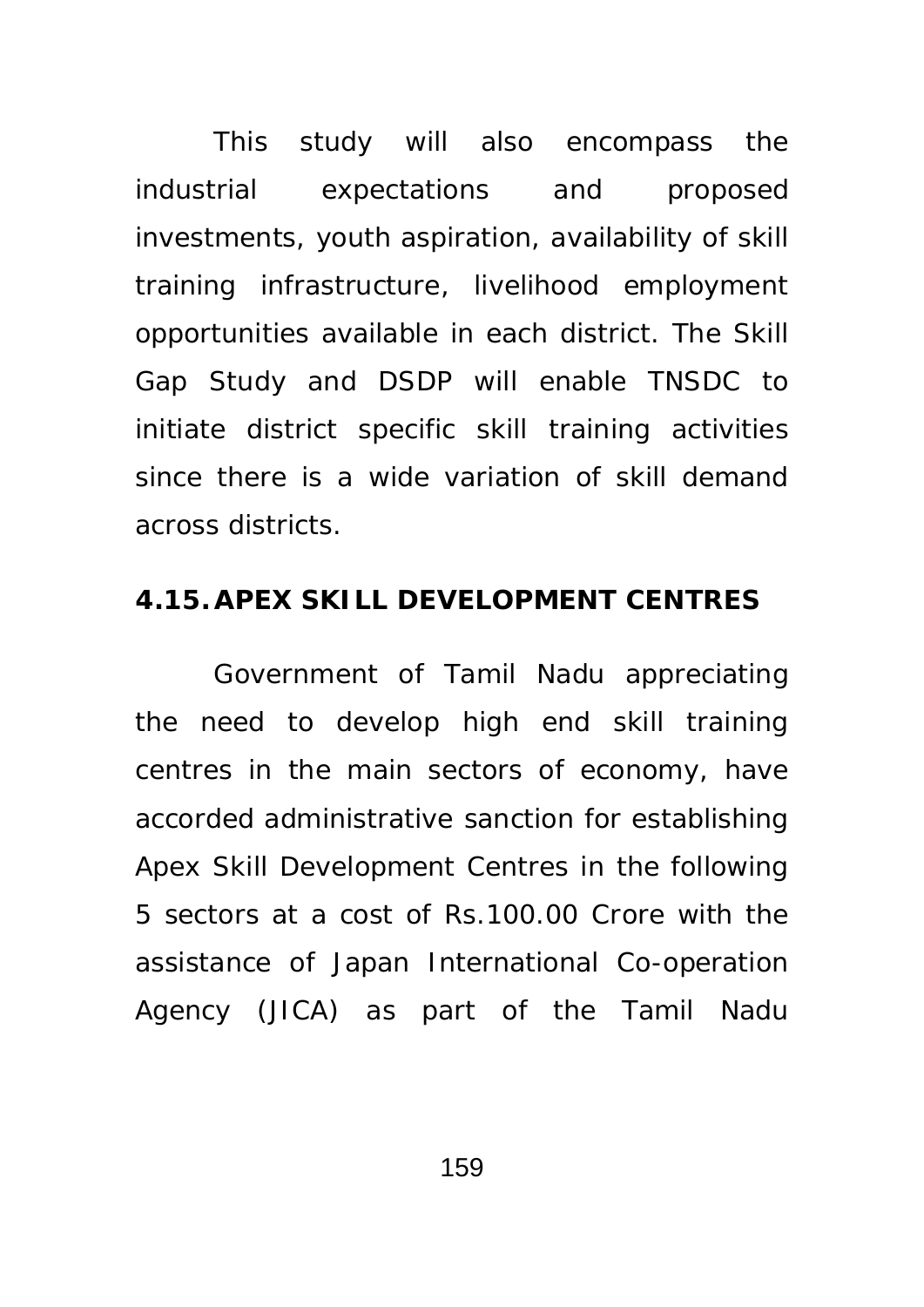Investment Promotion Programme (TNIPP)- Phase II.

- 1. Auto, Auto Components and Machine Tools
- 2. Hospital and Healthcare
- 3. Construction and Infrastructure
- 4. Logistics and Transportation
- 5. Manufacturing & Capital Goods

This project is funded by Rs.50.00 Crore from JICA and another Rs.50.00 Crore from Government of Tamil Nadu. The proposed Apex Centres will act as 'Centres of Excellence' and nodal agencies for developing the existing training eco system for each sector.

Each Apex Skill Development Centre will be a Special Purpose Vehicle (SPV) as a non profit company under section 8 of the Companies Act, 2013. The SPV will be implemented as a Public Private Partnership (PPP) with a contribution of Rs.1.00 Crore as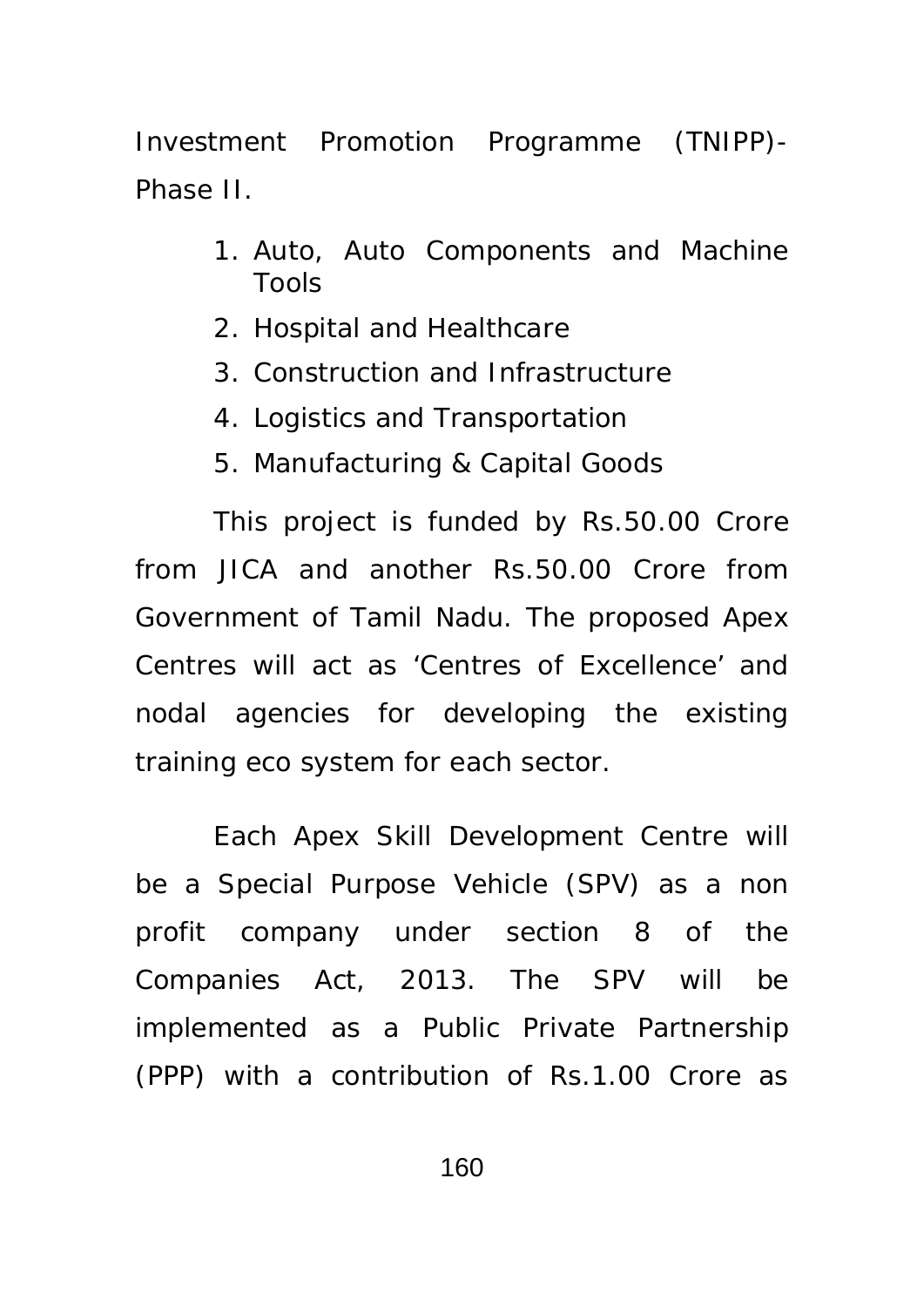equity from the Government side and another equal contribution of Rs.1.00 Crore from a consortium of industries in the sector.

With the emergence of disruptive innovations and fast paced technological development, it is imperative that the youth of the State are exposed and trained in state of the art facilities meeting international standards making them globally employable.

TNSDC not only provides skill training to unemployed youth including school /college dropouts but also ensures up skilling of the qualified youth to enhance their employability. Tamil Nadu today has a robust skill development ecosystem and TNSDC is continuously striving to improve the same. TNSDC has embarked on an ambitious challenge to train 2,00,000 youth every year thereby ensuring Tamil Nadu become the skill capital of the country.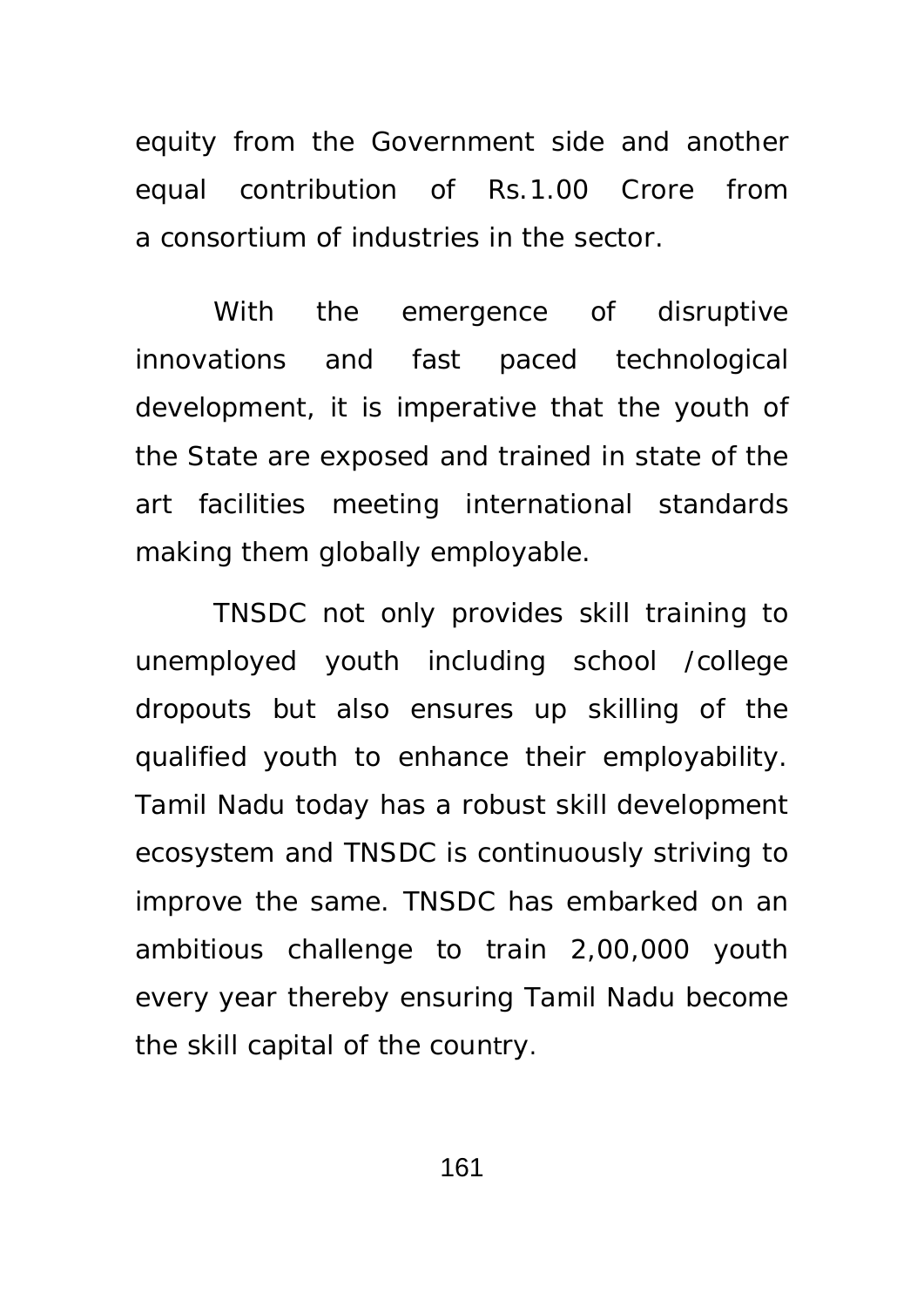### **5. OVERSEAS MANPOWER CORPORATION LIMITED**

 The Overseas Manpower Corporation Limited (**OMCL**) came into existence in 1978, with an objective to place abroad, the job seekers from Tamil Nadu. The Overseas Manpower Corporation Limited has been registered under the Indian Companies Act, 1956. It has paid up share capital of Rs.15.00 Lakh and authorized share capital of Rs.50.00 Lakh.

#### **5.1. REGISTRATION**

 A website (URL: https://www.omcmanpower.com) has been provided for overseas job seekers to register themselves for the overseas jobs. The online registration process is in vogue since May 2017. Totally 2,311 registrants have registered their names for getting overseas employment till March 2019.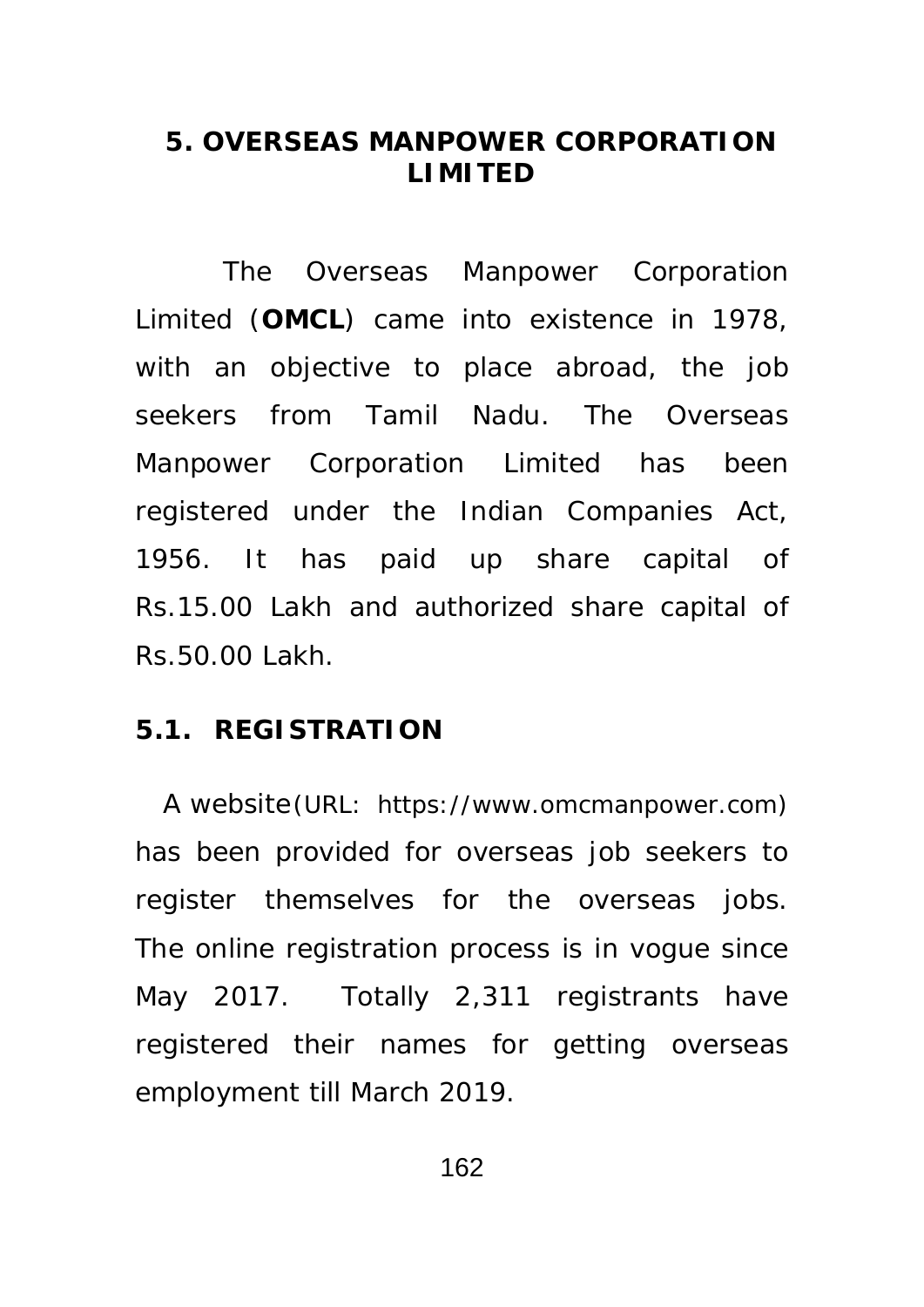# **5.2. FUNCTIONS**

- Overseas deployment of job seekers.
- **Supplying of Manpower to domestic** employers.
- Air ticketing services to Government departments.
- **Awareness/registration** campaigns regarding overseas employment.
- Overseas employment quidance.
- **E** Assistance in obtaining certificates attestation from the Ministry of External Affairs.
- Handholding support to the overseas job seekers.

## **5.3. DEPLOYMENT**

## **5.3.1. Overseas**

 Since its inception in 1978, the **OMCL** has deployed 10,042 registrants to various countries. During the financial year 2018-19, 101 registrants have been placed for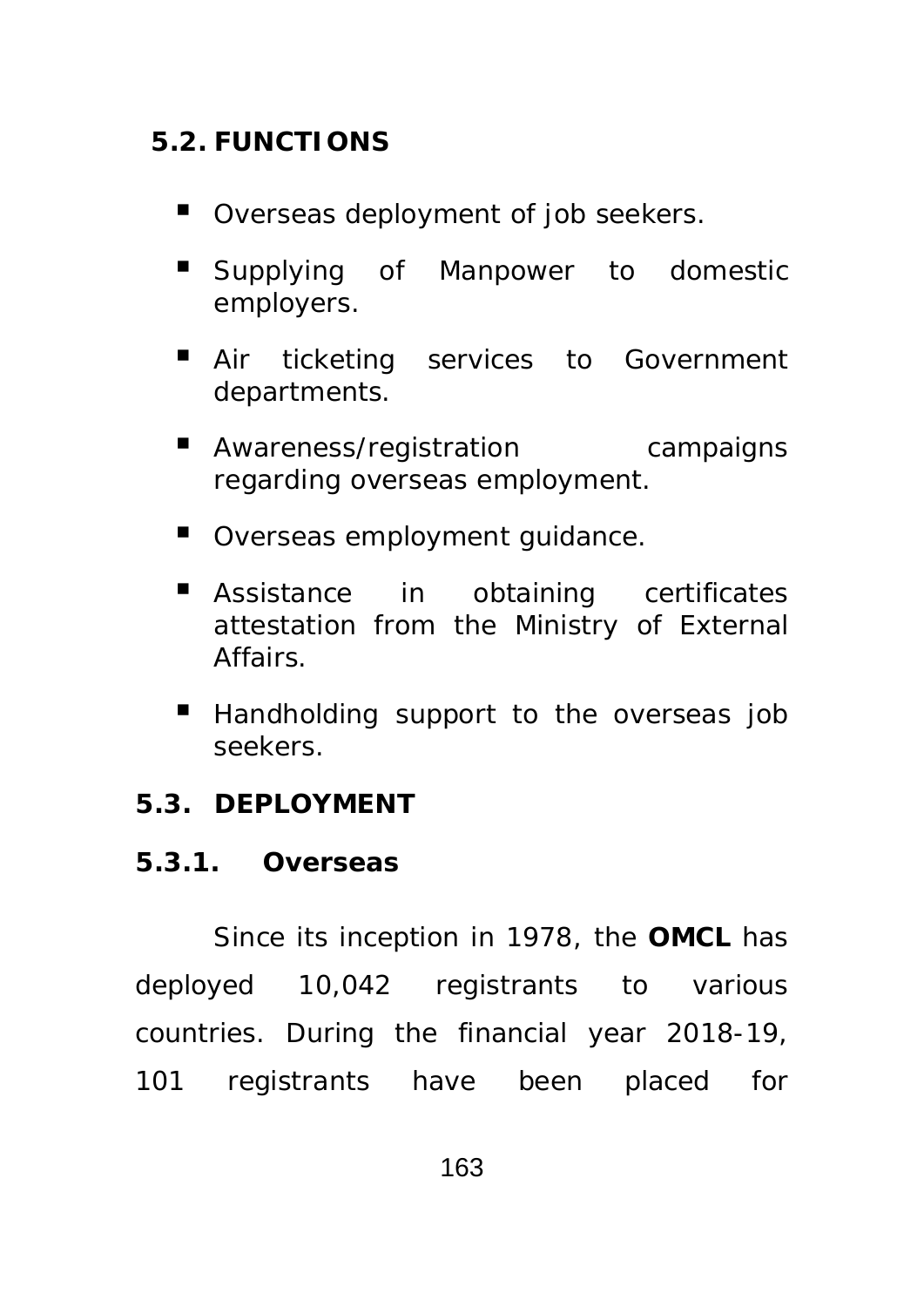employment in Nursing and Technician categories in countries like Saudi Arabia, Sharjah, Oman, etc.

## **5.3.2. Domestic**

 The Domestic Recruitment division has been started during the month of April 2017. For the financial year 2018-19, 312 contractual staff have been engaged in various categories in Tamil Nadu Government ITI's. During the financial year 2018-19, **OMCL** has earned Rs.10.63 Lakh as service charge through domestic placements.

## **5.4. REVENUE**

 The **OMCL** has earned Rs.1.60 Crore as gross revenue and Rs.45.53 Lakh as profit (unaudited) for the financial year 2018-19.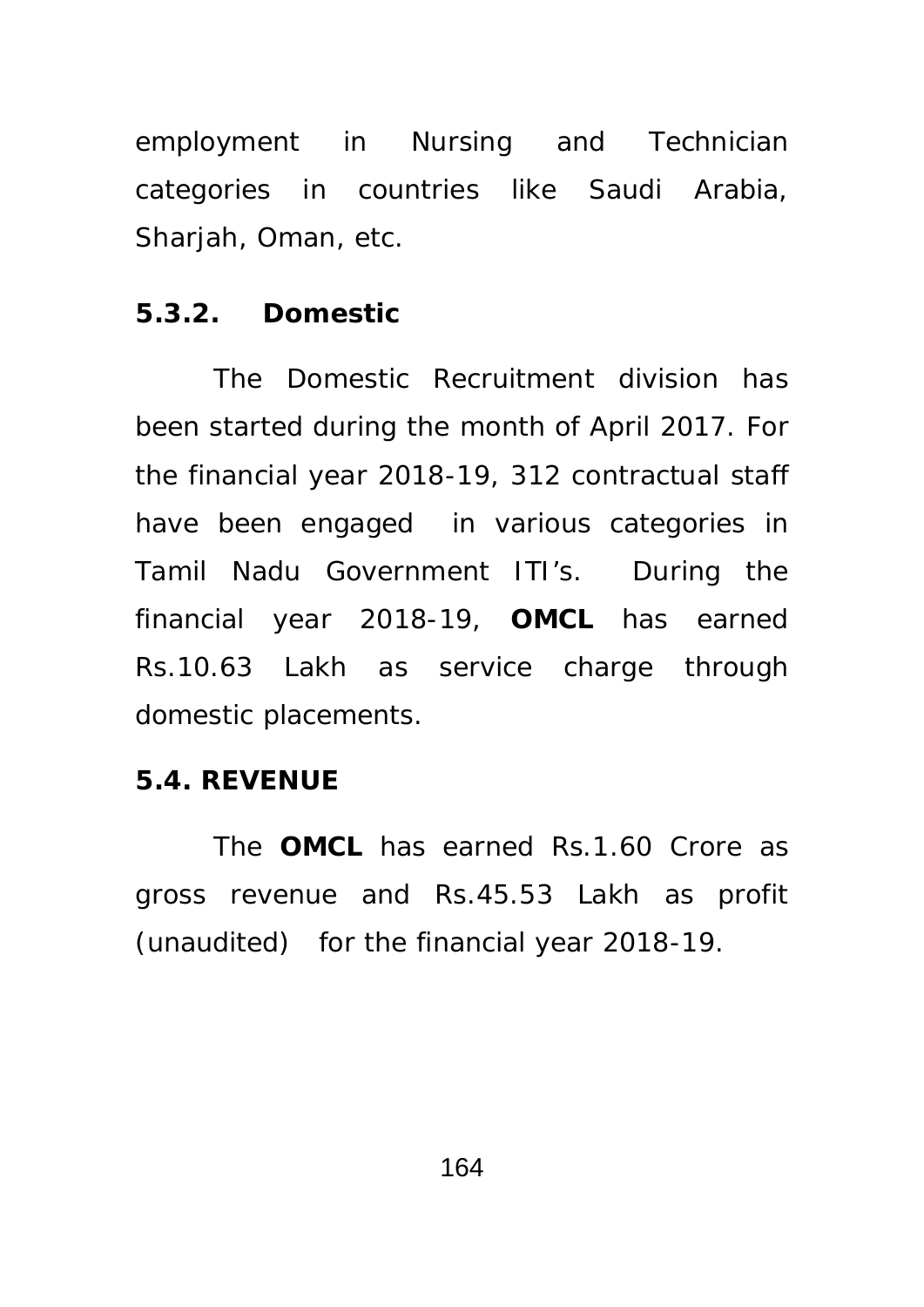#### **5.5. DIVIDEND**

 For the financial year 2018-19, an amount of Rs.4.50 lakh is proposed to be declared as dividend to Government in the ensuing Annual General Meeting (AGM).

#### **5.6. NEW INITIATIVES**

 Overseas Manpower Corporation is exploring possibilities of getting more recruitment orders from new employers in countries like Canada, Australia, Qatar, Saudi Arabia, Kuwait, Bahrain, etc. The Corporation plans to deploy more than 1000 candidates in overseas employment for the financial year 2019-20. To fulfill this objective, Corporation has already engaged the services of Consultants for each country for procuring manpower orders. In future, Corporation plans to enter into direct MOU with various Government agencies as well as big private sector employers overseas having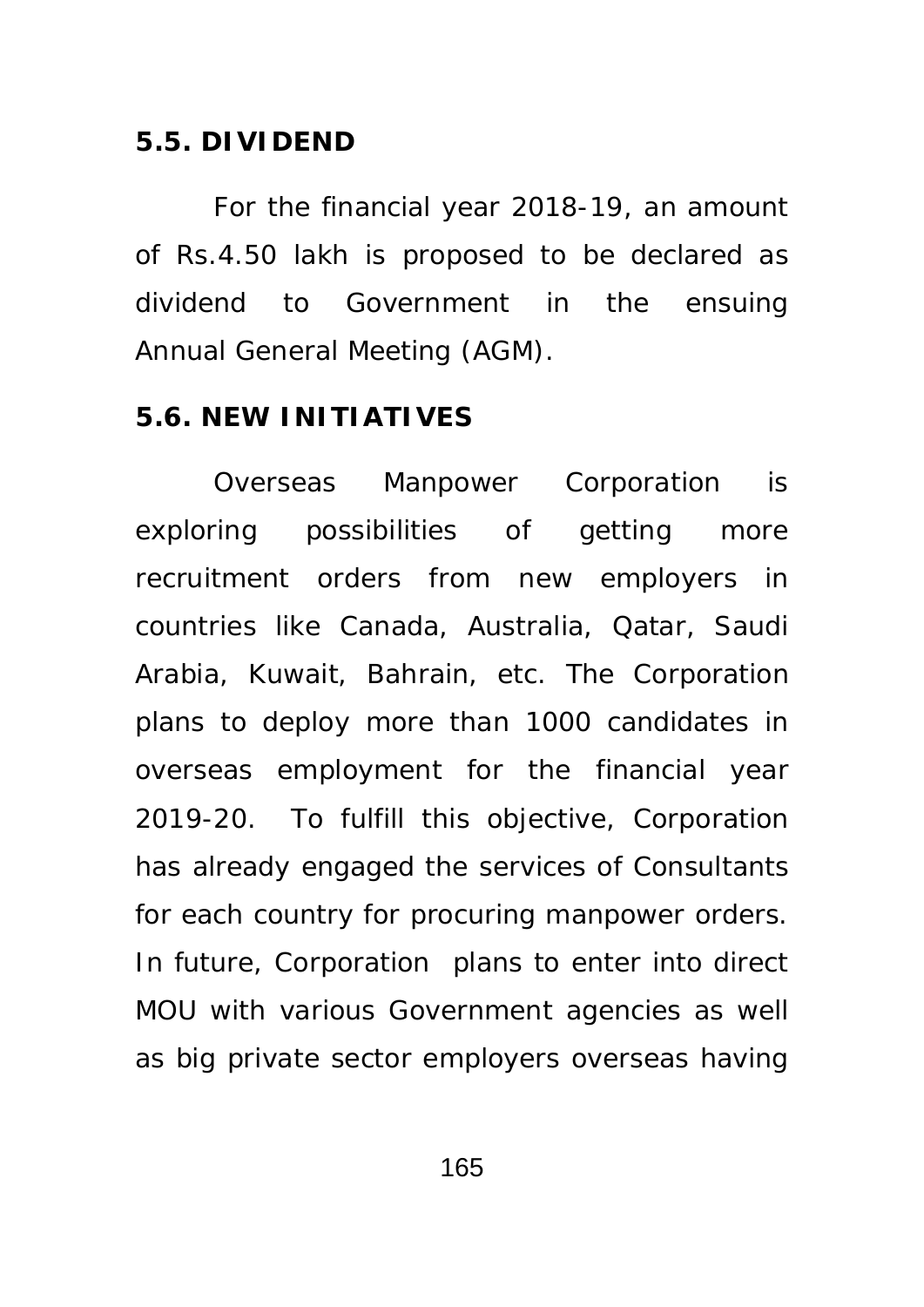requirement of foreign manpower. In this regard, such agencies/organizations will be shortlisted and communication will be established with them through organization of direct meetings to establish long term business relationship. Corporation also proposes to help such organizations to establish part time/full time training centers in Tamil Nadu to train the recruits in specific skills required by them as well as to provide training to prospective recruits and then select them for employment based upon their performance during the training.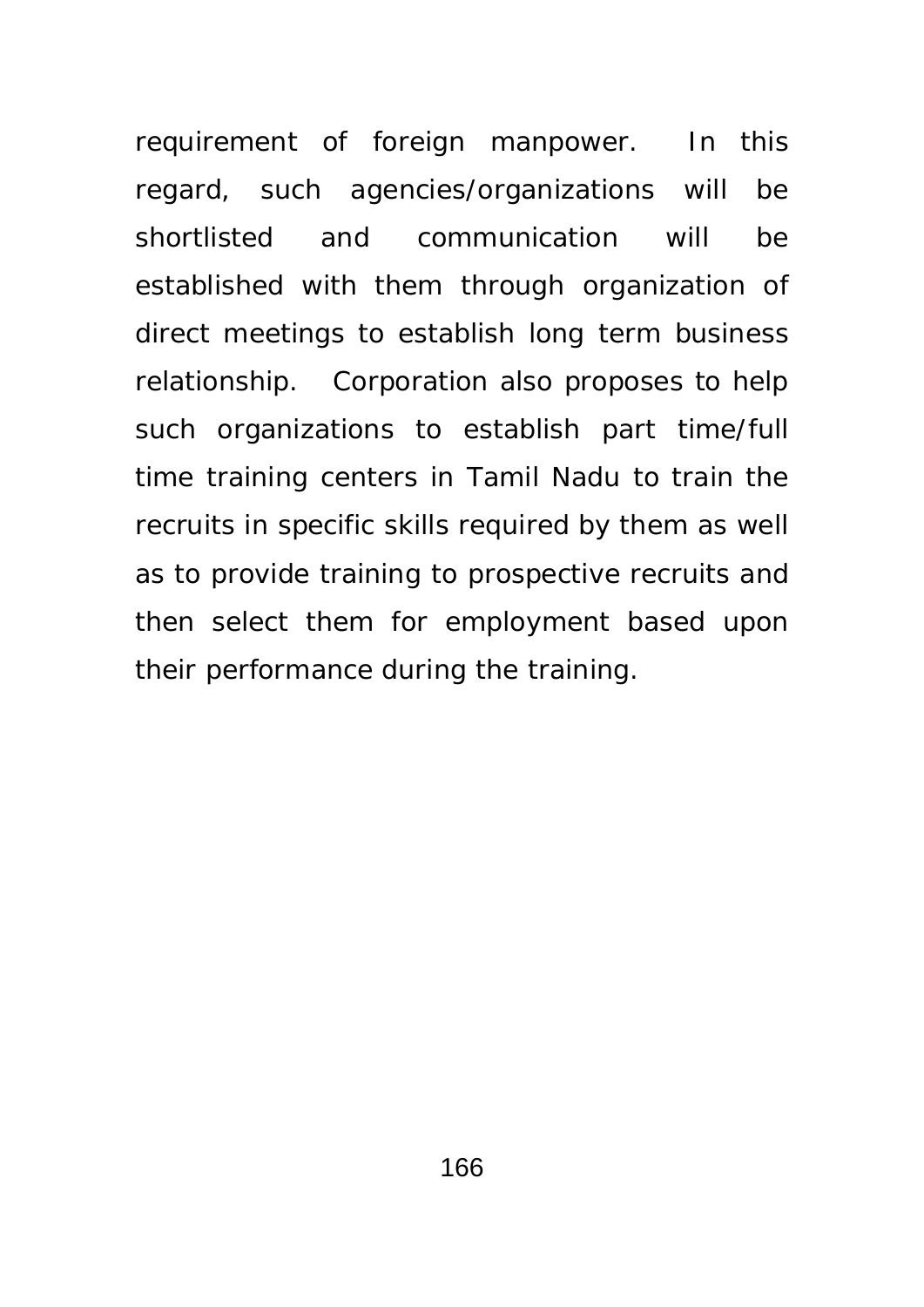#### **6. DIRECTORATE OF MEDICAL AND RURAL HEALTH SERVICES**

(Employees State Insurance Scheme)

The ESI Scheme is administered by 'Employees State Insurance Corporation' as per the provision of the ESI Act 1948 which is a Central Act. This Scheme is an integrated Social Security Scheme which provides full medical care to workers in the Organised Sector. All Insured Persons and their eligible family members can get medical treatment in ESI hospitals, Dispensaries and tie-up hospitals.

It protects employees against the impact of incidences of sickness, maternity, disablement and death due to employment injury and provides medical care to insured persons and their families. The ESI Scheme applies to factories and other establishments wherein 10 or more persons are employed. In additions to free full medical care to the insured persons and their

167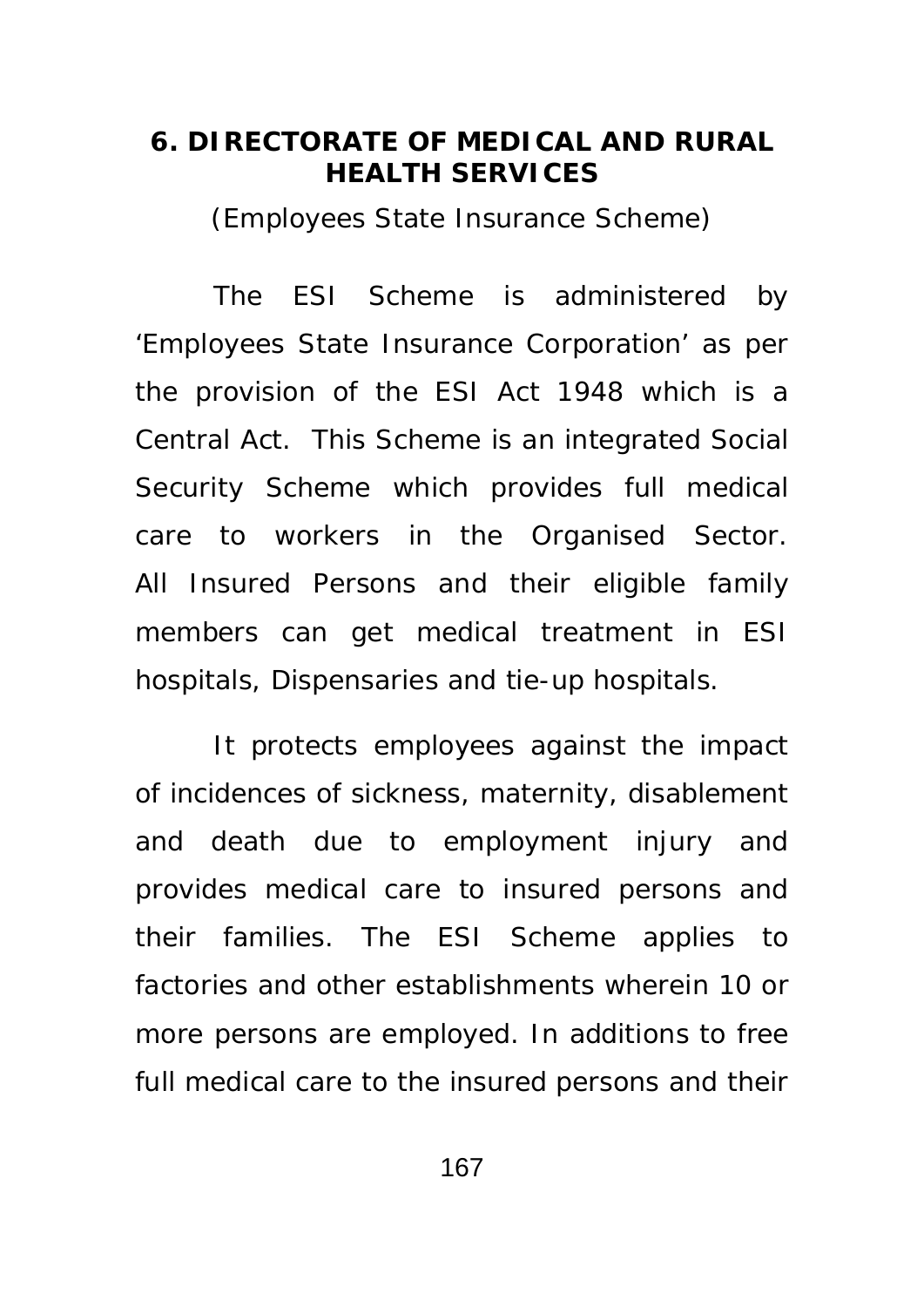dependents, this scheme also provides cash compensation for any loss of wages or earning capacity of an insured person.

### **6.1. ADMINISTRATIVE SETUP OF ESI SCHEME IN TAMIL NADU**

The Director of Medical and Rural Health Services (ESIS) is administering the Scheme, and under her four Regional Administrative Medical Officers (ESIS) and seven Medical Superintendents are functioning. Four Regional Administrative Offices are located at Chennai, Salem, Madurai and Coimbatore.

## **6.2. NETWORK OF ESI HOSPITALS AND DISPENSARIES**

 A total of 10 ESI Hospitals are functioning in the State. Details are as follows:

 Seven ESI hospitals at Chennai-Ayanavaram, Madurai, Salem, Vellore, Tiruchirappalli, Hosur and Sivakasi are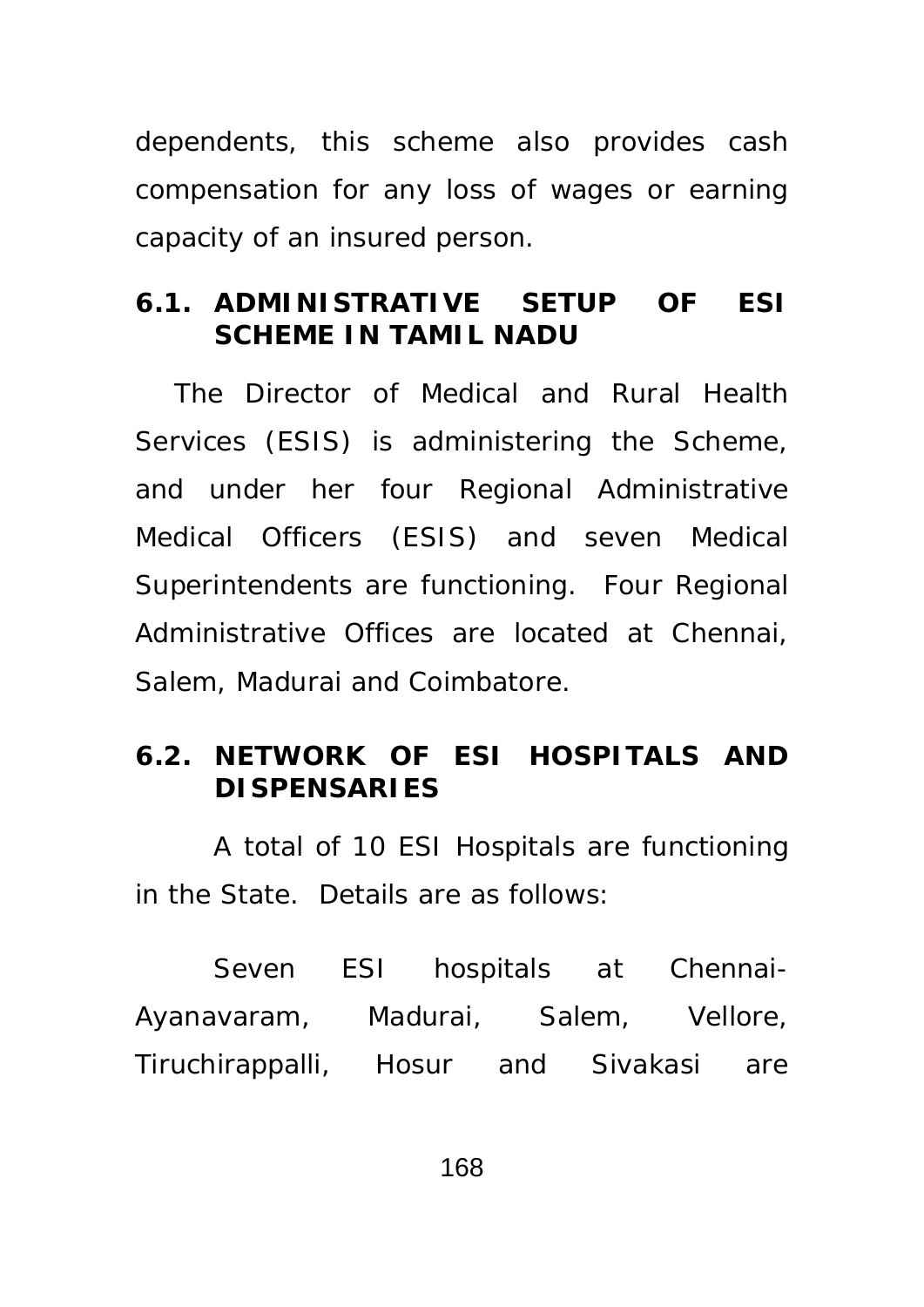functioning under the control of the Director of Medical and Rural Health Services (ESIS)

- One ESIC medical college hospital at Coimbatore is functioning under the control of Director of Medical Education.
- Two ESIC hospitals at Chennai (K.K.Nagar ESI Medical College Hospital) and Tirunelveli are directly functioning under the control of ESI Corporation, New Delhi.

There are 218 ESI Dispensaries in Tamil Nadu. Details are as follows:

- ❖ 211 Static ESI Dispensaries
- ❖ 5 Mobile Dispensaries
- 2 Utilisation Dispensaries
- Further, any super specialty services if required, are being provided through tie-up private hospitals.As on 30.06.2019, ESIC has tie-up arrangements with 184 private hospitals for secondary care and 163 private hospitals for tertiary care.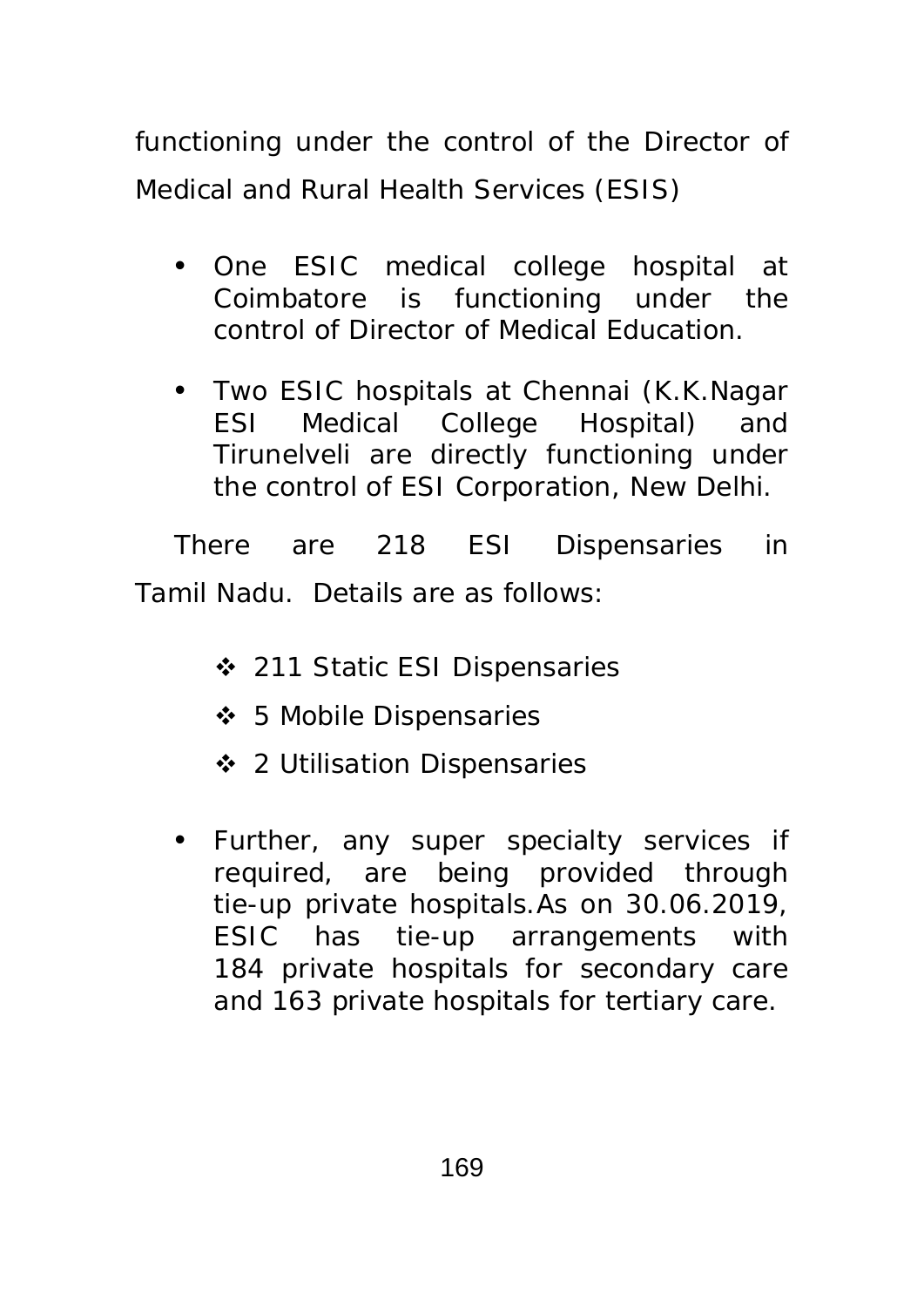# **AYUSH units under ESIS scheme**

 Indian Medicine, Ayurveda, Yoga, Unani, Siddha and Homeopathy (AYUSH) Treatment is also being provided in following ESI facilities:

- Ayurveda and Yoga units are functioning in seven ESI Hospitals at Ayanavaram, Madurai, Salem, Vellore, Tiruchirappalli, Hosur and Sivakasi.
- Unani units are functioning in two ESI hospitals at Ayanavaram and Madurai.
- **Siddha units are functioning in seven ESI** hospitals at Ayanavaram, Madurai, Salem, Vellore, Tiruchirappalli, Hosur and Sivakasi. In addition, Siddha units are also functioning in 20 ESI dispensaries at Tambaram, Thiruvottiyur, Sriperumpudur, Thoothukudi, Rajapalayam, Kovilpatty, Pollachi, Thudiyalur, Pallipalayam, Kumbakonam, Triplicane, Avadi, Korattur, Dindigul, Tirunagar, Udumalpet, Kattoor-I, Tiruppur-I, Ambur and Ranipet.
- **Homeopathy units are functioning in two** ESI hospitals at Ayanavaram and Madurai.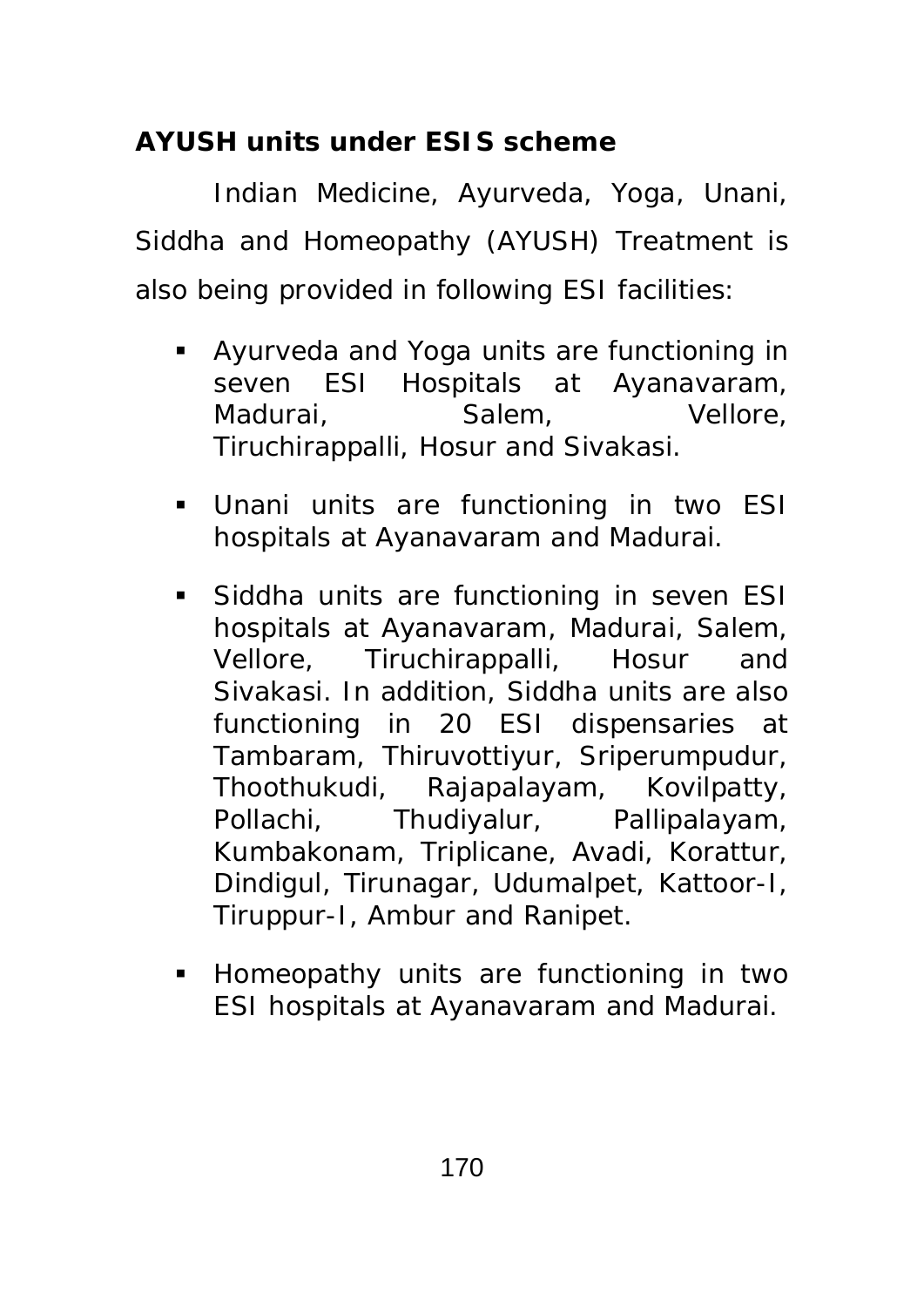#### **6.3. ELIGIBILITY NORMS FOR ENROLMENT IN ESI SCHEME**

 Employees drawing wages up to Rs.21,000/- per month are covered under the Scheme. However, the employees affected with Autism, Cerebral Palsy, Mental Retardation and Multiple Disabilities drawing wages up to Rs.25,000/- per month are also covered under the Scheme.

 Employees and Employers contribute 1.00% and 4.00% of wages respectively towards ESI.

 The total expenditure on the medical facilities of the scheme is incurred by the Tamil Nadu Government, out of which 7/8<sup>th</sup> of the audited expenditure was reimbursed by the ESI Corporation on quarterly basis. ESIC has informed that from 01.04.2019, it will reimburse entire expenditure for a period of three years.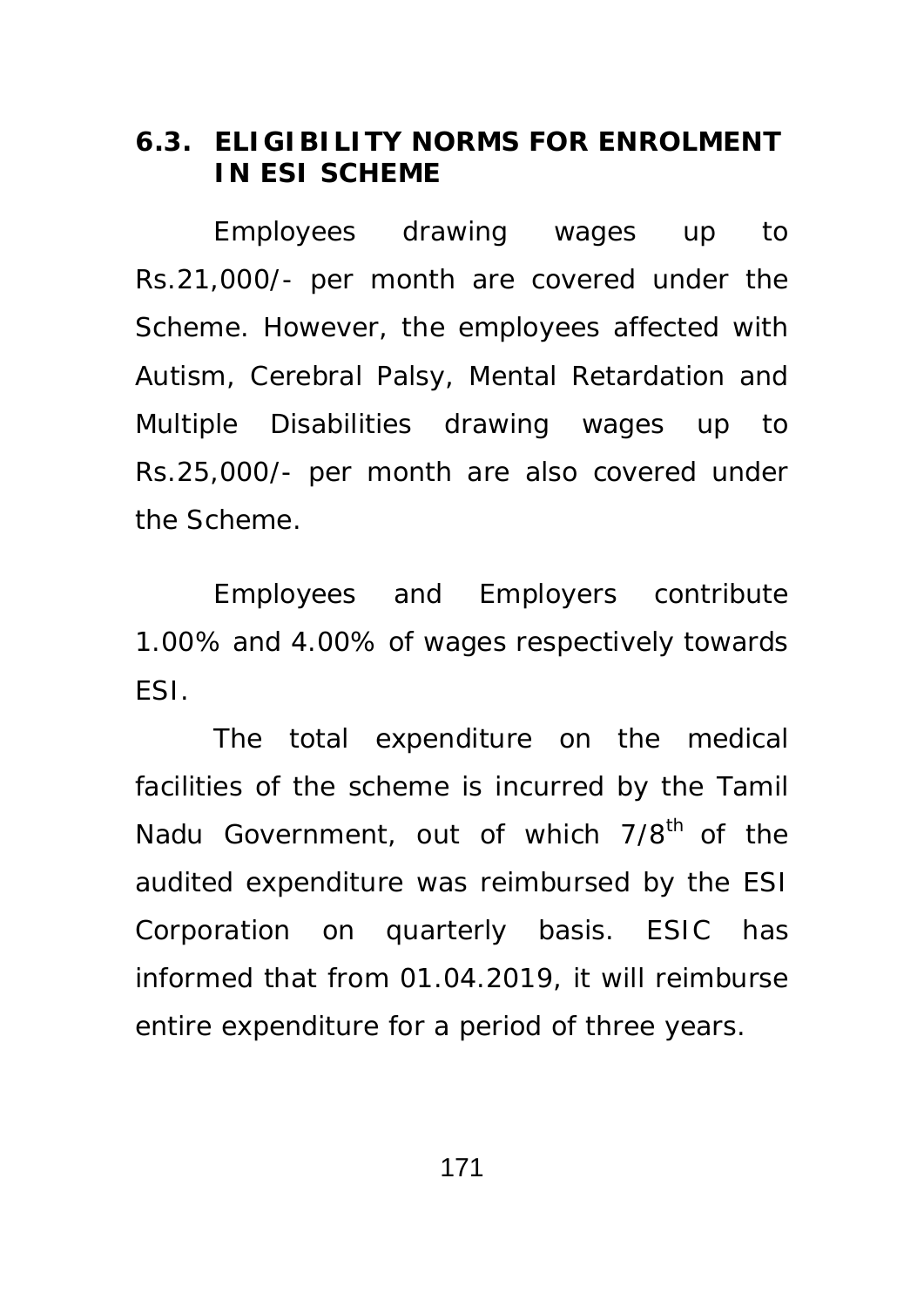#### **6.4. BENEFITS**

 Under the Scheme the following benefits are provided to the Insured Persons and their family members.

#### **(1) Sickness Benefit**

 Sickness Benefit is payable to an Insured Person in cash in the event of sickness resulting in absence from work and when duly certified by an ESI Medical Officer. The Insured Person is eligible for this benefit on payment of contribution for 78 days in corresponding contribution period of six months.

### **(2) Extended Sickness Benefit**

 Extended Sickness Benefit is payable to the Insured Persons for the period of certified sickness in case of specified 34 long term diseases that need prolonged treatment and absence from work on Medical advice.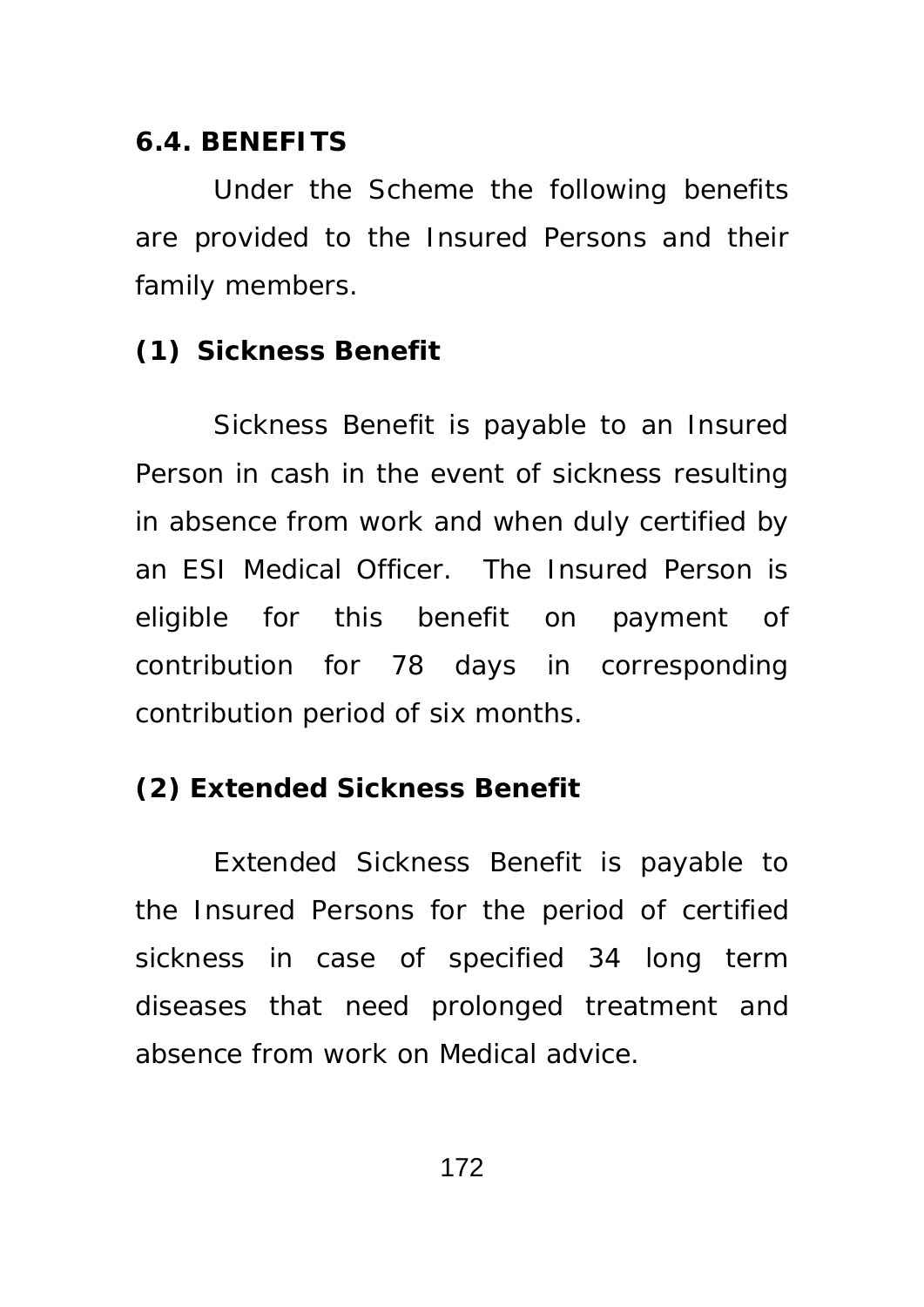### **(3) Enhanced Sickness Benefit**

 The Insured Person is eligible for this benefit on payment of contribution for 78 days in corresponding contribution period of six months. Enhanced Sickness Benefit is payable to Insured Persons in the productive age group for undergoing Sterilization operation viz. Vasectomy/Tubectomy.

### **(4) Medical Benefit**

 Full medical facilities for Insured Persons and their family members are admissible from day one of entering insurable employment. Primary, Secondary and Tertiary care are provided through a network of ESI Dispensaries, ESI Hospitals and tie-up Private Hospitals.

## **(5) Maternity Benefit**

 Maternity Benefit is payable to Insured Women in case of confinement for 182 days,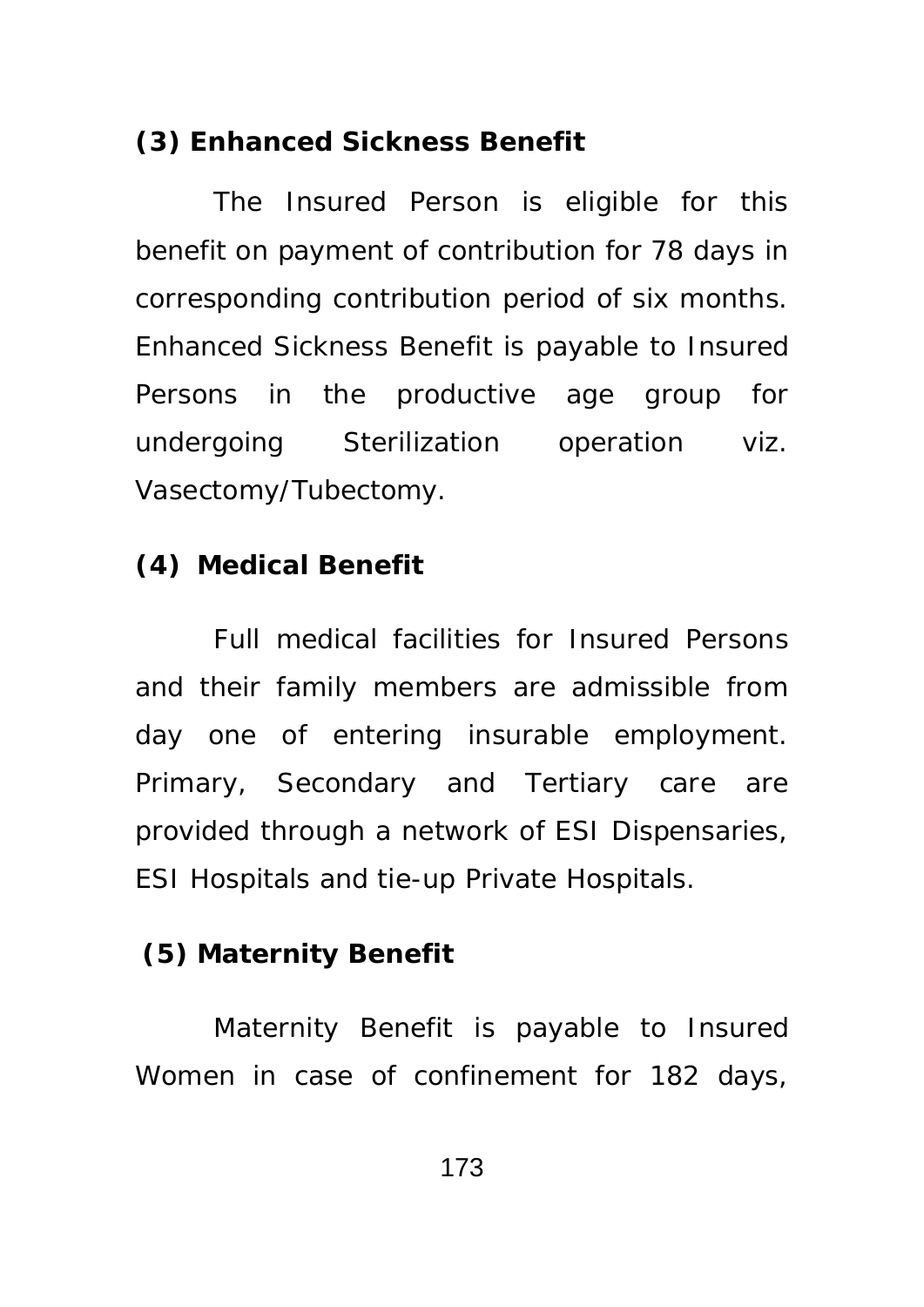miscarriage for 42 days and sickness related to Maternity for further period of 30 days. The Insured Women is eligible for this benefit on payment of contribution of 70 days in one year.

## **(6) Disablement Benefit**

 Disablement Benefit is payable to Insured Employees suffering from physical disablement due to employment injury or occupational disease.

## **(a) Temporary Disablement Benefit**

 From day one of entering insurable employment, the Temporary Disablement Benefit at 90% of wages is payable till temporary disablement lasts, on due certification by ESI Medical Officer.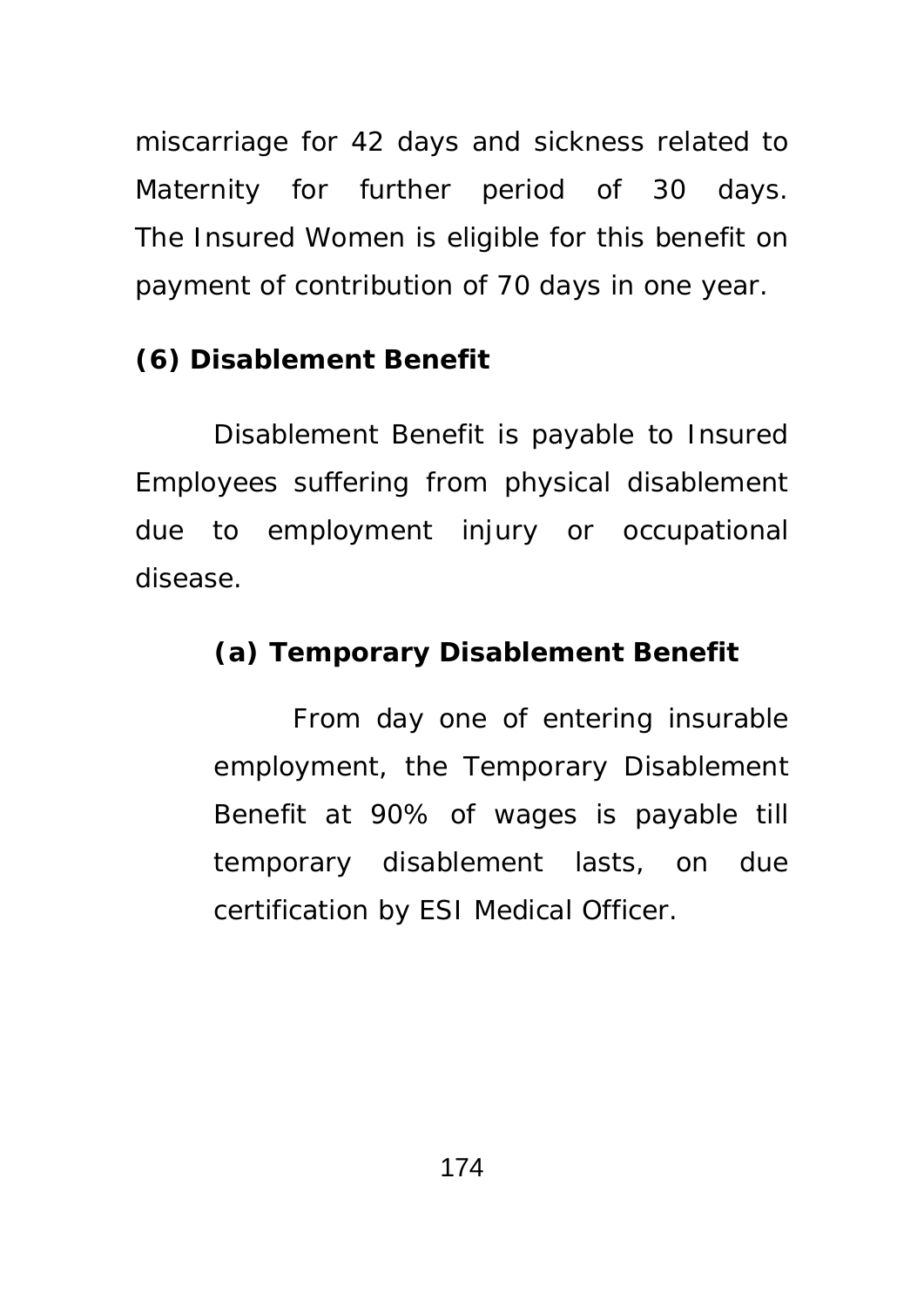## **(b) Permanent Disablement Benefit**

 From day one of entering insurable employment, the Permanent Disablement Benefit is payable for life time of the individual.

#### **(7) Dependent's Benefit**

 Dependent's Benefit is payable to dependent of a deceased Insured Person when death occurs due to Employment injury or any occupational illness.

### **(8) Funeral Benefit**

 From day one of entering insurable employment, the Funeral Benefit of Rs.15,000/-on death of an Insured Person is payable to the family.

#### **(9) Unemployment Allowance**

 In case of involuntarily loss of employment due to closure of factory,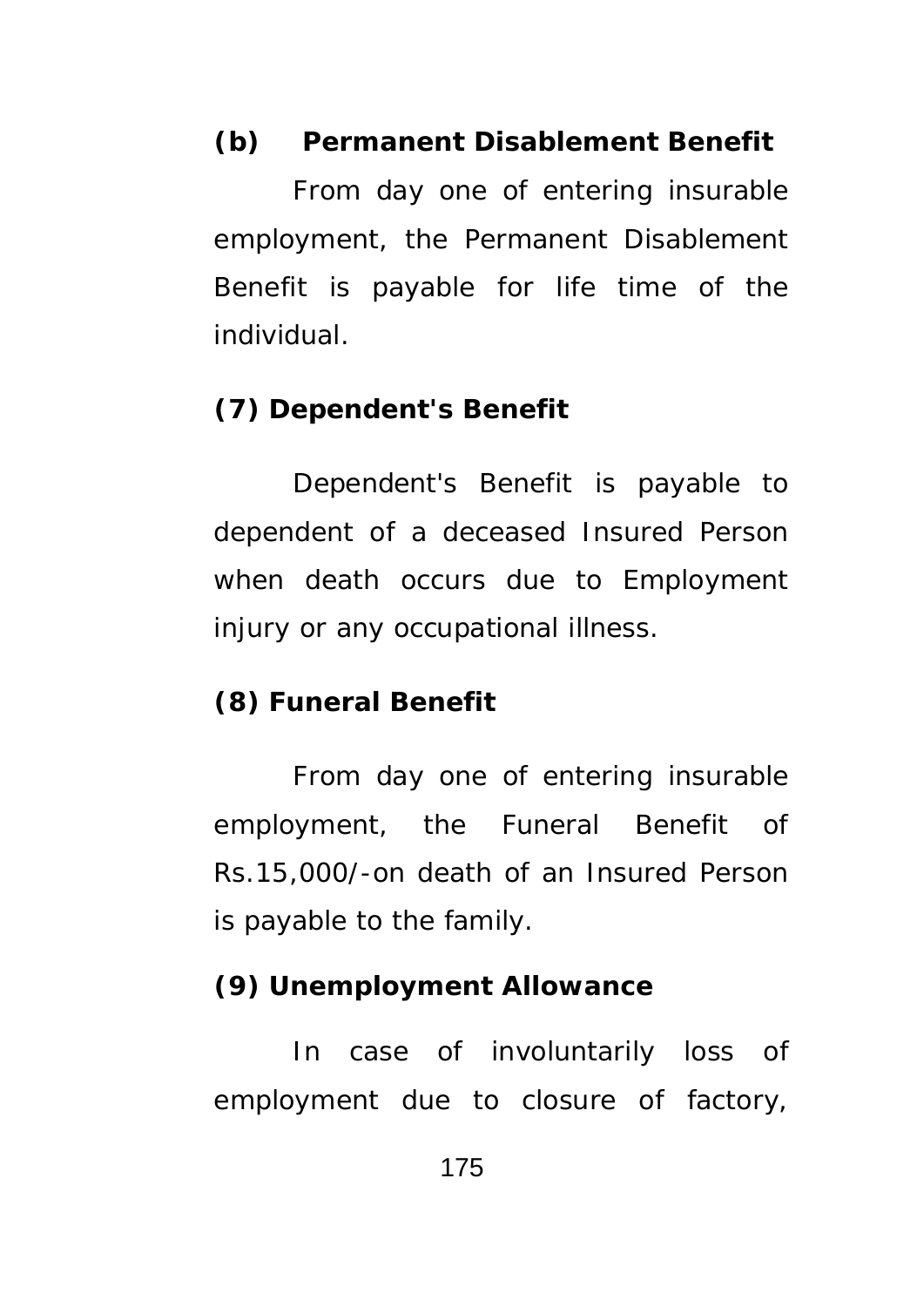retrenchment or permanent invalidity due to non-employment injury or other specified contingencies, provided the Insured Person has put in 3 years of continuous service, the Insured Person is eligible for 50% of his last month average salary paid for a period of maximum 1 year.

**(10) Reimbursement of medical expenses incurred in private hospitals by the ESI beneficiaries** 

## **(1) Revolving Fund**

 The 'Revolving Fund' was created by the State Government in the year 2004. It is created for the purpose of quick settlement of the Medical and surgical reimbursement bills of the Insured Persons and their family members treated in Private Hospitals. Treatment bills of Specialty and Super Specialty diseases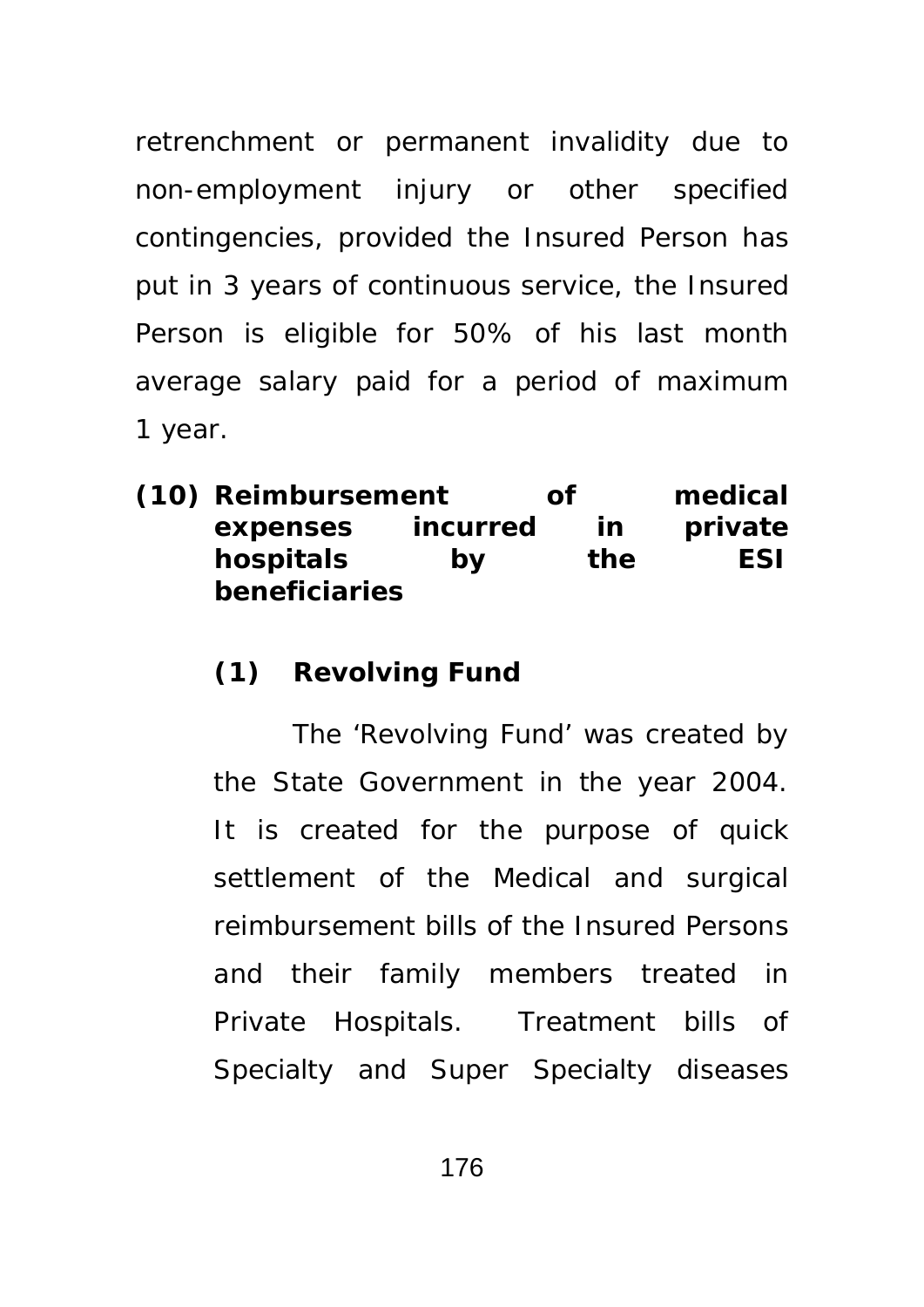also can be reimbursed. During the financial year 2018-2019 a sum of **Rs**.**33.34 Crore** has been settled for treatment in tie up hospitals.

#### **(2) Package Scheme**

 Under Package Deal, agreements have been made with 184 private Hospitals for the convenience of the Insured Persons and their families to undergo Specialty and Super Specialty Treatment. The Insured Persons and their family members are admitted to the Private Hospitals as per the recommendations of the concerned ESI Dispensaries and ESI Hospitals. The treatment is provided on a cashless basis and the Hospital Bills are settled directly by the ESI Corporation under Package Deal.

177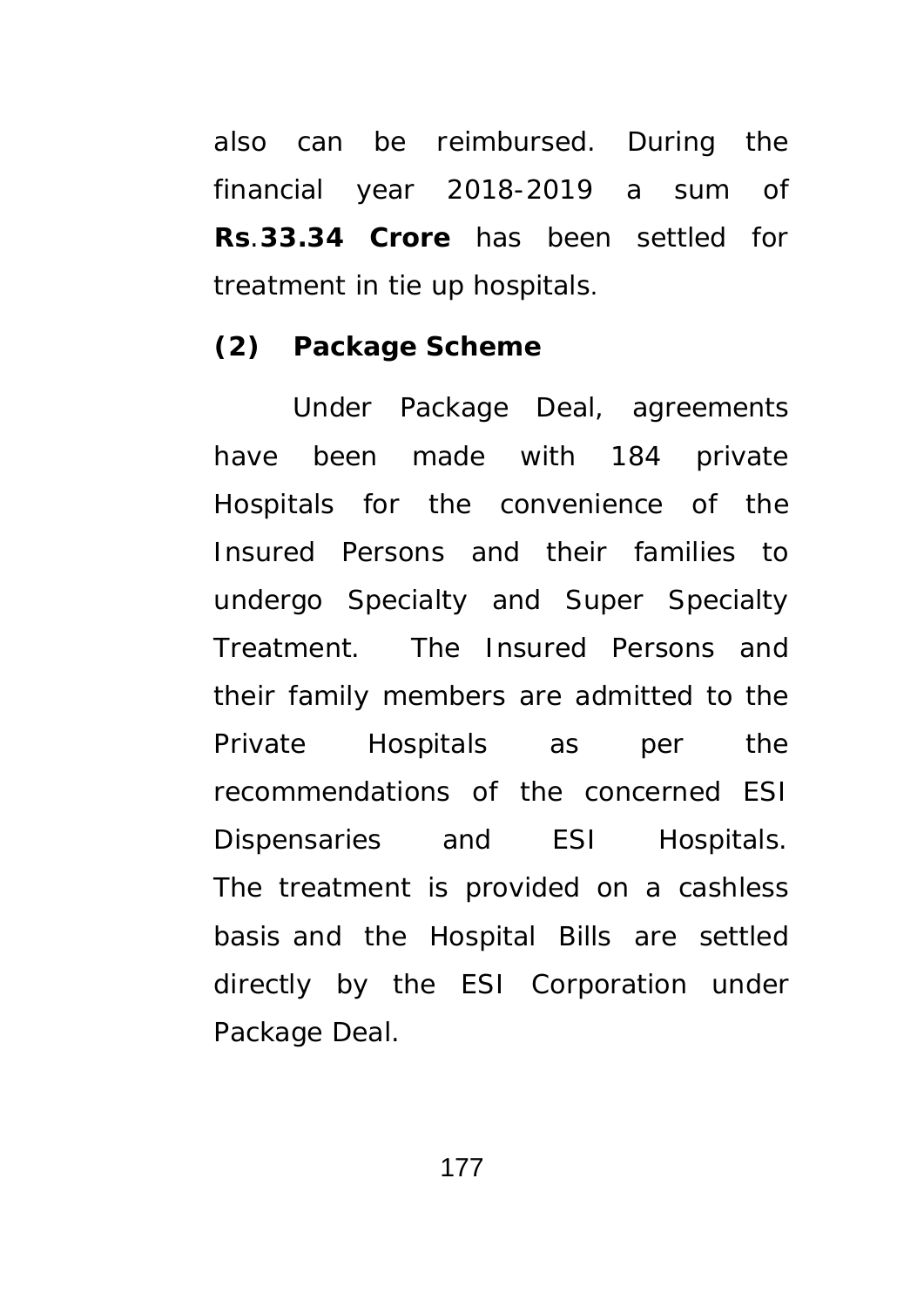# **6.5. OTHER BENEFITS**

- (1) Old age medical care for self and spouse at a nominal contribution of Rs.120/- per annum after superannuation.
- (2) Free supply of physical aids such as Crutches, Wheel Chairs, Dentures and Spectacles.
- (3) Preventive Health Care Services such as Immunisation, HIV/AIDS Detection and treatment.
- (4) National Programmes like Family Welfare activity, TB Control Programmes are also implemented in ESI facilities.
- (5) Allowance of Rs.5,000/- is paid to an Insured Woman or to the wife of an Insured Person, in case if she does not avail hospital facilities for her confinement.

# **6.6. NEW FACILITIES**

Hon'ble Prime Minister of India laid the foundation stone for a hundred bedded hospital